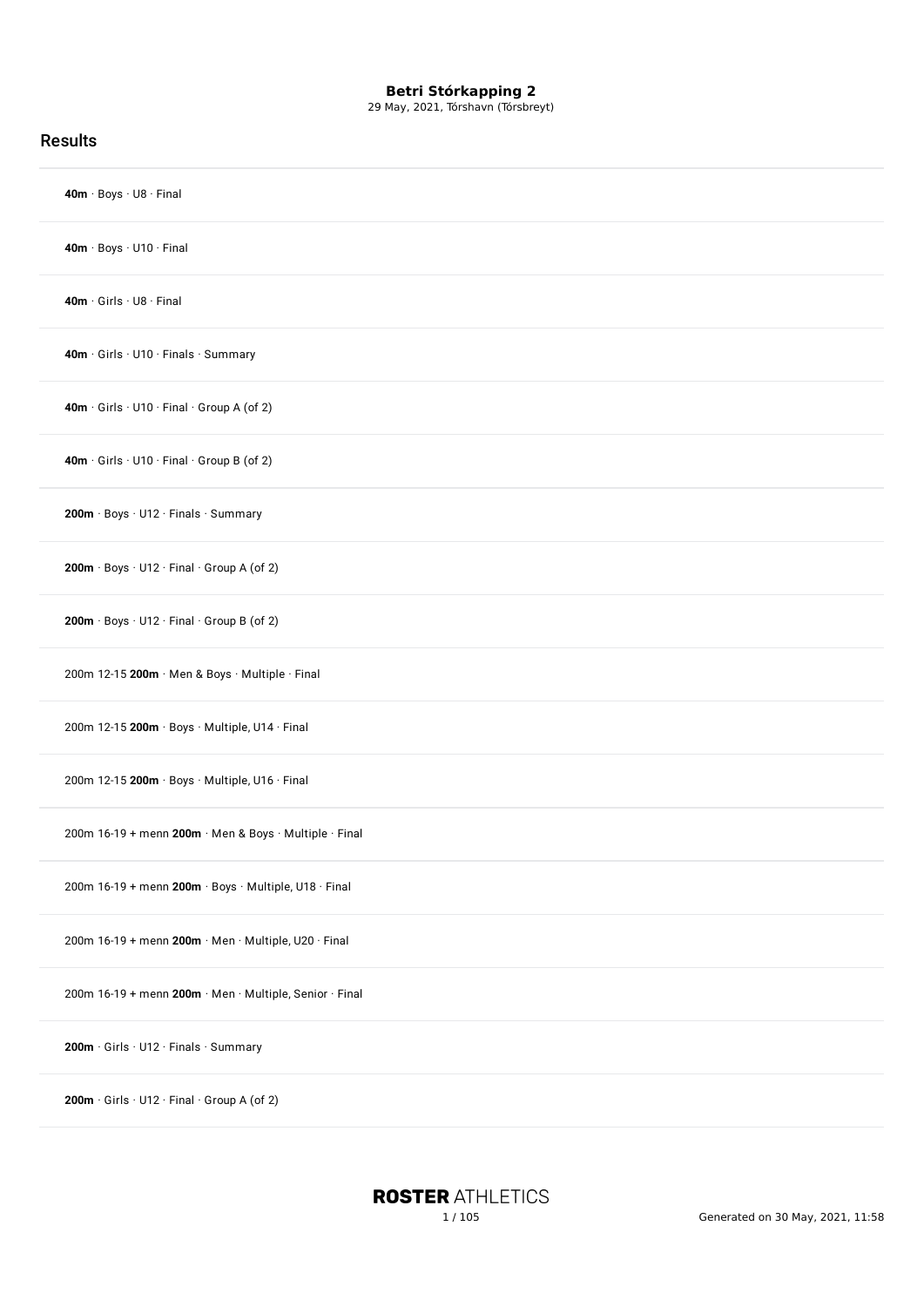29 May, 2021, Tórshavn (Tórsbreyt)

| <b>Results</b>                               |
|----------------------------------------------|
| 200m · Girls · U12 · Final · Group B (of 2)  |
| 200m · Girls · U14 · Finals · Summary        |
| 200m · Girls · U14 · Final · Group A (of 2)  |
| 200m · Girls · U14 · Final · Group B (of 2)  |
| $200m \cdot$ Girls $\cdot$ U16 $\cdot$ Final |
| 200m 200m · Women & Girls · Multiple · Final |
| 200m 200m · Girls · Multiple, U18 · Final    |
| 200m 200m · Women · Multiple, U20 · Final    |
| 200m 200m · Women · Multiple, Senior · Final |
| 400m · Boys · U10 · Final                    |
| 400m · Boys · U12 · Final                    |
| 400m · Girls · U10 · Final                   |
| 400m · Girls · U12 · Final                   |
| 800m 800m · Men & Boys · Multiple · Final    |
| 800m 800m · Boys · Multiple, U14 · Final     |
| 800m 800m · Boys · Multiple, U16 · Final     |
| 800m · Girls · U14 · Final                   |
| 800m 800m · Women · Senior · Final           |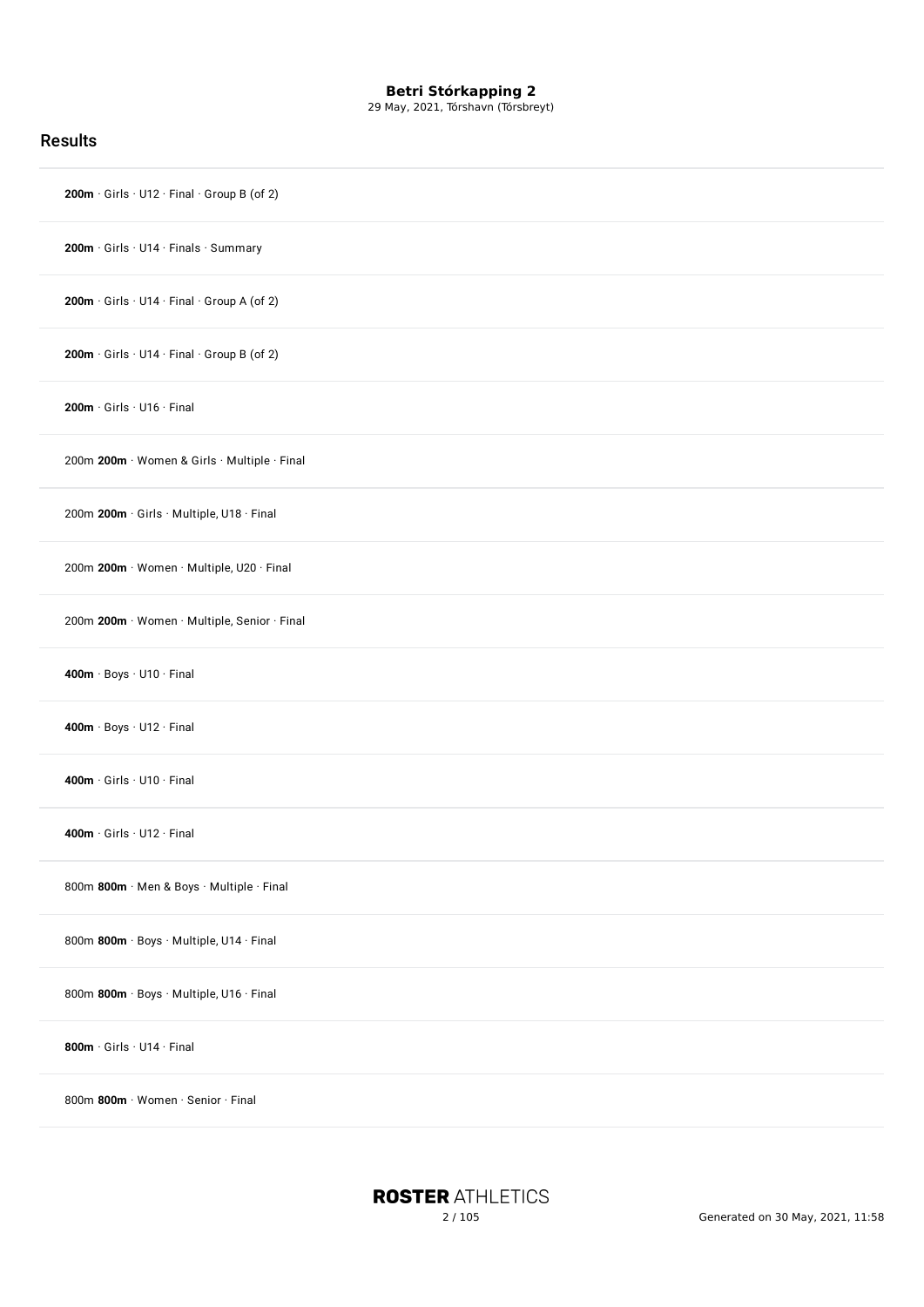29 May, 2021, Tórshavn (Tórsbreyt)

### Results

| 5000m (Mixed Adults & Youth) · Men & Boys · Multiple · Final    |
|-----------------------------------------------------------------|
| 5000m (Mixed) · Men · Multiple, Senior · Final                  |
| 5000m (Mixed Adults & Youth) · Women & Girls · Multiple · Final |
| 5000m (Mixed) · Women · Multiple, Senior · Final                |
| 5000m · Mixed Adults & Youth · Multiple · Final                 |
| High Jump · Boys · U14 · Final                                  |
| High Jump · Girls · U14 · Final                                 |
| Long Jump · Men & Boys · Multiple · Final                       |
| Long Jump · Boys · Multiple, U18 · Final                        |
| Long Jump · Men · Multiple, U20 · Final                         |
| Long Jump . Men . Multiple, Senior . Final                      |
| Længdespring Long Jump · Women & Girls · Multiple · Final       |
| Længdespring Long Jump · Girls · Multiple, U16 · Final          |
| Længdespring Long Jump · Girls · Multiple, U18 · Final          |
| Længdespring Long Jump · Women · Multiple, U20 · Final          |
| Længdespring Long Jump · Women · Multiple, Senior · Final       |
| Long Jump (Zone) · Boys · U10 · Final                           |
| Long Jump (Zone) · Boys · U12 · Final                           |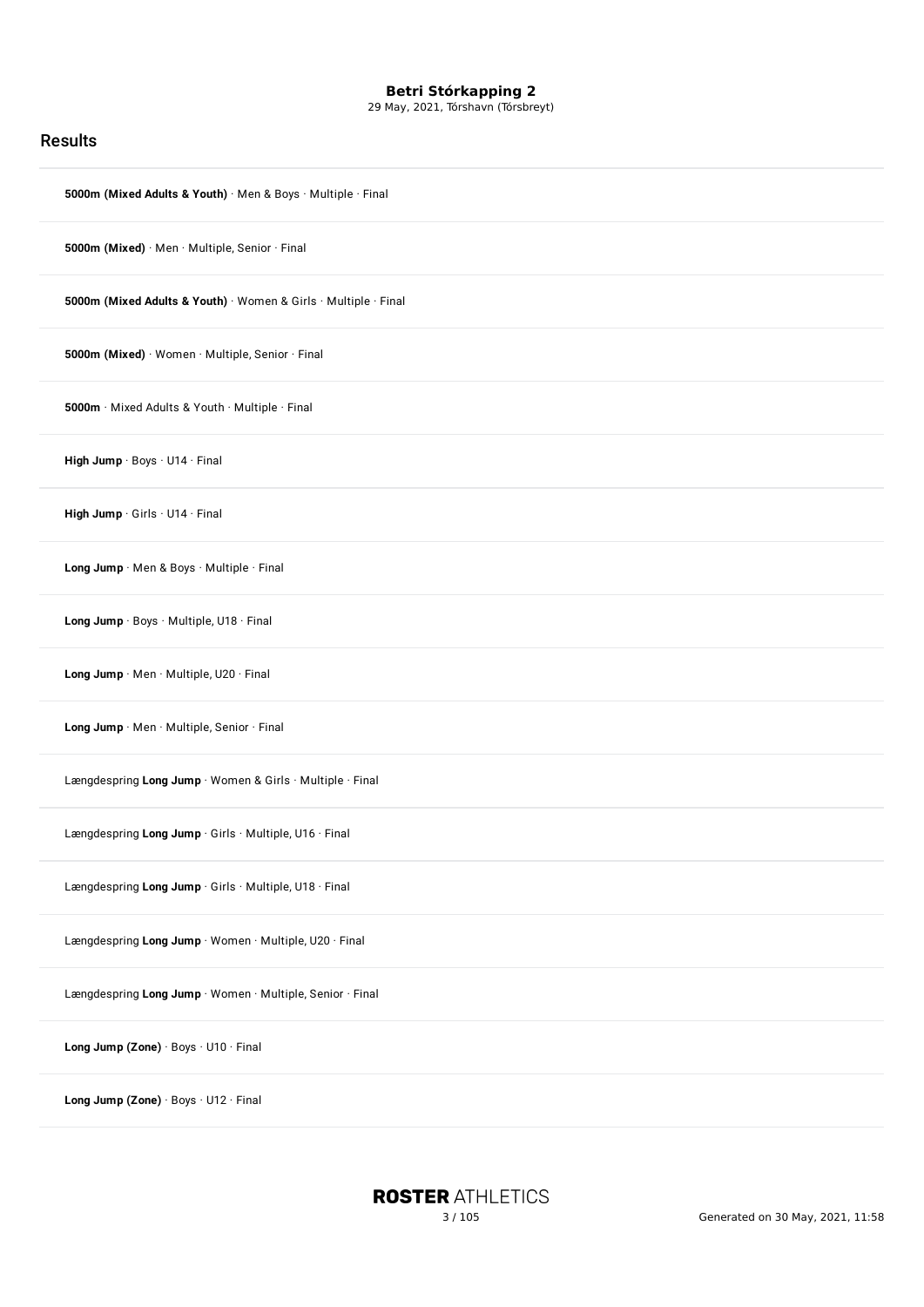29 May, 2021, Tórshavn (Tórsbreyt)

| <b>Results</b>                                          |
|---------------------------------------------------------|
| Long Jump (Zone) · Girls · U10 · Final                  |
| Long Jump (Zone) · Girls · U12 · Final                  |
| Shot Put (2kg) · Boys · U12 · Final                     |
| Shot Put (3kg) · Boys · U14 · Final                     |
| Shot Put (2kg) · Girls · U12 · Final                    |
| Shot Put (2kg) · Girls · U14 · Final                    |
| Javelin Throw · Men & Boys · Multiple · Final           |
| Javelin Throw (600g) · Boys · Multiple, U16 · Final     |
| Javelin Throw (800g) · Men · Multiple, U20 · Final      |
| Javelin Throw (800g) · Men · Multiple, Senior · Final   |
| Javelin Throw · Women & Girls · Multiple · Final        |
| Javelin Throw (500g) · Girls · Multiple, U16 · Final    |
| Javelin Throw (500g) · Girls · Multiple, U18 · Final    |
| Javelin Throw (600g) · Women · Multiple, U20 · Final    |
| Javelin Throw (600g) · Women · Multiple, Senior · Final |
| Ball Throw (145g) · Boys · U10 · Final                  |
| Ball Throw (145g) · Girls · U10 · Final                 |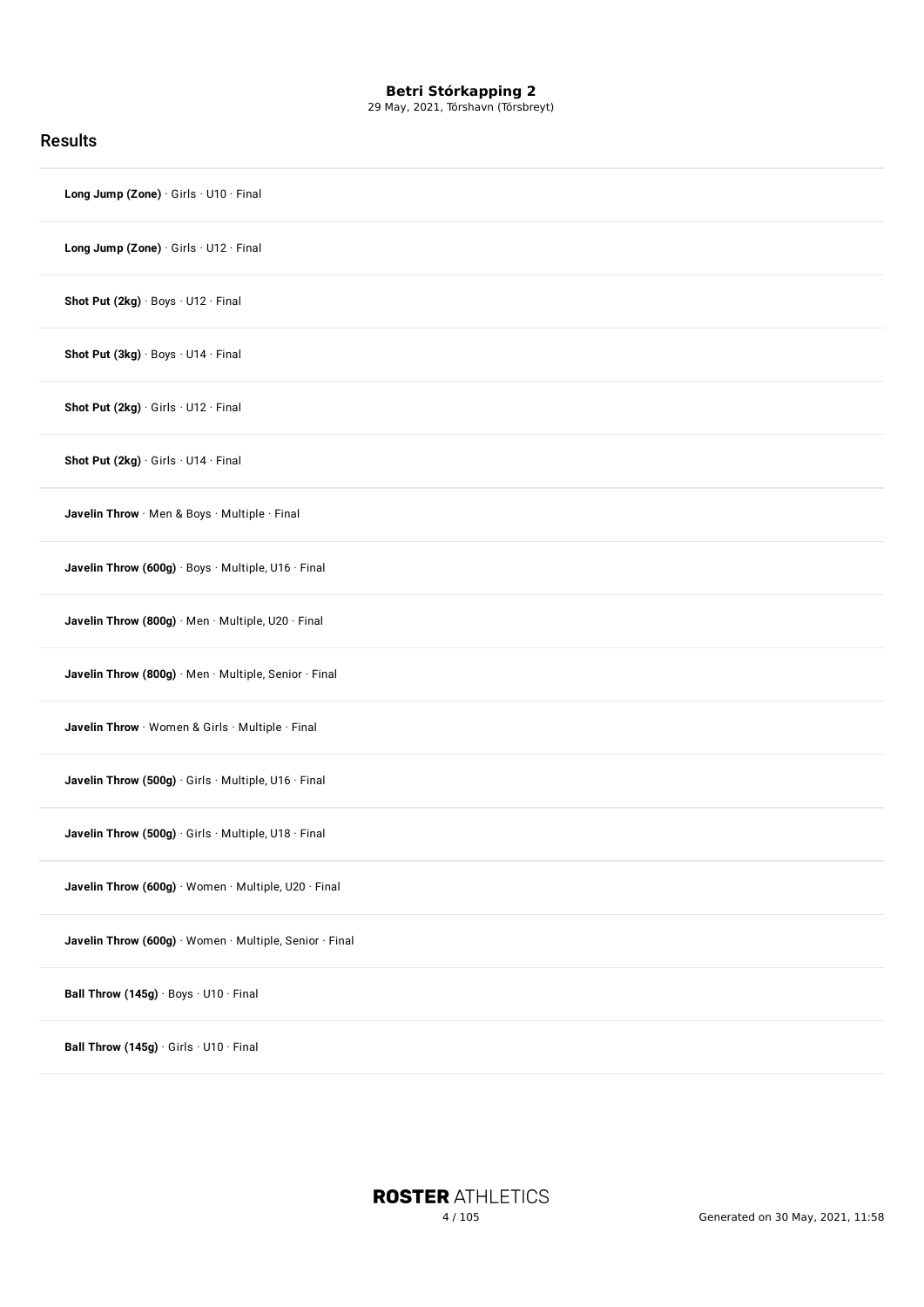29 May, 2021, Tórshavn (Tórsbreyt)

## 40m · Boys · U8 · Final 29 May, 2021, 12:05 · **Wind: -1.7**

| Place | Athlete                                      | Club/School | <b>Bib</b> | Lane | React. | Result |
|-------|----------------------------------------------|-------------|------------|------|--------|--------|
|       | Jósef Vinter Tummasarson<br>$2015 \cdot FAR$ | Onki felag  |            | 4    |        | 9.63   |
| 2     | Harry Fríði Hansson<br>$2015 \cdot FAR$      | Bragdið     |            | 3    |        | 9.88   |
| 3     | Derek Rasmussen<br>$2015 \cdot FAR$          | Hvirlan     |            | 5    |        | 9.95   |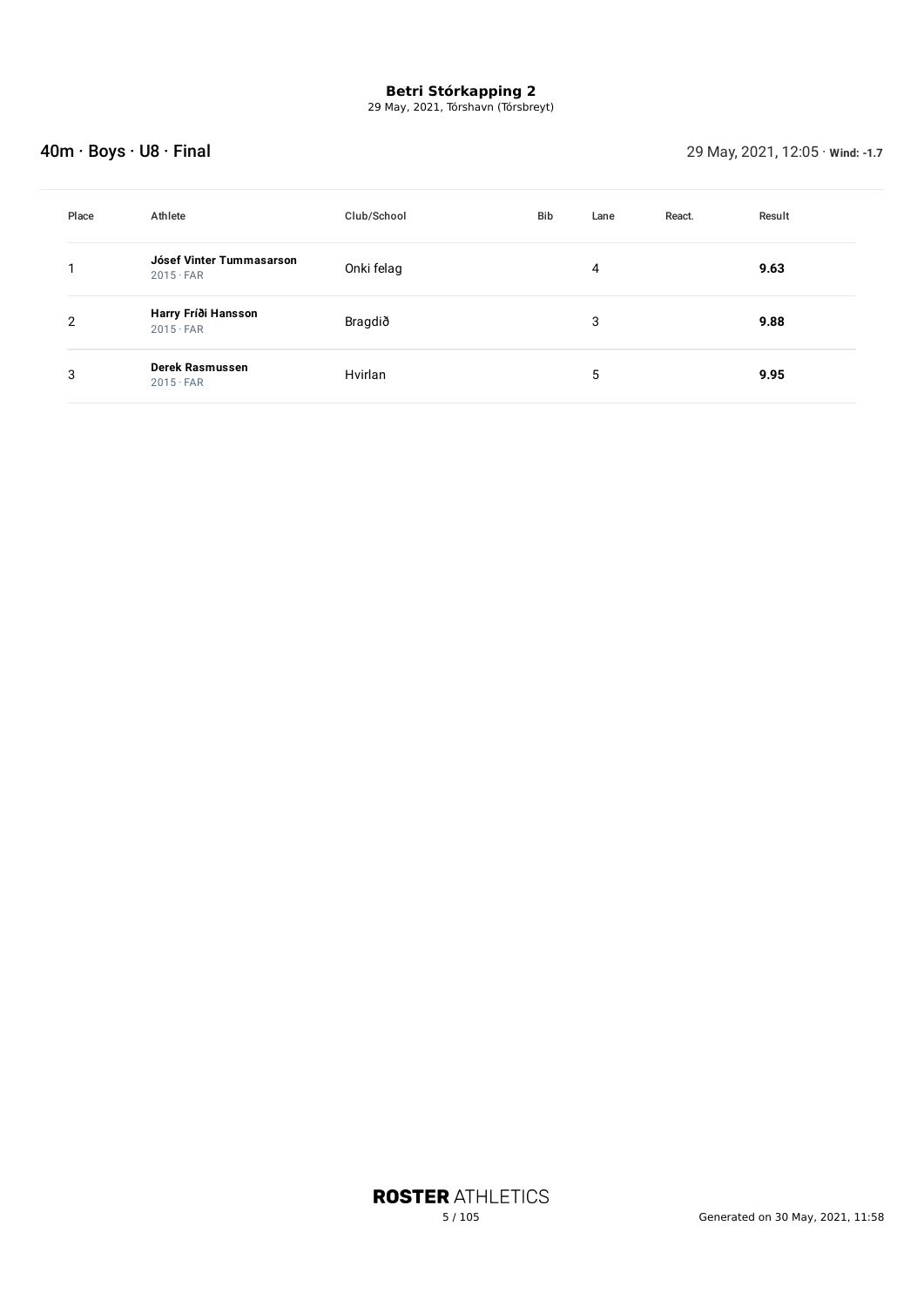29 May, 2021, Tórshavn (Tórsbreyt)

## 40m · Boys · U10 · Final 29 May, 2021, 12:25 · **Wind: -1.3**

| Place          | Athlete                                          | Club/School | Bib | Lane           | React. | Result     |
|----------------|--------------------------------------------------|-------------|-----|----------------|--------|------------|
|                | <b>Bjarni Bogason Enni</b><br>$2012 \cdot FAR$   | Bragdið     |     | 5              |        | 7.25       |
| $\overline{2}$ | Jákup Thomsen<br>$2012 \cdot FAR$                | Treysti     |     | 3              |        | 7.68       |
| 3              | Jóanis Heinason<br>$2013 \cdot FAR$              | Frælsi      |     | 4              |        | 8.44       |
|                | <b>Magnus Akselsson Apol</b><br>$2013 \cdot FAR$ | Hvirlan     |     | $\overline{2}$ |        | <b>DNS</b> |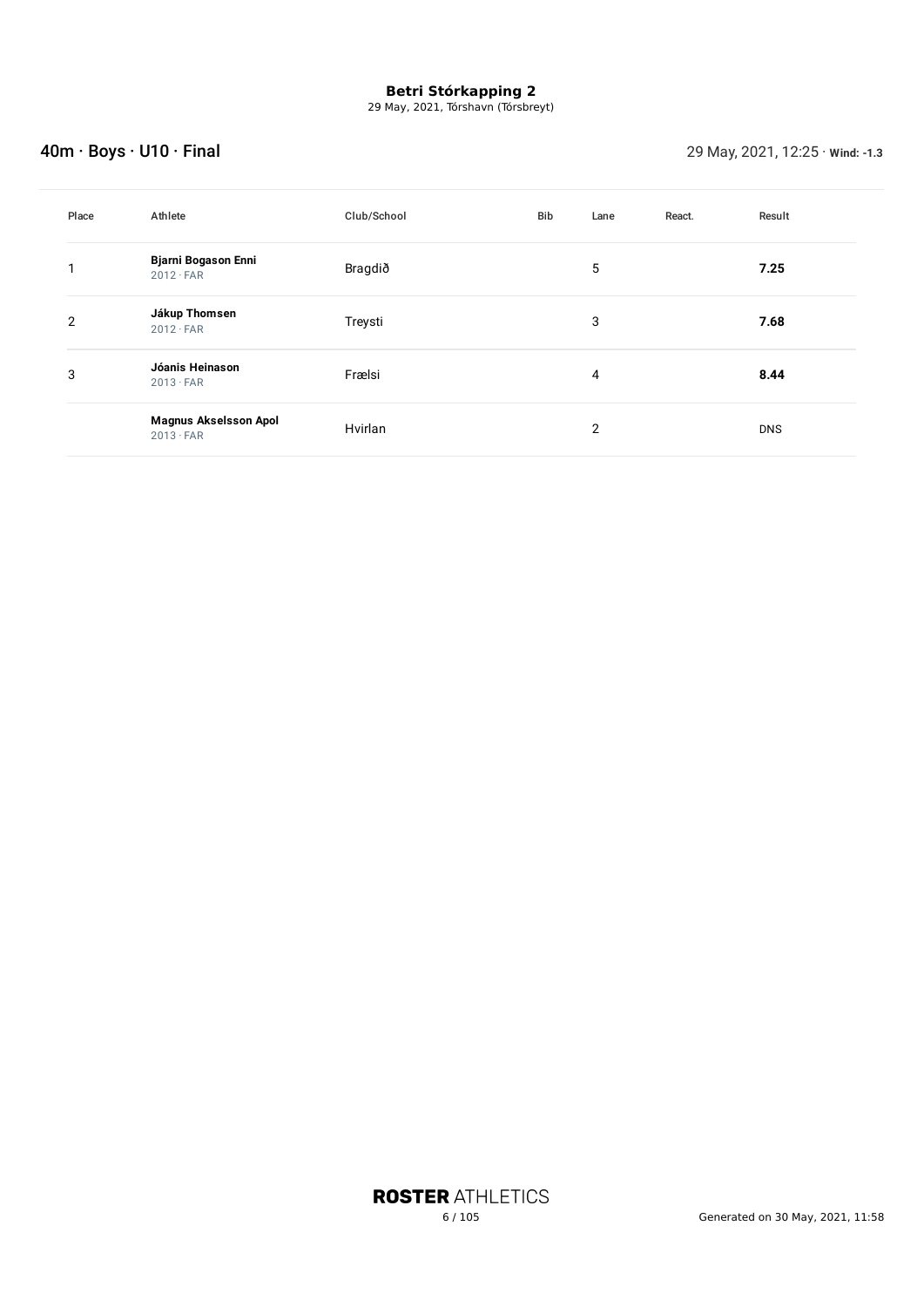29 May, 2021, Tórshavn (Tórsbreyt)

### 40m · Girls · U8 · Final 29 May, 2021, 12:00 · **Wind: -1.4**

| Place | Athlete                                         | Club/School | Bib | Lane           | React. | Result     |
|-------|-------------------------------------------------|-------------|-----|----------------|--------|------------|
|       | Jemima Hvannastein<br>$2015 \cdot FAR$          | Treysti     |     | $\overline{c}$ |        | 9.54       |
| 2     | <b>Brynhild Heinadóttir</b><br>$2015 \cdot FAR$ | Frælsi      |     | 4              |        | 9.77       |
| 3     | Saloma Hvannastein<br>$2016 \cdot FAR$          | Treysti     |     | 6              |        | 10.17      |
| 4     | <b>Bjarta Thomsen</b><br>$2016 \cdot FAR$       | Treysti     |     | 5              |        | 11.13      |
| 5     | Fía Heinadóttir<br>$2016 \cdot FAR$             | Frælsi      |     | 3              |        | 12.10      |
|       | Luna Maria Apol Berg<br>$2016 \cdot FAR$        | Hvirlan     |     | 1              |        | <b>DNS</b> |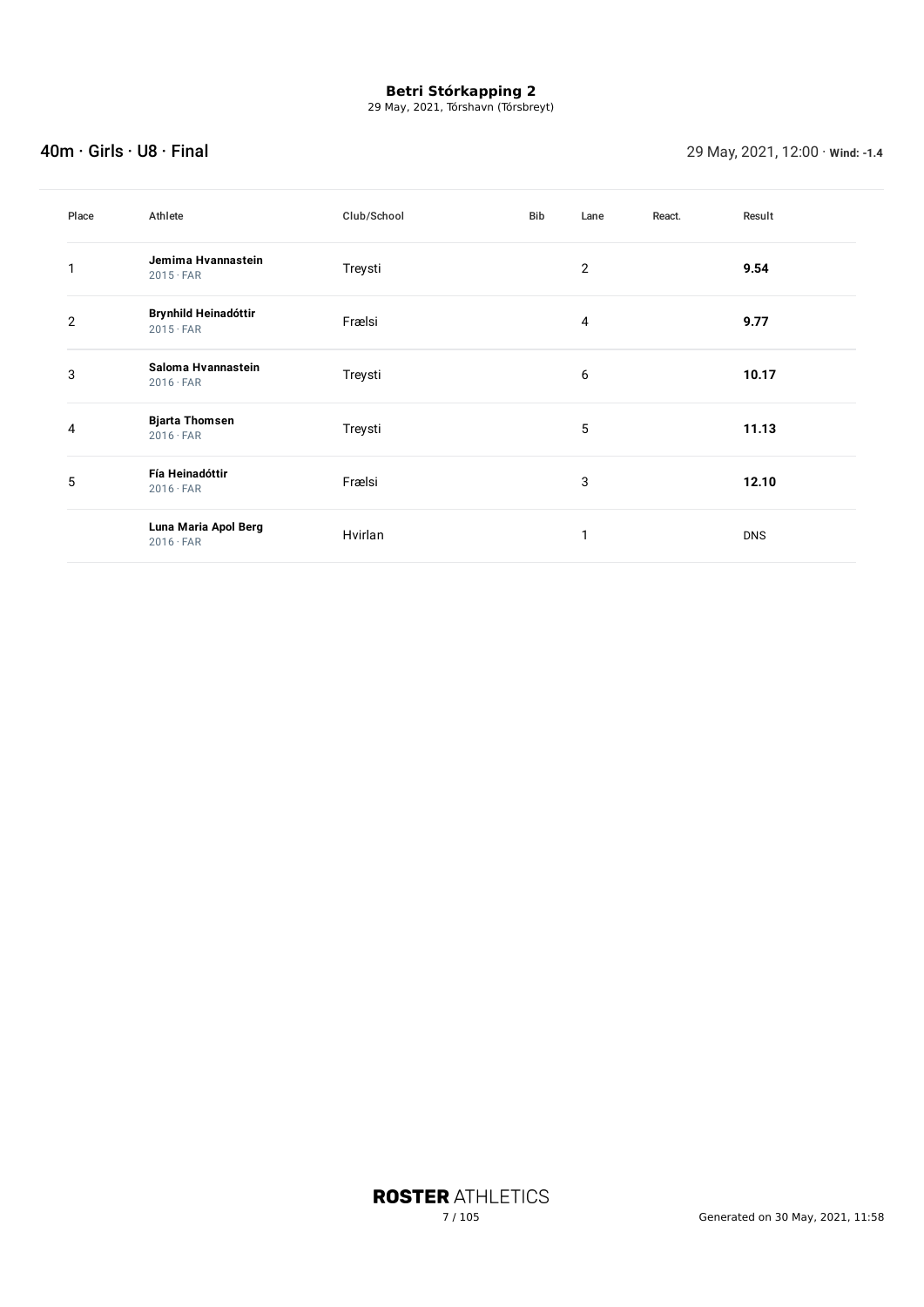29 May, 2021, Tórshavn (Tórsbreyt)

## A0m · Girls · U10 · Finals · Summary 29 May, 2021, 12:15

| Rank           | Athlete                                         | Club/School | <b>Bib</b> | Place          | Group          | Lane           | React. | Result     | Wind   |
|----------------|-------------------------------------------------|-------------|------------|----------------|----------------|----------------|--------|------------|--------|
| 1              | Emma Sigtórsdóttir Petersen<br>$2012 \cdot FAR$ | Frælsi      |            | 1              | A              | 1              |        | 7.53       | $-0.9$ |
| $\overline{2}$ | Ró Apolonia Hansdóttir<br>$2012 \cdot FAR$      | Bragdið     |            | $\overline{2}$ | A              | $\sqrt{2}$     |        | 7.57       | $-0.9$ |
| 3              | Amalia Høgnadóttir<br>$2012 \cdot FAR$          | Frælsi      |            | 3              | $\overline{A}$ | 5              |        | 7.94       | $-0.9$ |
| 4              | Heiðrun Leo Vang<br>$2013 \cdot FAR$            | Bragdið     |            | 4              | A              | $\overline{4}$ |        | 7.98       | $-0.9$ |
| 5              | <b>Brynja Lutzen</b><br>$2012 \cdot FAR$        | Hvirlan     |            | $\mathbf{1}$   | B              | 3              |        | 8.07       | $-1.2$ |
| 6              | Ruth Jógvansdóttir Gardar<br>$2012 \cdot FAR$   | Frælsi      |            | $\overline{2}$ | B              | $\overline{2}$ |        | 8.19       | $-1.2$ |
| 6              | <b>Emily Thomsen</b><br>$2013 \cdot FAR$        | Treysti     |            | 5              | A              | 3              |        | 8.19       | $-0.9$ |
| 8              | Jóna Bjørg Apol Berg<br>$2013 \cdot FAR$        | Hvirlan     |            | 3              | B              | 4              |        | 8.61       | $-1.2$ |
|                | Vera Lilja H. Róadóttir<br>$2012 \cdot FAR$     | Bragdið     |            |                | B              | 5              |        | <b>DNS</b> |        |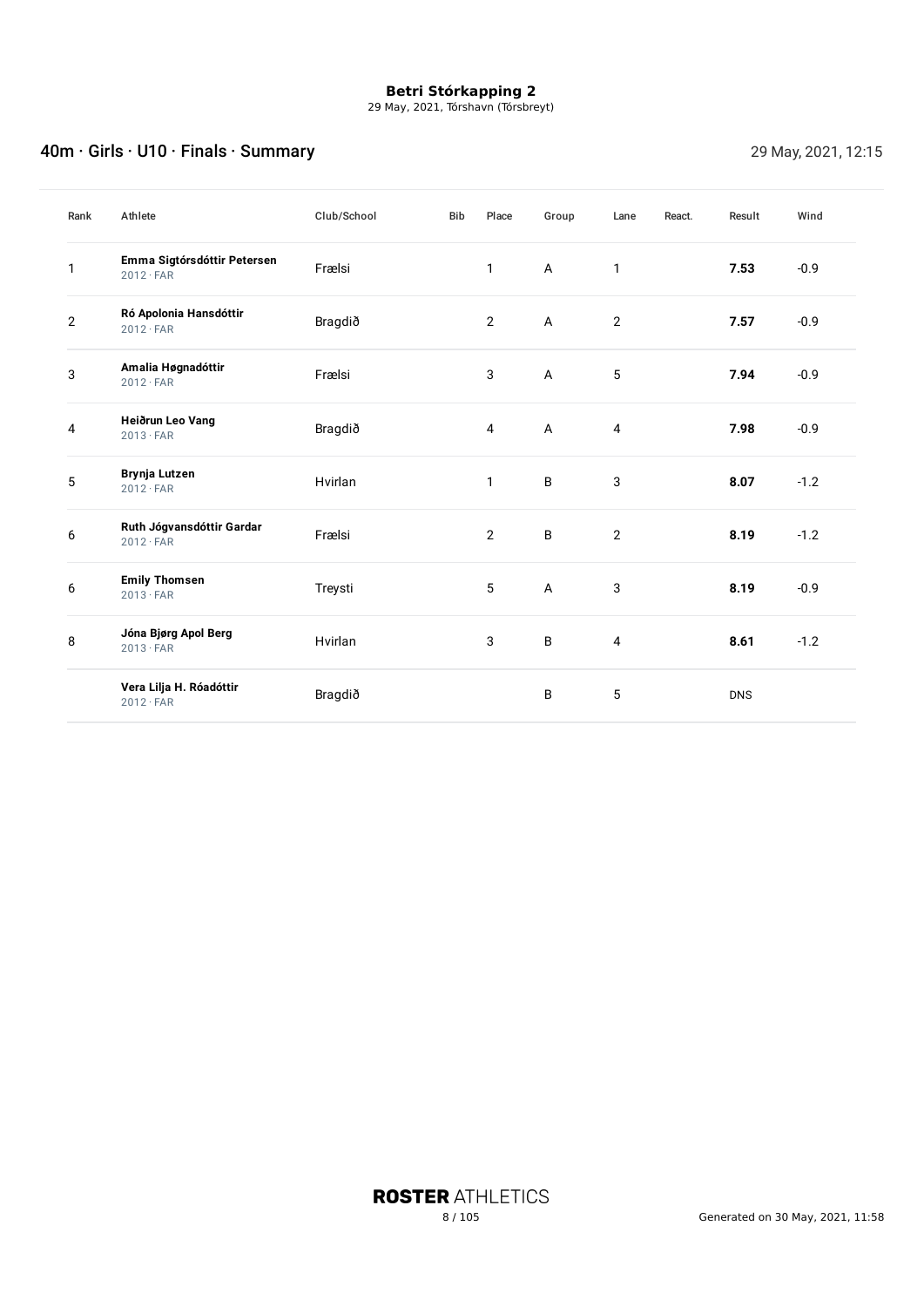29 May, 2021, Tórshavn (Tórsbreyt)

# 40m · Girls · U10 · Final · Group A (of 2) 29 May, 2021, 12:15 · **Wind: -0.9**

| Place          | Athlete                                         | Club/School | Bib | Lane | React. | Result |
|----------------|-------------------------------------------------|-------------|-----|------|--------|--------|
|                | Emma Sigtórsdóttir Petersen<br>$2012 \cdot FAR$ | Frælsi      |     | 1    |        | 7.53   |
| $\overline{2}$ | Ró Apolonia Hansdóttir<br>$2012 \cdot FAR$      | Bragdið     |     | 2    |        | 7.57   |
| 3              | Amalia Høgnadóttir<br>$2012 \cdot FAR$          | Frælsi      |     | 5    |        | 7.94   |
| 4              | Heiðrun Leo Vang<br>$2013 \cdot FAR$            | Bragdið     |     | 4    |        | 7.98   |
| 5              | <b>Emily Thomsen</b><br>$2013 \cdot FAR$        | Treysti     |     | 3    |        | 8.19   |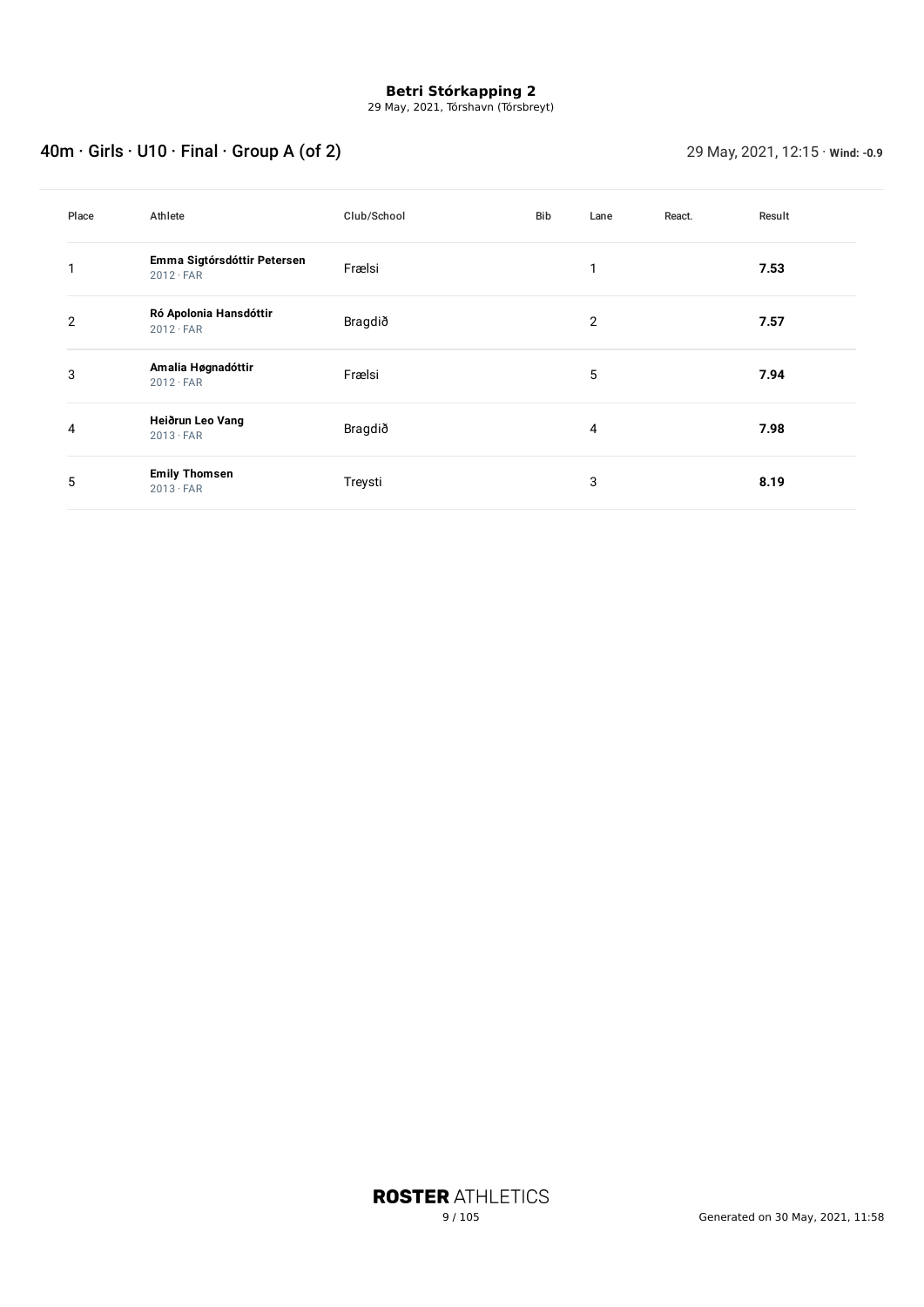29 May, 2021, Tórshavn (Tórsbreyt)

# 40m · Girls · U10 · Final · Group B (of 2) 29 May, 2021, 12:20 · **Wind: -1.2**

| Place | Athlete                                       | Club/School | Bib | Lane | React. | Result     |
|-------|-----------------------------------------------|-------------|-----|------|--------|------------|
|       | Brynja Lutzen<br>$2012 \cdot FAR$             | Hvirlan     |     | 3    |        | 8.07       |
| 2     | Ruth Jógvansdóttir Gardar<br>$2012 \cdot FAR$ | Frælsi      |     | 2    |        | 8.19       |
| 3     | Jóna Bjørg Apol Berg<br>$2013 \cdot FAR$      | Hvirlan     |     | 4    |        | 8.61       |
|       | Vera Lilja H. Róadóttir<br>$2012 \cdot FAR$   | Bragdið     |     | 5    |        | <b>DNS</b> |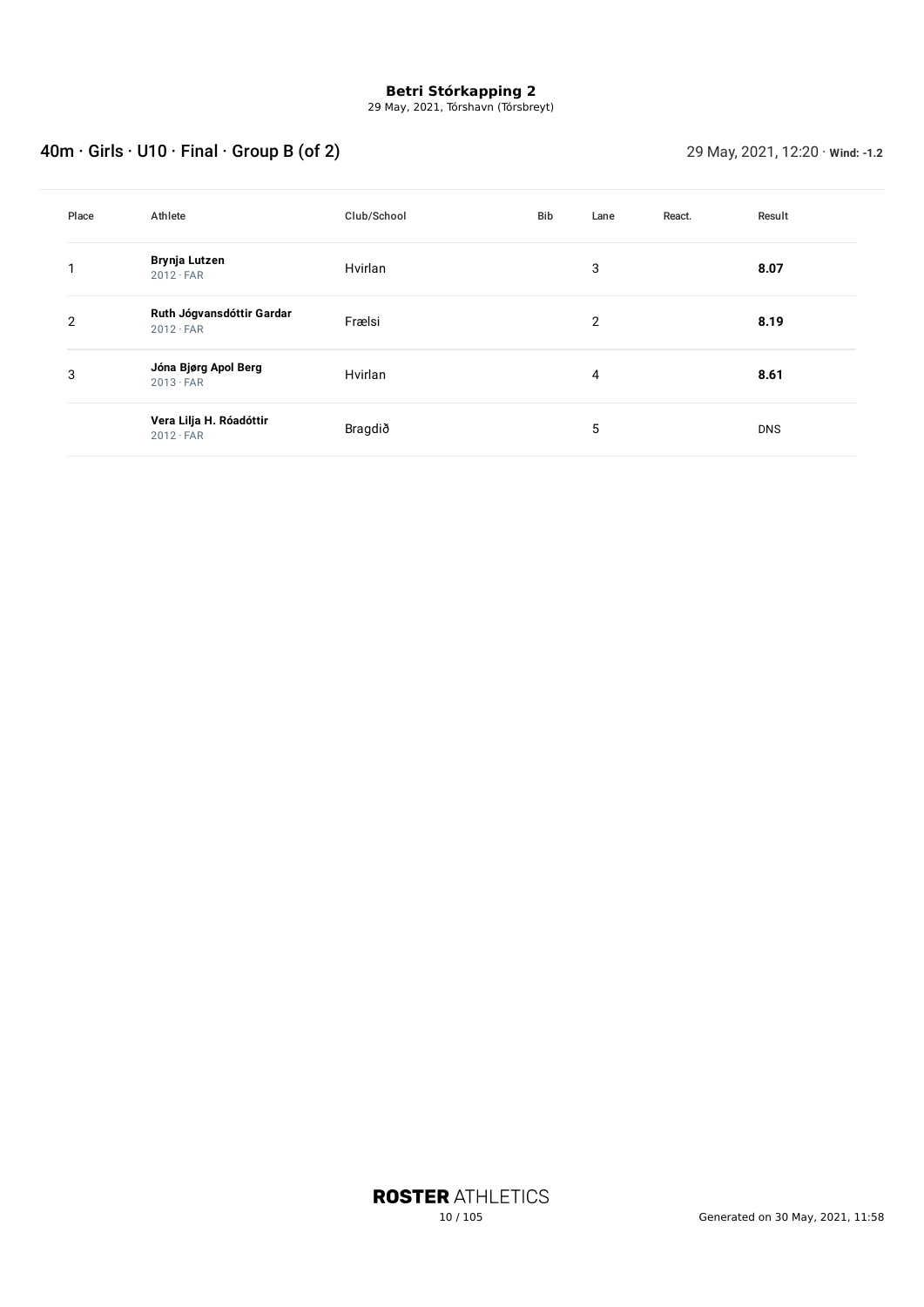29 May, 2021, Tórshavn (Tórsbreyt)

## 200m · Boys · U12 · Finals · Summary 200m · Boys · U12 · Finals · Summary

| Rank           | Athlete                                               | Club/School | <b>Bib</b> | Place          | Group        | Lane           | React. | Result      | Wind   |
|----------------|-------------------------------------------------------|-------------|------------|----------------|--------------|----------------|--------|-------------|--------|
| 1              | Óli Mortansson Vang<br>$2010 \cdot FAR$               | Bragdið     |            | $\mathbf{1}$   | A            | 4              |        | 34.07       | $-0.9$ |
| $\mathbf{2}$   | <b>Bogi Samson Vang</b><br>$2010 \cdot FAR$           | Bragdið     |            | $\mathbf{1}$   | B            | $\overline{2}$ |        | 34.84<br>PB | $-0.6$ |
| 3              | Pætur Krosstein<br>$2010 \cdot FAR$                   | Hvirlan     |            | $\overline{2}$ | A            | 6              |        | 35.05       | $-0.9$ |
| 4              | Kristjan Róksson<br>$2011 \cdot FAR$                  | Bragdið     |            | $\overline{2}$ | B            | 3              |        | 35.53       | $-0.6$ |
| 5              | Jóhan Waagstein<br>$2010 \cdot FAR$                   | Hvirlan     |            | 3              | $\mathsf{A}$ | 5              |        | 36.34       | $-0.9$ |
| 6              | <b>Rói Thomassen</b><br>$2010 \cdot FAR$              | Hvirlan     |            | 3              | B            | 5              |        | 38.01       | $-0.6$ |
| $\overline{7}$ | <b>Christian Dal Christiansen</b><br>$2010 \cdot FAR$ | Hvirlan     |            | $\overline{4}$ | A            | 1              |        | 39.71       | $-0.9$ |
| 8              | <b>Markus Eliassen</b><br>$2011 \cdot FAR$            | Bragdið     |            | 5              | A            | $\overline{2}$ |        | 40.48       | $-0.9$ |
| 9              | Álvur F. Mortensen<br>$2011 \cdot FAR$                | Bragdið     |            | 4              | B            | $\sqrt{4}$     |        | 44.62       | $-0.6$ |
|                | Robert Róason Vilhelmsen<br>$2011 \cdot FAR$          | Bragdið     |            |                | B            | $\mathbf{1}$   |        | <b>DNS</b>  |        |
|                | <b>Domenik Rasmussen</b><br>$2011 \cdot FAR$          | Hvirlan     |            |                | A            | 3              |        | <b>DNS</b>  |        |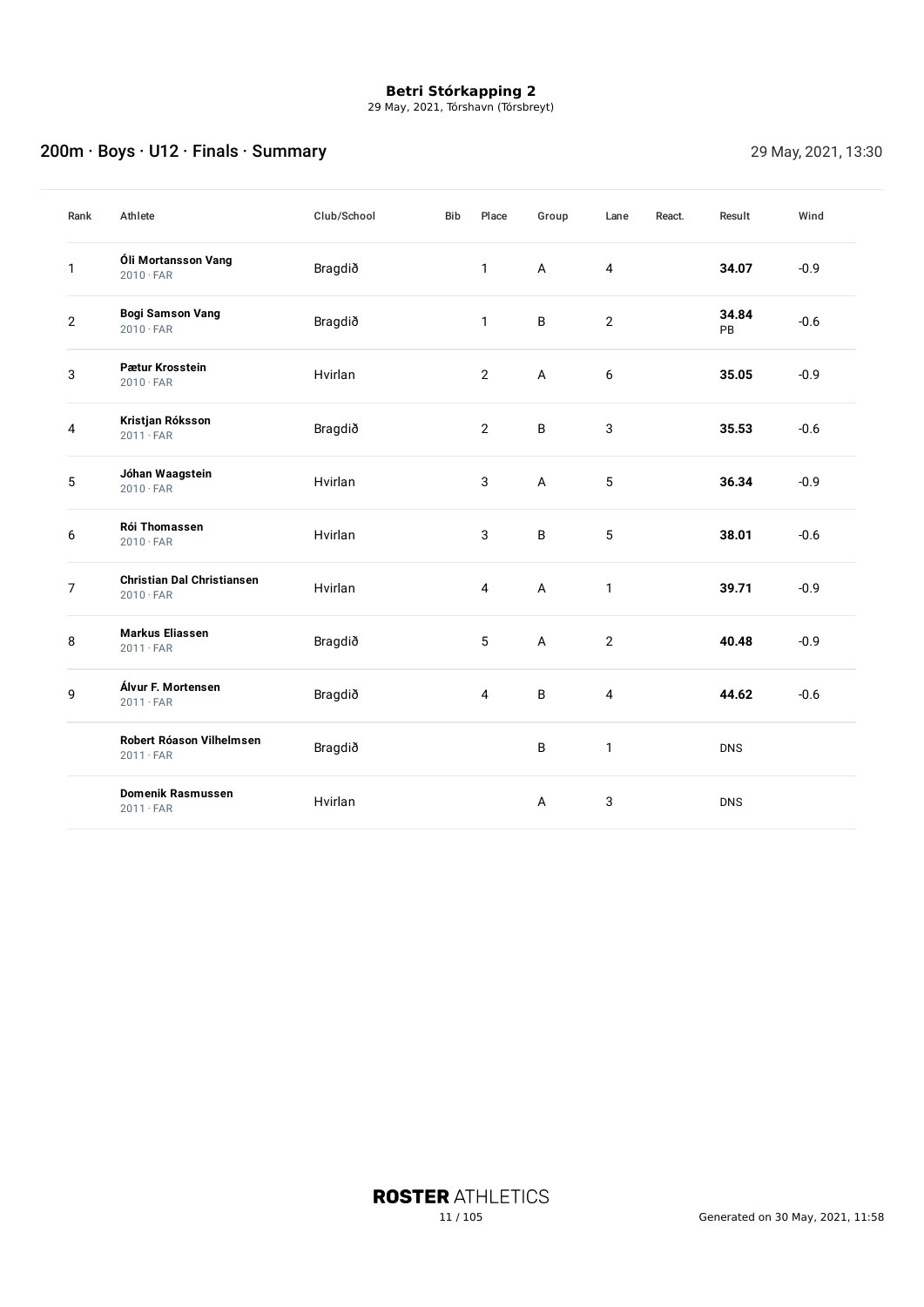29 May, 2021, Tórshavn (Tórsbreyt)

# 200m · Boys · U12 · Final · Group A (of 2) 29 May, 2021, 13:30 · **Wind: -0.9**

| Place          | Athlete                                               | Club/School | Bib | Lane           | React. | Result     |
|----------------|-------------------------------------------------------|-------------|-----|----------------|--------|------------|
| 1              | Óli Mortansson Vang<br>$2010 \cdot FAR$               | Bragdið     |     | 4              |        | 34.07      |
| $\overline{2}$ | Pætur Krosstein<br>$2010 \cdot FAR$                   | Hvirlan     |     | 6              |        | 35.05      |
| 3              | Jóhan Waagstein<br>$2010 \cdot FAR$                   | Hvirlan     |     | 5              |        | 36.34      |
| 4              | <b>Christian Dal Christiansen</b><br>$2010 \cdot FAR$ | Hvirlan     |     | 1              |        | 39.71      |
| 5              | <b>Markus Eliassen</b><br>$2011 \cdot FAR$            | Bragdið     |     | $\overline{2}$ |        | 40.48      |
|                | <b>Domenik Rasmussen</b><br>$2011 \cdot FAR$          | Hvirlan     |     | 3              |        | <b>DNS</b> |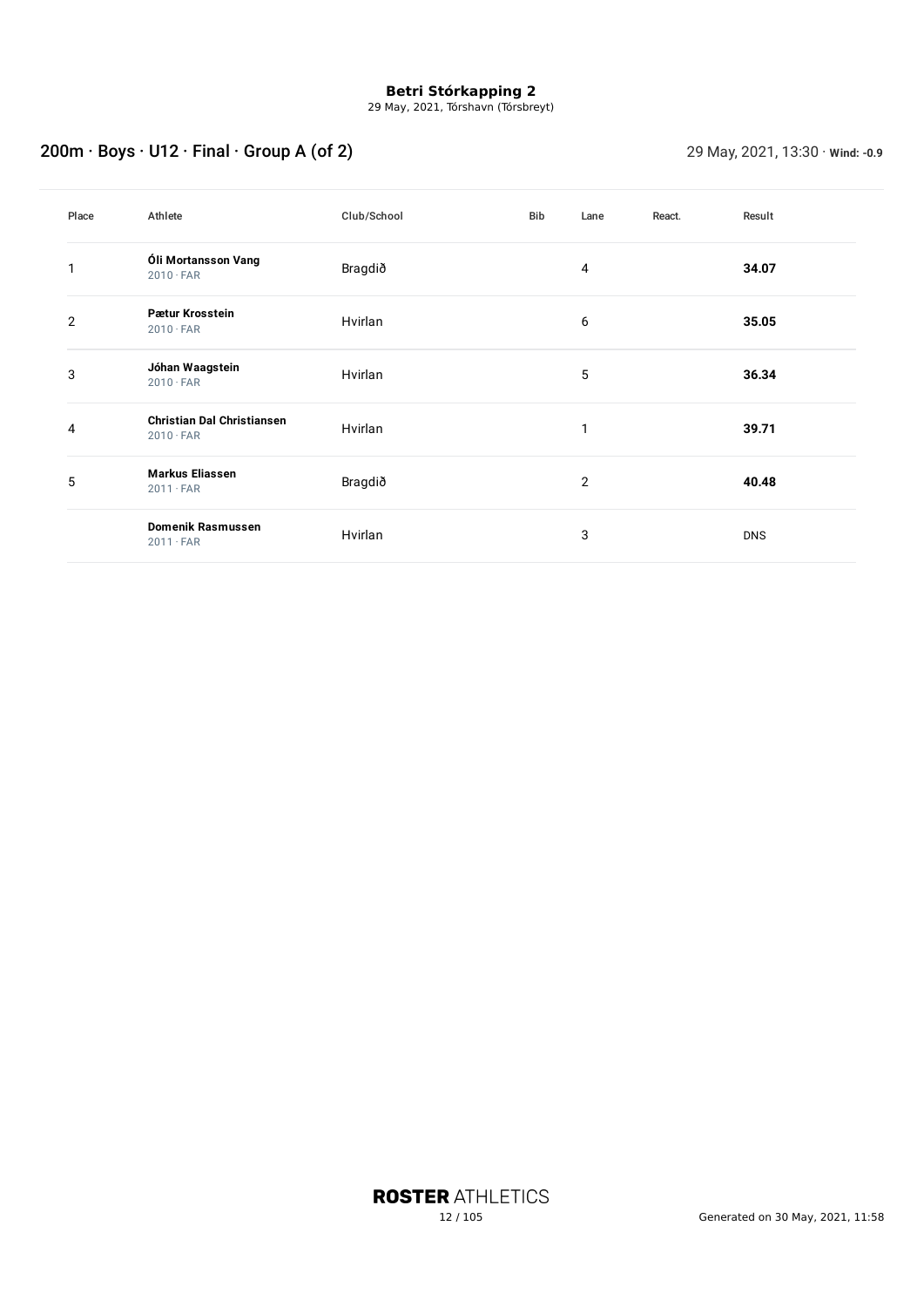29 May, 2021, Tórshavn (Tórsbreyt)

# 200m · Boys · U12 · Final · Group B (of 2) 29 May, 2021, 13:35 · **Wind: -0.6**

| Place          | Athlete                                      | Club/School | Bib | Lane           | React. | Result      |
|----------------|----------------------------------------------|-------------|-----|----------------|--------|-------------|
| 1              | <b>Bogi Samson Vang</b><br>$2010 \cdot FAR$  | Bragdið     |     | $\overline{2}$ |        | 34.84<br>PB |
| $\overline{2}$ | Kristjan Róksson<br>$2011 \cdot FAR$         | Bragdið     |     | 3              |        | 35.53       |
| 3              | Rói Thomassen<br>$2010 \cdot FAR$            | Hvirlan     |     | 5              |        | 38.01       |
| 4              | Álvur F. Mortensen<br>$2011 \cdot FAR$       | Bragdið     |     | 4              |        | 44.62       |
|                | Robert Róason Vilhelmsen<br>$2011 \cdot FAR$ | Bragdið     |     | ٠              |        | <b>DNS</b>  |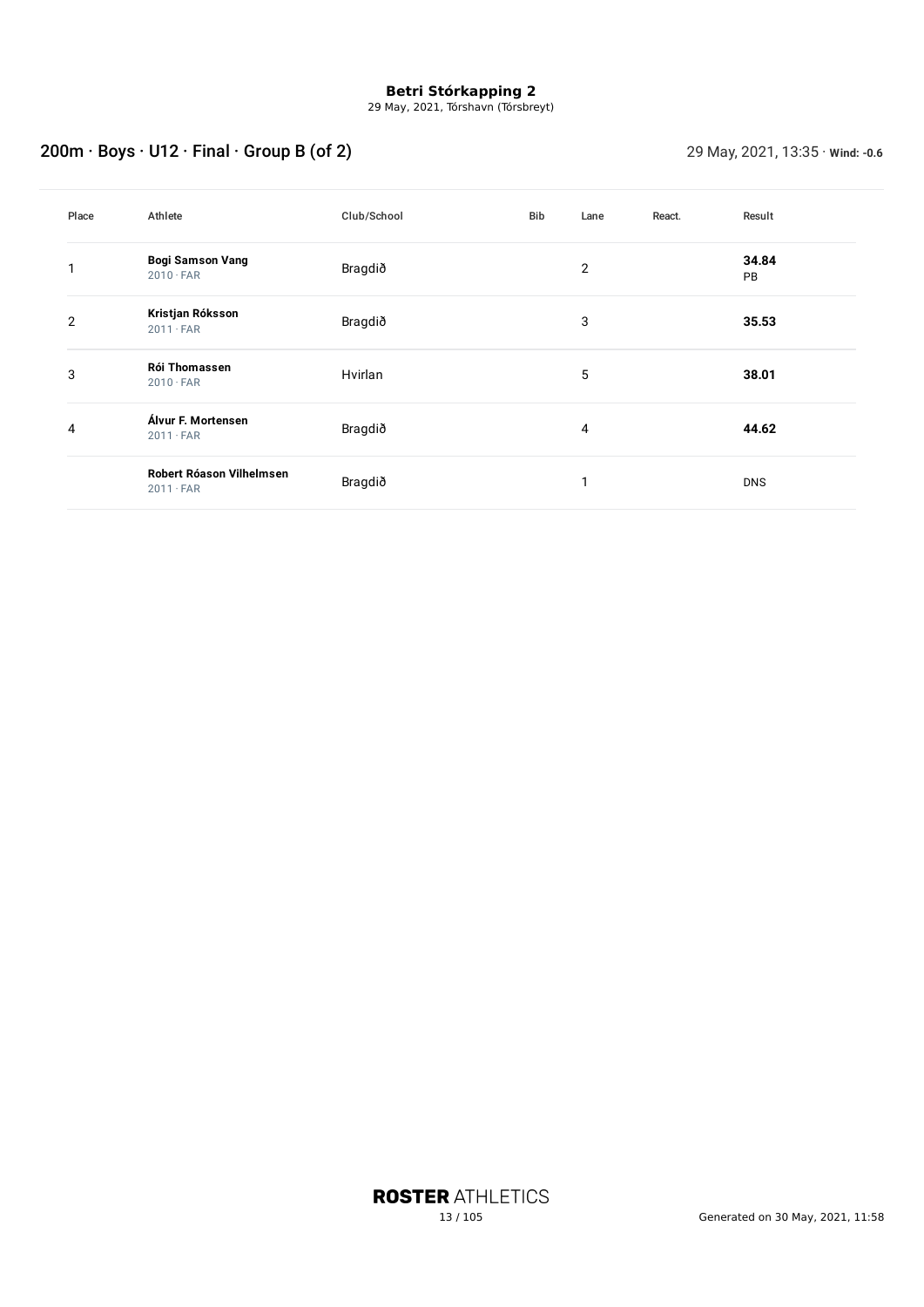29 May, 2021, Tórshavn (Tórsbreyt)

## 200m 12-15 200m · Men & Boys · Multiple · Final 29 May, 2021, 13:20 · **Wind: +0.9**

| Place | Athlete                                              | Agegroup | Club/School | Bib | Lane           | React. | Result             |
|-------|------------------------------------------------------|----------|-------------|-----|----------------|--------|--------------------|
|       | Óðin Jógvansson Glerfoss<br>$2008 \cdot FAR$         | U14      | Bragdið     |     | 3              |        | 27.66<br><b>PB</b> |
| 2     | Christian Sunnvardsson Andreasen<br>$2007 \cdot FAR$ | U16      | Treysti     |     | 4              |        | 28.89              |
| 3     | <b>Kelvin Saruni</b><br>$2008 \cdot FAR$             | U14      | Bragdið     |     | $\overline{2}$ |        | 33.44              |
| 4     | <b>Baldur Báruson Persson</b><br>$2009 \cdot FAR$    | U14      | Hvirlan     |     | 1              |        | 51.67              |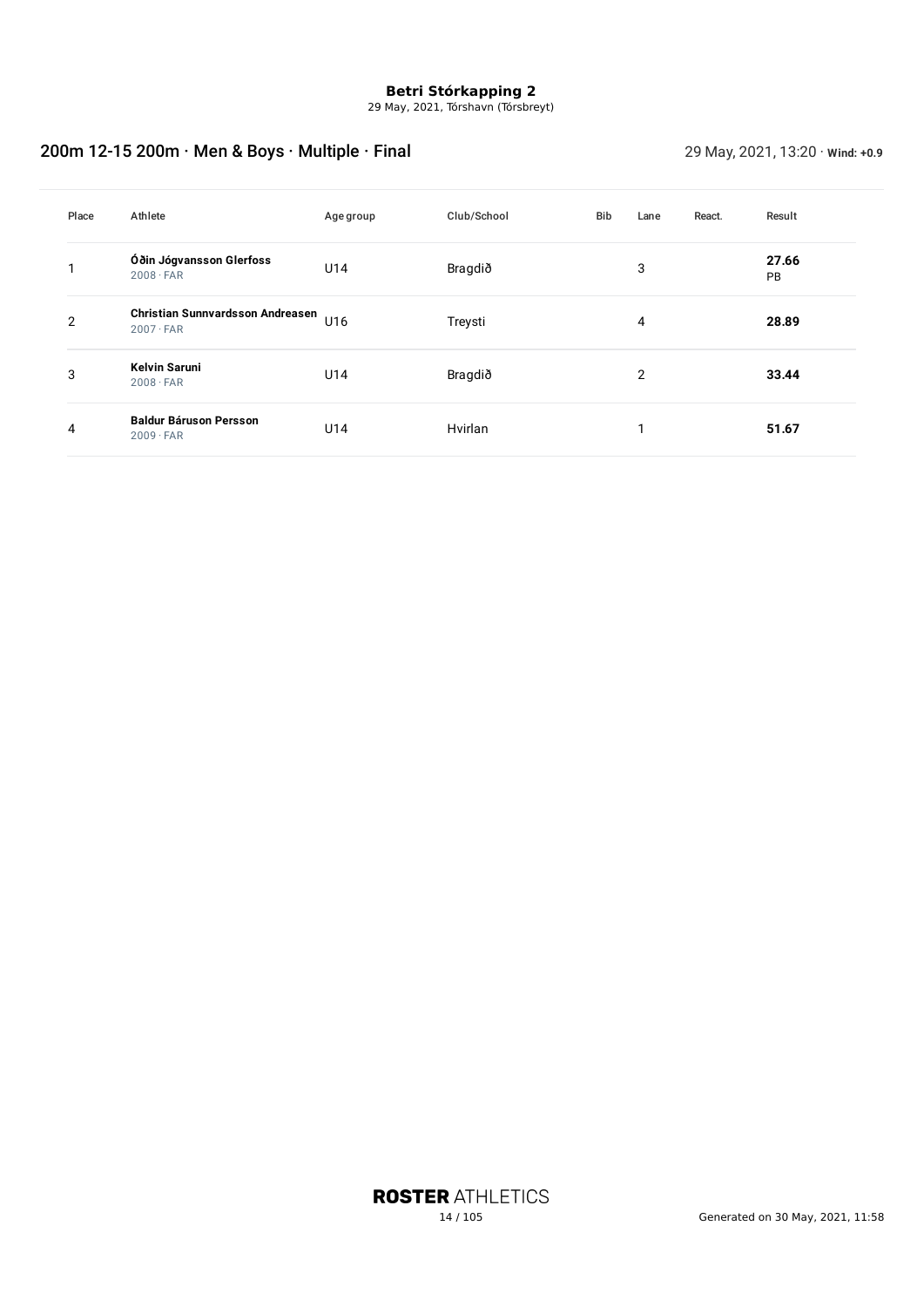29 May, 2021, Tórshavn (Tórsbreyt)

## 200m 12-15 200m · Boys · Multiple, U14 · Final 29 May, 2021, 13:20 · **Wind: +0.9**

| Place | Athlete                                           | Club/School | Bib | Lane | React. | Result      |
|-------|---------------------------------------------------|-------------|-----|------|--------|-------------|
|       | Óðin Jógvansson Glerfoss<br>$2008 \cdot FAR$      | Bragdið     |     | 3    |        | 27.66<br>PB |
| 2     | Kelvin Saruni<br>$2008 \cdot FAR$                 | Bragdið     |     | 2    |        | 33.44       |
| 3     | <b>Baldur Báruson Persson</b><br>$2009 \cdot FAR$ | Hvirlan     |     |      |        | 51.67       |

**ROSTER ATHLETICS**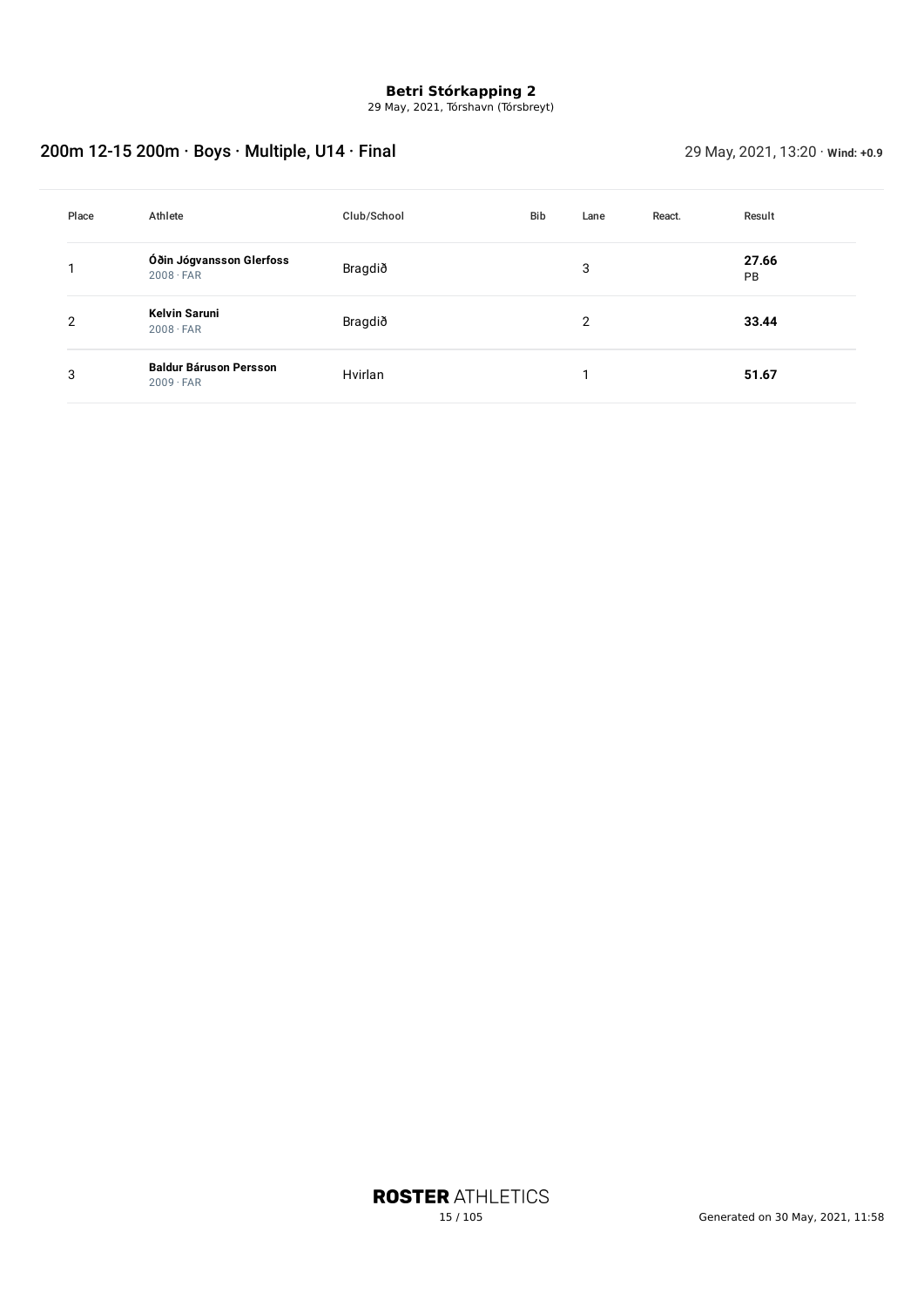29 May, 2021, Tórshavn (Tórsbreyt)

## 200m 12-15 200m · Boys · Multiple, U16 · Final 29 May, 2021, 13:20 · **Wind: +0.9**

| Place | Athlete                                                      | Club/School | <b>Bib</b> | Lane | React. | Result |
|-------|--------------------------------------------------------------|-------------|------------|------|--------|--------|
|       | Christian Sunnvardsson Andreasen Treysti<br>$2007 \cdot FAR$ |             |            | 4    |        | 28.89  |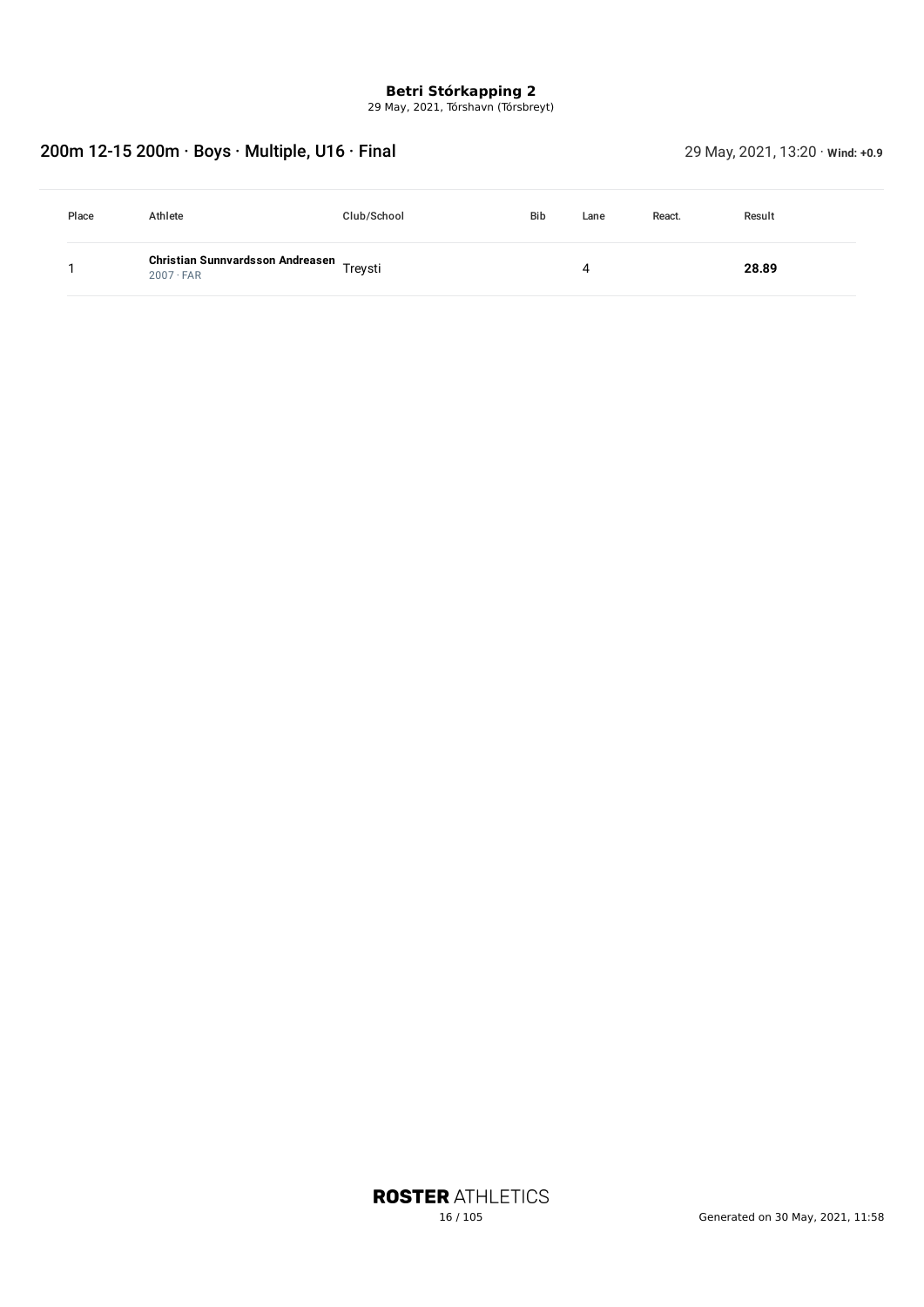29 May, 2021, Tórshavn (Tórsbreyt)

## 200m 16-19 + menn 200m · Men & Boys · Multiple · Final 29 May, 2021, 13:10 · *Wind: -2.1*

| Place          | Athlete                                        | Age group | Club/School | Bib | Lane           | React. | Result             |
|----------------|------------------------------------------------|-----------|-------------|-----|----------------|--------|--------------------|
| 1              | Andreas Bjarnastein Antoft<br>$2002 \cdot FAR$ | U20       | Hvidovre AM |     | 5              |        | 23.42<br>PB        |
| $\overline{2}$ | Jónas Gunnleivsson Isaksen<br>$2005 \cdot FAR$ | U18       | Bragdið     |     | 3              |        | 23.74              |
| 3              | Tummas Sjóvará<br>$2002 \cdot FAR$             | U20       | Bragdið     | 4   |                |        | 23.77<br><b>SB</b> |
| 4              | Sveinur Silvurstein<br>$2002 \cdot FAR$        | U20       | Bragdið     | 6   |                |        | 24.42              |
| 5              | <b>Leon Johannesen</b><br>$2002 \cdot FAR$     | U20       | Bragdið     |     | $\overline{2}$ |        | 24.85<br>PB        |
| 6              | Júst í Túni<br>$1986 \cdot FAR$                | Senior    | Treysti     |     | 1              |        | 34.42              |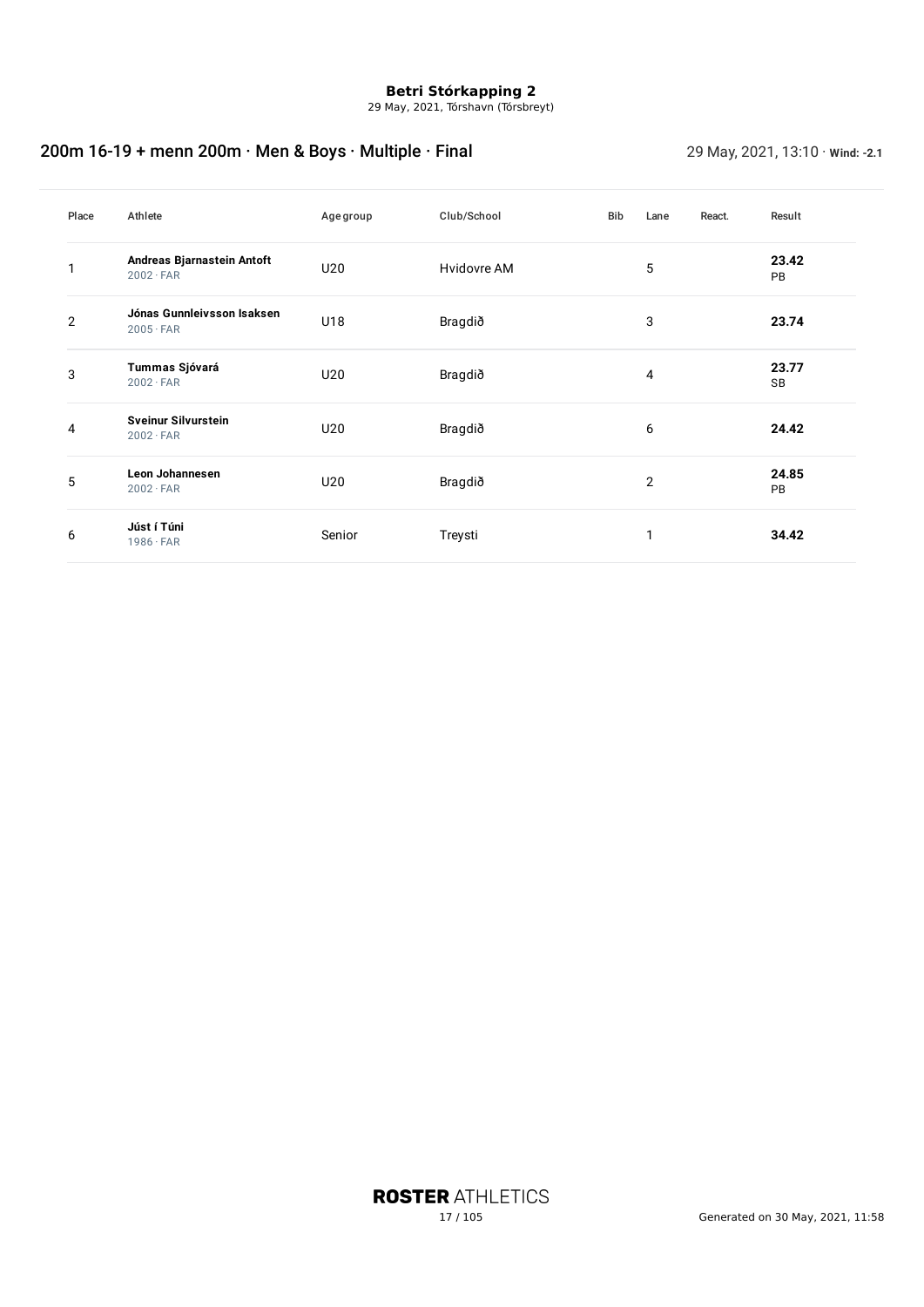29 May, 2021, Tórshavn (Tórsbreyt)

## 200m 16-19 + menn 200m · Boys · Multiple, U18 · Final 29 May, 2021, 13:10 · Wind: -2.1

| Place | Athlete                                        | Club/School | <b>Bib</b> | Lane | React. | Result |
|-------|------------------------------------------------|-------------|------------|------|--------|--------|
|       | Jónas Gunnleivsson Isaksen<br>$2005 \cdot FAR$ | Bragdið     |            |      |        | 23.74  |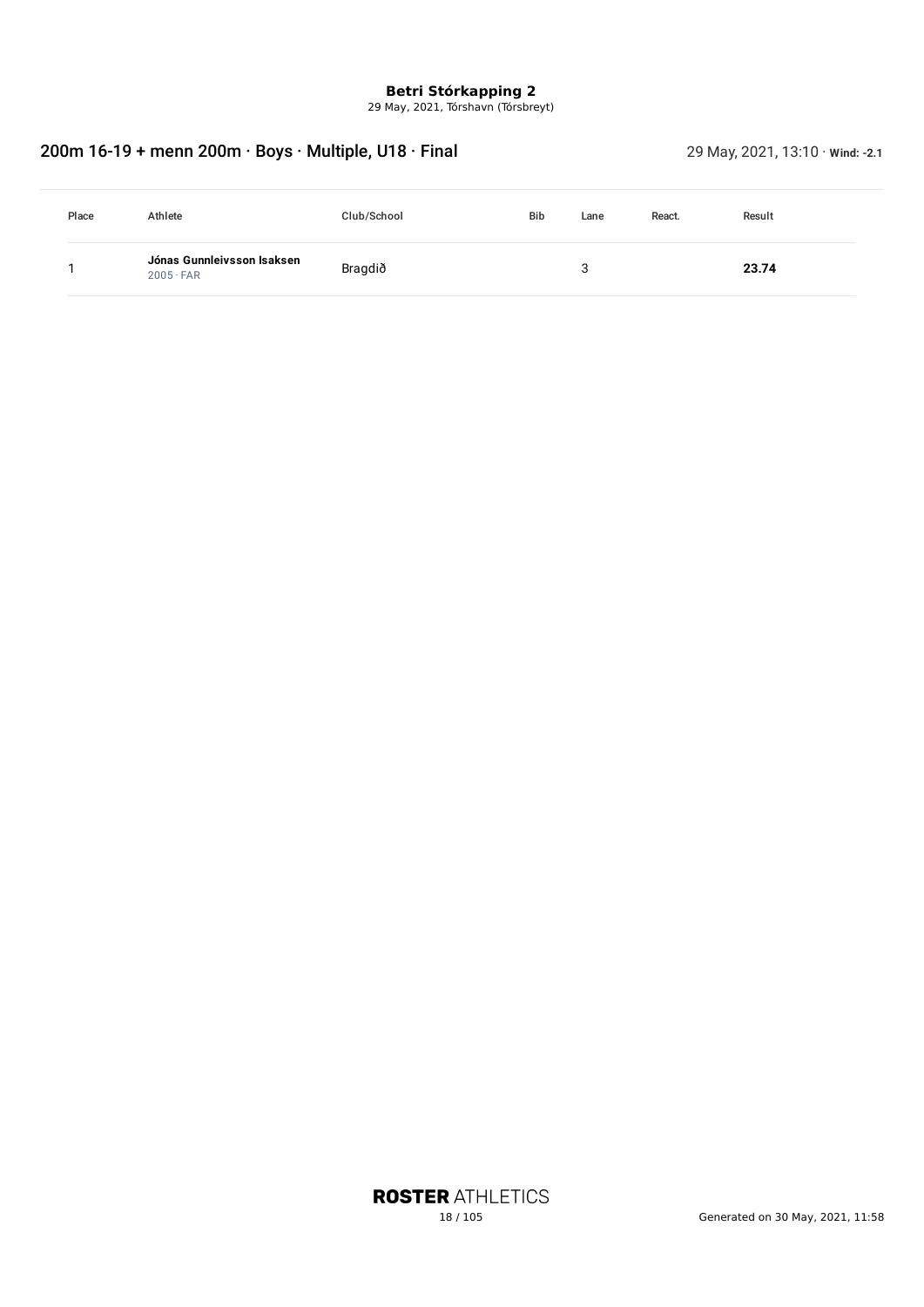29 May, 2021, Tórshavn (Tórsbreyt)

## 200m 16-19 + menn 200m · Men · Multiple, U20 · Final 29 May, 2021, 13:10 · Wind: -2.1

| Place | Athlete                                        | Club/School | Bib | Lane           | React. | Result             |
|-------|------------------------------------------------|-------------|-----|----------------|--------|--------------------|
|       | Andreas Bjarnastein Antoft<br>$2002 \cdot FAR$ | Hvidovre AM |     | 5              |        | 23.42<br><b>PB</b> |
| 2     | Tummas Sjóvará<br>$2002 \cdot FAR$             | Bragdið     |     | 4              |        | 23.77<br><b>SB</b> |
| 3     | <b>Sveinur Silvurstein</b><br>$2002 \cdot FAR$ | Bragdið     |     | 6              |        | 24.42              |
| 4     | Leon Johannesen<br>$2002 \cdot FAR$            | Bragdið     |     | $\overline{2}$ |        | 24.85<br><b>PB</b> |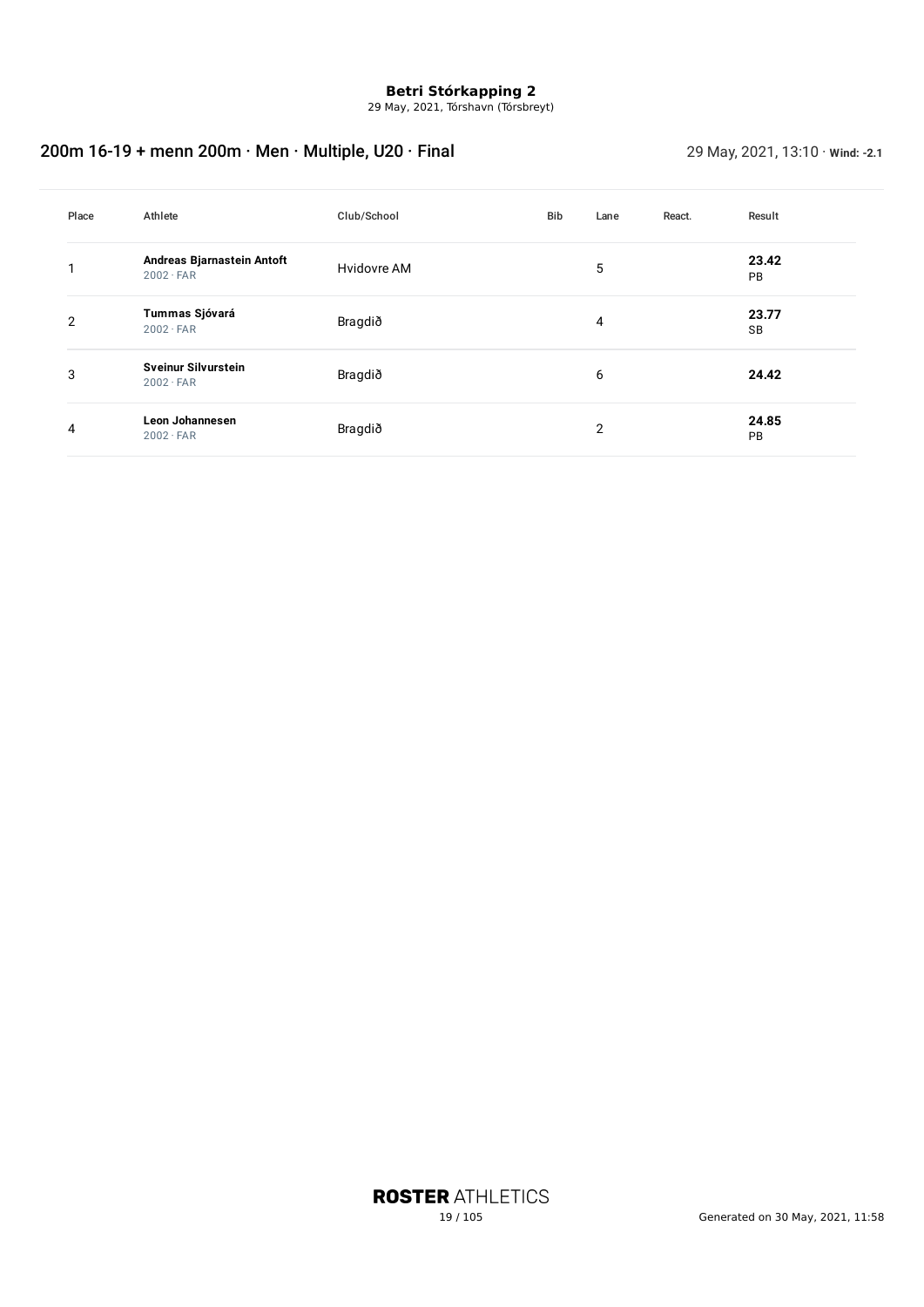29 May, 2021, Tórshavn (Tórsbreyt)

## 200m 16-19 + menn 200m · Men · Multiple, Senior · Final 29 May, 2021, 13:10 · *Wind: -2.1*

| Place | Athlete                         | Club/School | <b>Bib</b> | Lane | React. | Result |
|-------|---------------------------------|-------------|------------|------|--------|--------|
|       | Júst í Túni<br>$1986 \cdot FAR$ | Treysti     |            |      |        | 34.42  |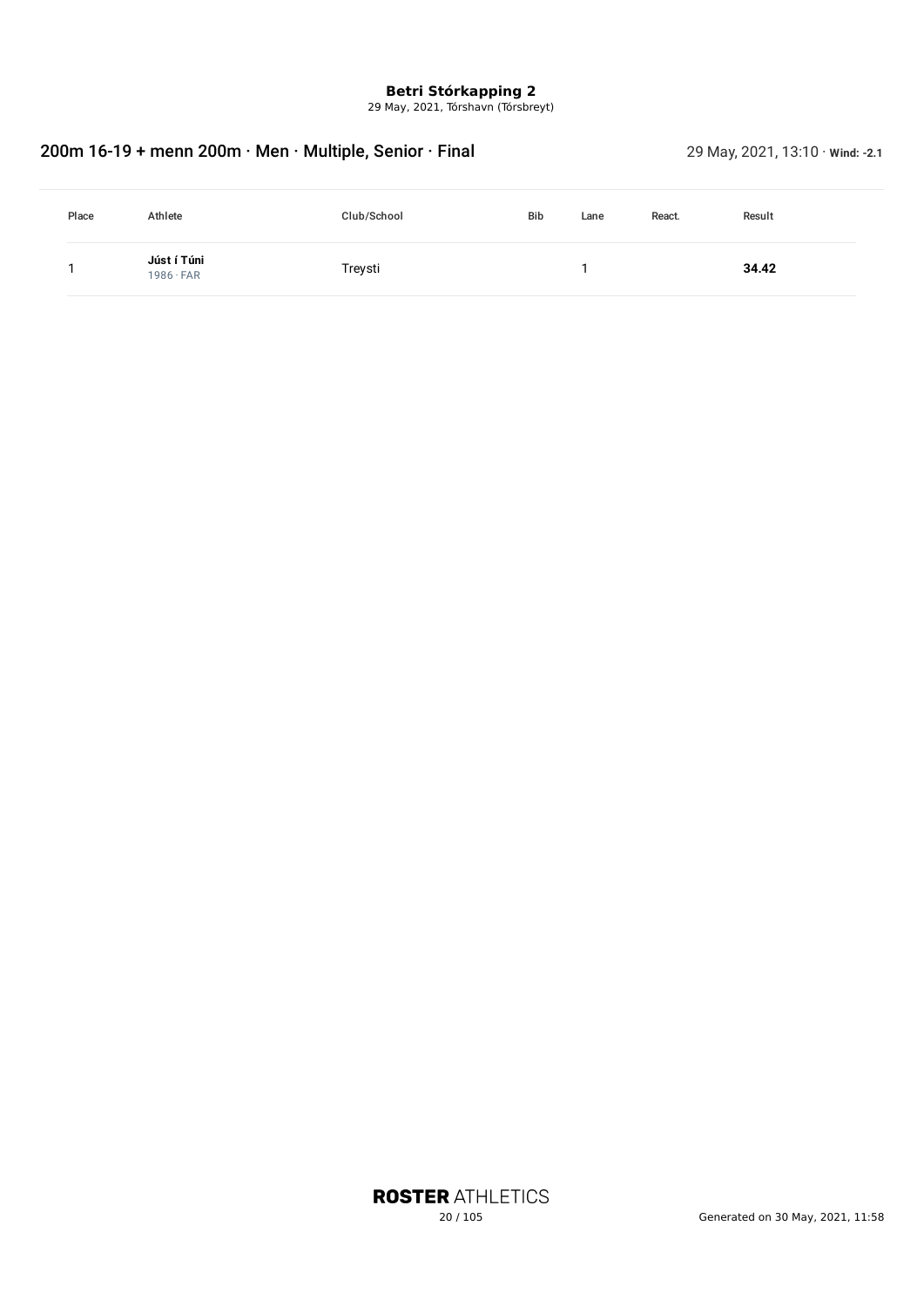29 May, 2021, Tórshavn (Tórsbreyt)

## 200m · Girls · U12 · Finals · Summary 29 May, 2021, 12:35

| Rank         | Athlete                                       | Club/School | <b>Bib</b> | Place          | Group          | Lane           | React. | Result     | Wind   |
|--------------|-----------------------------------------------|-------------|------------|----------------|----------------|----------------|--------|------------|--------|
| 1            | Sigrið Hansdóttir<br>$2010 \cdot FAR$         | Bragdið     |            | 1              | $\mathsf{A}$   | 3              |        | 31.10      | $-2.1$ |
| $\mathbf{2}$ | Heiðrún Bogadóttir Enni<br>$2010 \cdot FAR$   | Bragdið     |            | $\mathbf{1}$   | B              | $\overline{4}$ |        | 33.60      | $-1.1$ |
| 3            | Sigga Smæra Næs<br>$2010 \cdot FAR$           | Bragdið     |            | $\overline{2}$ | B              | $\mathbf{2}$   |        | 34.31      | $-1.1$ |
| 4            | Debora Hvannastein<br>$2011 \cdot FAR$        | Treysti     |            | $\overline{2}$ | A              | 5              |        | 35.28      | $-2.1$ |
| $\mathbf 5$  | Andrea Heinadóttir<br>$2011 \cdot FAR$        | Frælsi      |            | 3              | $\overline{A}$ | $\overline{4}$ |        | 35.37      | $-2.1$ |
| 6            | Guðrið Høgenni<br>$2010 \cdot FAR$            | Bragdið     |            | 4              | A              | $\mathbf{1}$   |        | 35.44      | $-2.1$ |
| 7            | Monika Sigurðsdóttir Vang<br>$2011 \cdot FAR$ | Bragdið     |            | 5              | $\mathsf A$    | $\mathbf{2}$   |        | 38.24      | $-2.1$ |
| 8            | Guðrið Høgnadóttir<br>$2010 \cdot FAR$        | Frælsi      |            | 6              | A              | 6              |        | 40.58      | $-2.1$ |
| 9            | Vera Alstrup Vang<br>$2011 \cdot FAR$         | Bragdið     |            | 3              | B              | 3              |        | 40.69      | $-1.1$ |
| 10           | Sunneva Ravnsfjall<br>$2010 \cdot FAR$        | Frælsi      |            | $\overline{4}$ | B              | 5              |        | 41.20      | $-1.1$ |
|              | Annika Ravnsfjall<br>$2010 \cdot FAR$         | Frælsi      |            |                | B              | $\mathbf{1}$   |        | <b>DNS</b> |        |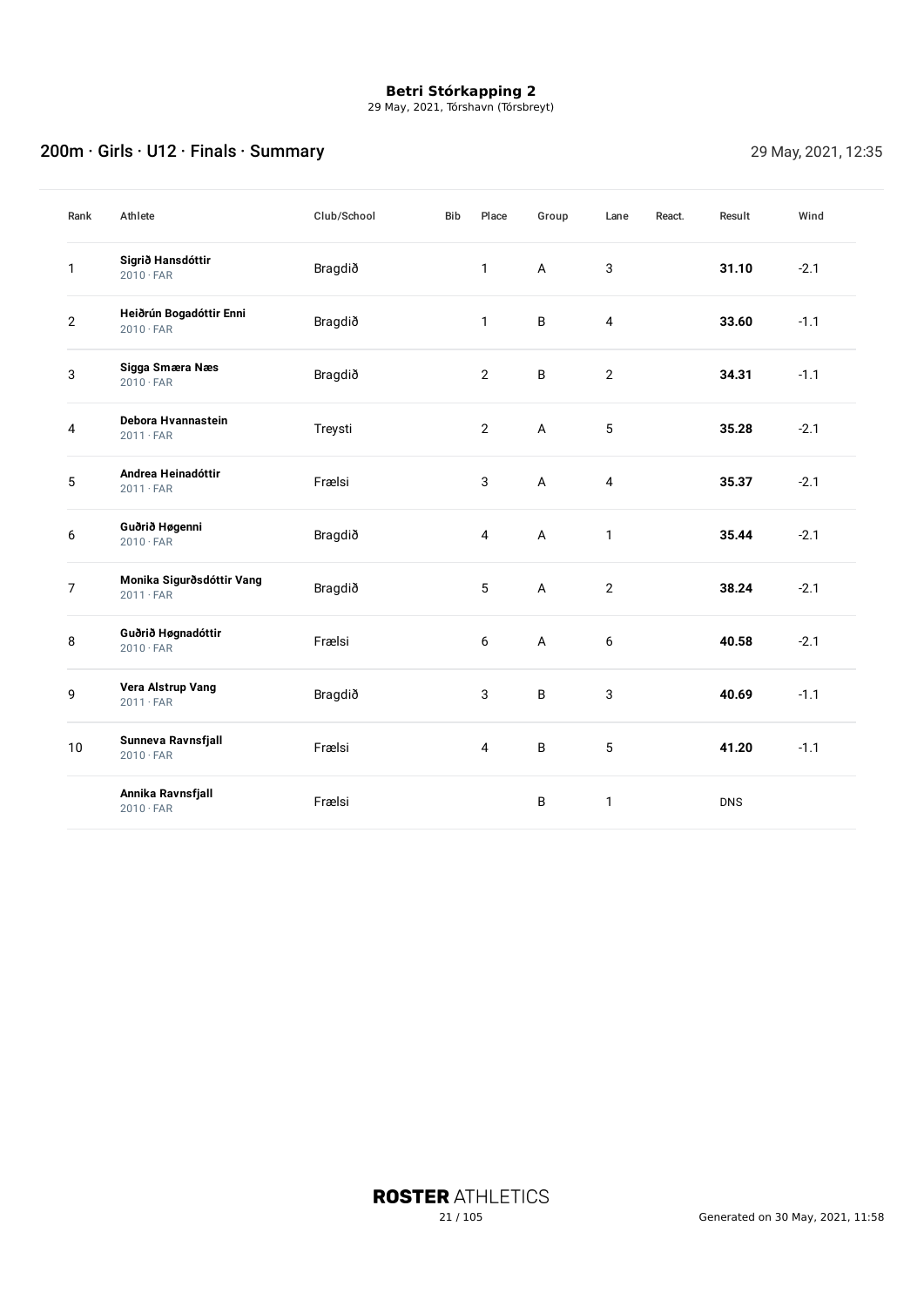29 May, 2021, Tórshavn (Tórsbreyt)

# 200m · Girls · U12 · Final · Group A (of 2) 29 May, 2021, 12:35 · **Wind: -2.1**

| Place | Athlete                                       | Club/School | <b>Bib</b> | Lane           | React. | Result |
|-------|-----------------------------------------------|-------------|------------|----------------|--------|--------|
| 1     | Sigrið Hansdóttir<br>$2010 \cdot FAR$         | Bragdið     |            | 3              |        | 31.10  |
| 2     | Debora Hvannastein<br>$2011 \cdot FAR$        | Treysti     |            | 5              |        | 35.28  |
| 3     | Andrea Heinadóttir<br>$2011 \cdot FAR$        | Frælsi      |            | 4              |        | 35.37  |
| 4     | Guðrið Høgenni<br>$2010 \cdot FAR$            | Bragdið     |            | п              |        | 35.44  |
| 5     | Monika Sigurðsdóttir Vang<br>$2011 \cdot FAR$ | Bragdið     |            | $\overline{2}$ |        | 38.24  |
| 6     | Guðrið Høgnadóttir<br>$2010 \cdot FAR$        | Frælsi      |            | 6              |        | 40.58  |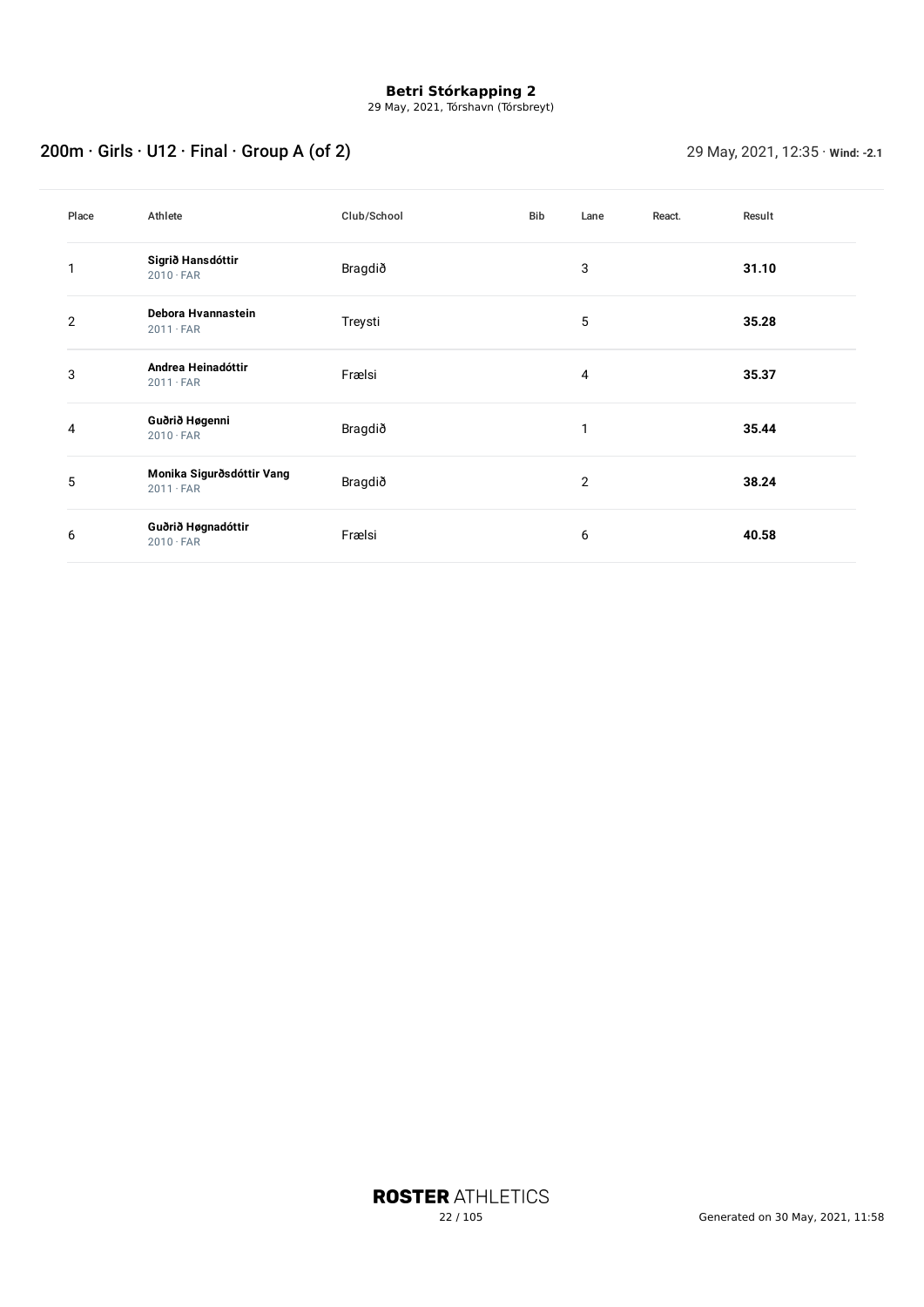29 May, 2021, Tórshavn (Tórsbreyt)

# 200m · Girls · U12 · Final · Group B (of 2) 29 May, 2021, 12:40 · **Wind: -1.1**

| Place | Athlete                                     | Club/School | Bib | Lane | React. | Result     |
|-------|---------------------------------------------|-------------|-----|------|--------|------------|
| 1     | Heiðrún Bogadóttir Enni<br>$2010 \cdot FAR$ | Bragdið     |     | 4    |        | 33.60      |
| 2     | Sigga Smæra Næs<br>$2010 \cdot FAR$         | Bragdið     |     | 2    |        | 34.31      |
| 3     | Vera Alstrup Vang<br>$2011 \cdot FAR$       | Bragdið     |     | 3    |        | 40.69      |
| 4     | Sunneva Ravnsfjall<br>$2010 \cdot FAR$      | Frælsi      |     | 5    |        | 41.20      |
|       | Annika Ravnsfjall<br>$2010 \cdot FAR$       | Frælsi      |     | и    |        | <b>DNS</b> |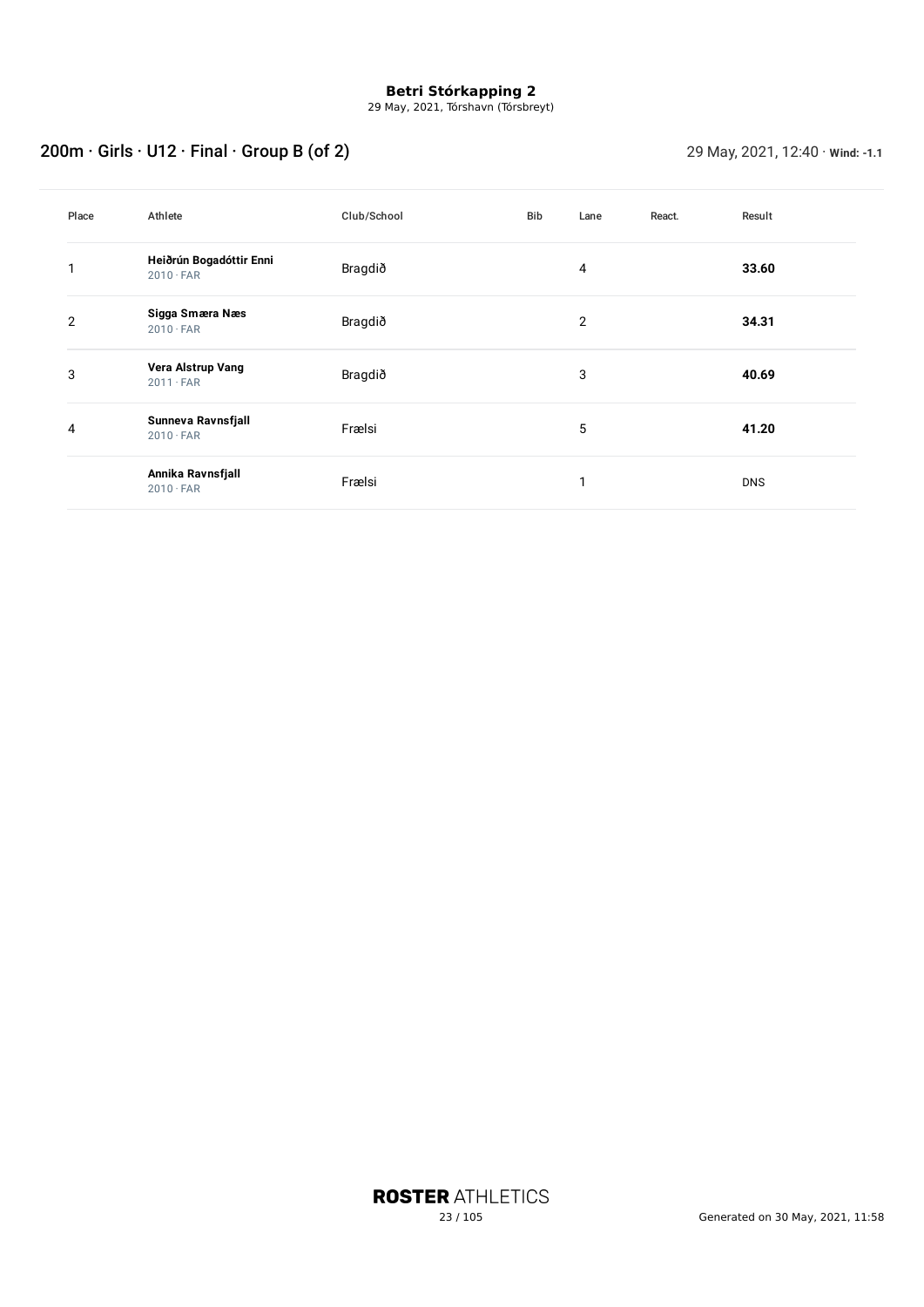29 May, 2021, Tórshavn (Tórsbreyt)

## 200m · Girls · U14 · Finals · Summary 200m · Girls · 29 May, 2021, 12:50

| Rank         | Athlete                                          | Club/School | <b>Bib</b> | Place          | Group        | Lane           | React. | Result | Wind   |
|--------------|--------------------------------------------------|-------------|------------|----------------|--------------|----------------|--------|--------|--------|
| 1            | Natalia Lydersen<br>$2008 \cdot FAR$             | Treysti     |            | 1              | B            | $\overline{5}$ |        | 30.32  | $+0.0$ |
| $\mathbf{2}$ | Sofía Højgaard<br>$2008 \cdot FAR$               | Bragdið     |            | $\overline{2}$ | B            | 4              |        | 32.16  | $+0.0$ |
| 3            | Katrin Streymoy Sahin-Skjalm<br>$2008 \cdot FAR$ | Bragdið     |            | 1              | $\mathsf{A}$ | 2              |        | 32.22  | $-0.2$ |
| 4            | Elena E. Olsen<br>$2008 \cdot FAR$               | Hvirlan     |            | 2              | $\mathsf{A}$ | 5              |        | 32.74  | $-0.2$ |
| 5            | Tabita Hvannastein<br>$2008 \cdot FAR$           | Treysti     |            | 3              | A            | 4              |        | 33.92  | $-0.2$ |
| 6            | Bjalla Beintudóttir Dalsgarð<br>$2009 \cdot FAR$ | Hvirlan     |            | 3              | B            | 3              |        | 36.02  | $+0.0$ |
| 7            | Sólja Rye<br>$2009 \cdot FAR$                    | Hvirlan     |            | 4              | A            | 3              |        | 43.39  | $-0.2$ |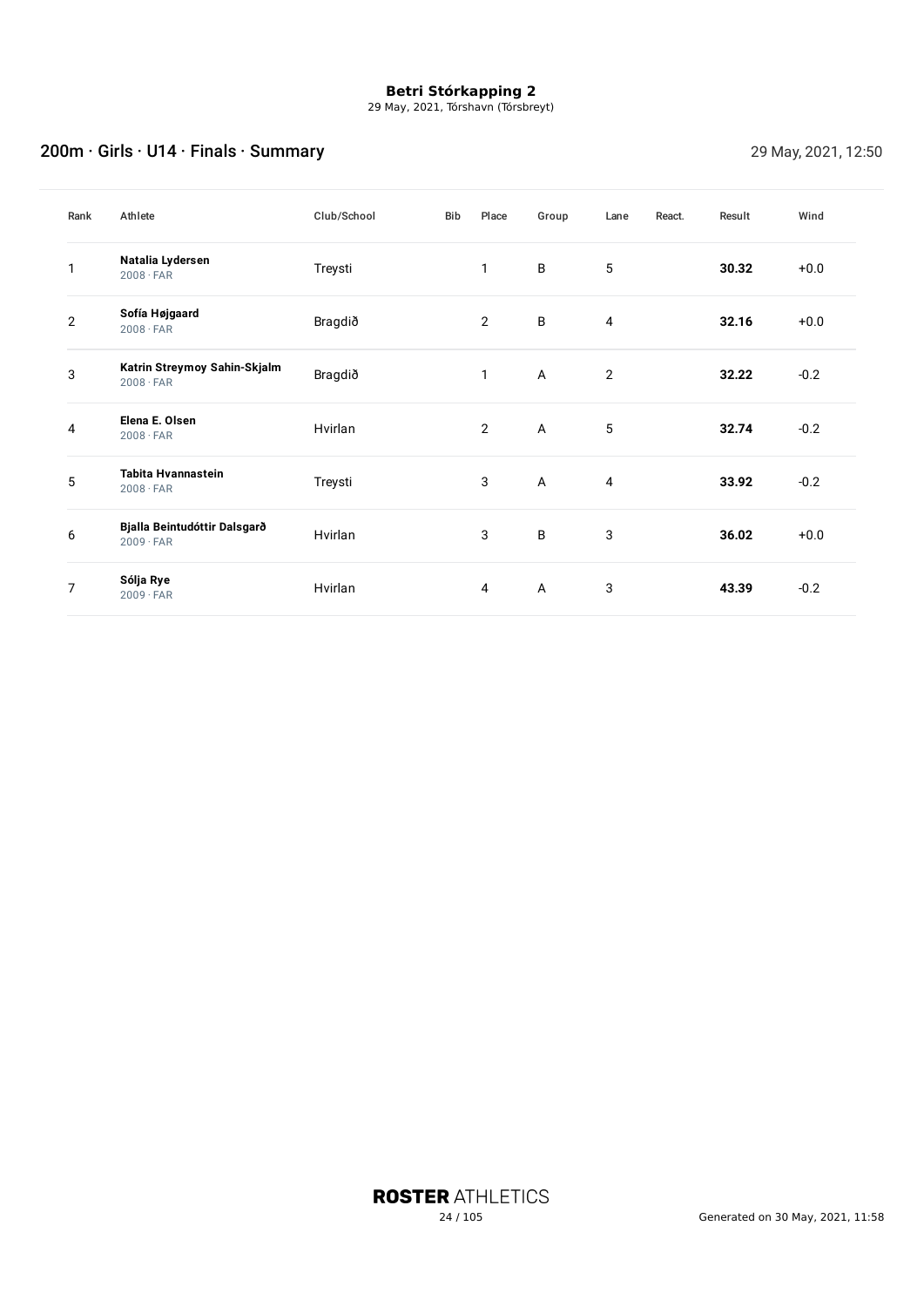29 May, 2021, Tórshavn (Tórsbreyt)

# 200m · Girls · U14 · Final · Group A (of 2) 29 May, 2021, 12:50 · **Wind:** -0.2

| Place          | Athlete                                          | Club/School | Bib | Lane           | React. | Result |
|----------------|--------------------------------------------------|-------------|-----|----------------|--------|--------|
|                | Katrin Streymoy Sahin-Skjalm<br>$2008 \cdot FAR$ | Bragdið     |     | $\overline{2}$ |        | 32.22  |
| $\overline{2}$ | Elena E. Olsen<br>$2008 \cdot FAR$               | Hvirlan     |     | 5              |        | 32.74  |
| 3              | Tabita Hvannastein<br>$2008 \cdot FAR$           | Treysti     |     | 4              |        | 33.92  |
| 4              | Sólja Rye<br>$2009 \cdot FAR$                    | Hvirlan     |     | 3              |        | 43.39  |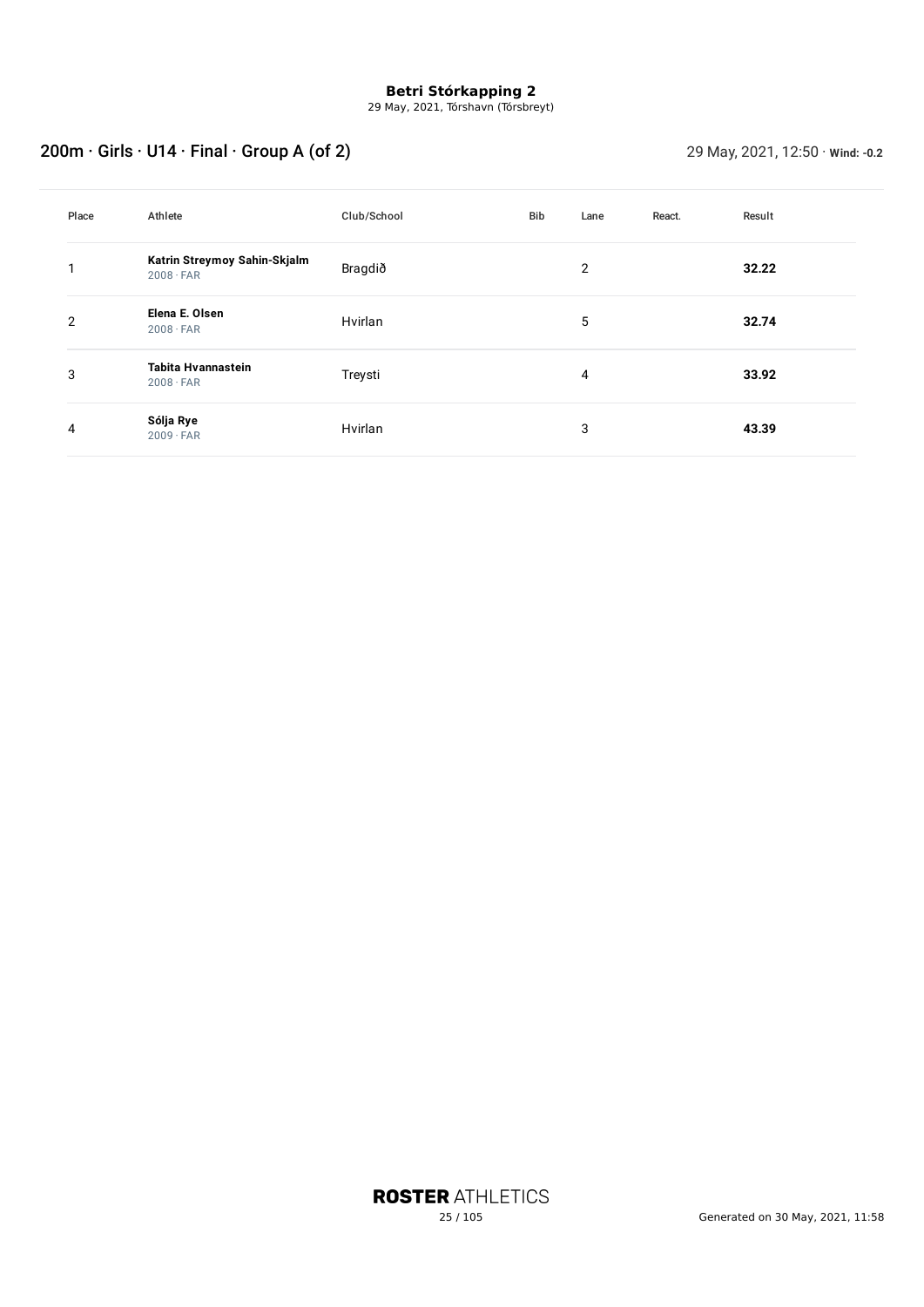29 May, 2021, Tórshavn (Tórsbreyt)

# 200m · Girls · U14 · Final · Group B (of 2) 29 May, 2021, 12:52 · Wind: +0.0

| Place | Athlete                                          | Club/School | Bib | Lane | React. | Result |
|-------|--------------------------------------------------|-------------|-----|------|--------|--------|
|       | Natalia Lydersen<br>$2008 \cdot FAR$             | Treysti     |     | 5    |        | 30.32  |
| 2     | Sofía Højgaard<br>$2008 \cdot FAR$               | Bragdið     |     | 4    |        | 32.16  |
| 3     | Bjalla Beintudóttir Dalsgarð<br>$2009 \cdot FAR$ | Hvirlan     |     | 3    |        | 36.02  |

**ROSTER ATHLETICS**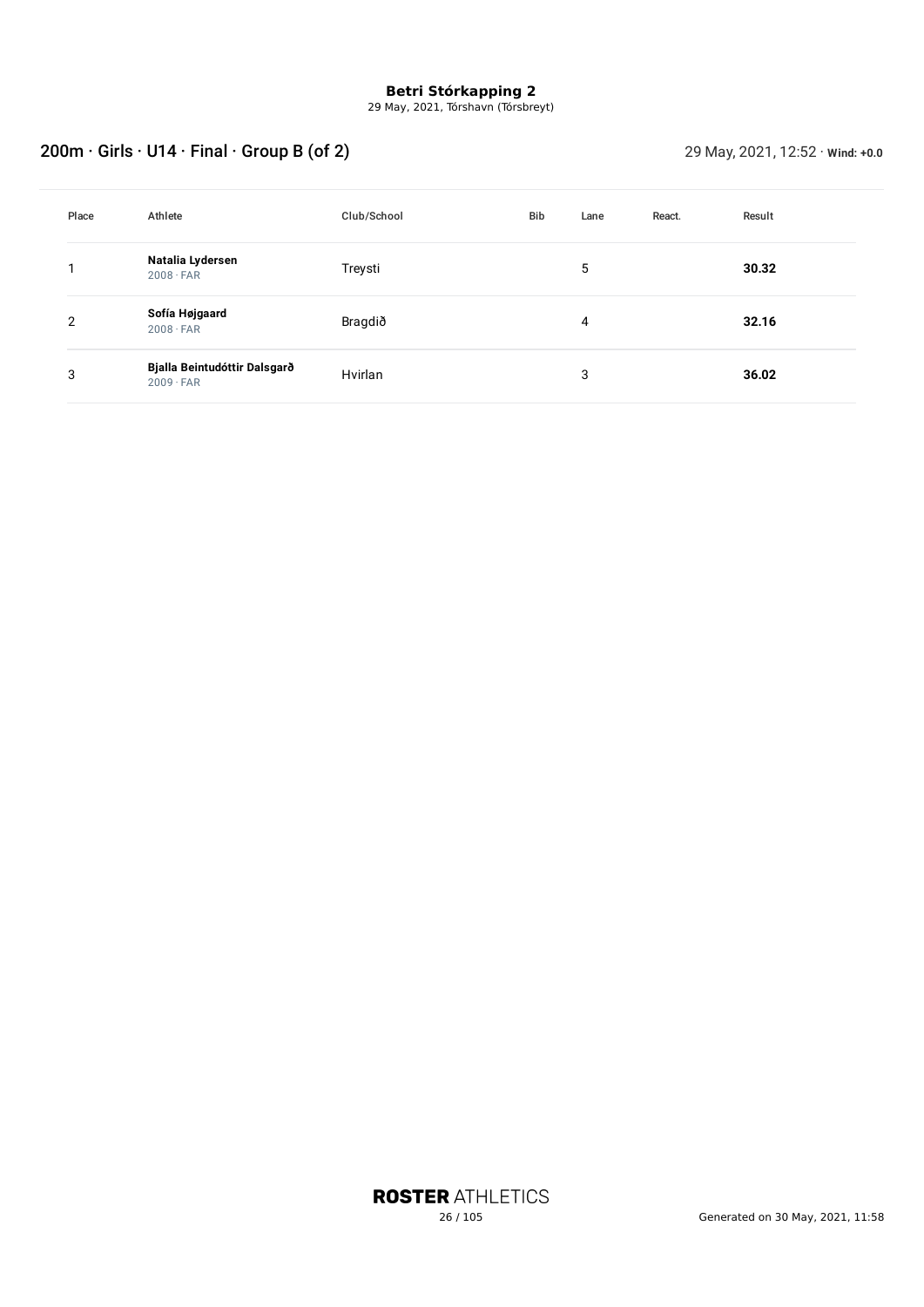29 May, 2021, Tórshavn (Tórsbreyt)

### 200m · Girls · U16 · Final 29 May, 2021, 12:55 · **Wind: +0.0**

| Place | Athlete                              | Club/School | <b>Bib</b> | Lane | React. | Result |
|-------|--------------------------------------|-------------|------------|------|--------|--------|
|       | Jóhanna Pedersen<br>$2006 \cdot FAR$ | Hvirlan     |            | 4    |        | 28.63  |
| 2     | Lý Petersen<br>$2007 \cdot FAR$      | Treysti     |            | 3    |        | 32.06  |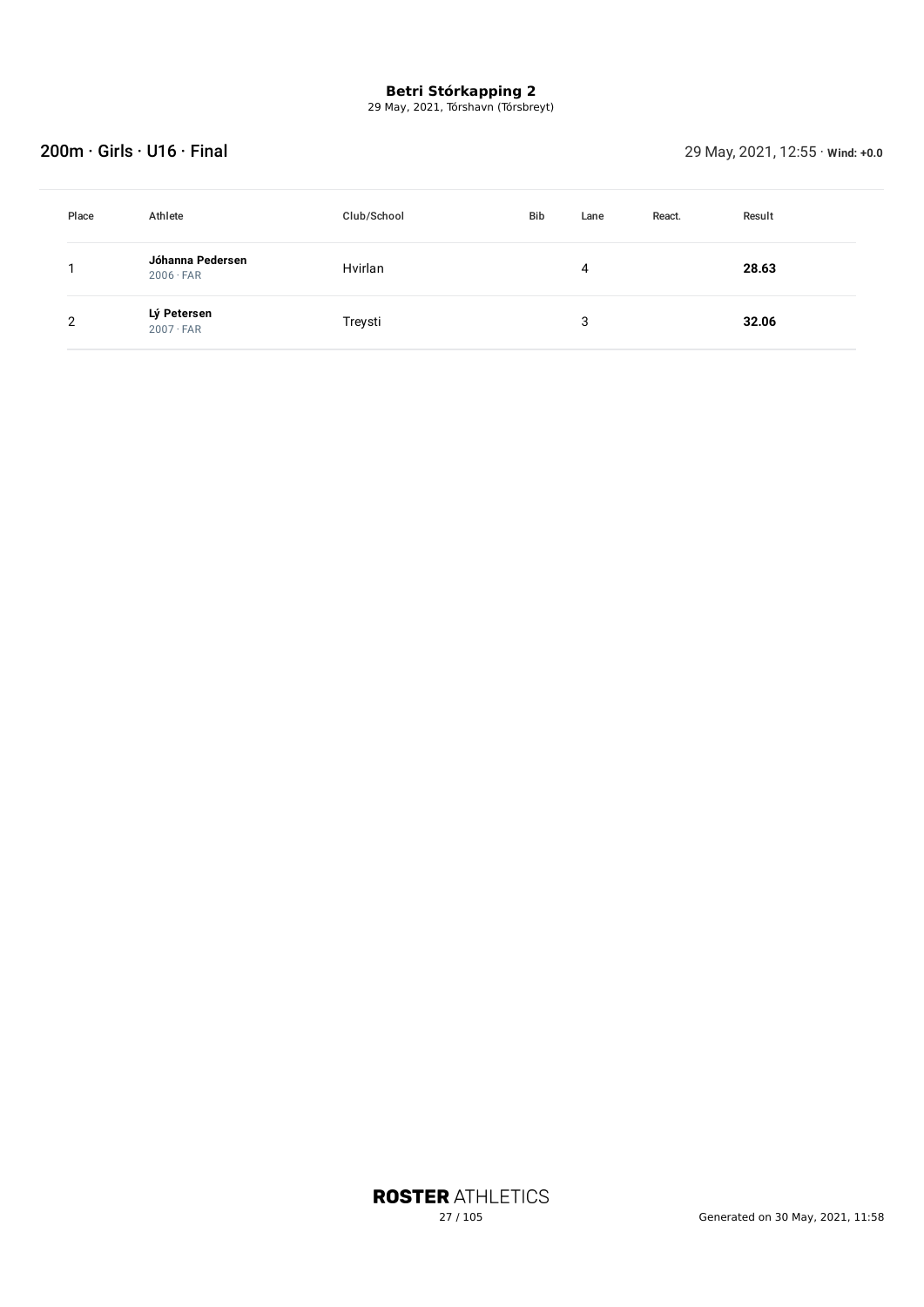29 May, 2021, Tórshavn (Tórsbreyt)

## 200m 200m · Women & Girls · Multiple · Final 29 May, 2021, 13:00 · **Wind: -0.4**

| Place | Athlete                                          | Age group | Club/School | Bib | Lane           | React. | Result |
|-------|--------------------------------------------------|-----------|-------------|-----|----------------|--------|--------|
|       | Margit Weihe Fríðmundsdóttir<br>$1999 \cdot FAR$ | Senior    | Bragdið     |     | 3              |        | 27.02  |
| 2     | Maria Biskopstø<br>$2002 \cdot FAR$              | U20       | Treysti     |     | 4              |        | 27.78  |
| 3     | Bára Jógvansdóttir Glerfoss<br>$2003 \cdot FAR$  | U20       | Bragdið     |     | $\overline{2}$ |        | 28.29  |
| 4     | Arina Ludvig Michelsen<br>$2005 \cdot FAR$       | U18       | Bragdið     |     |                |        | 29.25  |
| 5     | Vibeka Eihilt Sivertsen<br>$2005 \cdot FAR$      | U18       | Treysti     |     | 5              |        | 29.48  |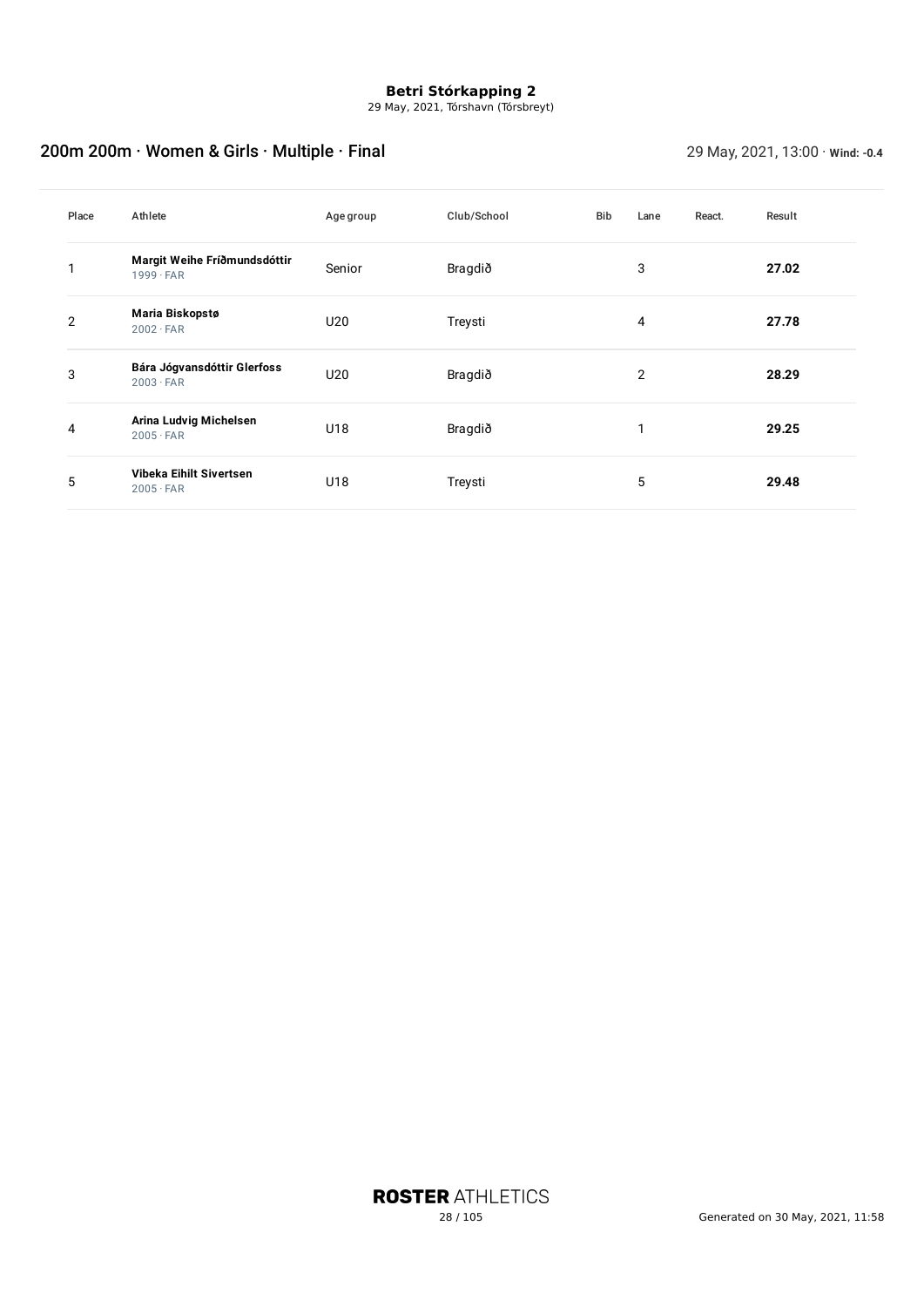29 May, 2021, Tórshavn (Tórsbreyt)

## 200m 200m · Girls · Multiple, U18 · Final 200m **29 May, 2021, 13:00 ·** *Wind:* -0.4

| Place | Athlete                                     | Club/School | <b>Bib</b> | Lane | React. | Result |
|-------|---------------------------------------------|-------------|------------|------|--------|--------|
|       | Arina Ludvig Michelsen<br>$2005 \cdot FAR$  | Bragdið     |            |      |        | 29.25  |
| 2     | Vibeka Eihilt Sivertsen<br>$2005 \cdot FAR$ | Treysti     |            | 5    |        | 29.48  |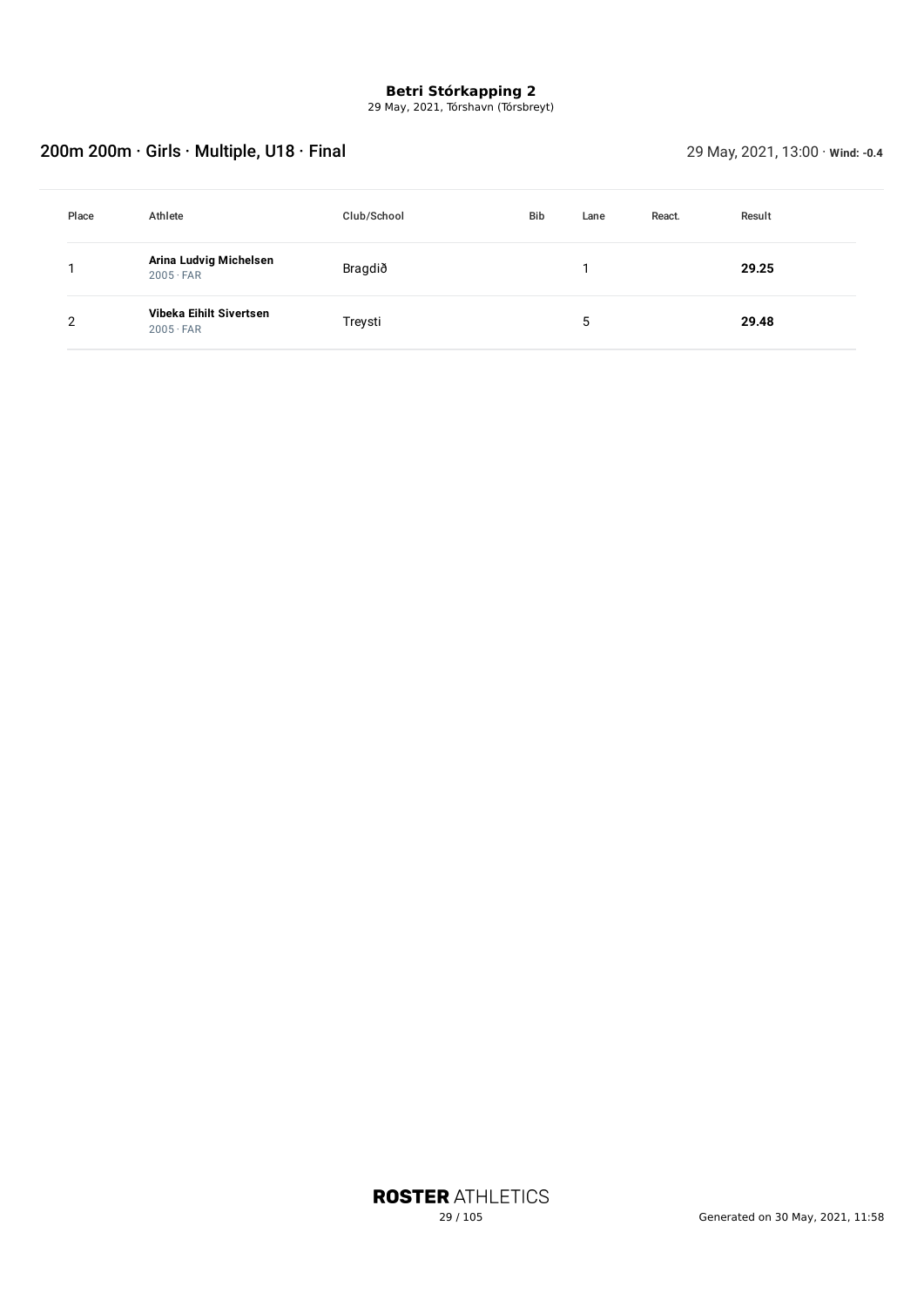29 May, 2021, Tórshavn (Tórsbreyt)

## 200m 200m · Women · Multiple, U20 · Final 29 May, 2021, 13:00 · **Wind: -0.4**

| Place | Athlete                                         | Club/School | <b>Bib</b> | Lane | React. | Result |
|-------|-------------------------------------------------|-------------|------------|------|--------|--------|
|       | Maria Biskopstø<br>$2002 \cdot FAR$             | Treysti     |            | 4    |        | 27.78  |
| っ     | Bára Jógvansdóttir Glerfoss<br>$2003 \cdot FAR$ | Bragdið     |            | າ    |        | 28.29  |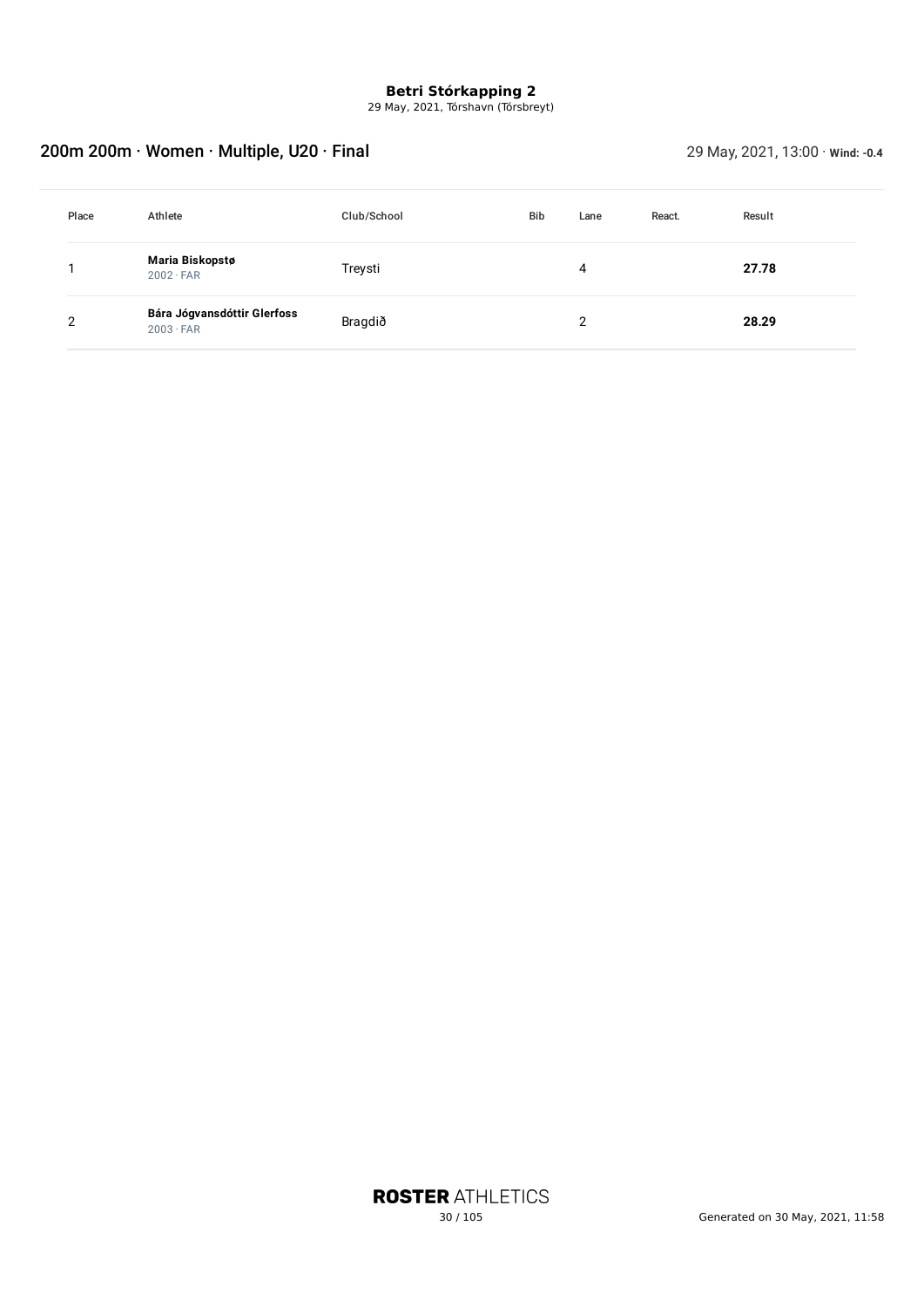29 May, 2021, Tórshavn (Tórsbreyt)

## 200m 200m · Women · Multiple, Senior · Final 29 May, 2021, 13:00 · **Wind: -0.4**

| Place | Athlete                                          | Club/School | <b>Bib</b> | Lane | React. | Result |
|-------|--------------------------------------------------|-------------|------------|------|--------|--------|
|       | Margit Weihe Fríðmundsdóttir<br>$1999 \cdot FAR$ | Bragdið     |            |      |        | 27.02  |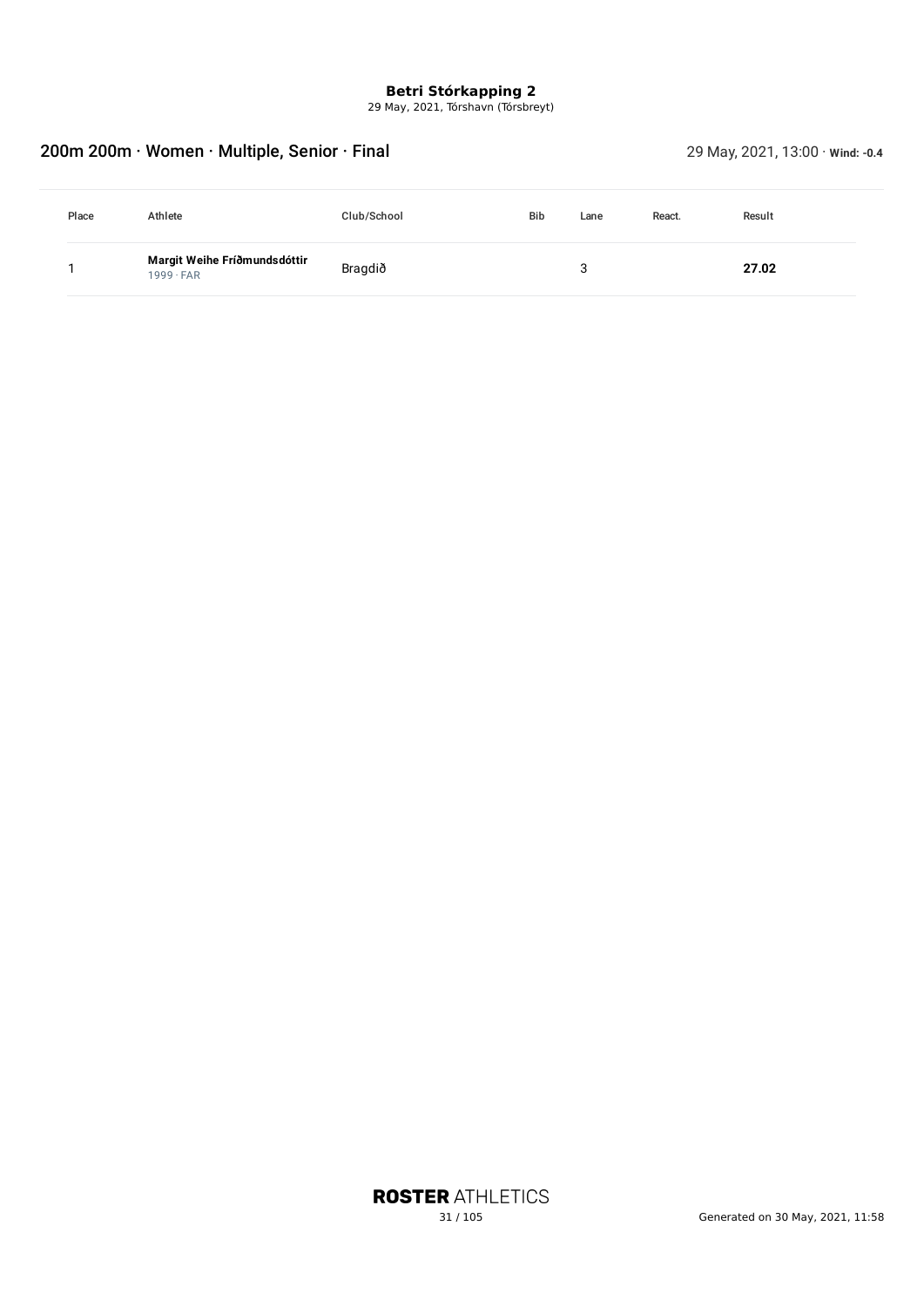29 May, 2021, Tórshavn (Tórsbreyt)

## **400m · Boys · U10 · Final 29 May, 2021, 14:30**

| Place | Athlete                                          | Club/School | Bib | Lane | React. | Result               |
|-------|--------------------------------------------------|-------------|-----|------|--------|----------------------|
|       | Jákup Thomsen<br>$2012 \cdot FAR$                | Treysti     |     | 2    |        | 1:21.14<br>PB        |
| 2     | Bjarni Bogason Enni<br>$2012 \cdot FAR$          | Bragdið     |     | 3    |        | 1:22.60<br><b>PB</b> |
|       | <b>Magnus Akselsson Apol</b><br>$2013 \cdot FAR$ | Hvirlan     |     |      |        | <b>DNS</b>           |

**ROSTER ATHLETICS**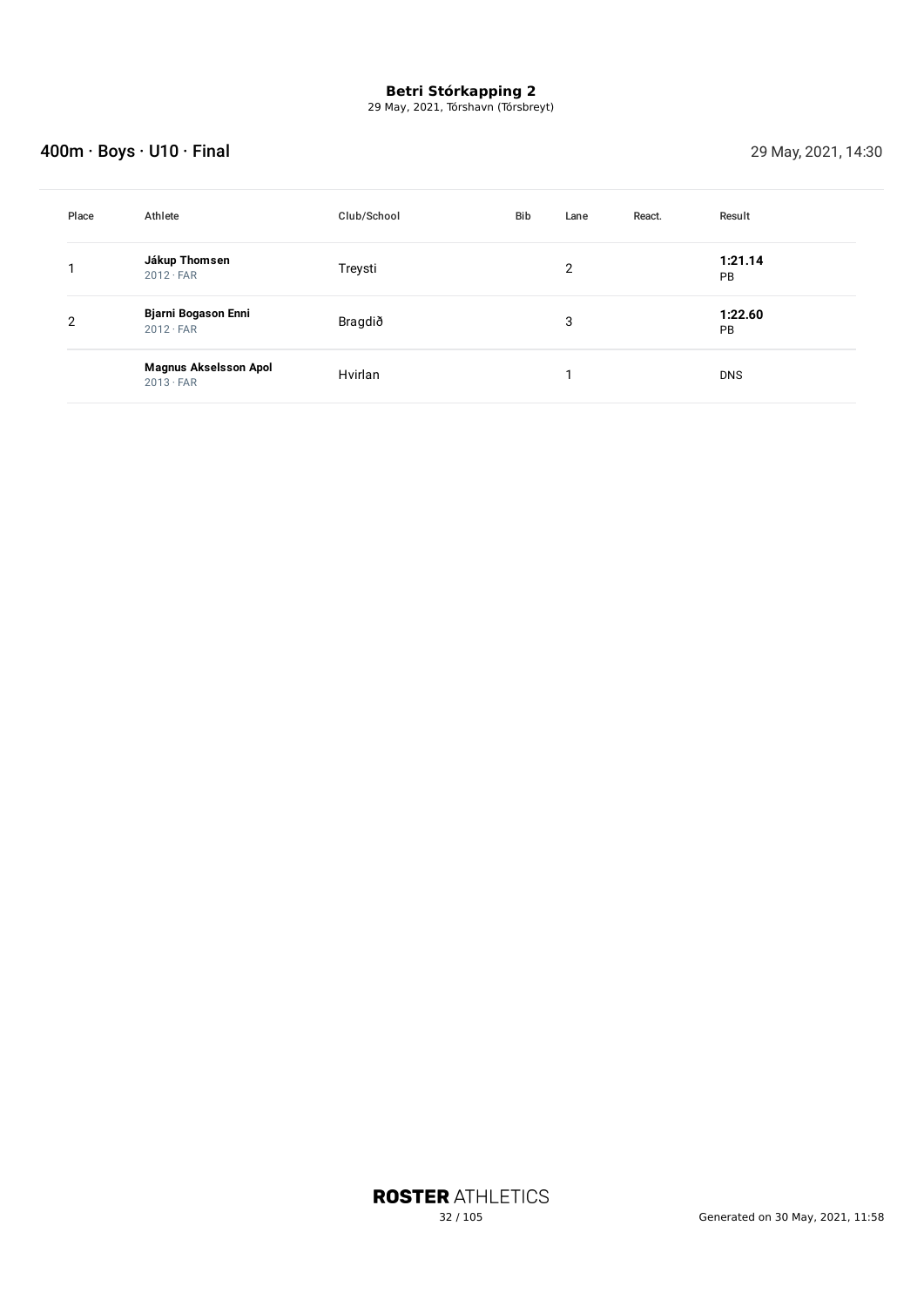29 May, 2021, Tórshavn (Tórsbreyt)

## **400m · Boys · U12 · Final 29 May, 2021, 14:35**

| Place          | Athlete                                               | Club/School | <b>Bib</b> | Lane           | React. | Result        |
|----------------|-------------------------------------------------------|-------------|------------|----------------|--------|---------------|
| 1              | Pætur Krosstein<br>$2010 \cdot FAR$                   | Hvirlan     |            | 9              |        | 1:17.16       |
| $\overline{2}$ | Óli Mortansson Vang<br>$2010 \cdot FAR$               | Bragdið     |            | $\overline{7}$ |        | 1:17.21       |
| 3              | Jóhan Waagstein<br>$2010 \cdot FAR$                   | Hvirlan     |            | 8              |        | 1:18.34       |
| 4              | Kristjan Róksson<br>$2011 \cdot FAR$                  | Bragdið     |            | 6              |        | 1:18.51<br>PB |
| 5              | <b>Bogi Samson Vang</b><br>$2010 \cdot FAR$           | Bragdið     |            | 10             |        | 1:19.01       |
| 6              | <b>Christian Dal Christiansen</b><br>$2010 \cdot FAR$ | Hvirlan     |            | $\overline{2}$ |        | 1:27.81       |
| $\overline{7}$ | Rói Thomassen<br>$2010 \cdot FAR$                     | Hvirlan     |            | $\overline{5}$ |        | 1:28.26<br>PB |
| 8              | <b>Markus Eliassen</b><br>$2011 \cdot FAR$            | Bragdið     |            | 3              |        | 1:34.52<br>PB |
|                | Robert Róason Vilhelmsen<br>$2011 \cdot FAR$          | Bragdið     |            | $\mathbf{1}$   |        | <b>DNS</b>    |
|                | <b>Domenik Rasmussen</b><br>$2011 \cdot FAR$          | Hvirlan     |            | 4              |        | <b>DNS</b>    |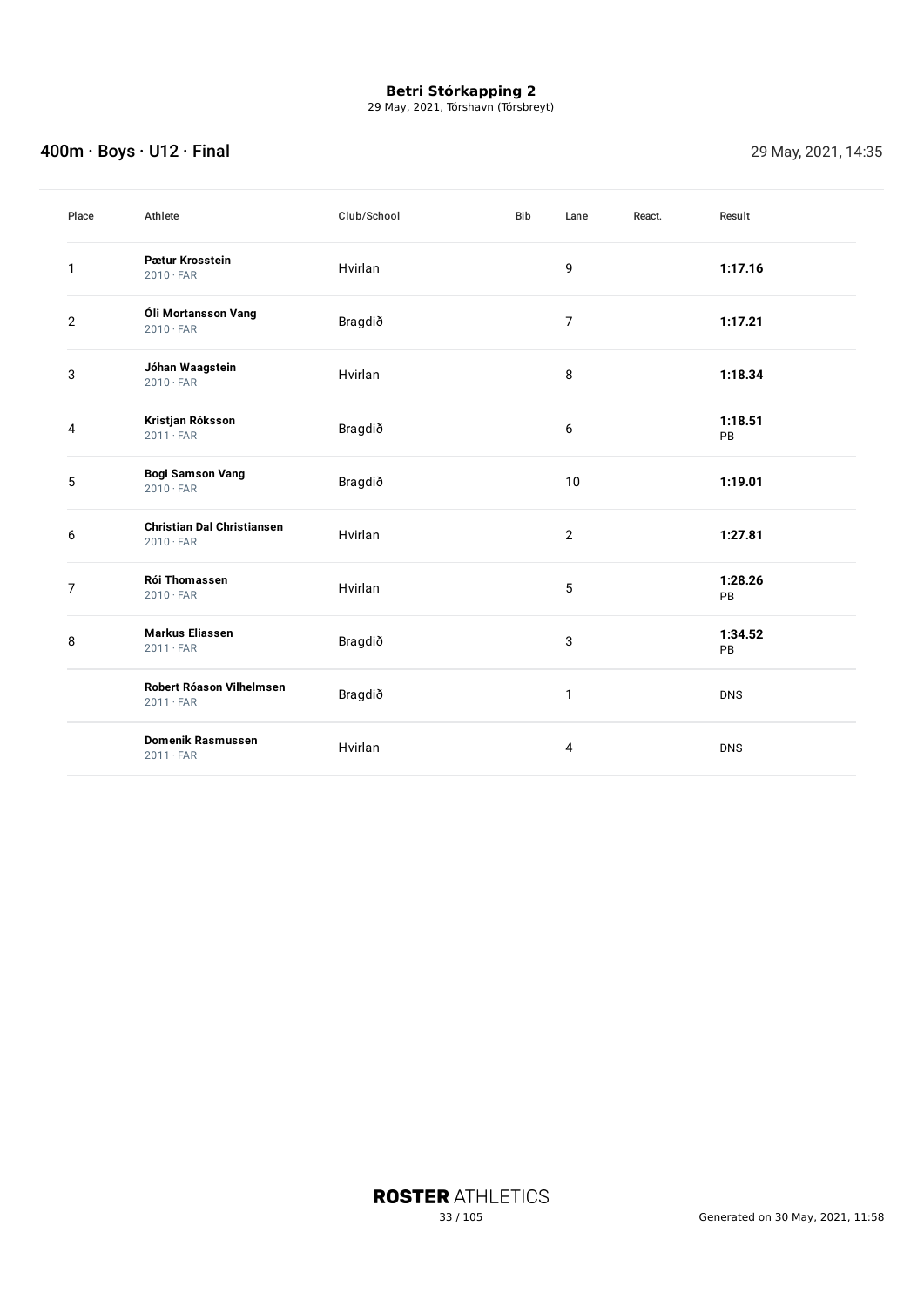29 May, 2021, Tórshavn (Tórsbreyt)

### 400m · Girls · U10 · Final 29 May, 2021, 14:20

| Place        | Athlete                                         | Club/School | <b>Bib</b> | Lane           | React. | Result     |
|--------------|-------------------------------------------------|-------------|------------|----------------|--------|------------|
| 1            | Ró Apolonia Hansdóttir<br>$2012 \cdot FAR$      | Bragdið     |            | 5              |        | 1:28.36    |
| $\mathbf{2}$ | Emma Sigtórsdóttir Petersen<br>$2012 \cdot FAR$ | Frælsi      |            | 7              |        | 1:30.94    |
| 3            | Heiðrun Leo Vang<br>$2013 \cdot FAR$            | Bragdið     |            | 6              |        | 1:31.89    |
| 4            | <b>Emily Thomsen</b><br>$2013 \cdot FAR$        | Treysti     |            | 4              |        | 1:32.55    |
| 5            | Amalia Høgnadóttir<br>$2012 \cdot FAR$          | Frælsi      |            | 3              |        | 1:36.28    |
| 6            | Ruth Jógvansdóttir Gardar<br>$2012 \cdot FAR$   | Frælsi      |            | 8              |        | 1:40.73    |
| 7            | Jóna Bjørg Apol Berg<br>$2013 \cdot FAR$        | Hvirlan     |            | $\overline{2}$ |        | 1:41.15    |
|              | Vera Lilja H. Róadóttir<br>$2012 \cdot FAR$     | Bragdið     |            | 1              |        | <b>DNS</b> |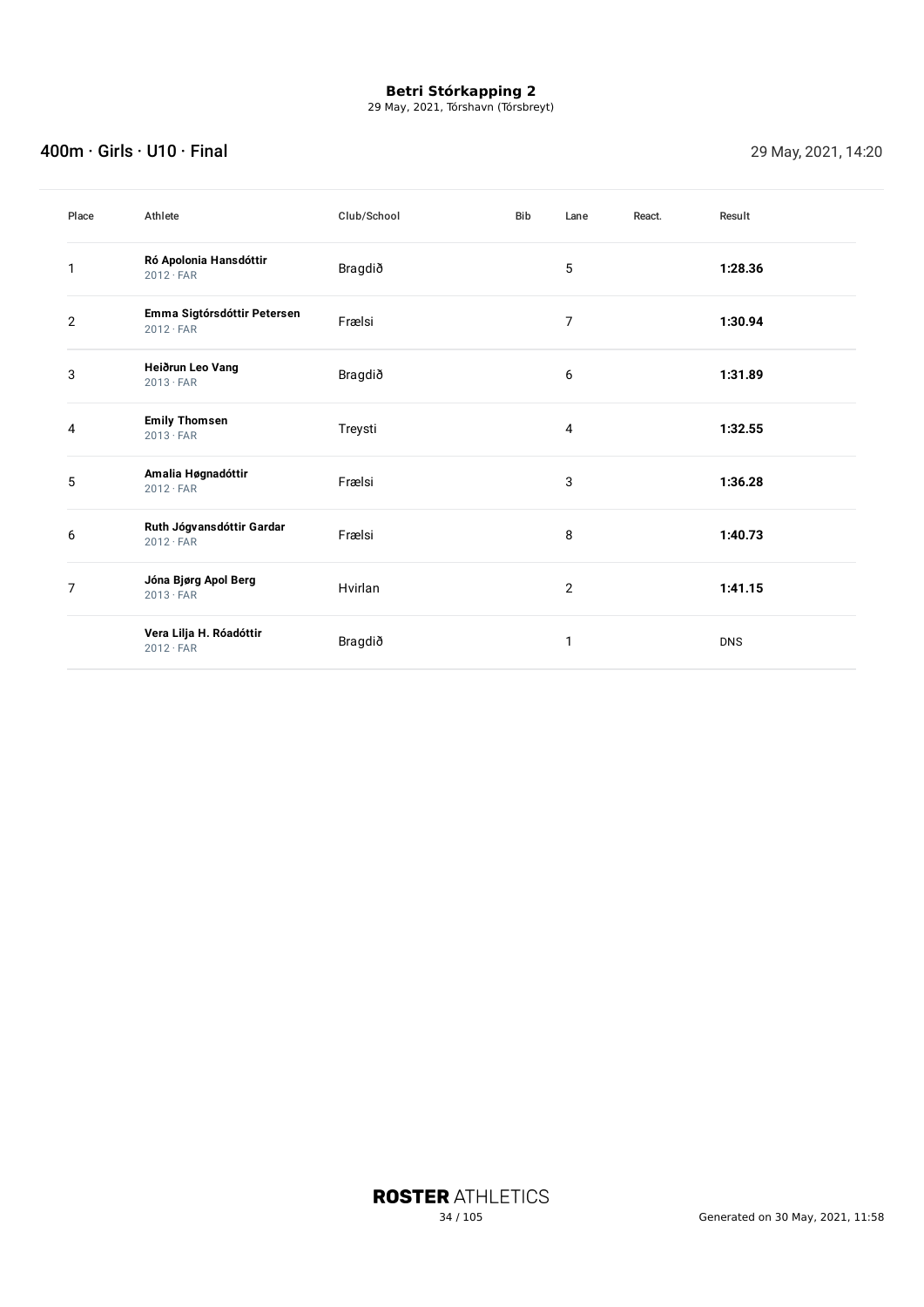29 May, 2021, Tórshavn (Tórsbreyt)

### 400m · Girls · U12 · Final 29 May, 2021, 14:10

| Place          | Athlete                                     | Club/School | Bib | Lane | React. | Result               |
|----------------|---------------------------------------------|-------------|-----|------|--------|----------------------|
|                | Sigrið Hansdóttir<br>$2010 \cdot FAR$       | Bragdið     |     | 3    |        | 1:08.60<br><b>PB</b> |
| $\overline{2}$ | Heiðrún Bogadóttir Enni<br>$2010 \cdot FAR$ | Bragdið     |     | 5    |        | 1:15.77              |
| 3              | Debora Hvannastein<br>$2011 \cdot FAR$      | Treysti     |     | 4    |        | 1:21.39<br><b>PB</b> |
| 4              | <b>Durita Davidsen</b><br>$2011 \cdot FAR$  | Treysti     |     | 1    |        | 1:26.31<br><b>PB</b> |
| 5              | Vera Alstrup Vang<br>$2011 \cdot FAR$       | Bragdið     |     | 2    |        | 1:28.66              |
|                | Sunneva Ravnsfjall<br>$2010 \cdot FAR$      | Frælsi      |     | 6    |        | <b>DNS</b>           |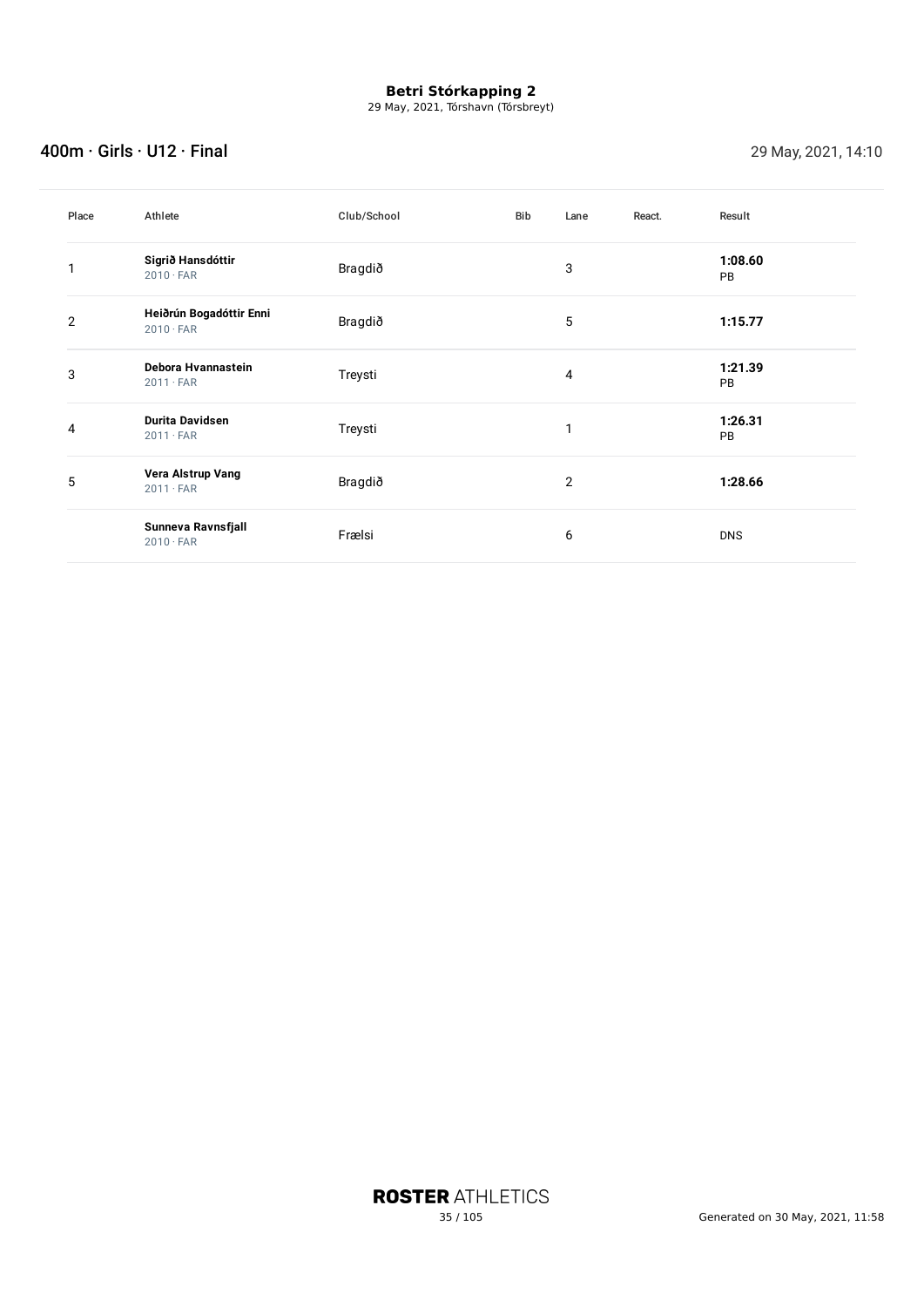29 May, 2021, Tórshavn (Tórsbreyt)

## 800m 800m · Men & Boys · Multiple · Final 29 May, 2021, 13:55

| Place | Athlete                                                     | Agegroup | Club/School | <b>Bib</b> | Lane | Result        |
|-------|-------------------------------------------------------------|----------|-------------|------------|------|---------------|
|       | Óðin Jógvansson Glerfoss<br>$2008 \cdot FAR$                | U14      | Bragdið     |            | 3    | 2:39.99<br>PB |
| 2     | <b>Christian Sunnvardsson Andreasen</b><br>$2007 \cdot FAR$ | U16      | Treysti     |            | 5    | 2:52.03<br>PB |
| 3     | William E. S. Kruse<br>$2009 \cdot FAR$                     | U14      | Hvirlan     |            | 4    | 3:12.14       |
|       | <b>Baldur Báruson Persson</b><br>$2009 \cdot FAR$           | U14      | Hvirlan     |            | 1    | <b>DNS</b>    |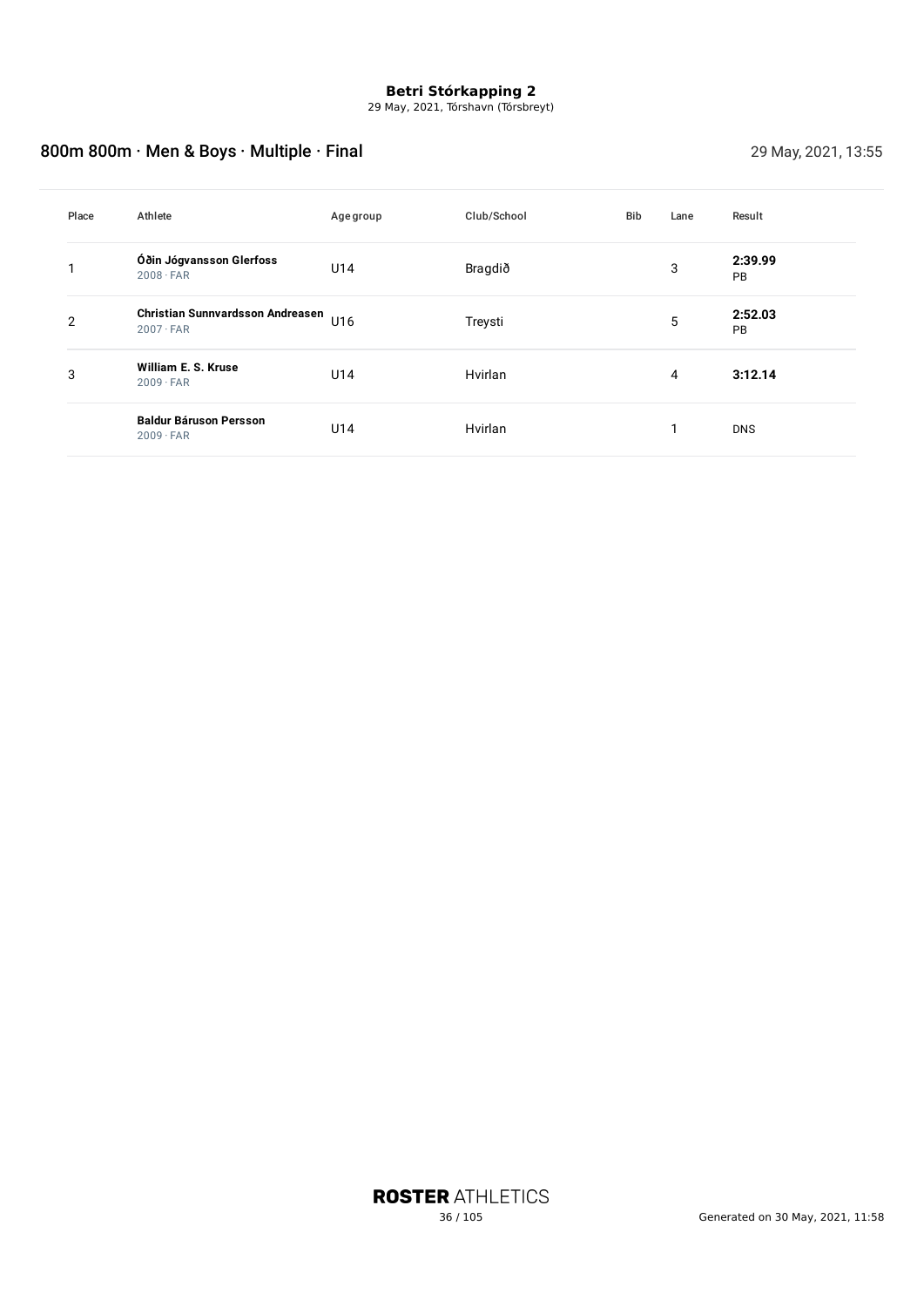29 May, 2021, Tórshavn (Tórsbreyt)

# 800m 800m · Boys · Multiple, U14 · Final 29 May, 2021, 13:55

| Place | Athlete                                           | Club/School | Bib | Lane | Result               |
|-------|---------------------------------------------------|-------------|-----|------|----------------------|
|       | Óðin Jógvansson Glerfoss<br>$2008 \cdot FAR$      | Bragdið     |     | 3    | 2:39.99<br><b>PB</b> |
| 2     | William E. S. Kruse<br>$2009 \cdot FAR$           | Hvirlan     |     | 4    | 3:12.14              |
|       | <b>Baldur Báruson Persson</b><br>$2009 \cdot FAR$ | Hvirlan     |     |      | <b>DNS</b>           |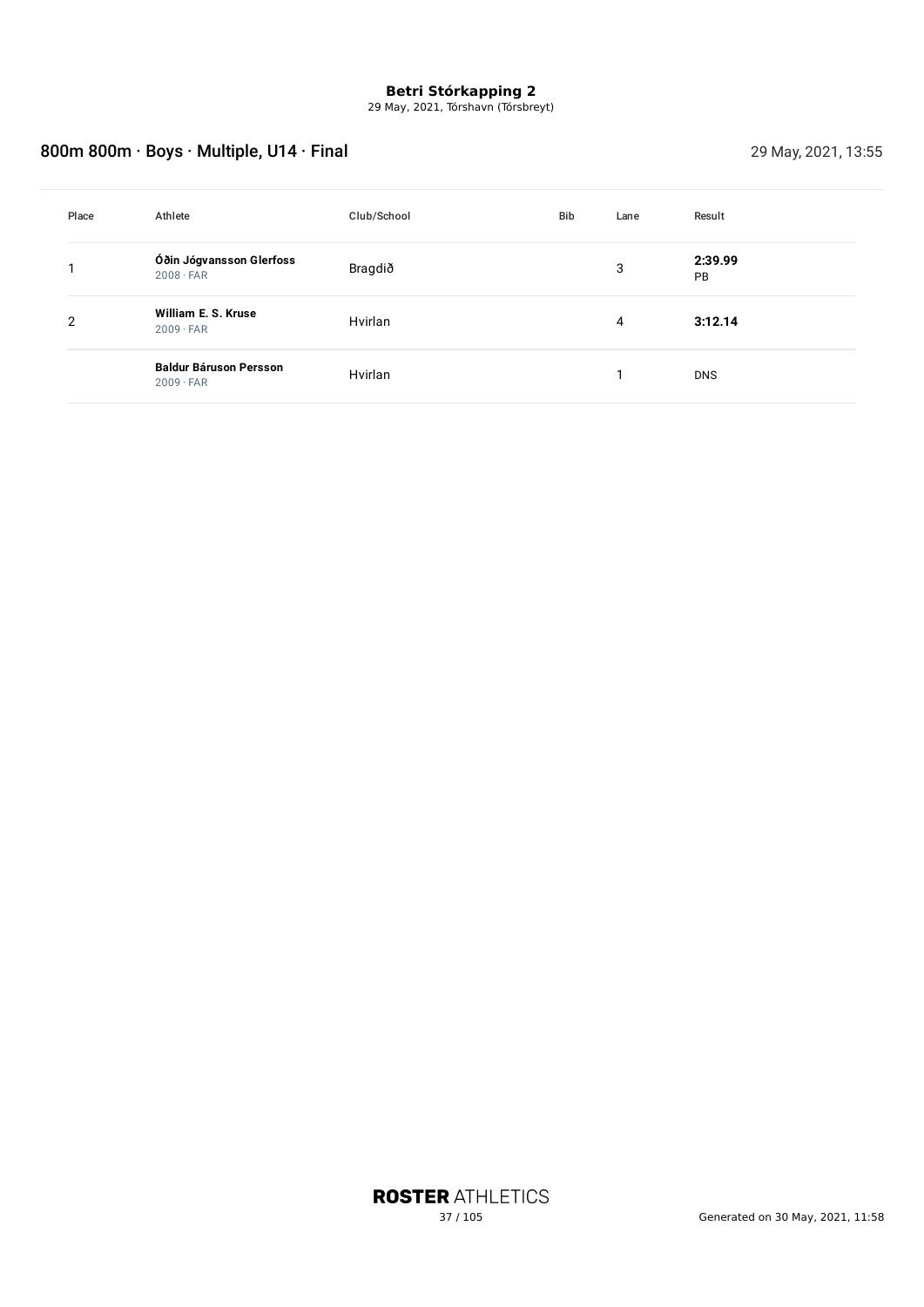29 May, 2021, Tórshavn (Tórsbreyt)

# 800m 800m · Boys · Multiple, U16 · Final 29 May, 2021, 13:55

| Place | Athlete                                                      | Club/School | <b>Bib</b> | Lane | Result        |
|-------|--------------------------------------------------------------|-------------|------------|------|---------------|
|       | Christian Sunnvardsson Andreasen Treysti<br>$2007 \cdot FAR$ |             |            |      | 2:52.03<br>PB |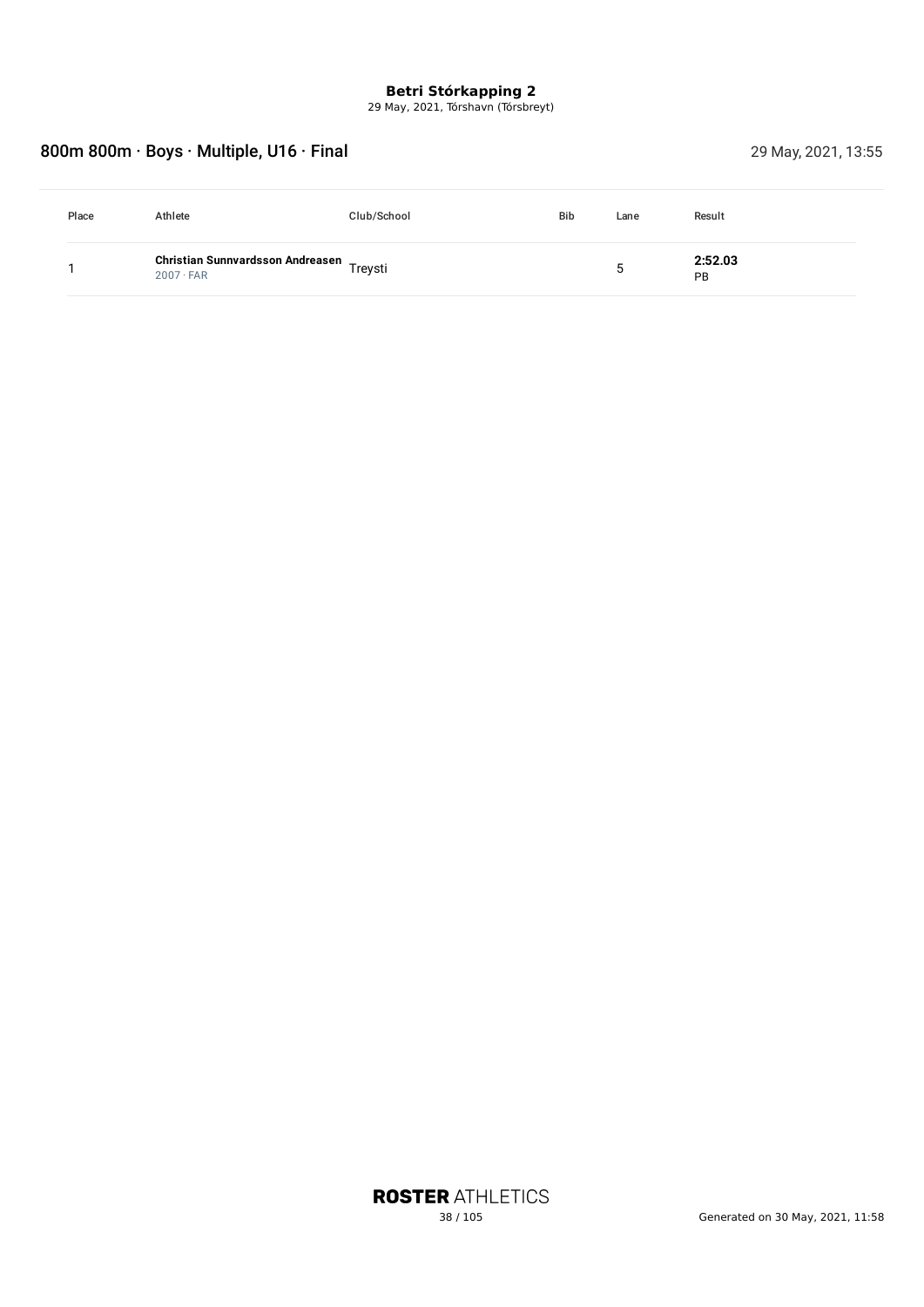29 May, 2021, Tórshavn (Tórsbreyt)

### 800m · Girls · U14 · Final 29 May, 2021, 14:05

| Place | Athlete                                | Club/School | <b>Bib</b> | Lane | Result               |
|-------|----------------------------------------|-------------|------------|------|----------------------|
|       | Elena E. Olsen<br>$2008 \cdot FAR$     | Hvirlan     |            | 5    | 2:52.59<br><b>PB</b> |
| 2     | Heiða Jacobsen<br>$2008 \cdot FAR$     | Bragdið     |            | 3    | 3:02.04              |
| 3     | Tabita Hvannastein<br>$2008 \cdot FAR$ | Treysti     |            | 4    | 3:18.44<br>SB        |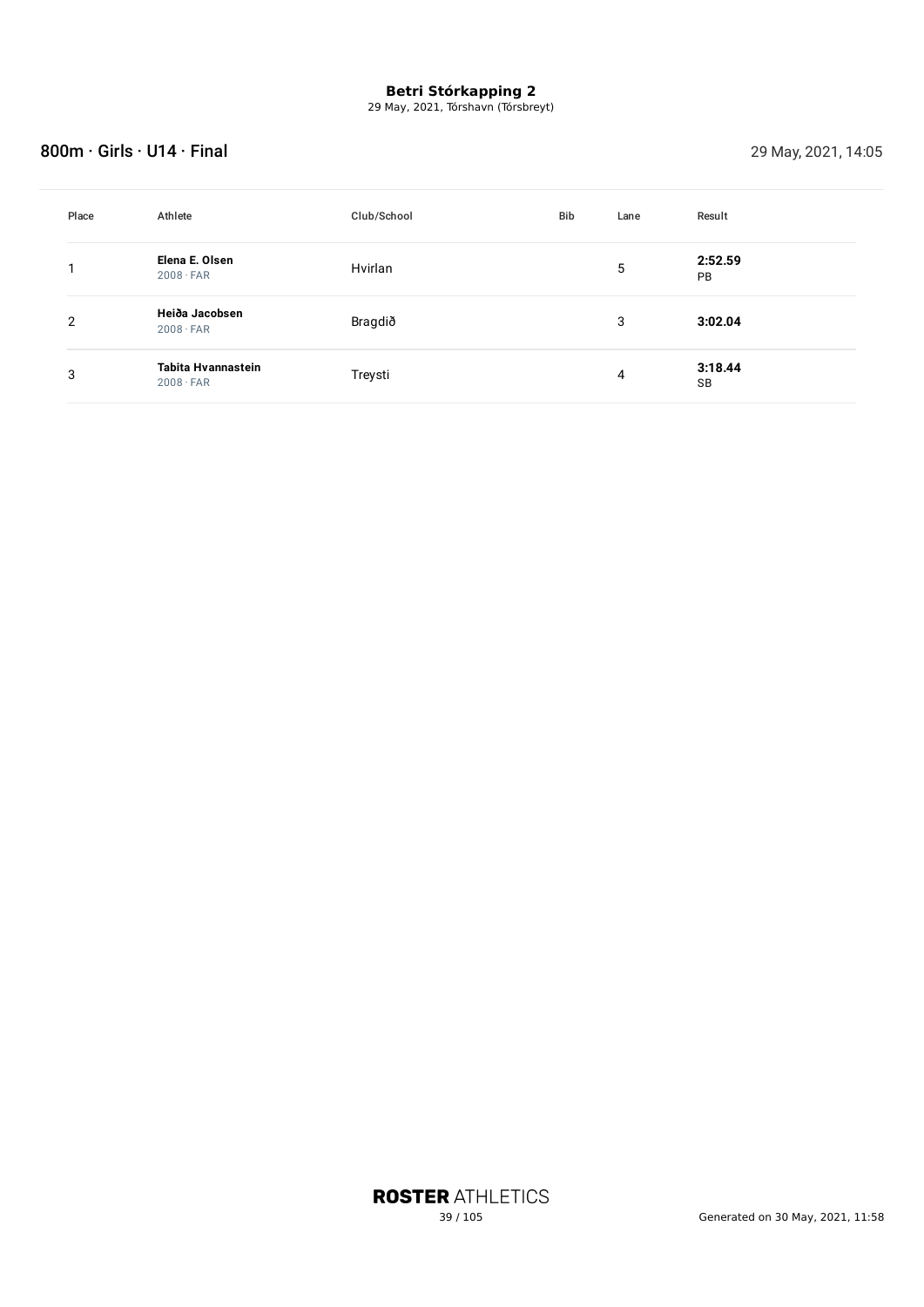29 May, 2021, Tórshavn (Tórsbreyt)

### 800m 800m · Women · Senior · Final 29 May, 2021, 14:50

| Place | Athlete                                              | Club/School | Bib | Lane | Result        |
|-------|------------------------------------------------------|-------------|-----|------|---------------|
|       | Rebekka Fuglø<br>$1993 \cdot FAR$                    | Treysti     |     | 4    | 2:18.28       |
| 2     | Maria Biskopstø<br>$2002 \cdot FAR$                  | Treysti     |     | 3    | 2:21.28<br>SB |
| 3     | Vibeka Eihilt Sivertsen<br>$2005 \cdot FAR$          | Treysti     |     | 2    | 2:31.37<br>SB |
| 4     | Kristina Verlandsdóttir Hayfield<br>$2005 \cdot FAR$ | Hvirlan     |     | 5    | 2:38.06<br>PB |
|       | Lý Petersen<br>$2007 \cdot FAR$                      | Treysti     |     | 1    | <b>DNS</b>    |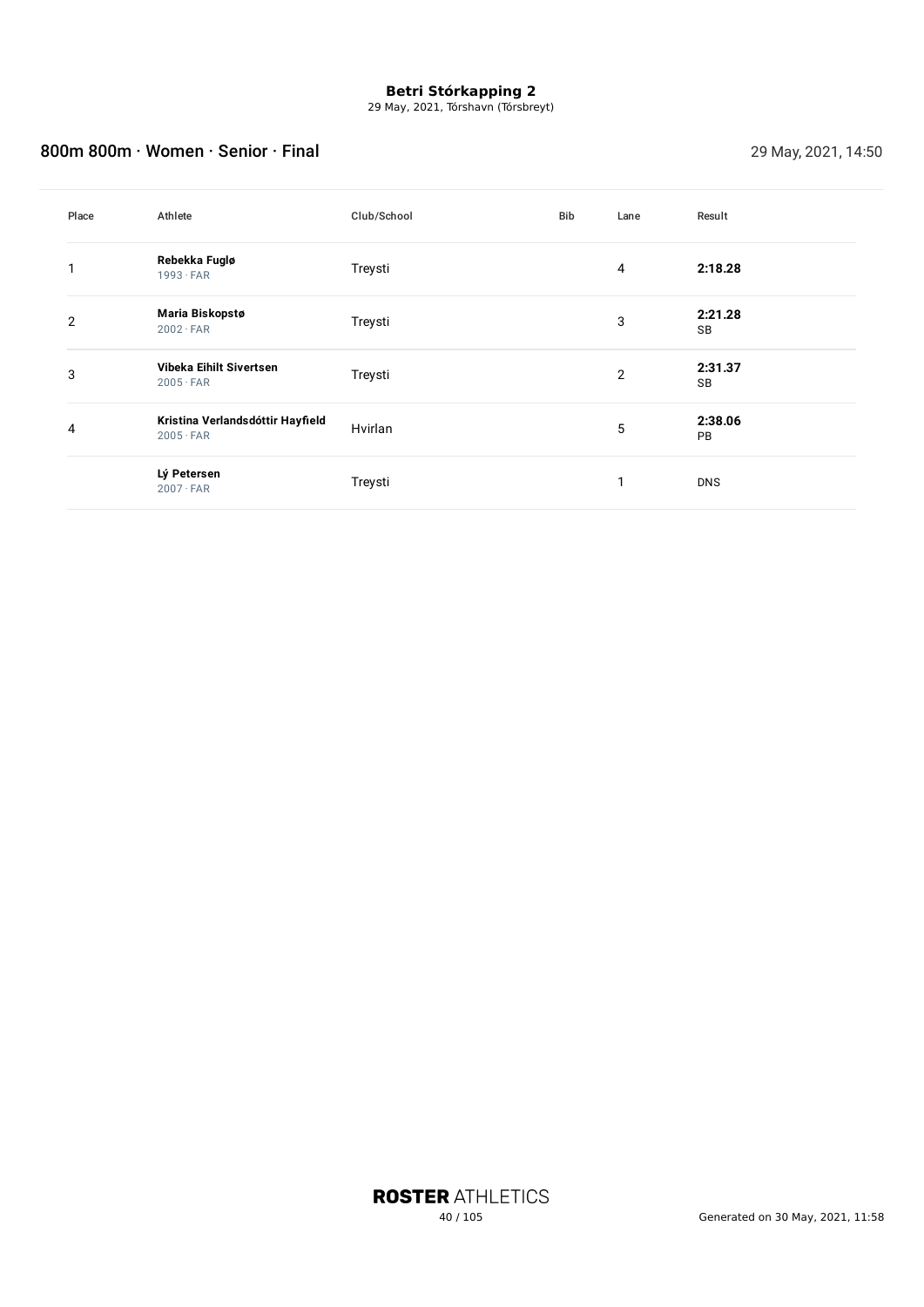29 May, 2021, Tórshavn (Tórsbreyt)

# 5000m · Men & Boys · Multiple · Final 29 May, 2021, 11:00

| Place | Athlete                                 | Age group | Club/School | Bib | Result                |
|-------|-----------------------------------------|-----------|-------------|-----|-----------------------|
|       | Bjarki Johannesen<br>$1992 \cdot FAR$   | Senior    | Roysnið     |     | 16:55.13              |
| 2     | <b>Peter Jensen</b><br>$1992 \cdot$ DEN | Senior    | Bragdið     |     | 17:03.32<br>PB        |
| 3     | Rógvi Kárason<br>$1996 \cdot FAR$       | Senior    | Bragdið     |     | 17:18.02<br><b>PB</b> |
| 4     | Jaspur Højgaard<br>$1985 \cdot FAR$     | Senior    | Roysnið     |     | 18:11.48              |
|       | Ingi Johannessen<br>$2002 \cdot FAR$    | Senior    | Roysnið     |     | <b>DNS</b>            |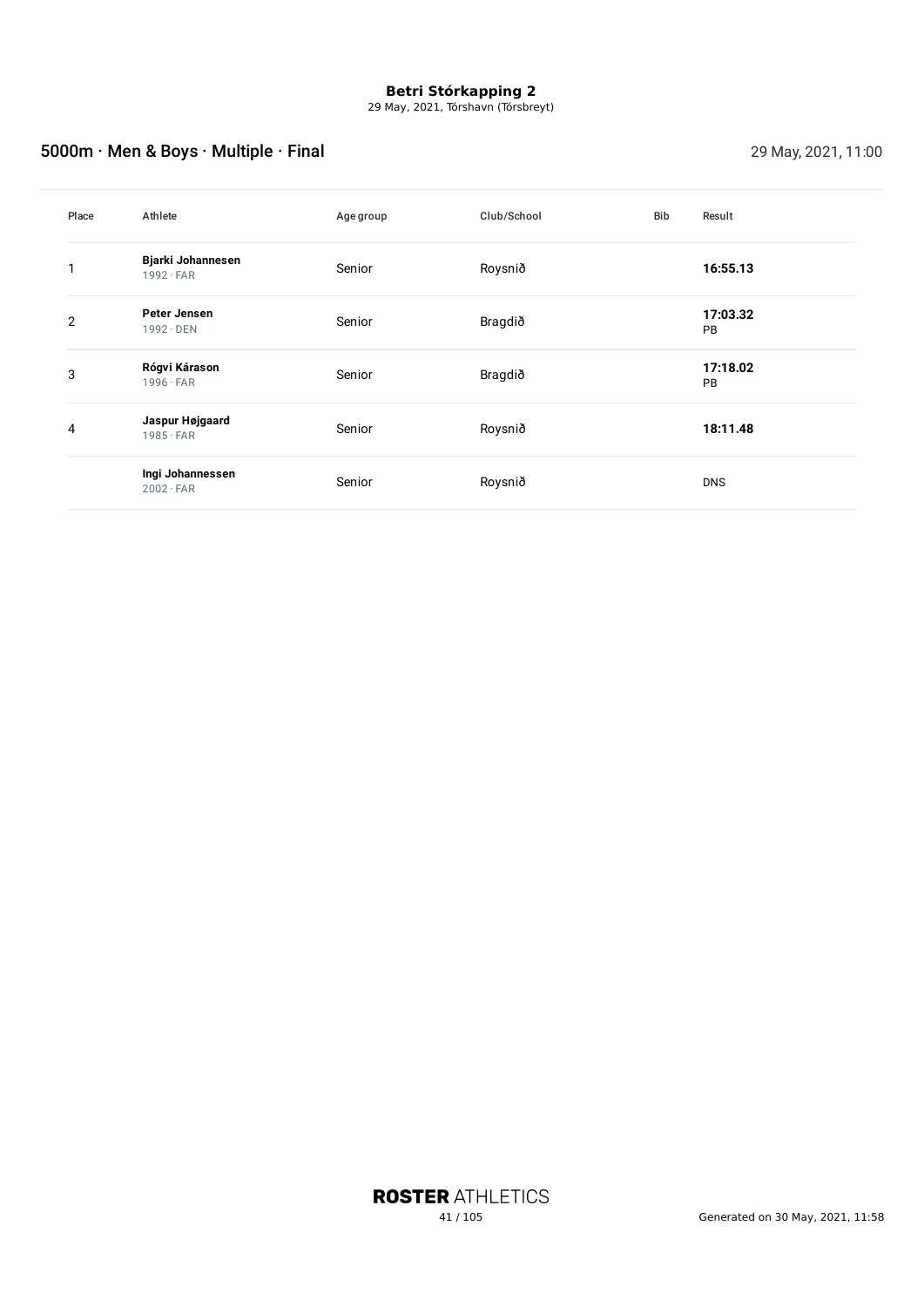29 May, 2021, Tórshavn (Tórsbreyt)

# 5000m · Men · Multiple, Senior · Final 29 May, 2021, 11:00

| Place          | Athlete                               | Club/School | Bib | Result                |
|----------------|---------------------------------------|-------------|-----|-----------------------|
|                | Bjarki Johannesen<br>$1992 \cdot FAR$ | Roysnið     |     | 16:55.13              |
| $\overline{2}$ | Peter Jensen<br>$1992 \cdot$ DEN      | Bragdið     |     | 17:03.32<br>PB        |
| 3              | Rógvi Kárason<br>$1996 \cdot FAR$     | Bragdið     |     | 17:18.02<br><b>PB</b> |
| 4              | Jaspur Højgaard<br>$1985 \cdot FAR$   | Roysnið     |     | 18:11.48              |
|                | Ingi Johannessen<br>$2002 \cdot FAR$  | Roysnið     |     | <b>DNS</b>            |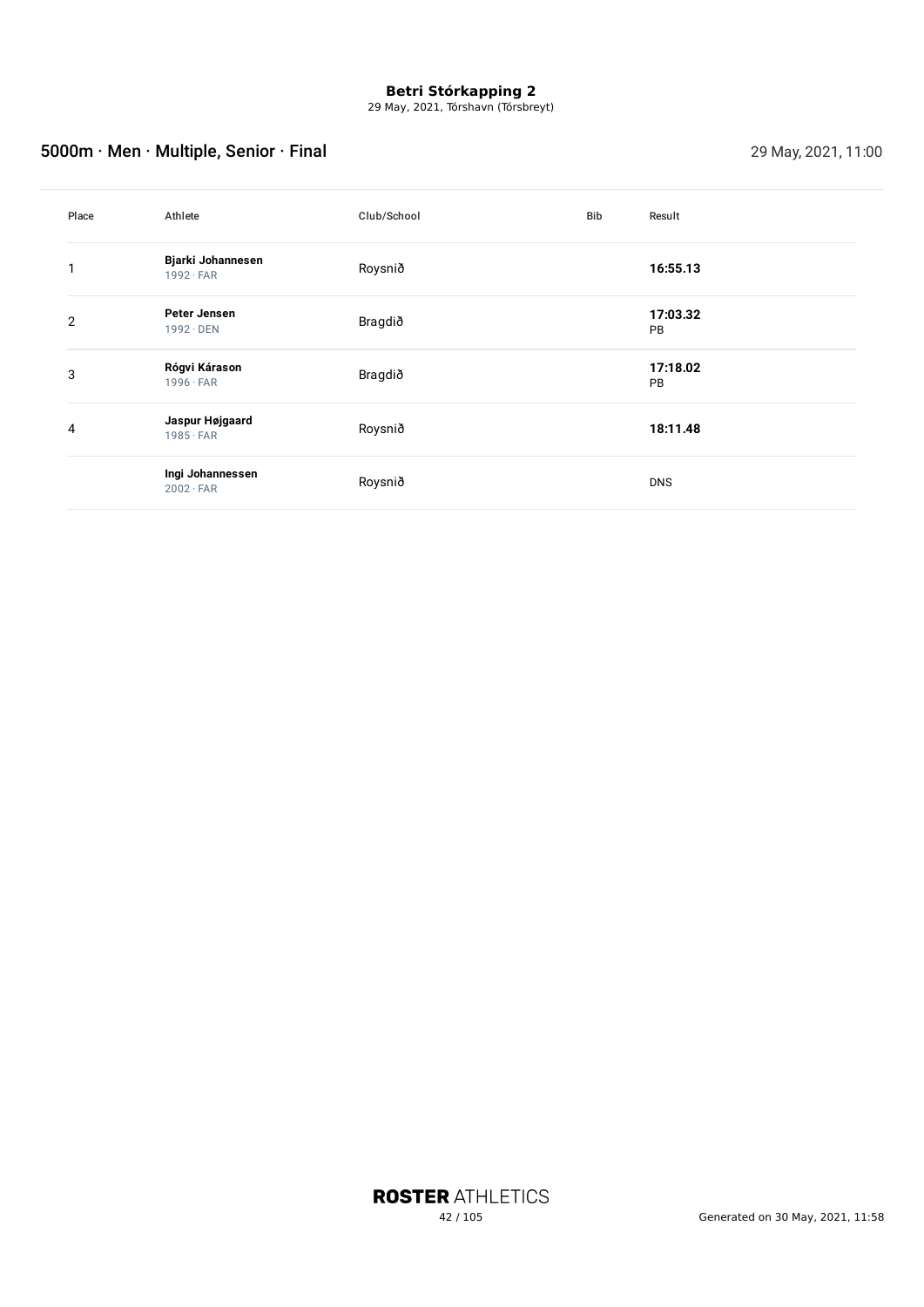29 May, 2021, Tórshavn (Tórsbreyt)

# 5000m · Women & Girls · Multiple · Final 29 May, 2021, 11:00

| Place | Athlete                          | Age group | Club/School | <b>Bib</b> | Result   |
|-------|----------------------------------|-----------|-------------|------------|----------|
|       | Sarah Vallin<br>$1988 \cdot$ SWE | Senior    | Bragdið     |            | 18:43.01 |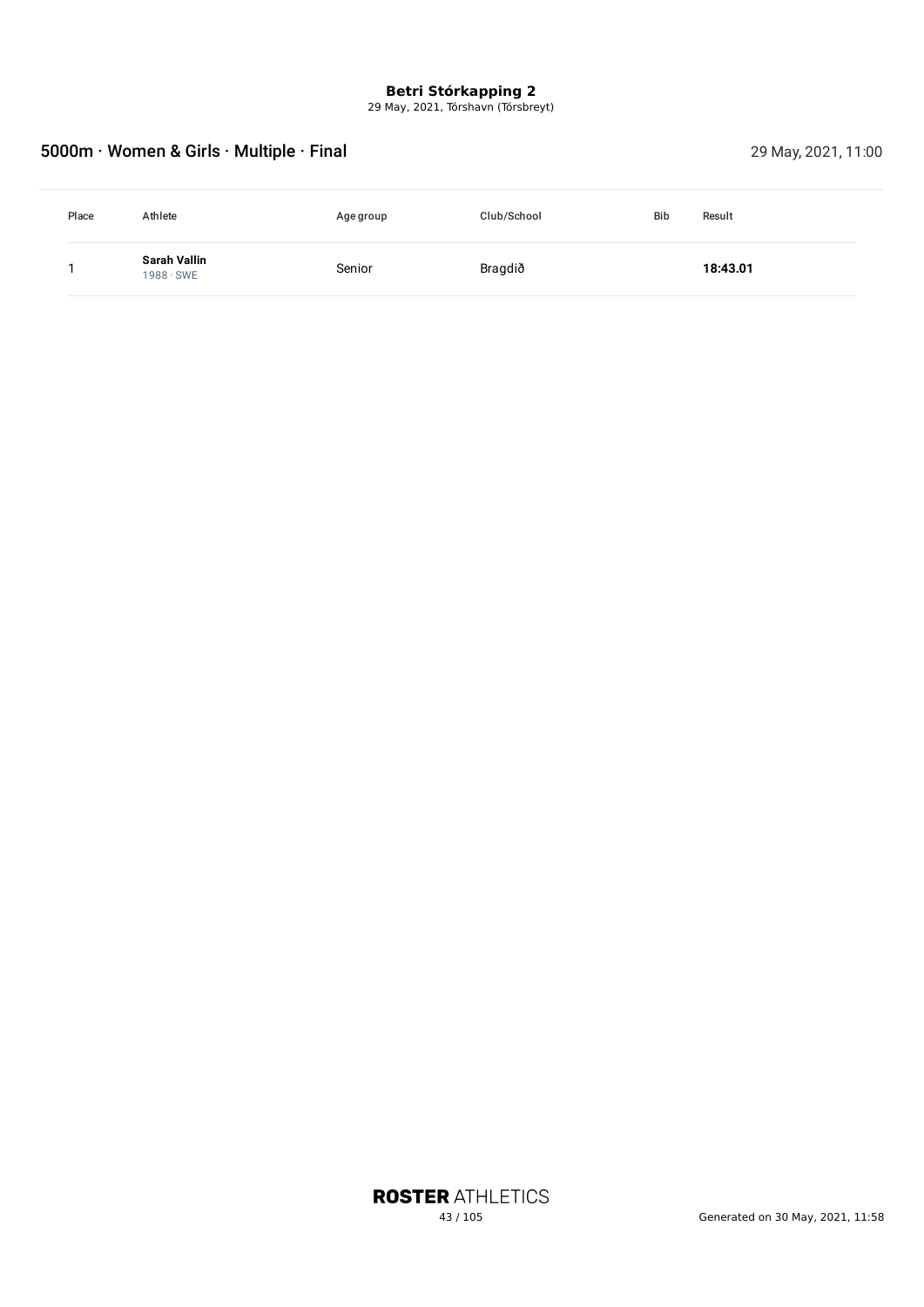29 May, 2021, Tórshavn (Tórsbreyt)

# 5000m · Women · Multiple, Senior · Final 29 May, 2021, 11:00

| Place | Athlete                          | Club/School | <b>Bib</b> | Result   |
|-------|----------------------------------|-------------|------------|----------|
|       | Sarah Vallin<br>$1988 \cdot$ SWE | Bragdið     |            | 18:43.01 |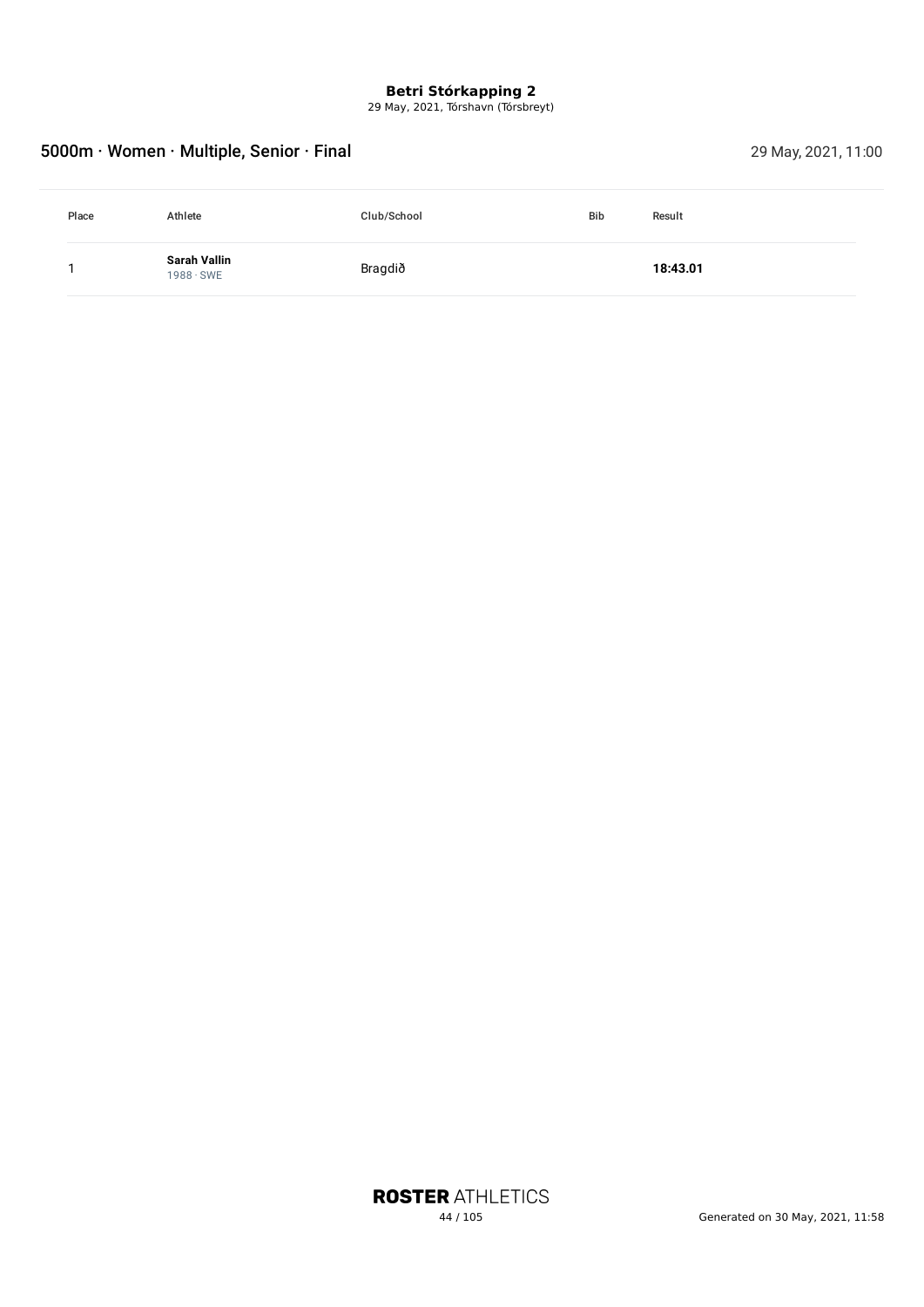29 May, 2021, Tórshavn (Tórsbreyt)

# 5000m · Mixed Adults & Youth · Multiple · Final 29 May, 2021, 11:00

| Place | Athlete                                              | Agegroup | Club/School | Bib | Result                |
|-------|------------------------------------------------------|----------|-------------|-----|-----------------------|
|       | $\vec{C}$ Bjarki Johannesen<br>$1992 \cdot FAR$      | Senior   | Roysnið     |     | 16:55.13              |
| 2     | C Peter Jensen<br>$1992 \cdot$ DEN                   | Senior   | Bragdið     |     | 17:03.32<br>PB        |
| 3     | $\circlearrowleft$ Rógvi Kárason<br>$1996 \cdot FAR$ | Senior   | Bragdið     |     | 17:18.02<br><b>PB</b> |
| 4     | ් Jaspur Højgaard<br>$1985 \cdot FAR$                | Senior   | Roysnið     |     | 18:11.48              |
| 5     | ♀ Sarah Vallin<br>$1988 \cdot$ SWE                   | Senior   | Bragdið     |     | 18:43.01              |
|       | ් Ingi Johannessen<br>$2002 \cdot FAR$               | Senior   | Roysnið     |     | <b>DNS</b>            |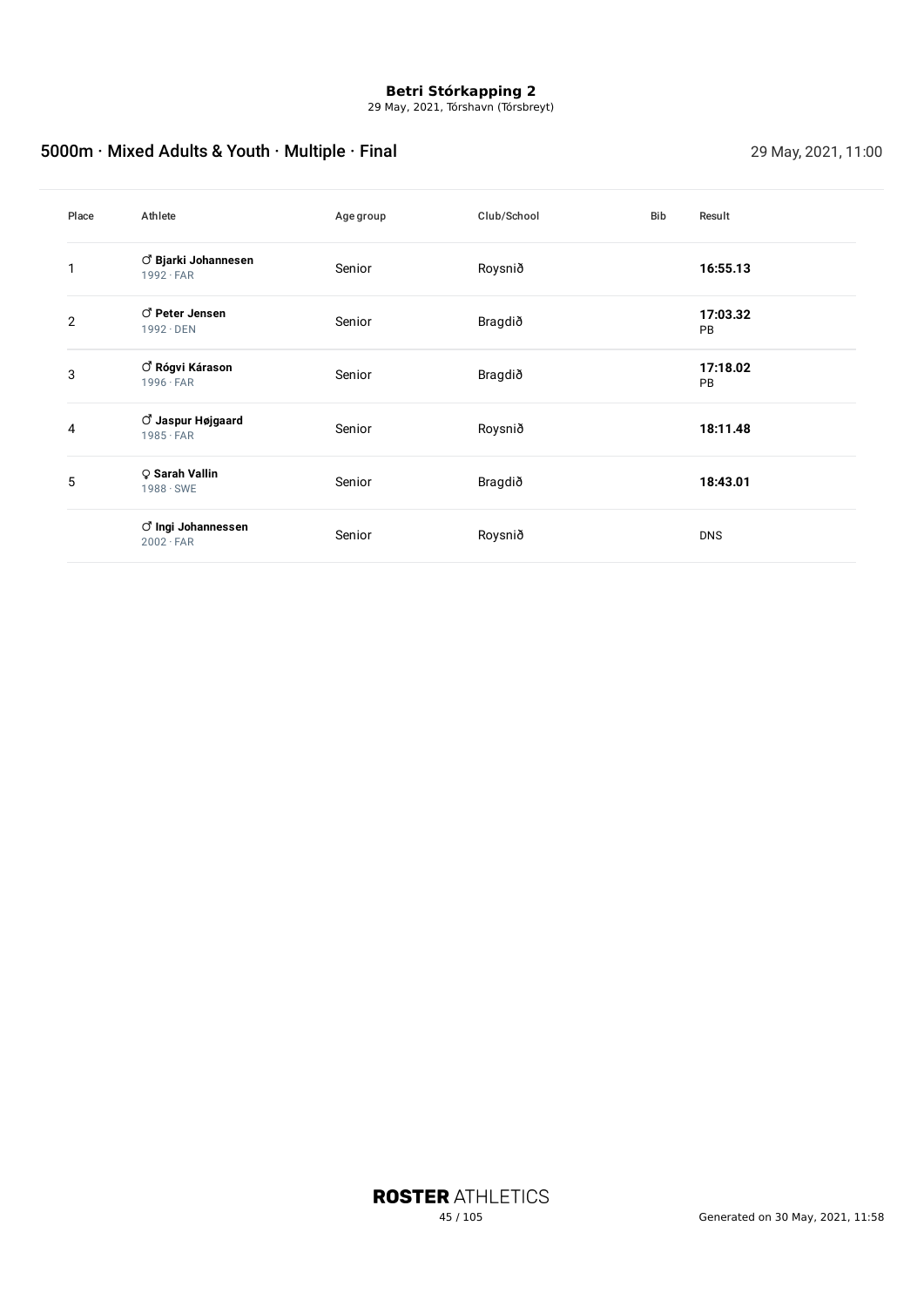29 May, 2021, Tórshavn (Tórsbreyt)

# High Jump · Boys · U14 · Final 29 May, 2021, 12:00

| Place | Athlete                                           | Club/School | <b>Bib</b> | Result            |
|-------|---------------------------------------------------|-------------|------------|-------------------|
|       | Óðin Jógvansson Glerfoss<br>$2008 \cdot FAR$      | Bragdið     |            | 1.20<br><b>PB</b> |
| 2     | Eyðun Høgenni<br>$2008 \cdot FAR$                 | Bragdið     |            | 1.00              |
|       | <b>Baldur Báruson Persson</b><br>$2009 \cdot FAR$ | Hvirlan     |            | <b>DNS</b>        |

**ROSTER ATHLETICS**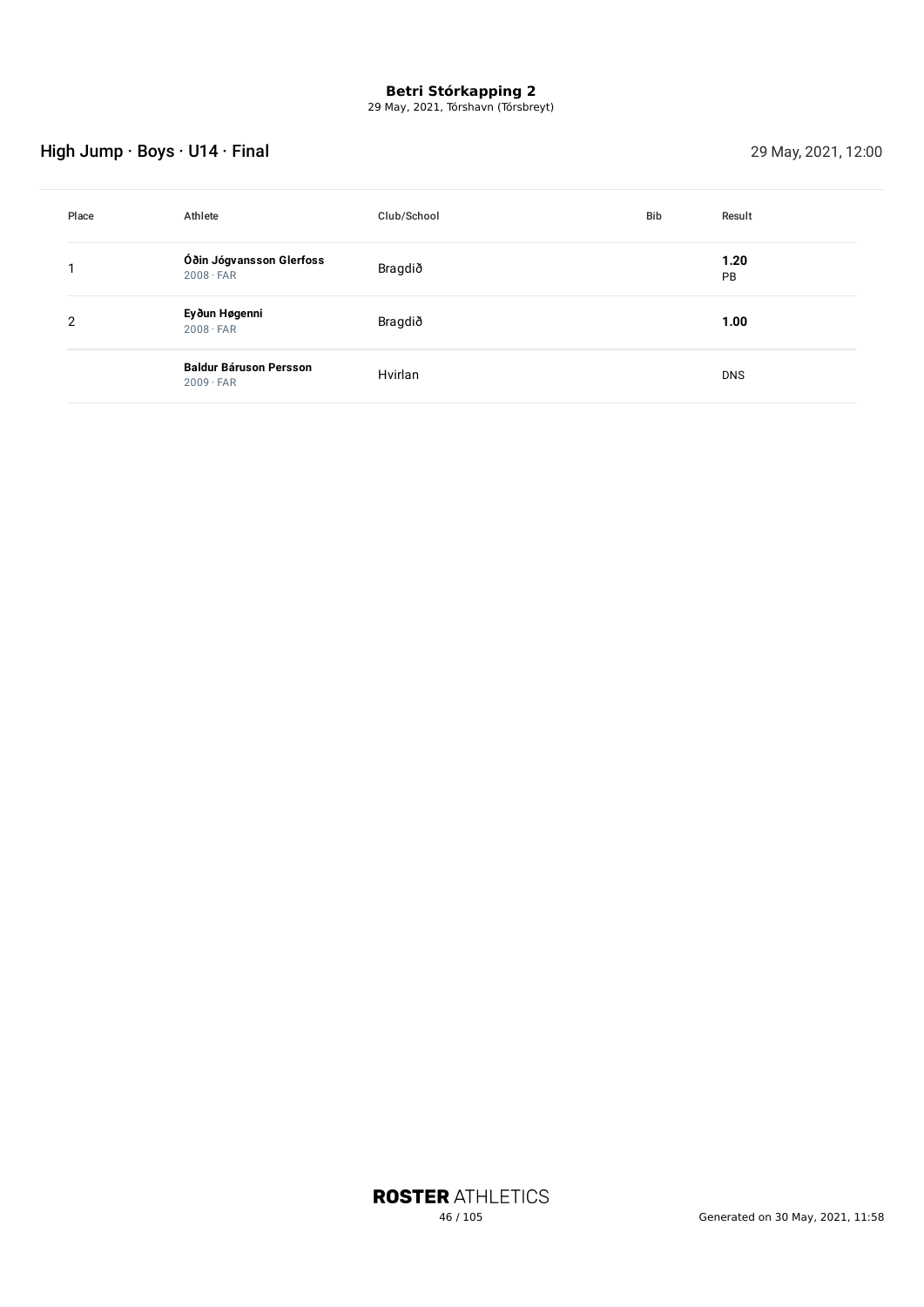29 May, 2021, Tórshavn (Tórsbreyt)

# Attempts · High Jump · Boys · U14 · Final

| Place | Athlete                                      | Attempts        |                 |                 |           |                     |                    |  |
|-------|----------------------------------------------|-----------------|-----------------|-----------------|-----------|---------------------|--------------------|--|
|       | Óðin Jógvansson Glerfoss<br>$2008 \cdot FAR$ | 1.00<br>$\circ$ | 1.05<br>$\circ$ | 1.10<br>$\circ$ | 1.15<br>o | 1.20<br>$\mathbf o$ | 1.25<br><b>XXX</b> |  |
| າ     | Eyðun Høgenni<br>$2008 \cdot FAR$            | 1.00<br>XXO     | 1.05<br>XXX     |                 |           |                     |                    |  |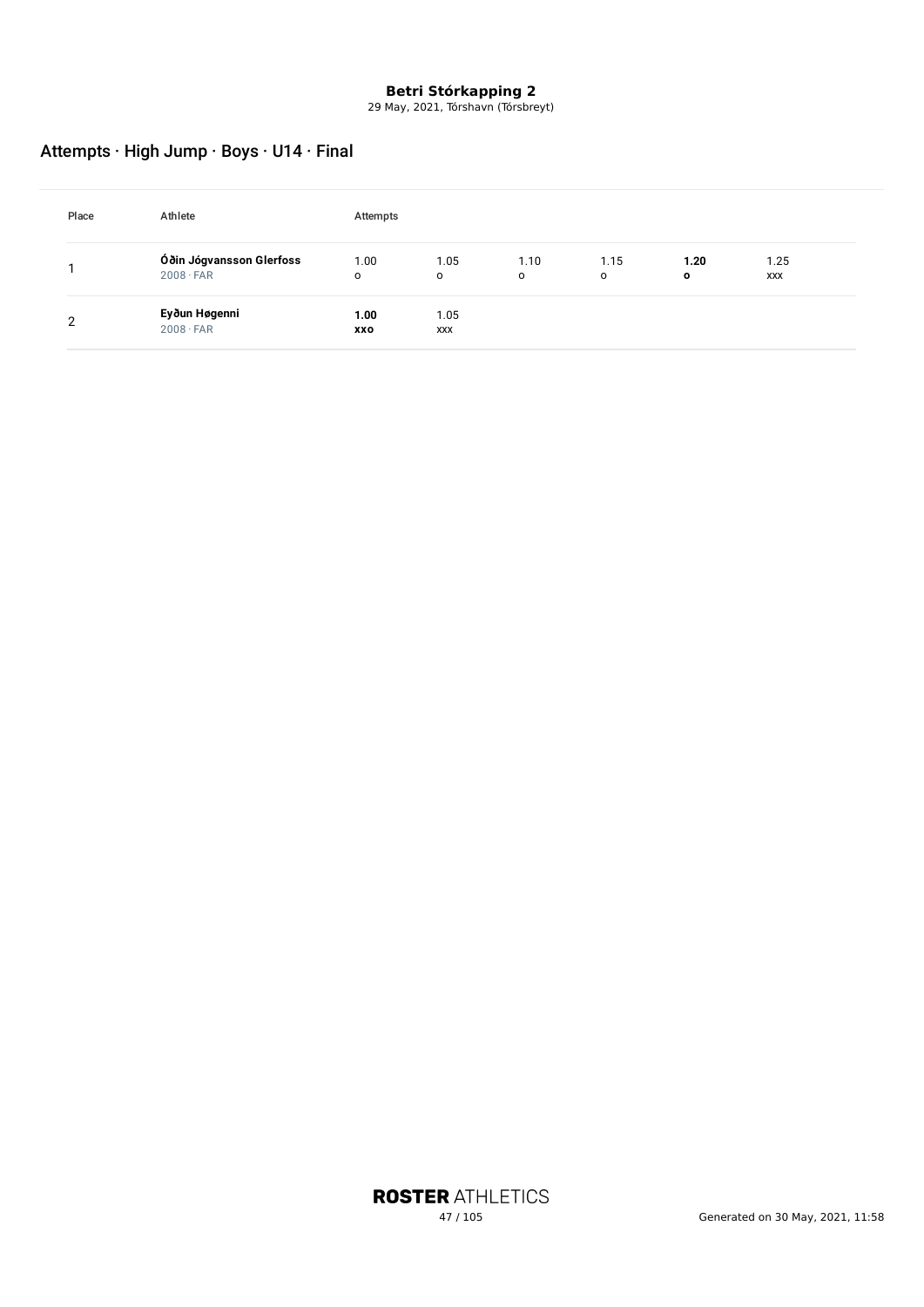29 May, 2021, Tórshavn (Tórsbreyt)

# High Jump · Girls · U14 · Final 29 May, 2021, 12:20

| Place | Athlete                                          | Club/School | Bib | Result         |
|-------|--------------------------------------------------|-------------|-----|----------------|
|       | Natalia Lydersen<br>$2008 \cdot FAR$             | Treysti     |     | 1.25<br>$=$ PB |
| 2     | Elena E. Olsen<br>$2008 \cdot FAR$               | Hvirlan     |     | 1.15<br>PB     |
| 3     | Bjalla Beintudóttir Dalsgarð<br>$2009 \cdot FAR$ | Hvirlan     |     | 1.10           |
| 4     | Sólja Rye<br>$2009 \cdot FAR$                    | Hvirlan     |     | 1.00           |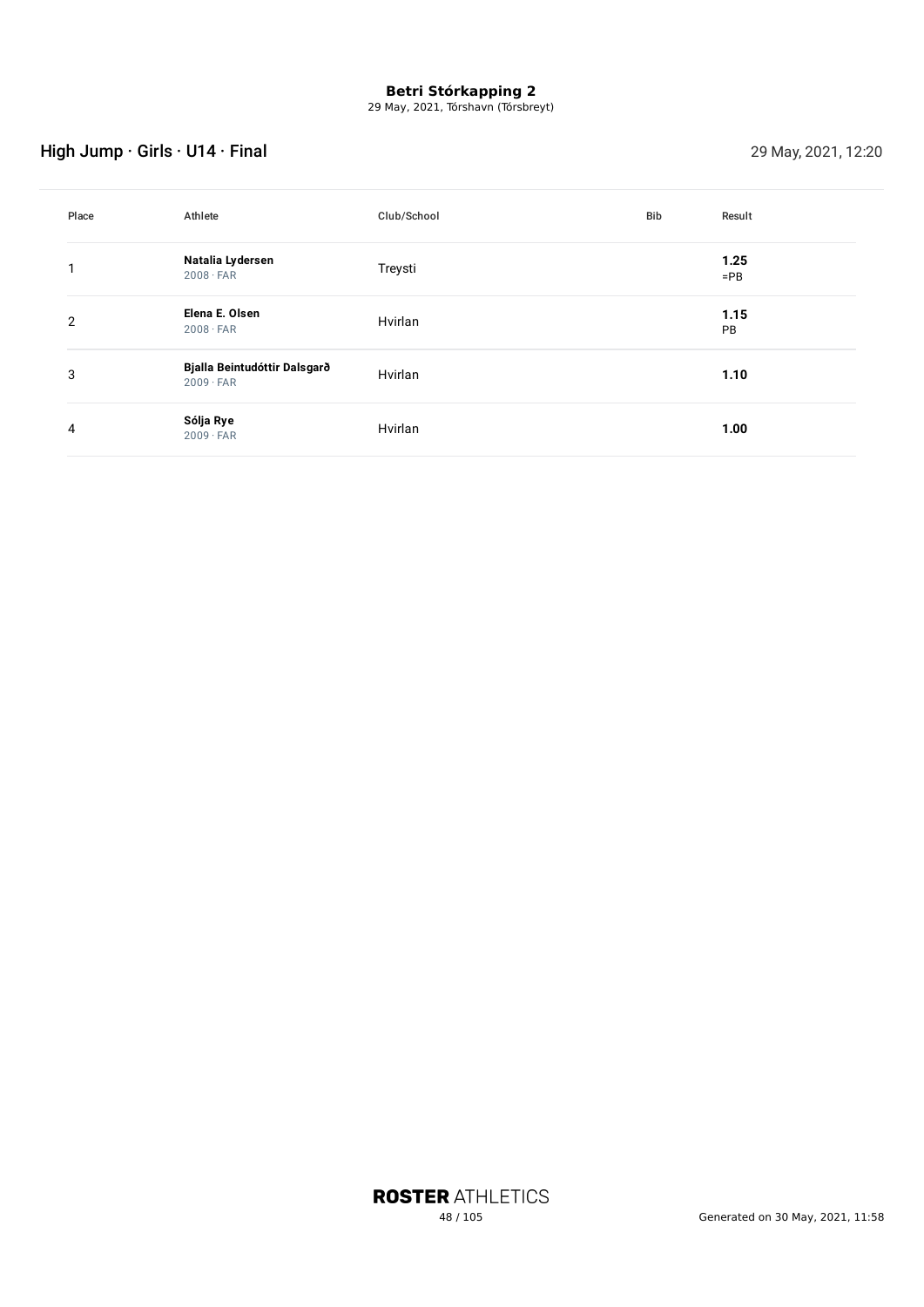29 May, 2021, Tórshavn (Tórsbreyt)

# Attempts · High Jump · Girls · U14 · Final

| Place          | Athlete                                          | Attempts               |                      |            |                    |                        |                      |
|----------------|--------------------------------------------------|------------------------|----------------------|------------|--------------------|------------------------|----------------------|
| 1              | Natalia Lydersen                                 | 1.00<br>o              | 1.05<br>$\mathsf{o}$ | 1.10<br>o  | 1.15<br>xo         | 1.20<br>$\mathsf{o}\,$ | 1.25<br>$\mathbf{o}$ |
|                | $2008 \cdot FAR$                                 | 1.28<br><b>XXX</b>     |                      |            |                    |                        |                      |
| $\overline{2}$ | Elena E. Olsen<br>$2008 \cdot FAR$               | 1.00<br>o              | 1.05<br>o            | 1.10<br>XO | 1.15<br>XXO        | 1.20<br><b>XXX</b>     |                      |
| 3              | Bjalla Beintudóttir Dalsgarð<br>$2009 \cdot FAR$ | 1.00<br>$\mathsf{o}\,$ | 1.05<br>$\circ$      | 1.10<br>0  | 1.15<br><b>XXX</b> |                        |                      |
| 4              | Sólja Rye<br>$2009 \cdot FAR$                    | 1.00<br>o              | 1.05<br><b>XXX</b>   |            |                    |                        |                      |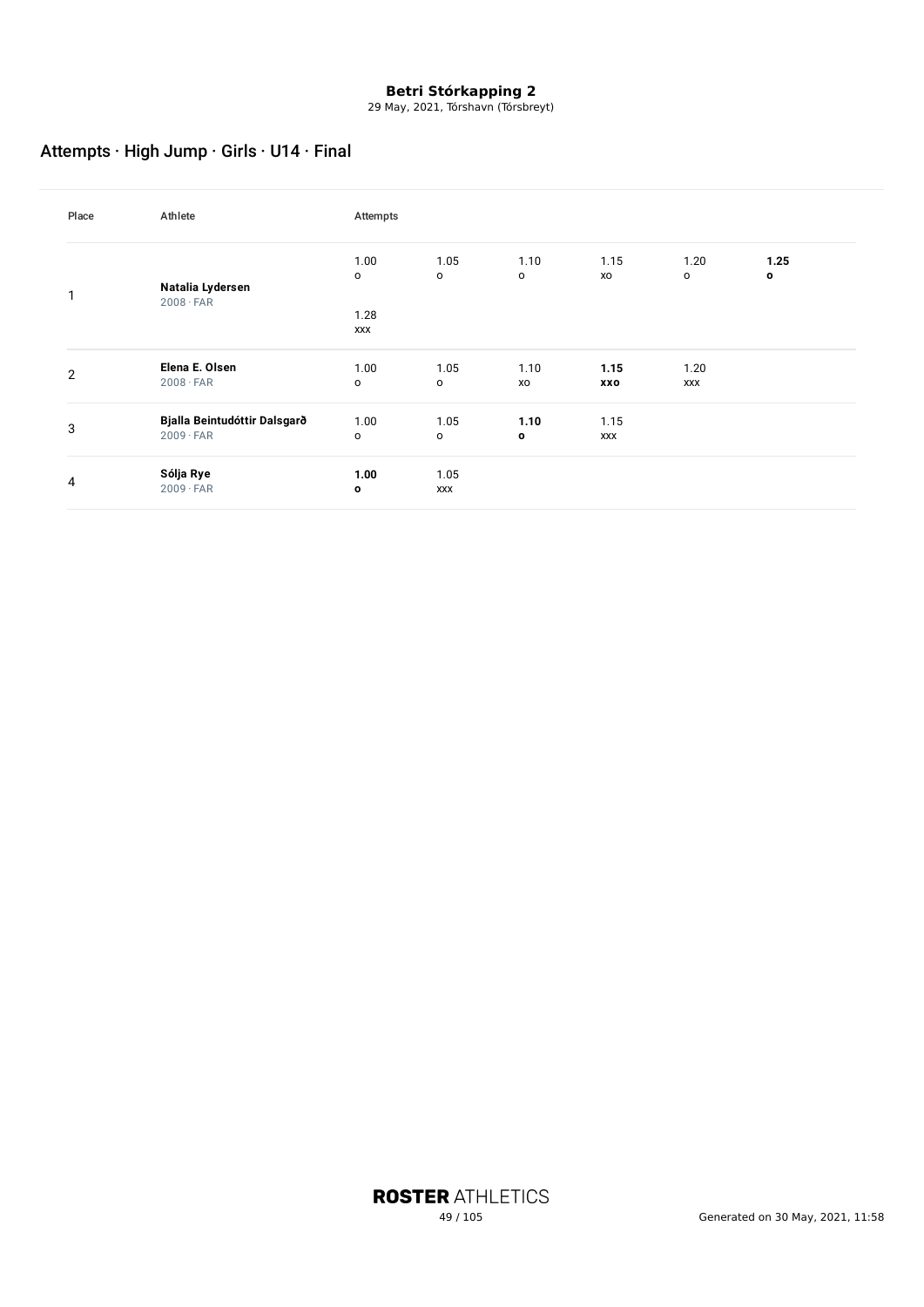29 May, 2021, Tórshavn (Tórsbreyt)

# Long Jump · Men & Boys · Multiple · Final 29 May, 2021, 14:25

| Place          | Athlete                                              | Agegroup | Club/School | <b>Bib</b> | Result            | Wind   |
|----------------|------------------------------------------------------|----------|-------------|------------|-------------------|--------|
|                | Jónas Gunnleivsson Isaksen<br>$2005 \cdot FAR$       | U18      | Bragdið     |            | 6.48<br><b>PB</b> | $+0.5$ |
| $\overline{2}$ | Andreas Bjarnastein Antoft<br>$2002 \cdot FAR$       | U20      | Hvidovre AM |            | 6.25<br><b>SB</b> | $+1.1$ |
| 3              | Tummas Sjóvará<br>$2002 \cdot FAR$                   | U20      | Bragdið     |            | 5.68              | $+0.4$ |
| 4              | Leon Johannesen<br>$2002 \cdot FAR$                  | U20      | Bragdið     |            | 4.56              | $+0.4$ |
| 5              | Christian Sunnvardsson Andreasen<br>$2007 \cdot FAR$ | Senior   | Treysti     |            | 3.48              | $+0.8$ |
| 6              | Villiam á Lava Persson<br>$2006 \cdot FAR$           | Senior   | Hvirlan     |            | 3.41              | $+0.3$ |
|                | Dánjal Dahl Ljósheim<br>$2000 \cdot FAR$             | Senior   | Aarhus 1900 |            | <b>DNS</b>        |        |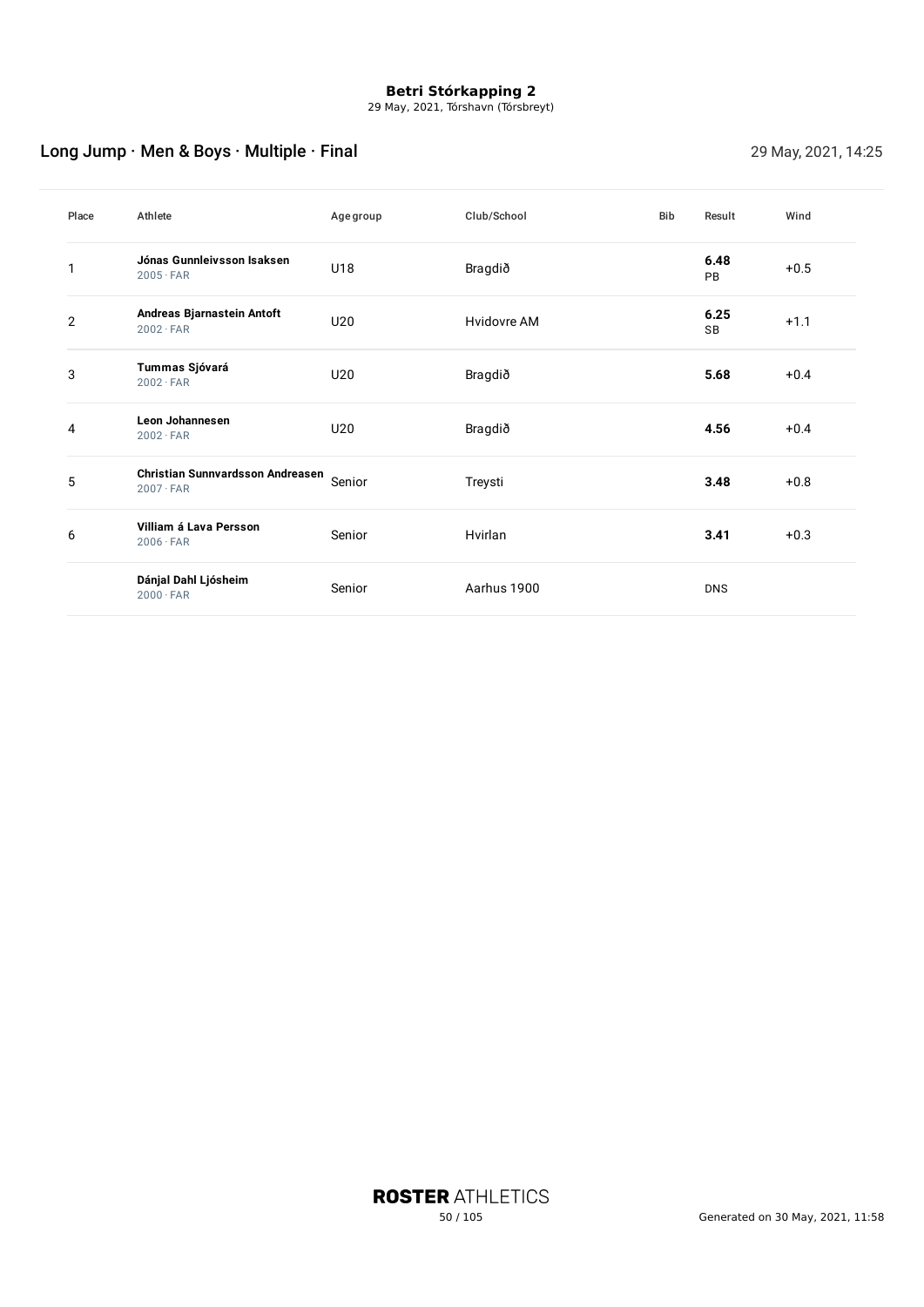29 May, 2021, Tórshavn (Tórsbreyt)

# Attempts · Long Jump · Men & Boys · Multiple · Final

|                | Place Athlete                                        | <b>Age group</b> | Attempts      |               |               |               |               |               |
|----------------|------------------------------------------------------|------------------|---------------|---------------|---------------|---------------|---------------|---------------|
| 1              | Jónas Gunnleivsson Isaksen<br>$2005 \cdot FAR$       | U18              | $6.07 / +0.5$ | $6.20 / +1.6$ | $6.15 / +0.0$ | $6.48 / +0.5$ | $6.48 / +0.3$ | $6.37 / +1.0$ |
| $\overline{2}$ | Andreas Bjarnastein Antoft<br>$2002 \cdot FAR$       | U20              | $6.25/+1.1$   | x / NWI       | $6.17 / +1.4$ | x / N W1      | x / NWI       | $\mathsf{r}$  |
| 3              | Tummas Sjóvará<br>$2002 \cdot FAR$                   | U20              | $5.68 / +0.4$ | $5.47 / +0.0$ | $\mathsf{r}$  |               |               |               |
| 4              | Leon Johannesen<br>$2002 \cdot FAR$                  | U20              | $4.30 / +0.1$ | $4.56 / +0.4$ | x / NWI       | x / NWI       | x / NWI       | $4.26 / +0.5$ |
| 5              | Christian Sunnvardsson Andreasen<br>$2007 \cdot FAR$ | Senior           | $2.60 / +0.0$ | $3.24 / +0.8$ | $3.16 / +0.0$ | $3.48 / +0.8$ | 3.27/10.0     | $2.90 / +1.8$ |
| 6              | Villiam á Lava Persson<br>$2006 \cdot FAR$           | Senior           | $3.41 / +0.3$ | $3.41 / +1.3$ | $3.28 / +0.0$ | $2.56 / +0.8$ | x / N W1      | $3.28 / +0.0$ |
|                | Dánjal Dahl Ljósheim<br>$2000 \cdot FAR$             | Senior           |               |               |               |               |               |               |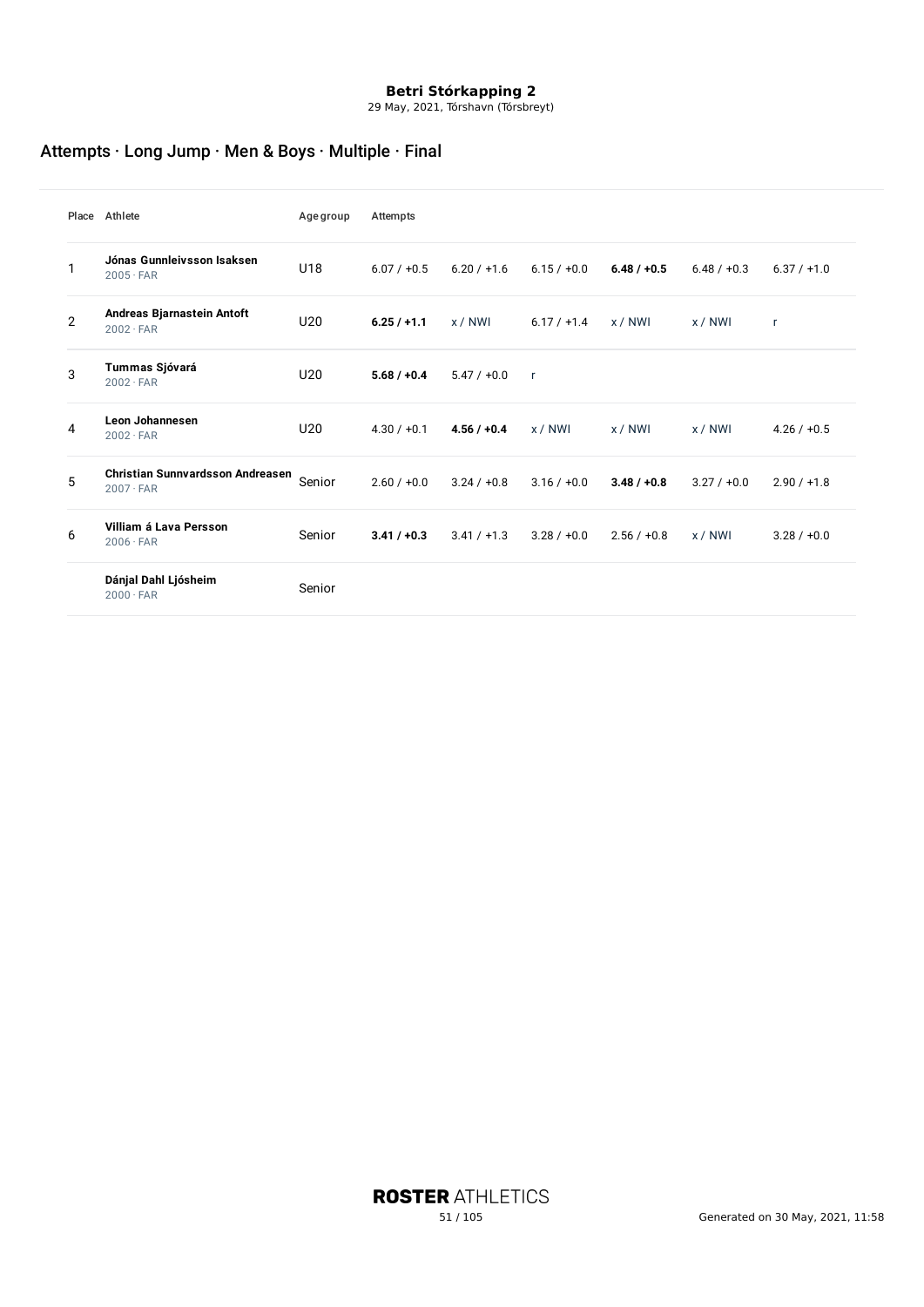29 May, 2021, Tórshavn (Tórsbreyt)

# Long Jump · Boys · Multiple, U18 · Final 29 May, 2021, 14:25

| Place | Athlete                                        | Club/School | <b>Bib</b> | Result     | Wind   |
|-------|------------------------------------------------|-------------|------------|------------|--------|
|       | Jónas Gunnleivsson Isaksen<br>$2005 \cdot FAR$ | Bragdið     |            | 6.48<br>PB | $+0.5$ |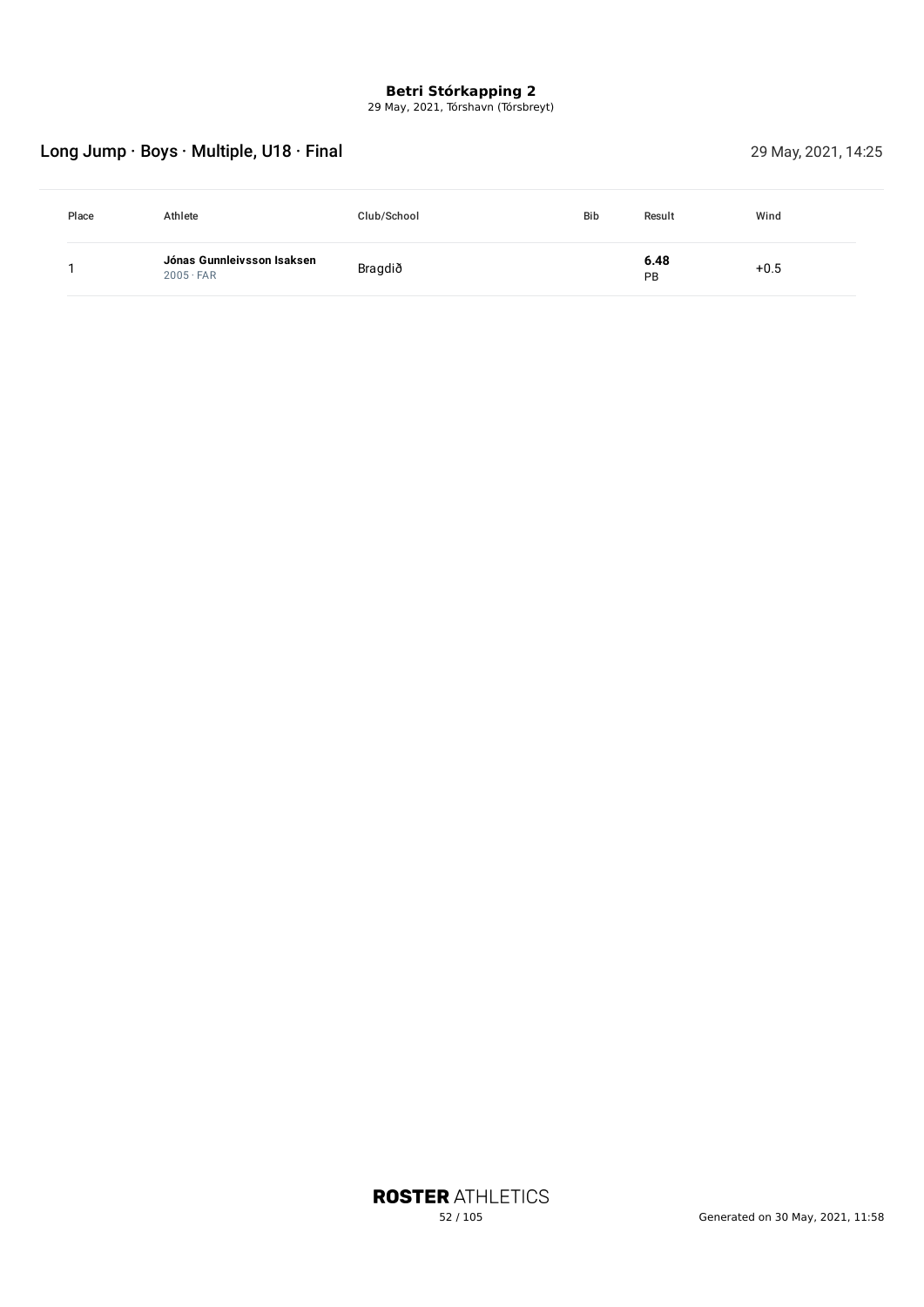29 May, 2021, Tórshavn (Tórsbreyt)

# Attempts · Long Jump · Boys · Multiple, U18 · Final

| Place | Athlete                                        | Attempts      |               |               |               |               |               |
|-------|------------------------------------------------|---------------|---------------|---------------|---------------|---------------|---------------|
|       | Jónas Gunnleivsson Isaksen<br>$2005 \cdot FAR$ | $6.07 / +0.5$ | $6.20 / +1.6$ | $6.15 / +0.0$ | $6.48 / +0.5$ | $6.48 / +0.3$ | $6.37 / +1.0$ |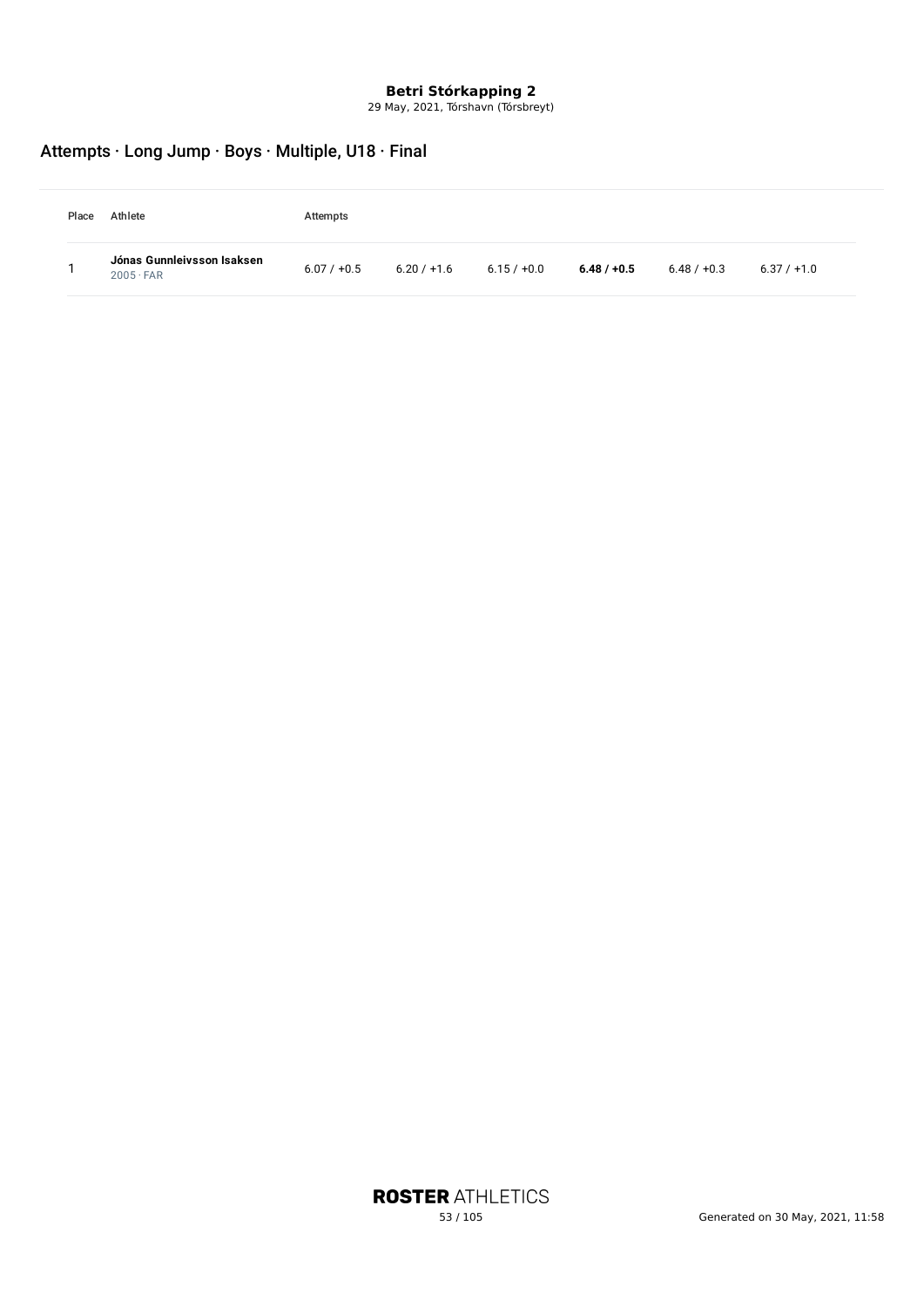29 May, 2021, Tórshavn (Tórsbreyt)

# Long Jump · Men · Multiple, U20 · Final 29 May, 2021, 14:25

| Place | Athlete                                        | Club/School | Bib | Result     | Wind   |
|-------|------------------------------------------------|-------------|-----|------------|--------|
|       | Andreas Bjarnastein Antoft<br>$2002 \cdot FAR$ | Hvidovre AM |     | 6.25<br>SB | $+1.1$ |
| 2     | Tummas Sjóvará<br>$2002 \cdot FAR$             | Bragdið     |     | 5.68       | $+0.4$ |
| 3     | Leon Johannesen<br>$2002 \cdot FAR$            | Bragdið     |     | 4.56       | $+0.4$ |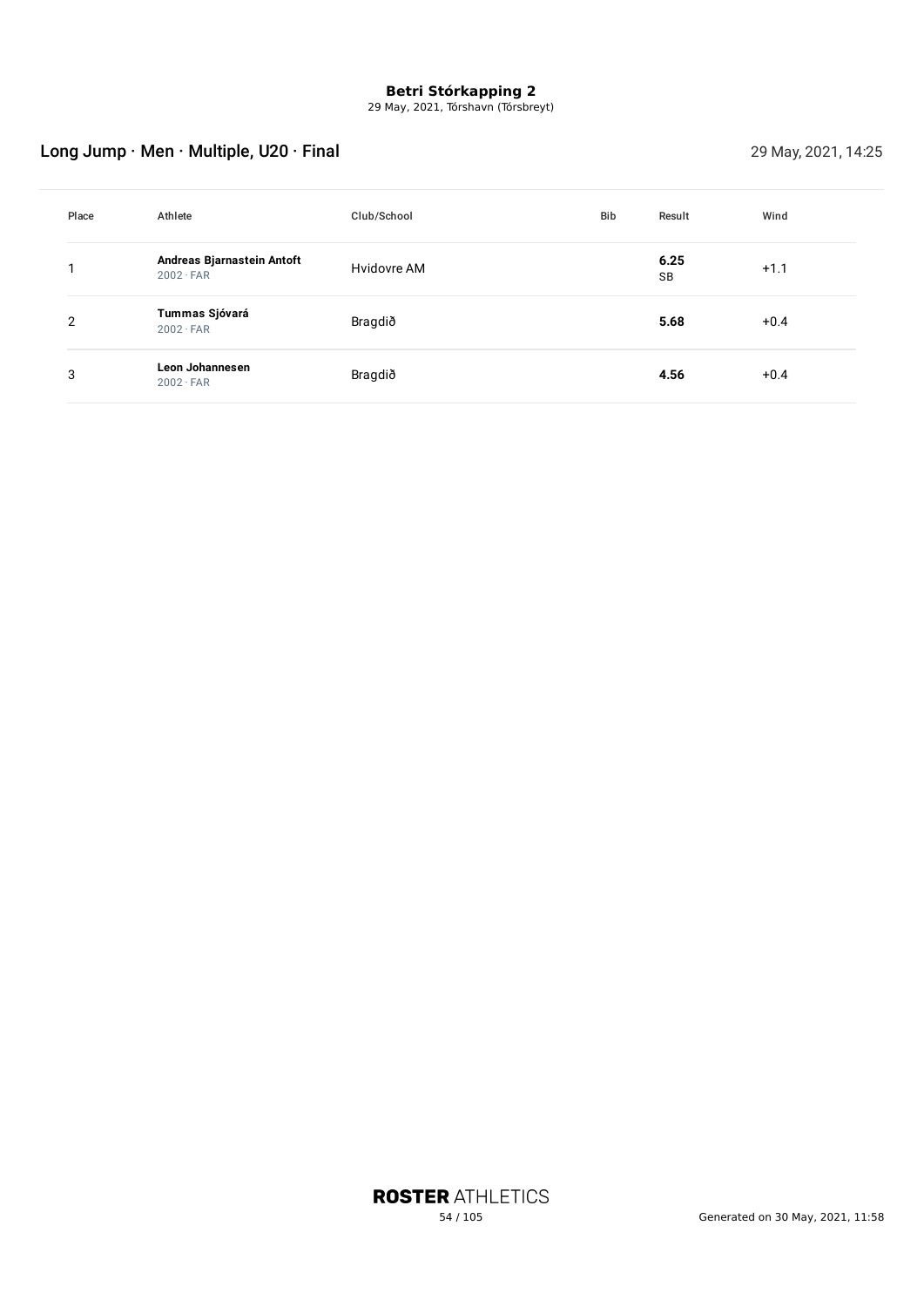29 May, 2021, Tórshavn (Tórsbreyt)

# Attempts · Long Jump · Men · Multiple, U20 · Final

| Place | Athlete                                        | Attempts      |               |               |         |         |               |
|-------|------------------------------------------------|---------------|---------------|---------------|---------|---------|---------------|
|       | Andreas Bjarnastein Antoft<br>$2002 \cdot FAR$ | $6.25 / +1.1$ | x / NWI       | $6.17 / +1.4$ | x / NWI | x / NWI | <b>r</b>      |
| 2     | Tummas Sjóvará<br>$2002 \cdot FAR$             | $5.68 / +0.4$ | $5.47 / +0.0$ | ×             |         |         |               |
| 3     | Leon Johannesen<br>$2002 \cdot FAR$            | $4.30 / +0.1$ | $4.56 / +0.4$ | x/NWI         | x / NWI | x/NWI   | $4.26 / +0.5$ |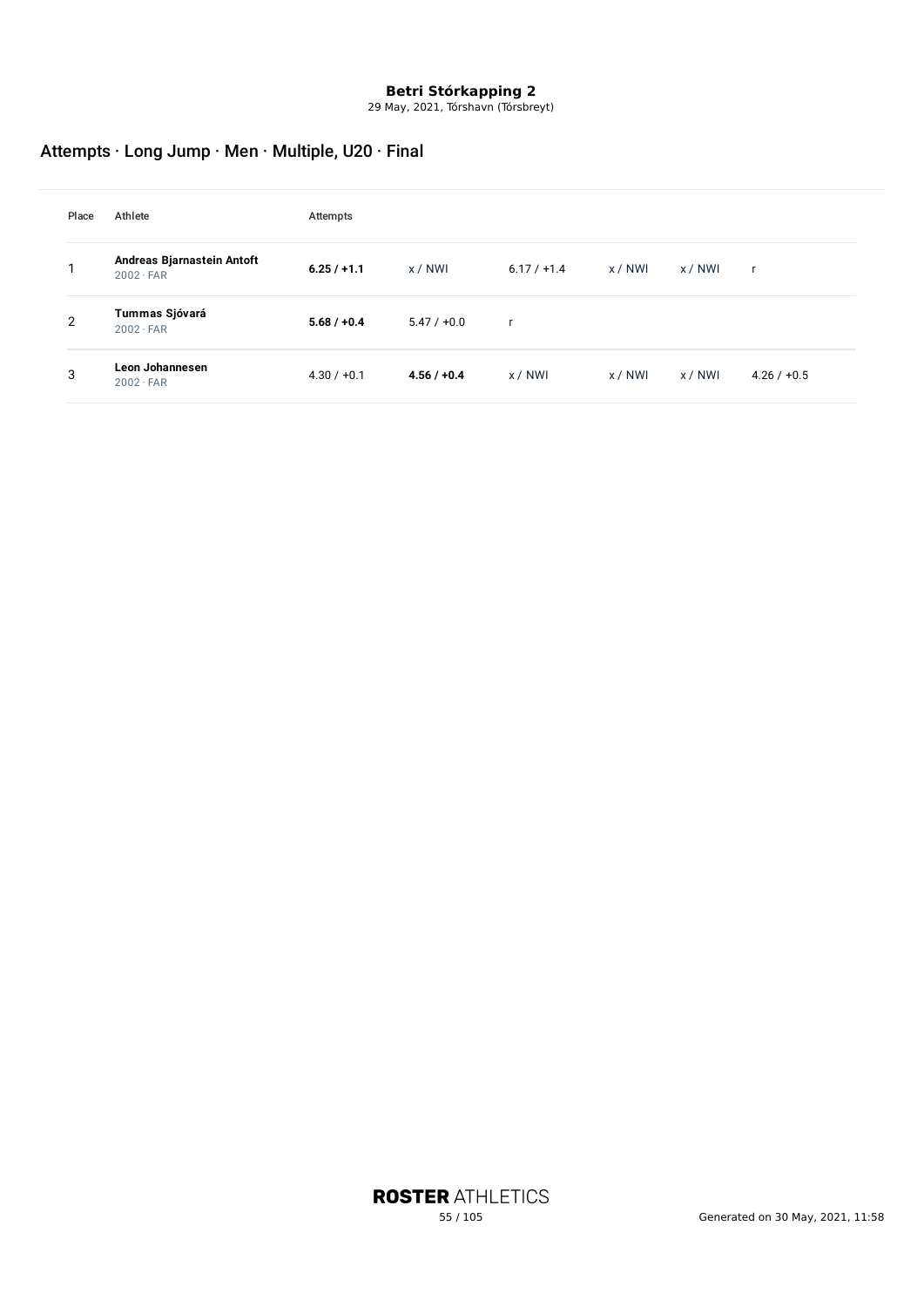29 May, 2021, Tórshavn (Tórsbreyt)

# Long Jump · Men · Multiple, Senior · Final 29 May, 2021, 14:25

| Place | Athlete                                                      | Club/School | <b>Bib</b> | Result     | Wind   |
|-------|--------------------------------------------------------------|-------------|------------|------------|--------|
|       | Christian Sunnvardsson Andreasen Treysti<br>$2007 \cdot FAR$ |             |            | 3.48       | $+0.8$ |
| 2     | Villiam á Lava Persson<br>$2006 \cdot FAR$                   | Hvirlan     |            | 3.41       | $+0.3$ |
|       | Dánjal Dahl Ljósheim<br>$2000 \cdot FAR$                     | Aarhus 1900 |            | <b>DNS</b> |        |

**ROSTER ATHLETICS**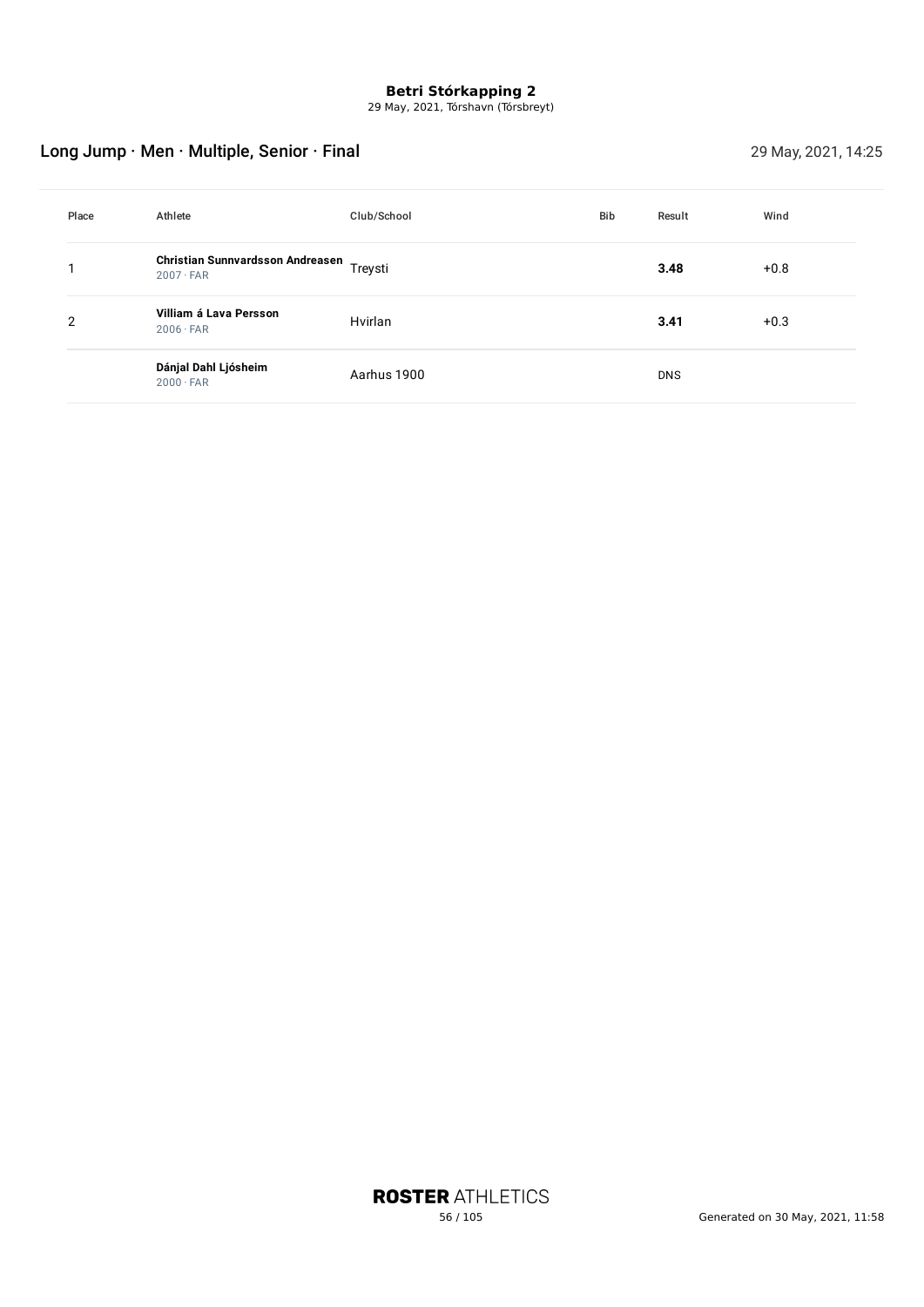29 May, 2021, Tórshavn (Tórsbreyt)

# Attempts · Long Jump · Men · Multiple, Senior · Final

| Place          | Athlete                                                     | Attempts      |               |               |               |           |               |
|----------------|-------------------------------------------------------------|---------------|---------------|---------------|---------------|-----------|---------------|
|                | <b>Christian Sunnvardsson Andreasen</b><br>$2007 \cdot FAR$ | $2.60 / +0.0$ | $3.24 / +0.8$ | $3.16 / +0.0$ | $3.48 / +0.8$ | 3.27/10.0 | $2.90 / +1.8$ |
| $\overline{2}$ | Villiam á Lava Persson<br>$2006 \cdot FAR$                  | $3.41 / +0.3$ | $3.41 / +1.3$ | $3.28 / +0.0$ | $2.56 / +0.8$ | x / NWI   | $3.28 / +0.0$ |
|                | Dánjal Dahl Ljósheim<br>$2000 \cdot FAR$                    |               |               |               |               |           |               |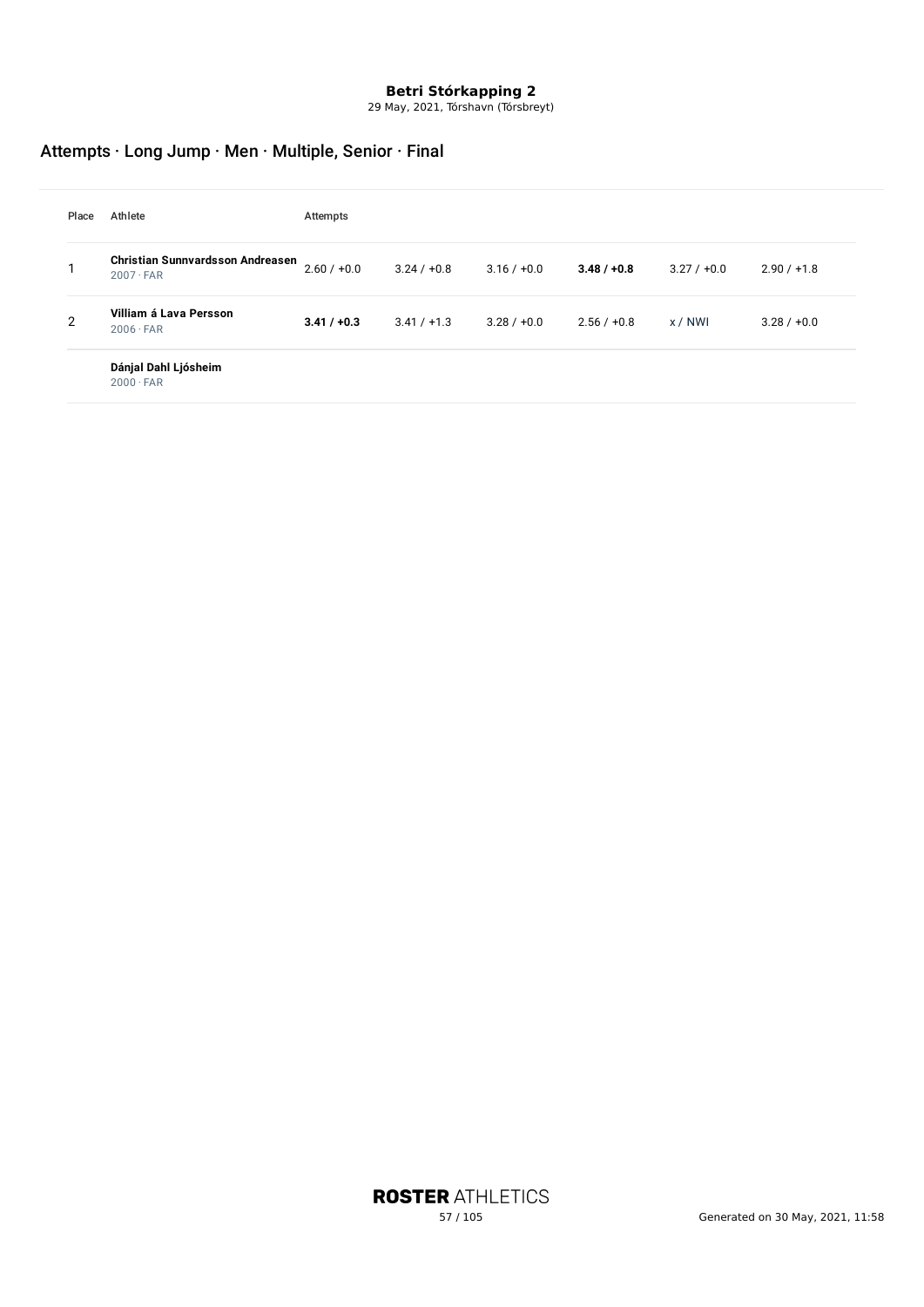29 May, 2021, Tórshavn (Tórsbreyt)

# Længdespring Long Jump · Women & Girls · Multiple · Final 29 May, 2021, 13:35

| Place          | Athlete                                              | Age group       | Club/School | <b>Bib</b> | Result     | Wind   |
|----------------|------------------------------------------------------|-----------------|-------------|------------|------------|--------|
| 1              | Teresa Fríðriksdóttir Bláhamar<br>$2001 \cdot FAR$   | Senior          | Hvidovre AM |            | 4.77       | $+0.5$ |
| $\overline{2}$ | Bára Jógvansdóttir Glerfoss<br>$2003 \cdot FAR$      | U20             | Bragdið     |            | 4.75       | $+0.0$ |
| 3              | Margit Weihe Fríðmundsdóttir<br>$1999 \cdot FAR$     | Senior          | Bragdið     |            | 4.68       | $+0.0$ |
| 4              | Arina Ludvig Michelsen<br>$2005 \cdot FAR$           | U18             | Bragdið     |            | 4.34<br>SB | $+0.0$ |
| 5              | Kristina Verlandsdóttir Hayfield<br>$2005 \cdot FAR$ | U18             | Hvirlan     |            | 3.88<br>PB | $-0.3$ |
| 6              | Lý Petersen<br>$2007 \cdot FAR$                      | U16             | Treysti     |            | 3.66       | $+1.2$ |
|                | Jóhanna Pedersen<br>$2006 \cdot FAR$                 | U16             | Hvirlan     |            | <b>DNS</b> |        |
|                | Maria Biskopstø<br>$2002 \cdot FAR$                  | U <sub>20</sub> | Treysti     |            | <b>DNS</b> |        |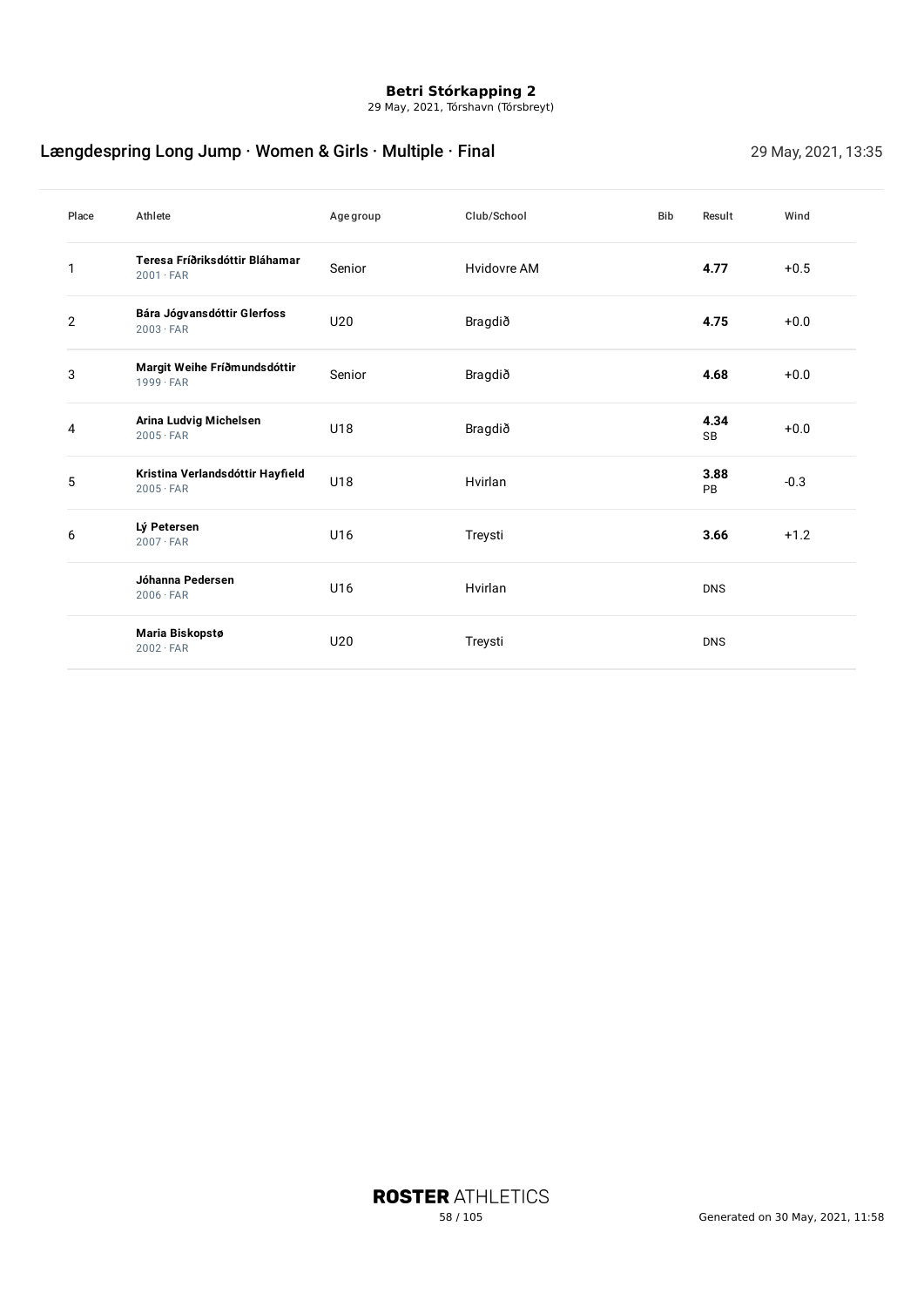29 May, 2021, Tórshavn (Tórsbreyt)

# Attempts · Længdespring Long Jump · Women & Girls · Multiple · Final

|                | Place Athlete                                        | <b>Age group</b> | Attempts      |               |               |               |               |               |
|----------------|------------------------------------------------------|------------------|---------------|---------------|---------------|---------------|---------------|---------------|
| $\mathbf{1}$   | Teresa Fríðriksdóttir Bláhamar<br>$2001 \cdot FAR$   | Senior           | $4.08 / +0.0$ | $4.53 / +0.8$ | $4.56 / +0.0$ | $4.49 / +0.0$ | $4.50 / +1.0$ | $4.77 / +0.5$ |
| $\overline{2}$ | Bára Jógvansdóttir Glerfoss<br>$2003 \cdot FAR$      | U20              | $4.44 / +0.6$ | $4.39 / +0.0$ | $4.72 / +0.0$ | $4.56 / +0.1$ | x/NWI         | $4.75/+0.0$   |
| 3              | Margit Weihe Fríðmundsdóttir<br>$1999 \cdot FAR$     | Senior           | $4.56 / -1.0$ | $4.68 / +0.0$ | $4.57 / -1.0$ | $\mathsf{r}$  |               |               |
| 4              | Arina Ludvig Michelsen<br>$2005 \cdot FAR$           | U18              | $4.19 / +0.0$ | x / NWI       | $4.18 / +0.0$ | $3.93 / -1.3$ | $4.33 / +0.3$ | $4.34 / +0.0$ |
| 5              | Kristina Verlandsdóttir Hayfield<br>$2005 \cdot FAR$ | U18              | $3.73 / +0.0$ | $3.55 / -0.3$ | $3.81 / +0.0$ | $3.87 / -0.5$ | x / NWI       | $3.88 / -0.3$ |
| 6              | Lý Petersen<br>$2007 \cdot FAR$                      | U16              | $3.26 / -0.2$ | $3.39 / +0.0$ | $3.66 / +1.2$ | $3.44 / -0.4$ | $3.65 / +0.1$ | $3.52 / +0.0$ |
|                | Jóhanna Pedersen<br>$2006 \cdot FAR$                 | U16              |               |               |               |               |               |               |
|                | Maria Biskopstø<br>$2002 \cdot FAR$                  | U <sub>20</sub>  |               |               |               |               |               |               |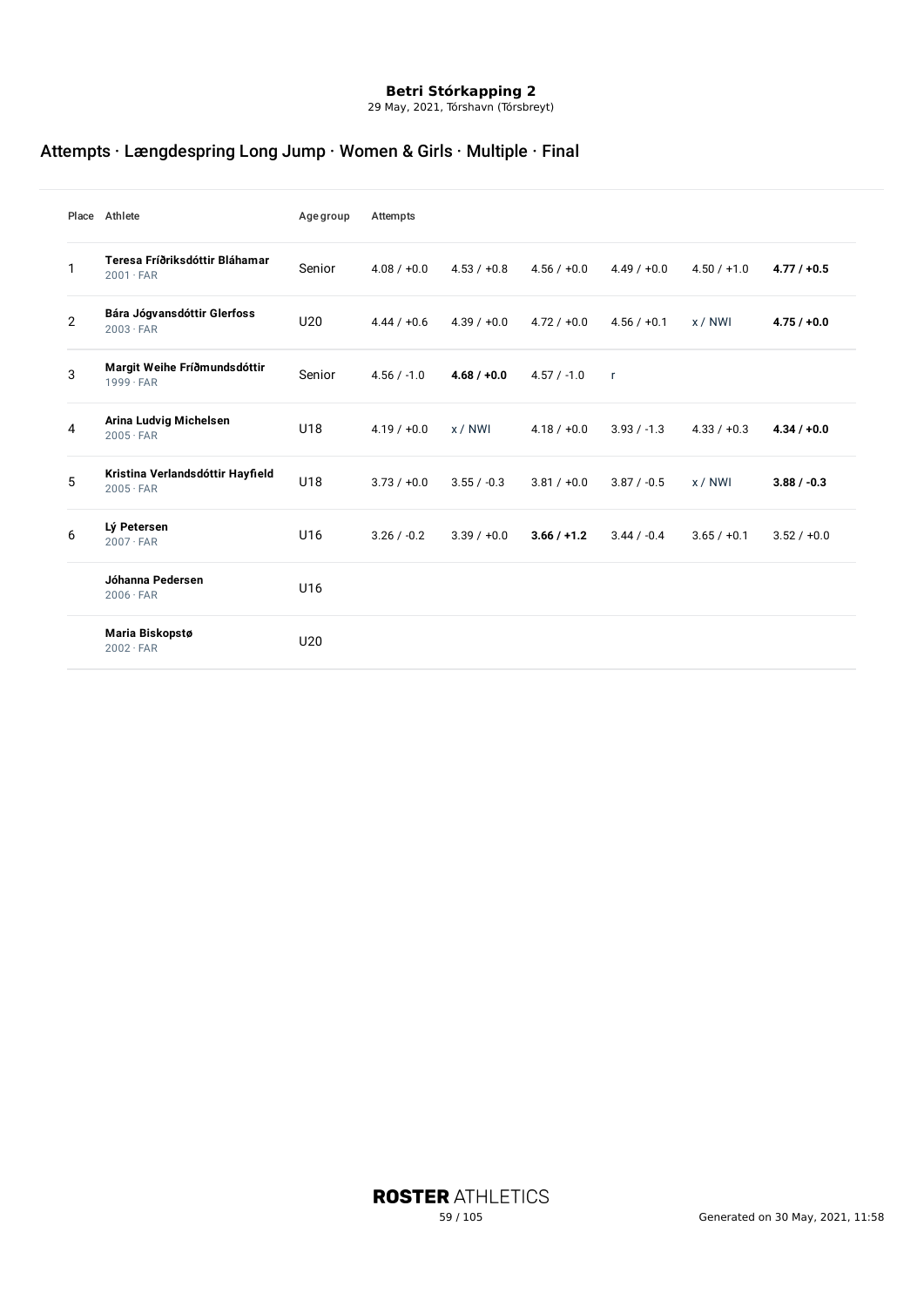29 May, 2021, Tórshavn (Tórsbreyt)

# Længdespring Long Jump · Girls · Multiple, U16 · Final 29 May, 2021, 13:35

| Place | Athlete                              | Club/School | <b>Bib</b> | Result     | Wind   |
|-------|--------------------------------------|-------------|------------|------------|--------|
|       | Lý Petersen<br>$2007 \cdot FAR$      | Treysti     |            | 3.66       | $+1.2$ |
|       | Jóhanna Pedersen<br>$2006 \cdot FAR$ | Hvirlan     |            | <b>DNS</b> |        |

**ROSTER ATHLETICS**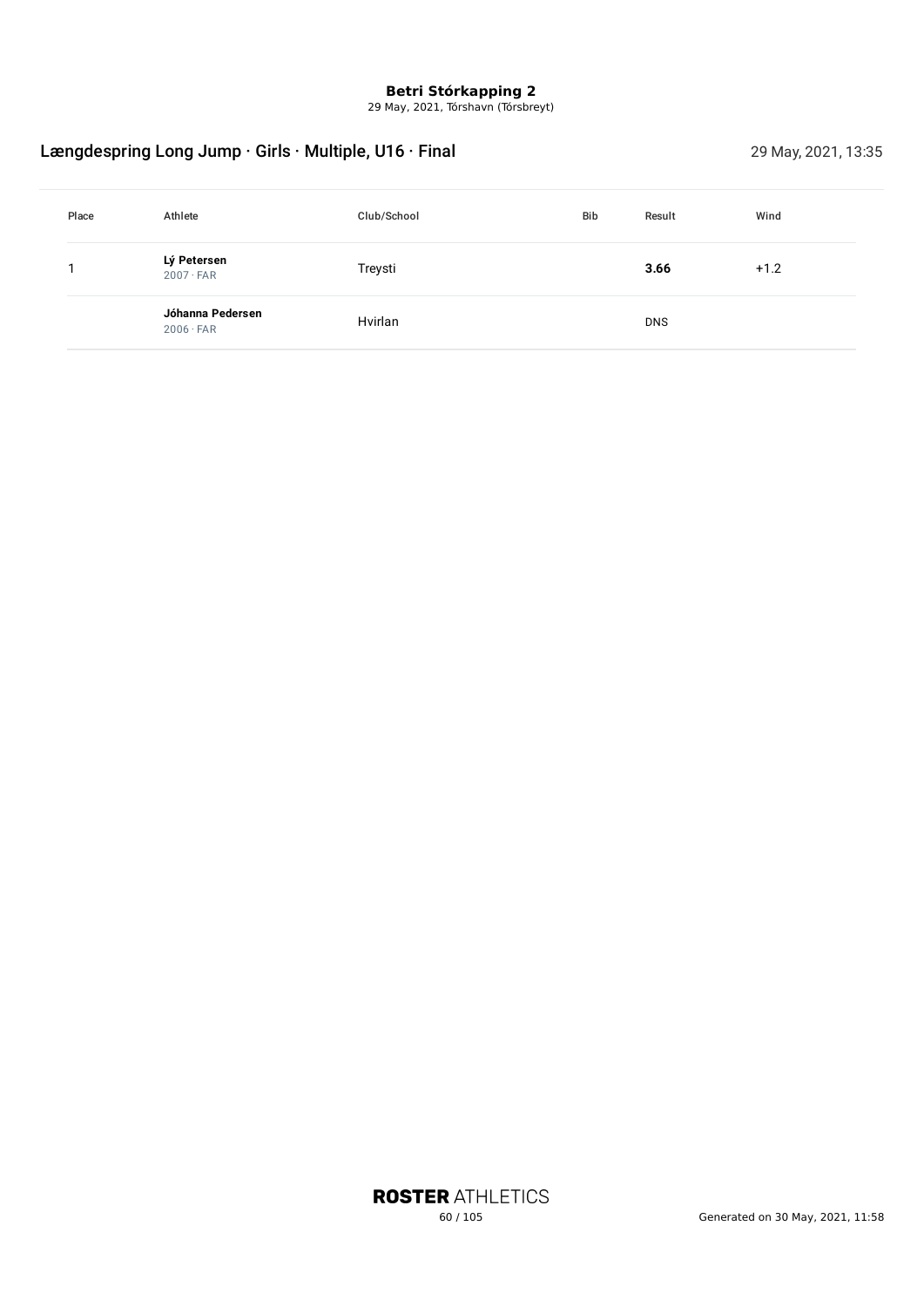29 May, 2021, Tórshavn (Tórsbreyt)

# Attempts · Længdespring Long Jump · Girls · Multiple, U16 · Final

| Place | Athlete                              | Attempts      |               |               |               |               |               |  |  |
|-------|--------------------------------------|---------------|---------------|---------------|---------------|---------------|---------------|--|--|
|       | Lý Petersen<br>$2007 \cdot FAR$      | $3.26 / -0.2$ | $3.39 / +0.0$ | $3.66 / +1.2$ | $3.44 / -0.4$ | $3.65 / +0.1$ | $3.52 / +0.0$ |  |  |
|       | Jóhanna Pedersen<br>$2006 \cdot FAR$ |               |               |               |               |               |               |  |  |

**ROSTER ATHLETICS**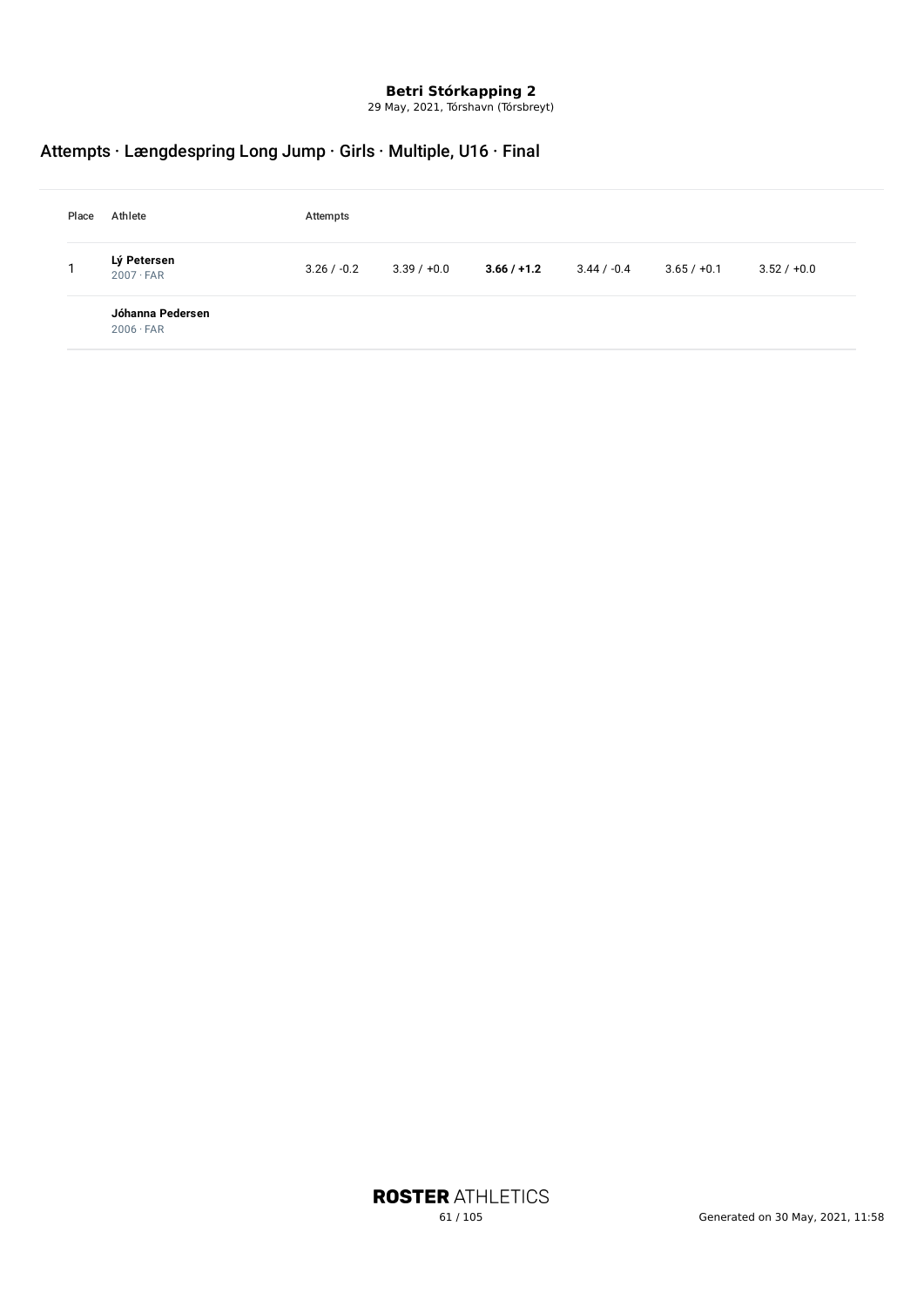29 May, 2021, Tórshavn (Tórsbreyt)

# Længdespring Long Jump · Girls · Multiple, U18 · Final 29 May, 2021, 13:35

| Place | Athlete                                              | Club/School | <b>Bib</b> | Result            | Wind   |
|-------|------------------------------------------------------|-------------|------------|-------------------|--------|
|       | Arina Ludvig Michelsen<br>$2005 \cdot FAR$           | Bragdið     |            | 4.34<br><b>SB</b> | $+0.0$ |
| ⌒     | Kristina Verlandsdóttir Hayfield<br>$2005 \cdot FAR$ | Hvirlan     |            | 3.88<br>PB        | $-0.3$ |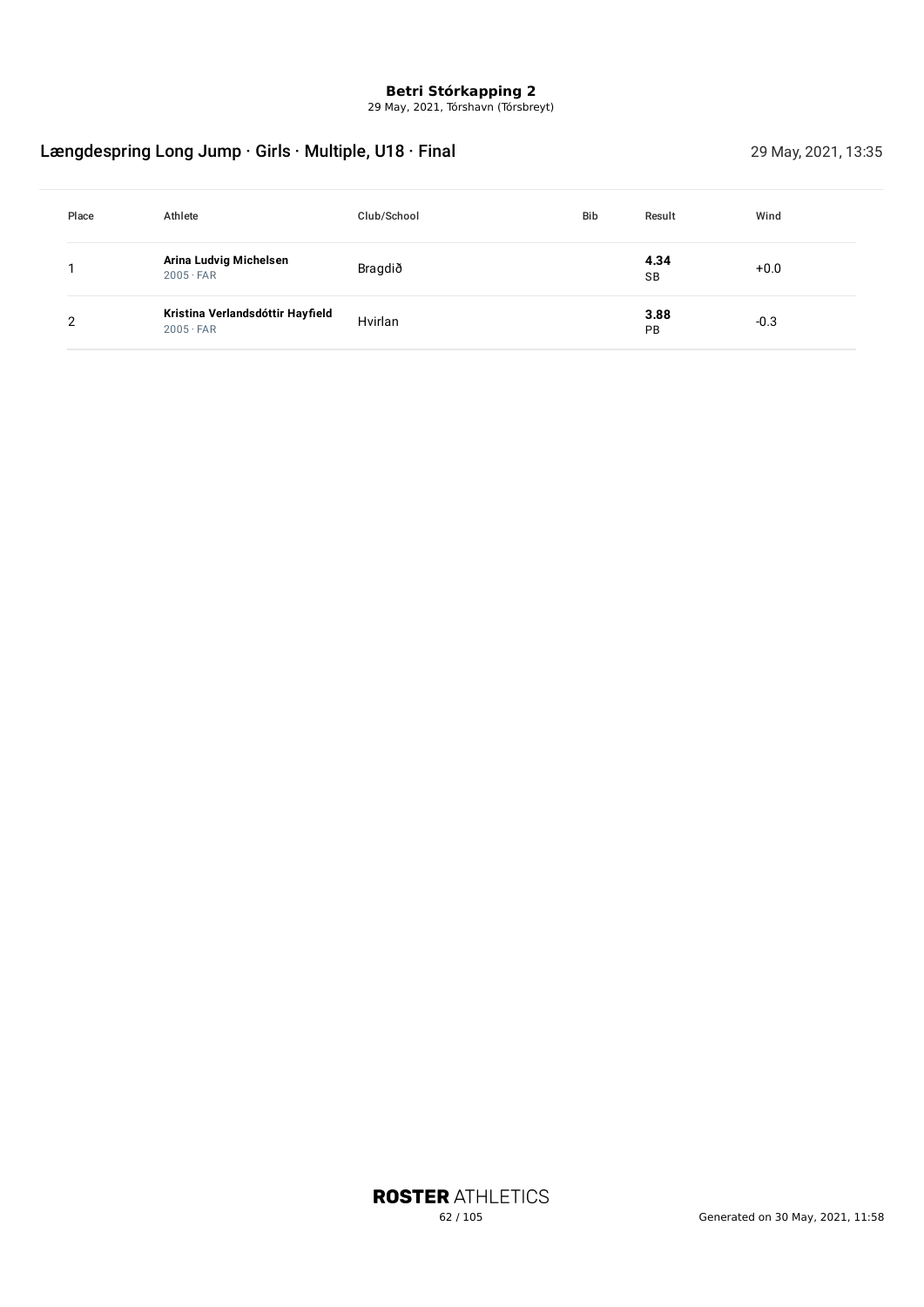29 May, 2021, Tórshavn (Tórsbreyt)

# Attempts · Længdespring Long Jump · Girls · Multiple, U18 · Final

| Place | Athlete                                              | Attempts      |               |               |               |               |               |
|-------|------------------------------------------------------|---------------|---------------|---------------|---------------|---------------|---------------|
|       | Arina Ludvig Michelsen<br>$2005 \cdot FAR$           | $4.19 / +0.0$ | x / NWI       | $4.18 / +0.0$ | $3.93 / -1.3$ | $4.33 / +0.3$ | $4.34 / +0.0$ |
| 2     | Kristina Verlandsdóttir Hayfield<br>$2005 \cdot FAR$ | $3.73 / +0.0$ | $3.55 / -0.3$ | $3.81 / +0.0$ | $3.87 / -0.5$ | x / NWI       | $3.88 / -0.3$ |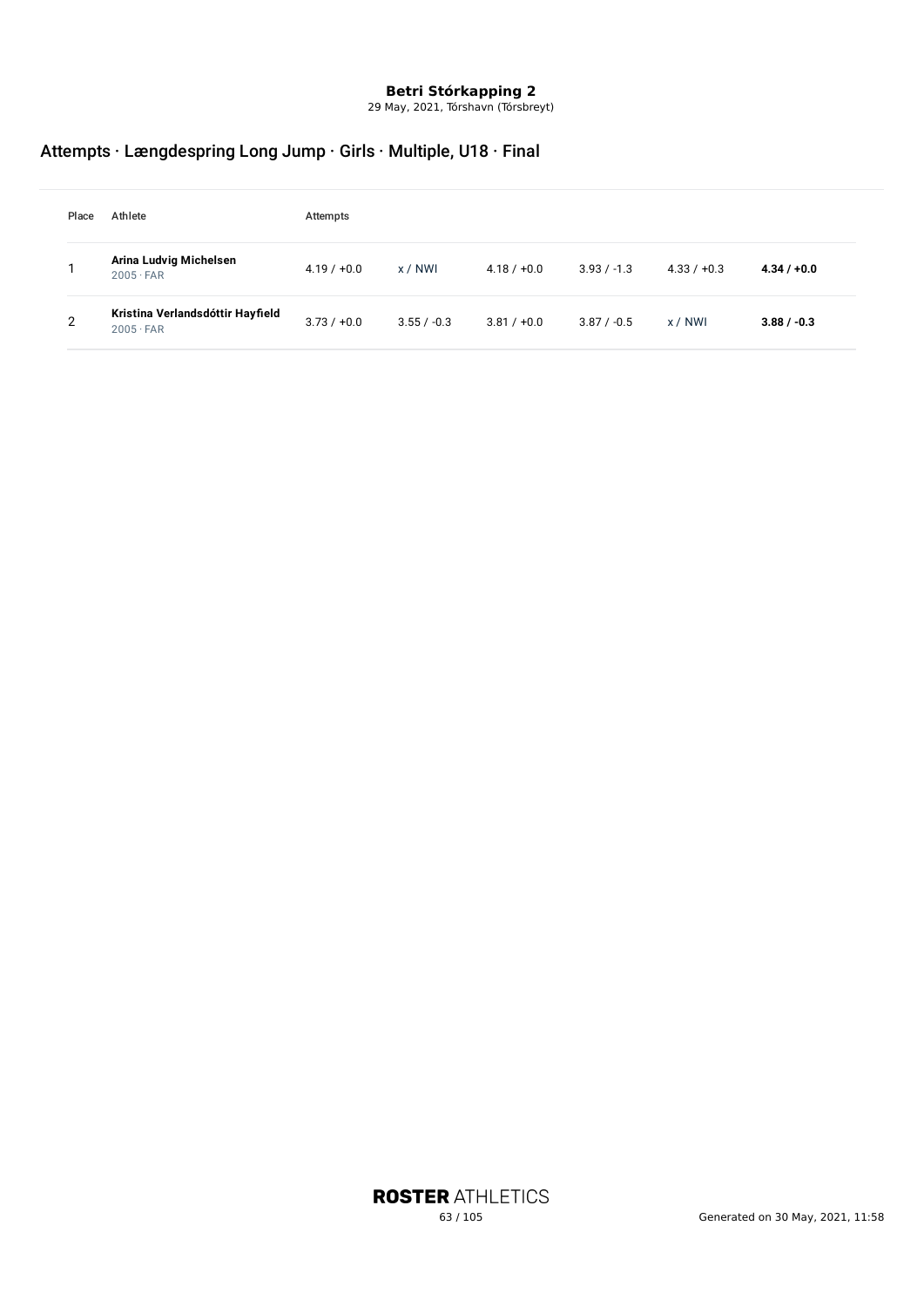29 May, 2021, Tórshavn (Tórsbreyt)

# Længdespring Long Jump · Women · Multiple, U20 · Final 29 May, 2021, 13:35

| Place | Athlete                                         | Club/School | <b>Bib</b> | Result     | Wind   |
|-------|-------------------------------------------------|-------------|------------|------------|--------|
|       | Bára Jógvansdóttir Glerfoss<br>$2003 \cdot FAR$ | Bragdið     |            | 4.75       | $+0.0$ |
|       | Maria Biskopstø<br>$2002 \cdot FAR$             | Treysti     |            | <b>DNS</b> |        |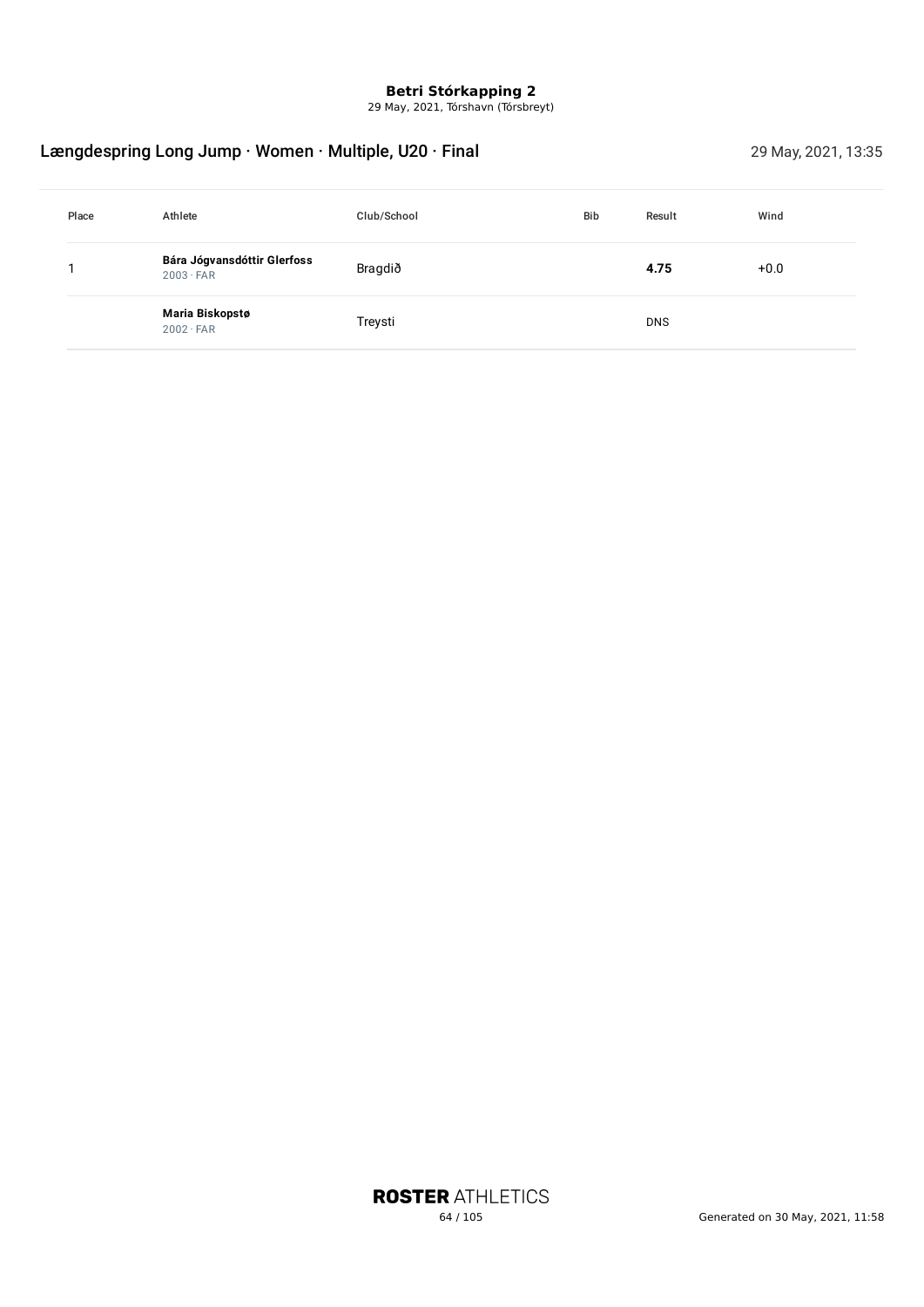29 May, 2021, Tórshavn (Tórsbreyt)

# Attempts · Længdespring Long Jump · Women · Multiple, U20 · Final

| Place | Athlete                                         | Attempts      |               |               |               |         |               |
|-------|-------------------------------------------------|---------------|---------------|---------------|---------------|---------|---------------|
|       | Bára Jógvansdóttir Glerfoss<br>$2003 \cdot FAR$ | $4.44 / +0.6$ | $4.39 / +0.0$ | $4.72 / +0.0$ | $4.56 / +0.1$ | x / NWI | $4.75 / +0.0$ |
|       | Maria Biskopstø<br>$2002 \cdot FAR$             |               |               |               |               |         |               |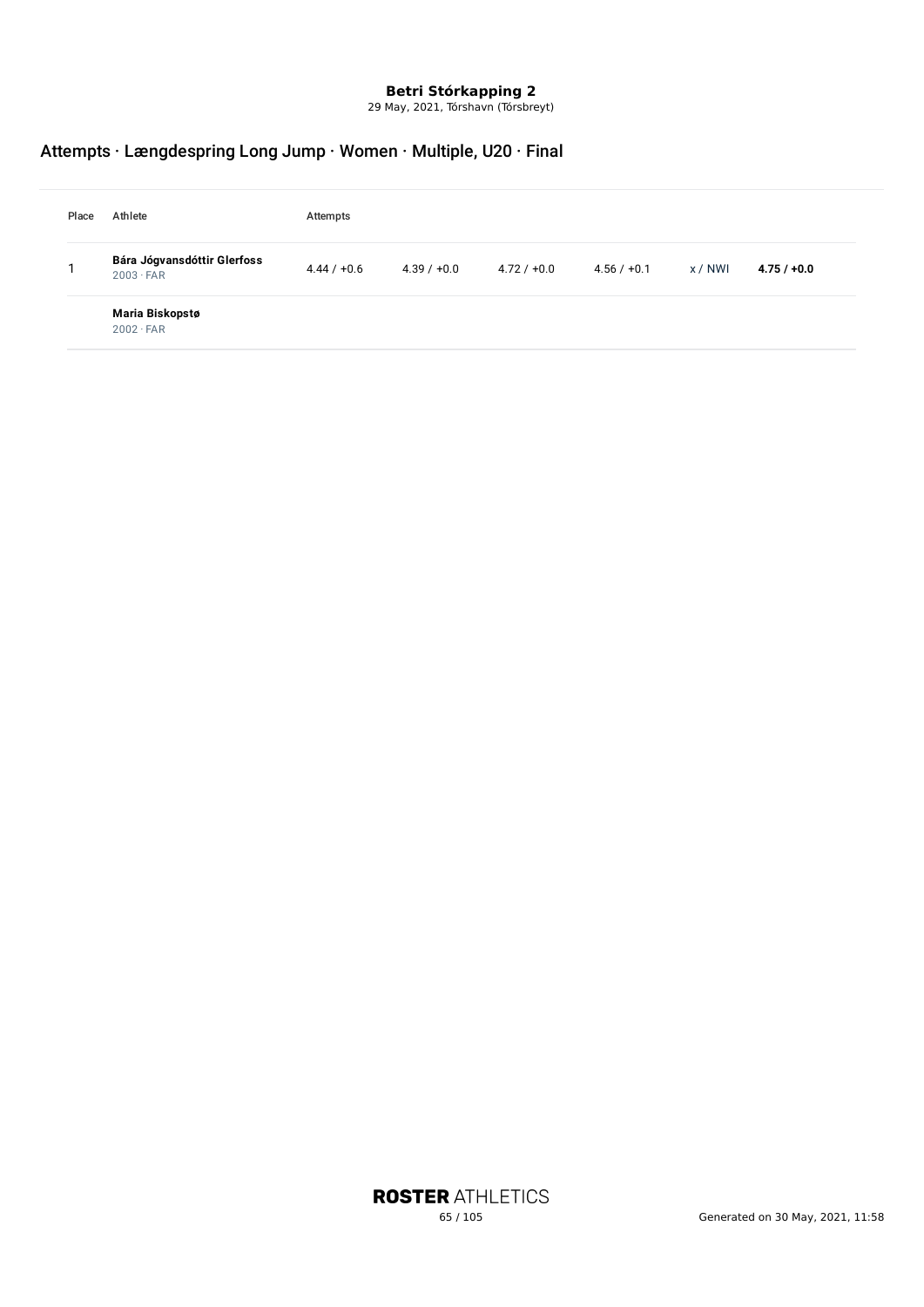29 May, 2021, Tórshavn (Tórsbreyt)

# Længdespring Long Jump · Women · Multiple, Senior · Final 29 May, 2021, 13:35

| Place | Athlete                                            | Club/School | <b>Bib</b> | Result | Wind   |
|-------|----------------------------------------------------|-------------|------------|--------|--------|
|       | Teresa Fríðriksdóttir Bláhamar<br>$2001 \cdot FAR$ | Hvidovre AM |            | 4.77   | $+0.5$ |
| ົ     | Margit Weihe Fríðmundsdóttir<br>$1999 \cdot FAR$   | Bragdið     |            | 4.68   | $+0.0$ |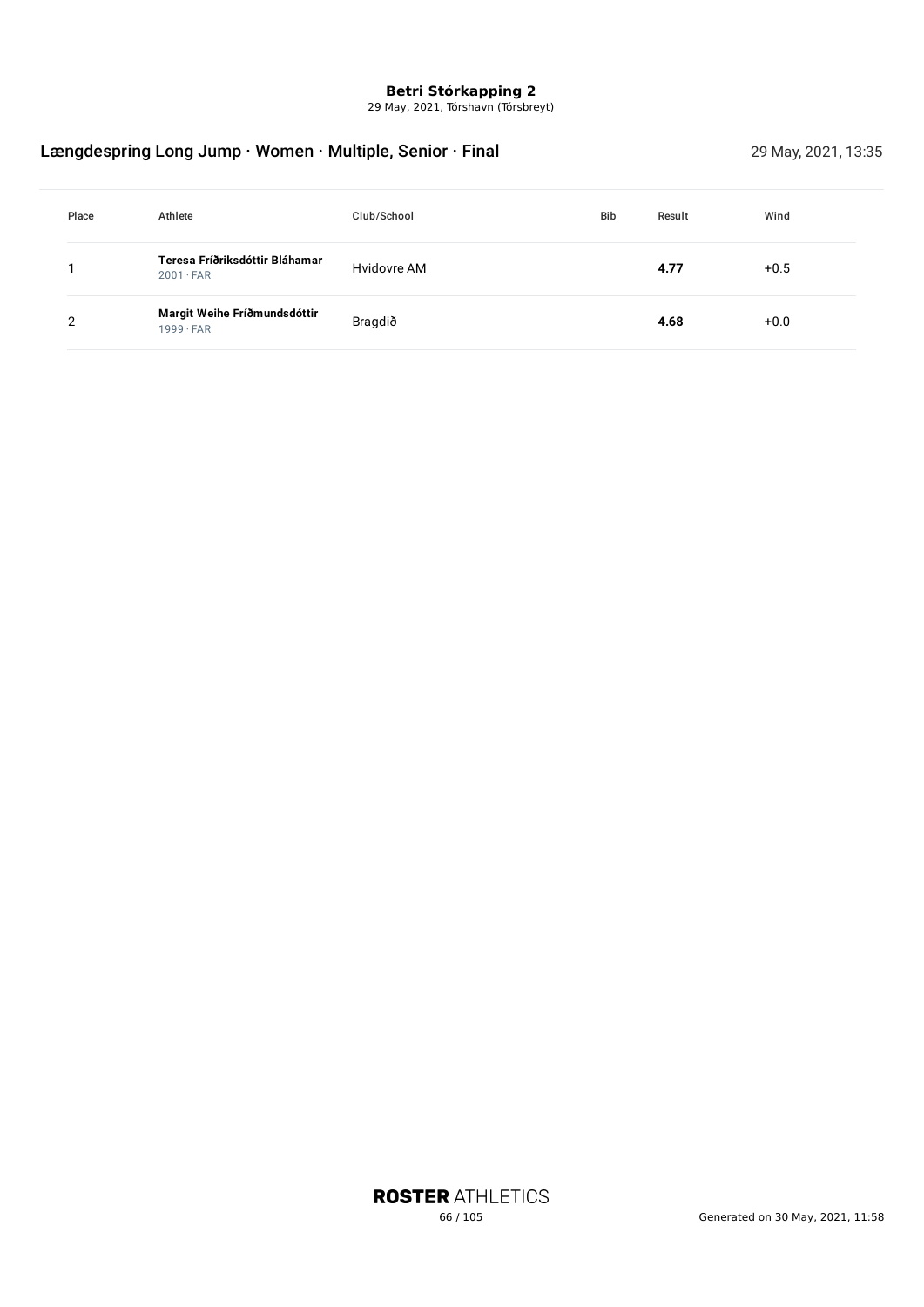29 May, 2021, Tórshavn (Tórsbreyt)

# Attempts · Længdespring Long Jump · Women · Multiple, Senior · Final

| Place | Athlete                                            | Attempts      |               |               |               |               |               |
|-------|----------------------------------------------------|---------------|---------------|---------------|---------------|---------------|---------------|
|       | Teresa Fríðriksdóttir Bláhamar<br>$2001 \cdot FAR$ | $4.08 / +0.0$ | $4.53 / +0.8$ | $4.56 / +0.0$ | $4.49 / +0.0$ | $4.50 / +1.0$ | $4.77 / +0.5$ |
| 2     | Margit Weihe Fríðmundsdóttir<br>$1999 \cdot FAR$   | $4.56 / -1.0$ | $4.68 / +0.0$ | $4.57 / -1.0$ |               |               |               |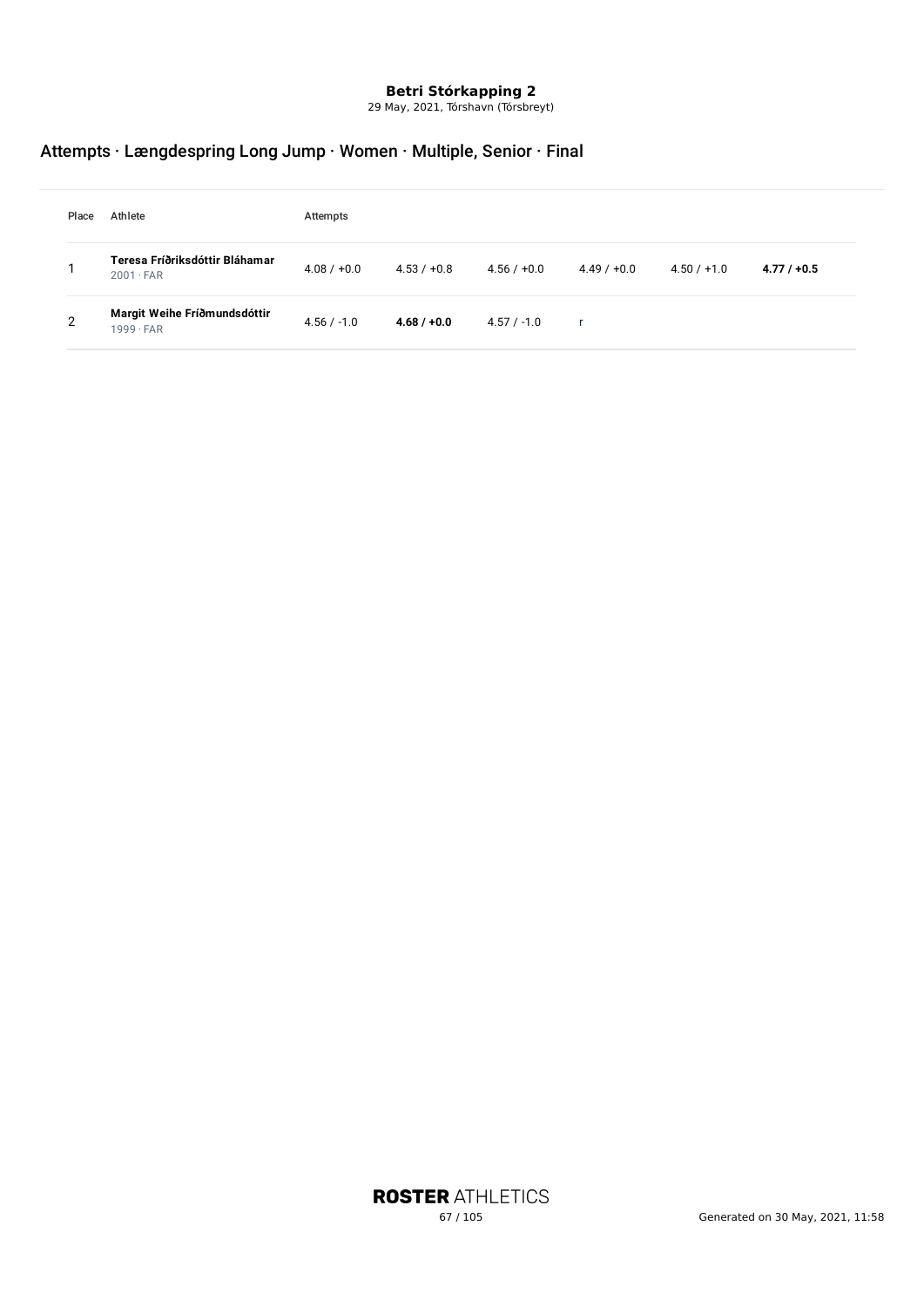29 May, 2021, Tórshavn (Tórsbreyt)

# Long Jump (Zone) · Boys · U10 · Final 29 May, 2021, 13:20

| Place          | Athlete                                          | Club/School | <b>Bib</b> | Result     | Wind   |
|----------------|--------------------------------------------------|-------------|------------|------------|--------|
|                | <b>Bjarni Bogason Enni</b><br>$2012 \cdot FAR$   | Bragdið     |            | 3.30       | $+0.0$ |
| $\overline{2}$ | Jákup Thomsen<br>$2012 \cdot FAR$                | Treysti     |            | 3.23       | $+0.3$ |
| 3              | Jóanis Heinason<br>$2013 \cdot FAR$              | Frælsi      |            | 2.52       | $+1.3$ |
|                | <b>Magnus Akselsson Apol</b><br>$2013 \cdot FAR$ | Hvirlan     |            | <b>DNS</b> |        |

**ROSTER ATHLETICS**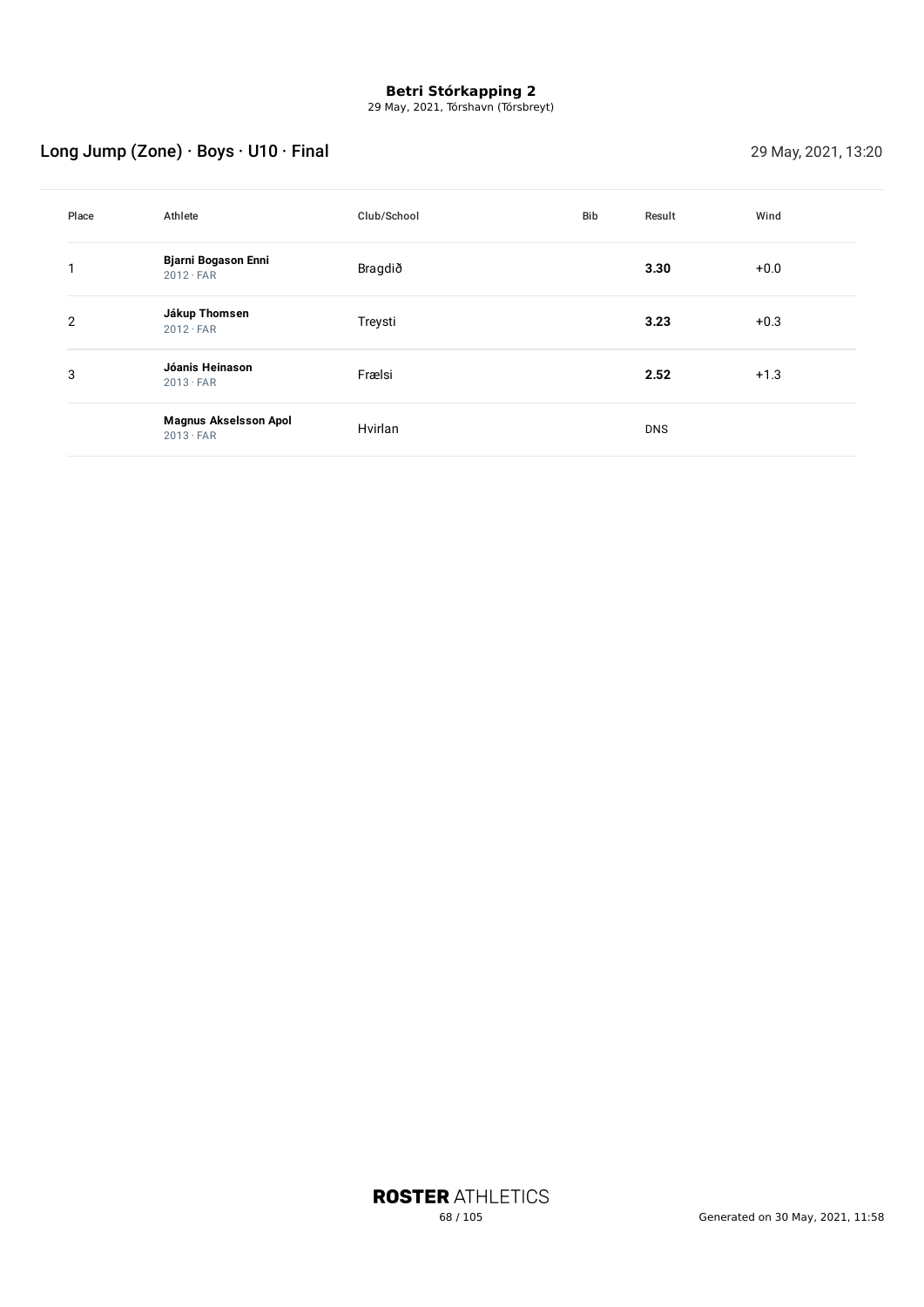29 May, 2021, Tórshavn (Tórsbreyt)

# Attempts · Long Jump (Zone) · Boys · U10 · Final

| Place          | Athlete                                          | Attempts      |               |               |
|----------------|--------------------------------------------------|---------------|---------------|---------------|
|                | <b>Bjarni Bogason Enni</b><br>$2012 \cdot FAR$   | x/NWI         | $3.04 / +0.8$ | $3.30 / +0.0$ |
| $\overline{2}$ | Jákup Thomsen<br>$2012 \cdot FAR$                | $2.85 / +0.0$ | $2.85 / +0.0$ | $3.23 / +0.3$ |
| 3              | Jóanis Heinason<br>$2013 \cdot FAR$              | $2.02 / +1.5$ | $1.92 / +0.9$ | $2.52 / +1.3$ |
|                | <b>Magnus Akselsson Apol</b><br>$2013 \cdot FAR$ |               |               |               |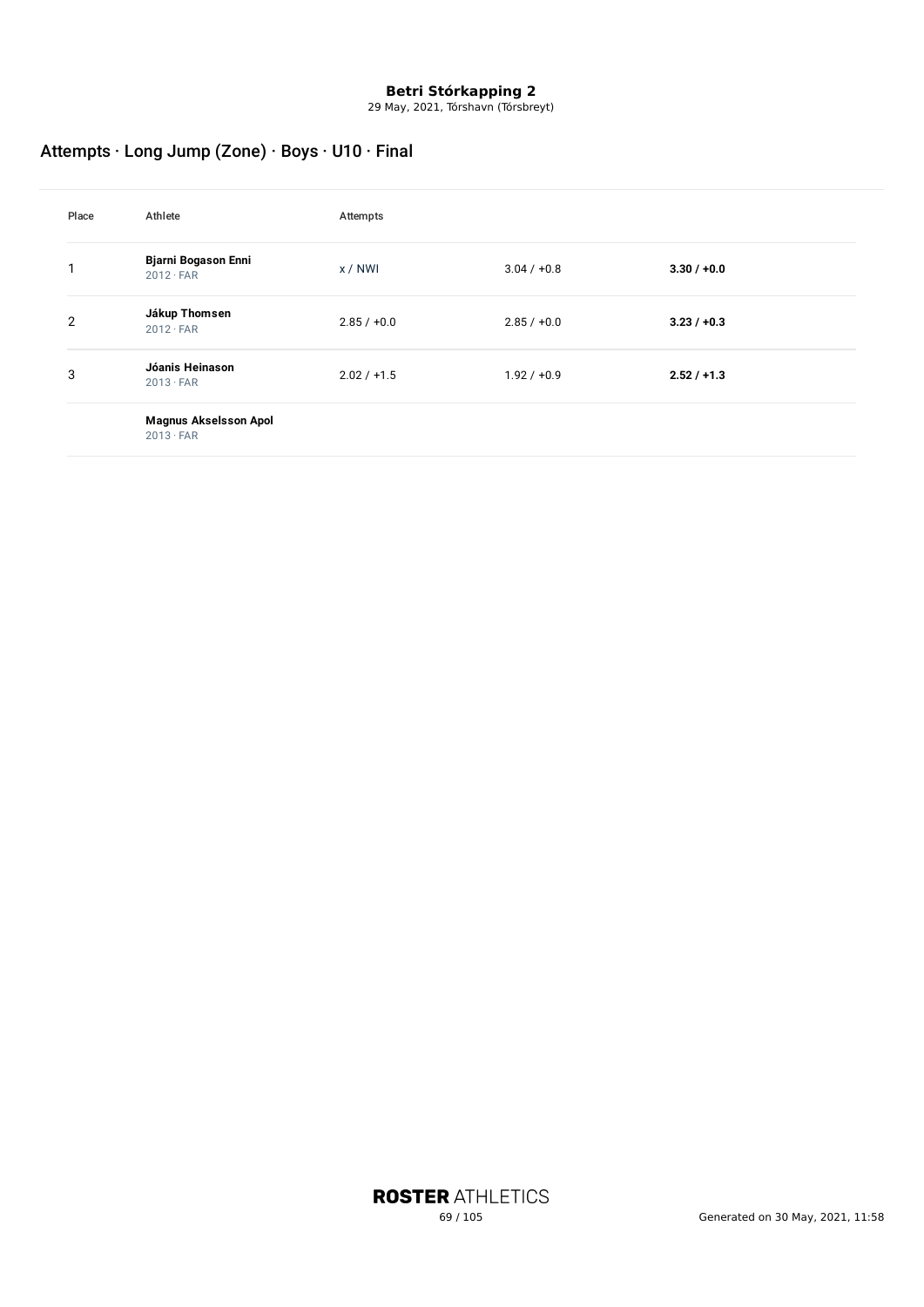29 May, 2021, Tórshavn (Tórsbreyt)

# Long Jump (Zone) · Boys · U12 · Final 29 May, 2021, 12:10

| Place          | Athlete                                               | Club/School | <b>Bib</b> | Result     | Wind   |
|----------------|-------------------------------------------------------|-------------|------------|------------|--------|
| 1              | Pætur Krosstein<br>$2010 \cdot FAR$                   | Hvirlan     |            | 3.79       | $+2.0$ |
| $\mathbf{2}$   | <b>Bogi Samson Vang</b><br>$2010 \cdot FAR$           | Bragdið     |            | 3.47       | $+1.5$ |
| 3              | Jóhan Waagstein<br>$2010 \cdot FAR$                   | Hvirlan     |            | 3.44       | $+1.5$ |
| 4              | <b>Christian Dal Christiansen</b><br>$2010 \cdot FAR$ | Hvirlan     |            | 3.30       | $+1.3$ |
| 5              | Kristjan Róksson<br>$2011 \cdot FAR$                  | Bragdið     |            | 3.29       | $+0.9$ |
| 6              | Óli Mortansson Vang<br>$2010 \cdot FAR$               | Bragdið     |            | 3.29       | $+1.5$ |
| $\overline{7}$ | <b>Domenik Rasmussen</b><br>$2011 \cdot FAR$          | Hvirlan     |            | 3.00       | $+2.1$ |
| 8              | <b>Markus Eliassen</b><br>$2011 \cdot FAR$            | Bragdið     |            | 2.92       | $+1.2$ |
| 9              | <b>Rói Thomassen</b><br>$2010 \cdot FAR$              | Hvirlan     |            | 2.77       | $+2.9$ |
| 10             | Álvur F. Mortensen<br>$2011 \cdot FAR$                | Bragdið     |            | 2.40       | $+1.1$ |
|                | Robert Róason Vilhelmsen<br>$2011 \cdot FAR$          | Bragdið     |            | <b>DNS</b> |        |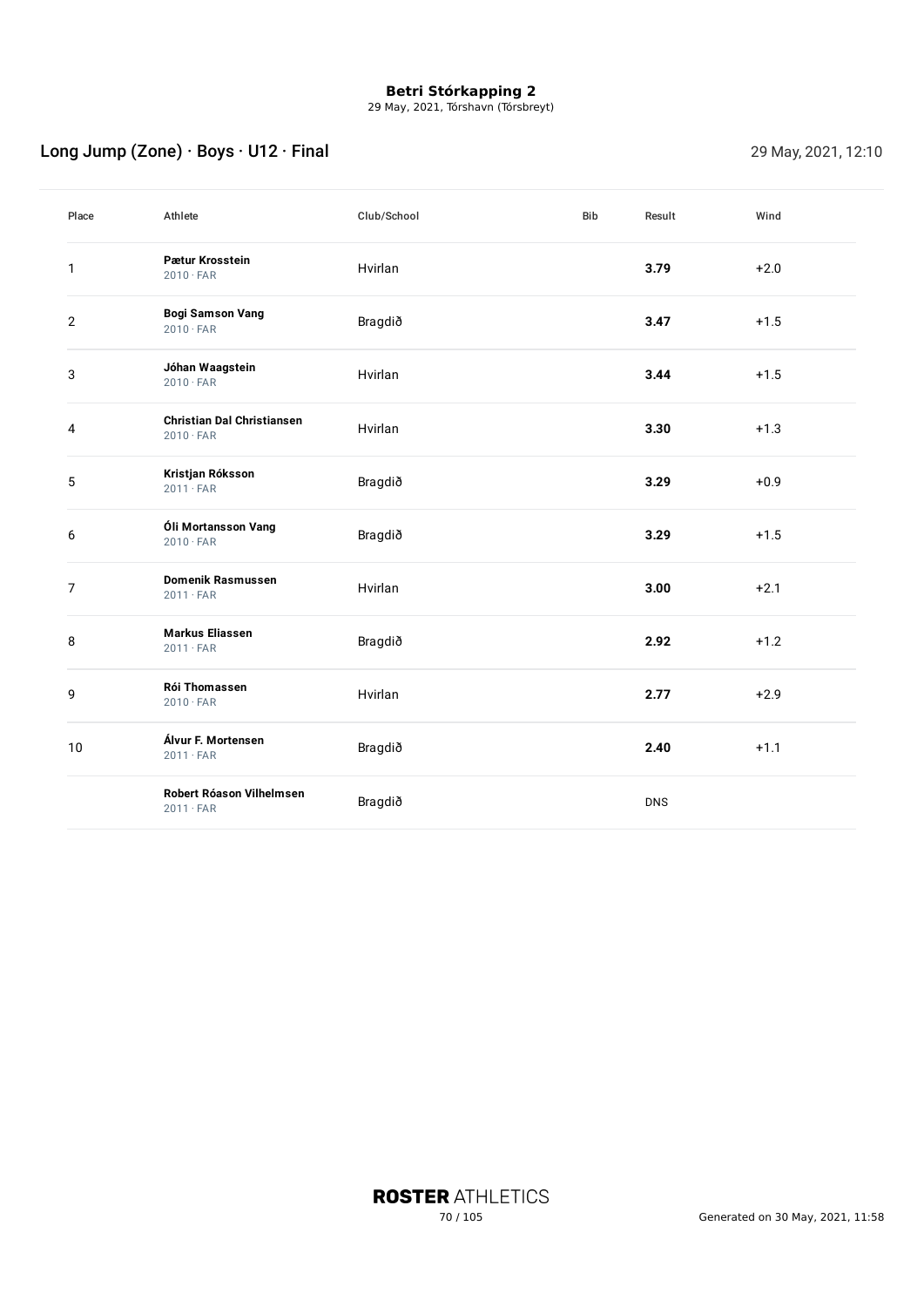29 May, 2021, Tórshavn (Tórsbreyt)

# Attempts · Long Jump (Zone) · Boys · U12 · Final

| Place          | Athlete                                               | Attempts      |               |               |
|----------------|-------------------------------------------------------|---------------|---------------|---------------|
| $\mathbf{1}$   | Pætur Krosstein<br>$2010 \cdot FAR$                   | $3.49 / +0.2$ | $3.40 / +1.2$ | $3.79/+2.0$   |
| $\overline{2}$ | <b>Bogi Samson Vang</b><br>$2010 \cdot FAR$           | $3.35 / +1.2$ | $2.93 / +1.3$ | $3.47 / +1.5$ |
| 3              | Jóhan Waagstein<br>$2010 \cdot FAR$                   | $3.35 / +1.5$ | $3.16 / +1.5$ | $3.44 / +1.5$ |
| 4              | <b>Christian Dal Christiansen</b><br>$2010 \cdot FAR$ | $3.06 / +0.8$ | $2.98 / +1.1$ | $3.30 / +1.3$ |
| 5              | Kristjan Róksson<br>$2011 \cdot FAR$                  | $3.26 / +1.2$ | $2.88 / +1.2$ | 3.29/10.9     |
| 6              | Óli Mortansson Vang<br>$2010 \cdot FAR$               | $3.29/+1.5$   | $3.16 / +1.7$ | $3.16 / +1.6$ |
| $\overline{7}$ | <b>Domenik Rasmussen</b><br>$2011 \cdot FAR$          | $2.61 / +1.4$ | $3.00 / +2.1$ | $2.96 / +1.6$ |
| 8              | <b>Markus Eliassen</b><br>$2011 \cdot FAR$            | $2.92 / +1.2$ | $2.36 / +2.0$ | $2.37 / +1.5$ |
| 9              | <b>Rói Thomassen</b><br>$2010 \cdot FAR$              | $2.71 / +0.8$ | $2.57 / +1.5$ | $2.77/+2.9$   |
| 10             | Álvur F. Mortensen<br>$2011 \cdot FAR$                | $2.40 / +1.1$ | $2.26 / +0.5$ | $1.94 / +0.8$ |

**Robert Róason Vilhelmsen**

 $2011 \cdot FAR$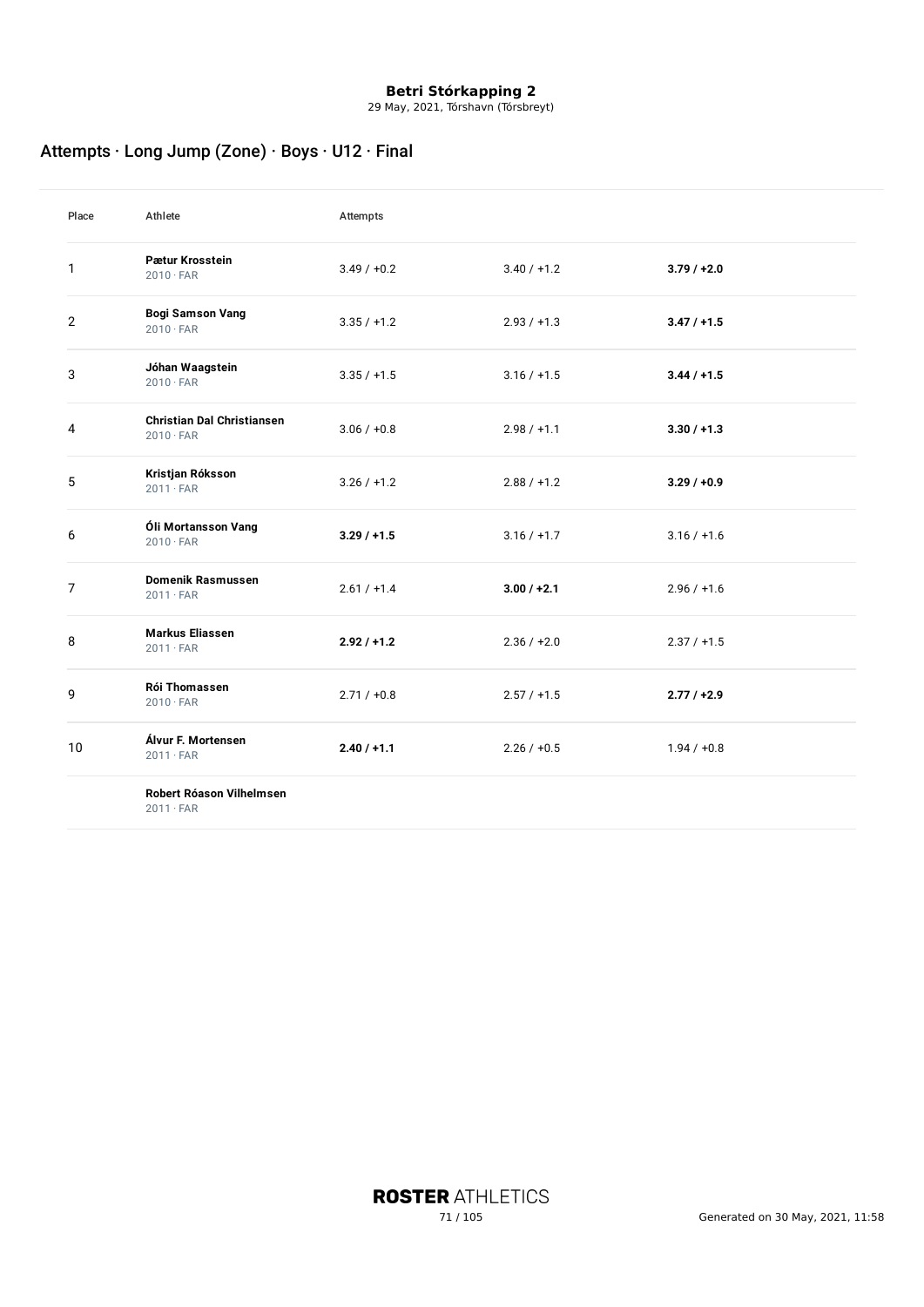29 May, 2021, Tórshavn (Tórsbreyt)

# Long Jump (Zone) · Girls · U10 · Final 29 May, 2021, 12:50

| Place          | Athlete                                         | Club/School | <b>Bib</b> | Result     | Wind   |
|----------------|-------------------------------------------------|-------------|------------|------------|--------|
| $\mathbf{1}$   | Ró Apolonia Hansdóttir<br>$2012 \cdot FAR$      | Bragdið     |            | 3.13       | $+1.1$ |
| 2              | Amalia Høgnadóttir<br>$2012 \cdot FAR$          | Frælsi      |            | 2.84       | $+1.4$ |
| 3              | Emma Sigtórsdóttir Petersen<br>$2012 \cdot FAR$ | Frælsi      |            | 2.84       | $+0.2$ |
| 4              | Heiðrun Leo Vang<br>$2013 \cdot FAR$            | Bragdið     |            | 2.72       | $+0.7$ |
| 5              | Ruth Jógvansdóttir Gardar<br>$2012 \cdot FAR$   | Frælsi      |            | 2.50       | $-0.8$ |
| 6              | Brynja Lutzen<br>$2012 \cdot FAR$               | Hvirlan     |            | 2.24       | $+0.3$ |
| $\overline{7}$ | <b>Emily Thomsen</b><br>$2013 \cdot FAR$        | Treysti     |            | 2.17       | $+0.0$ |
|                | Jóna Bjørg Apol Berg<br>$2013 \cdot FAR$        | Hvirlan     |            | <b>DNS</b> |        |
|                | Vera Lilja H. Róadóttir<br>$2012 \cdot FAR$     | Bragdið     |            | <b>DNS</b> |        |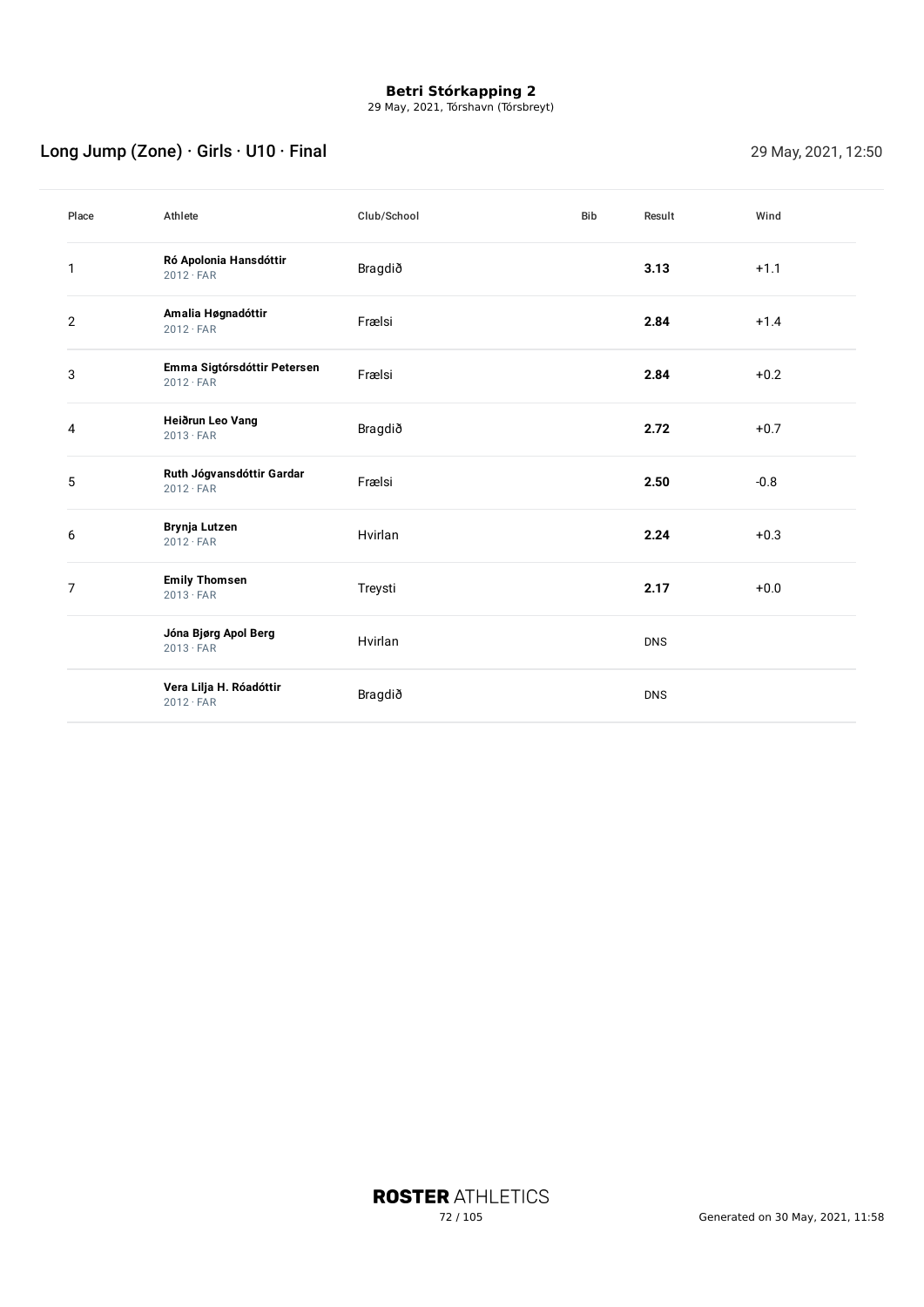29 May, 2021, Tórshavn (Tórsbreyt)

## Attempts · Long Jump (Zone) · Girls · U10 · Final

| Place          | Athlete                                         | Attempts      |               |               |
|----------------|-------------------------------------------------|---------------|---------------|---------------|
| $\mathbf{1}$   | Ró Apolonia Hansdóttir<br>$2012 \cdot FAR$      | $3.13 / +1.1$ | $2.95 / +0.0$ | $2.91 / -0.9$ |
| $\overline{2}$ | Amalia Høgnadóttir<br>$2012 \cdot FAR$          | $2.84 / +1.4$ | 2.30 / NWI    | $2.75 / +0.4$ |
| 3              | Emma Sigtórsdóttir Petersen<br>$2012 \cdot FAR$ | $2.68 / -0.4$ | $2.52 / +0.3$ | $2.84 / +0.2$ |
| 4              | Heiðrun Leo Vang<br>$2013 \cdot FAR$            | $2.72 / +0.7$ | $2.65 / +0.0$ | $2.67 / +0.0$ |
| 5              | Ruth Jógvansdóttir Gardar<br>$2012 \cdot FAR$   | $2.29 / +1.1$ | $2.50 / -0.8$ | $2.45 / -0.7$ |
| 6              | Brynja Lutzen<br>$2012 \cdot FAR$               | $2.24 / +0.3$ | $1.64 / -0.1$ | $2.14 / +0.0$ |
| $\overline{7}$ | <b>Emily Thomsen</b><br>$2013 \cdot FAR$        | $2.16 / +0.2$ | $2.17 / +0.0$ | $2.01 / -0.7$ |
|                | Jóna Bjørg Apol Berg<br>$2013 \cdot FAR$        |               |               |               |
|                | Vera Lilja H. Róadóttir<br>$2012 \cdot FAR$     |               |               |               |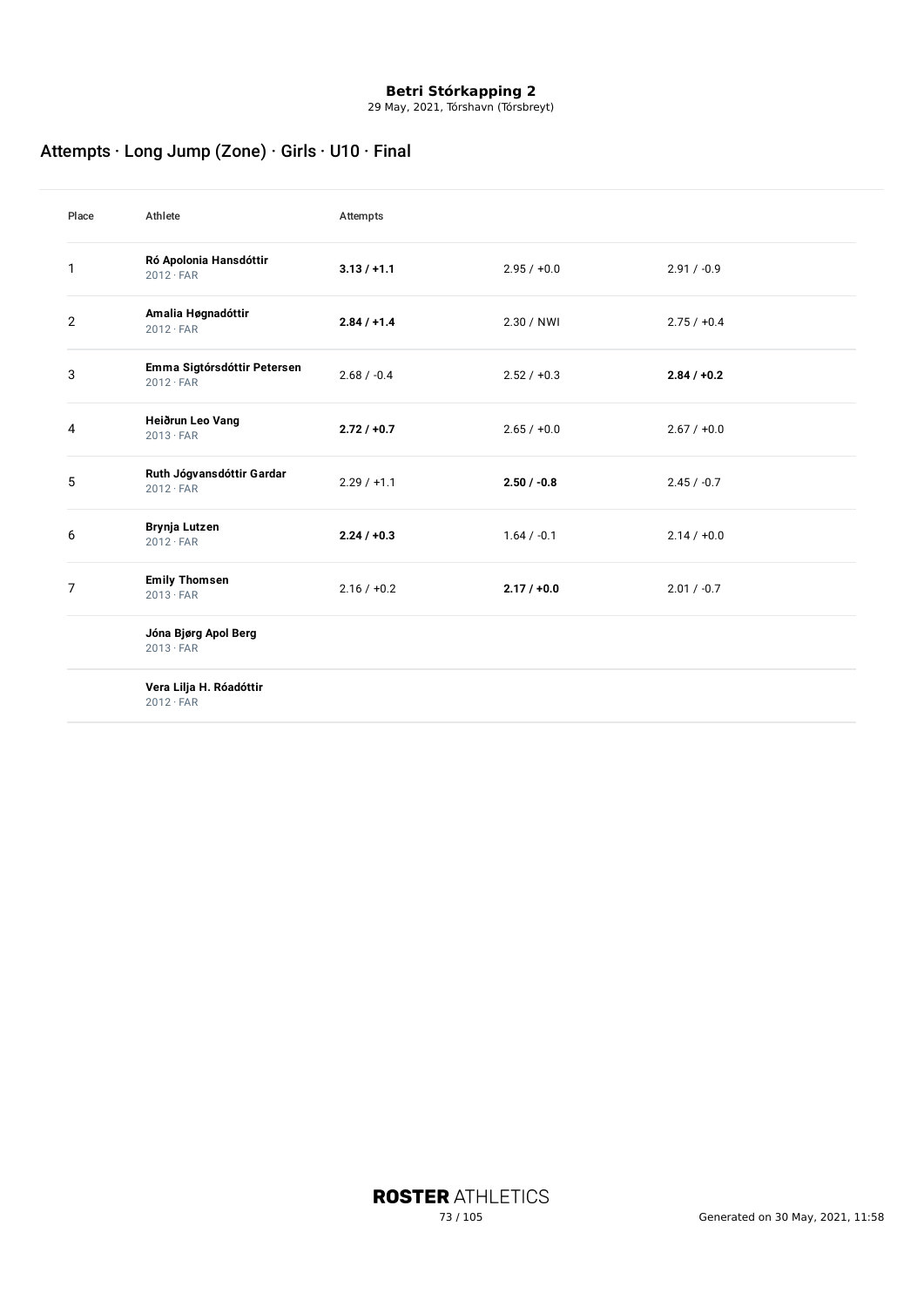29 May, 2021, Tórshavn (Tórsbreyt)

## Long Jump (Zone) · Girls · U12 · Final 29 May, 2021, 11:30

| Place          | Athlete                                       | Club/School | Bib | Result     | Wind   |
|----------------|-----------------------------------------------|-------------|-----|------------|--------|
| $\mathbf{1}$   | Sigrið Hansdóttir<br>$2010 \cdot FAR$         | Bragdið     |     | 4.39       | $+1.6$ |
| $\mathbf{2}$   | Heiðrún Bogadóttir Enni<br>$2010 \cdot FAR$   | Bragdið     |     | 3.61       | $+0.2$ |
| 3              | Andrea Heinadóttir<br>$2011 \cdot FAR$        | Frælsi      |     | 3.55       | $+0.8$ |
| 4              | Sigga Smæra Næs<br>$2010 \cdot FAR$           | Bragdið     |     | 3.29       | $+0.7$ |
| 5              | Guðrið Høgenni<br>$2010 \cdot FAR$            | Bragdið     |     | 3.26       | $+0.5$ |
| 6              | Monika Sigurðsdóttir Vang<br>$2011 \cdot FAR$ | Bragdið     |     | 3.13       | $+0.8$ |
| $\overline{7}$ | Debora Hvannastein<br>$2011 \cdot FAR$        | Treysti     |     | 2.93       | $+0.2$ |
| 8              | Vera Alstrup Vang<br>$2011 \cdot FAR$         | Bragdið     |     | 2.65       | $+0.4$ |
| 9              | Guðrið Høgnadóttir<br>$2010 \cdot FAR$        | Frælsi      |     | 2.59       | $+0.0$ |
| $10\,$         | Sunneva Ravnsfjall<br>$2010 \cdot FAR$        | Frælsi      |     | 2.26       | $-0.4$ |
|                | <b>Durita Davidsen</b><br>$2011 \cdot FAR$    | Treysti     |     | <b>DNS</b> |        |
|                | Annika Ravnsfjall<br>$2010 \cdot FAR$         | Frælsi      |     | <b>DNS</b> |        |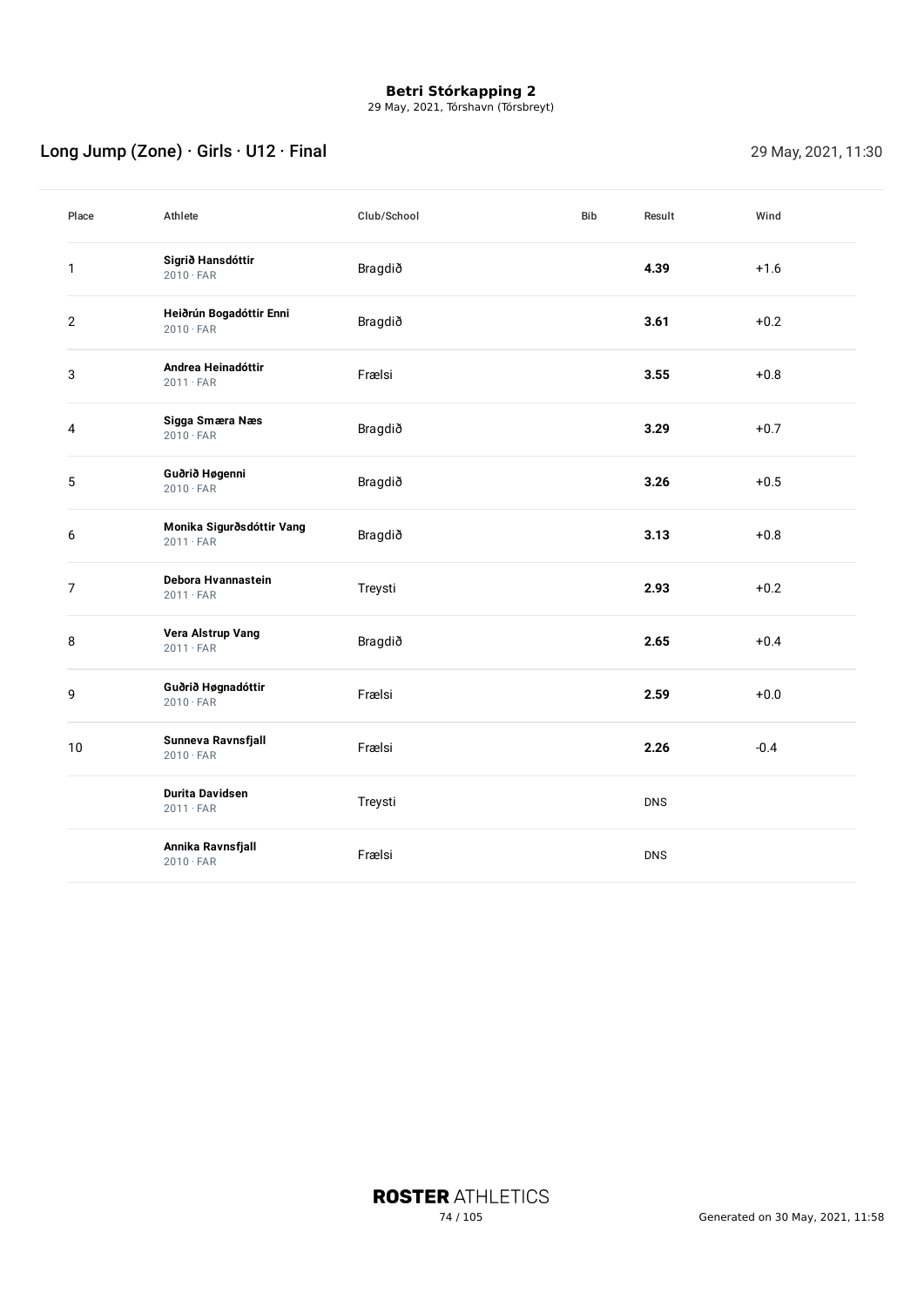29 May, 2021, Tórshavn (Tórsbreyt)

## Attempts · Long Jump (Zone) · Girls · U12 · Final

| Place          | Athlete                                       | Attempts      |               |               |
|----------------|-----------------------------------------------|---------------|---------------|---------------|
| 1              | Sigrið Hansdóttir<br>$2010 \cdot FAR$         | $4.39 / +1.6$ | $4.34 / +1.6$ | $4.18 / +0.2$ |
| $\overline{2}$ | Heiðrún Bogadóttir Enni<br>$2010 \cdot FAR$   | $3.52 / +0.7$ | $3.61 / +0.2$ | $3.53 / +0.0$ |
| 3              | Andrea Heinadóttir<br>$2011 \cdot FAR$        | $3.44 / +1.3$ | $3.11 / +0.6$ | $3.55 / +0.8$ |
| 4              | Sigga Smæra Næs<br>$2010 \cdot FAR$           | $3.22 / +1.0$ | $3.29 / +0.7$ | $3.05 / +0.0$ |
| 5              | Guðrið Høgenni<br>$2010 \cdot FAR$            | $2.18 / +0.8$ | $3.09 / +0.0$ | $3.26 / +0.5$ |
| 6              | Monika Sigurðsdóttir Vang<br>$2011 \cdot FAR$ | $3.08 / +1.0$ | $2.89 / +1.3$ | $3.13 / +0.8$ |
| 7              | Debora Hvannastein<br>$2011 \cdot FAR$        | $2.50 / +1.8$ | $2.76 / +1.8$ | $2.93 / +0.2$ |
| 8              | Vera Alstrup Vang<br>$2011 \cdot FAR$         | $2.54 / +0.3$ | $2.58 / +0.8$ | $2.65 / +0.4$ |
| 9              | Guðrið Høgnadóttir<br>$2010 \cdot FAR$        | $2.49 / +0.0$ | x / NWI       | $2.59 / +0.0$ |
| 10             | Sunneva Ravnsfjall<br>$2010 \cdot FAR$        | $1.80 / +0.8$ | $2.26 / -0.4$ | $2.09 / +0.5$ |
|                | <b>Durita Davidsen</b><br>$2011 \cdot FAR$    |               |               |               |
|                | Annika Ravnsfjall<br>$2010 \cdot FAR$         |               |               |               |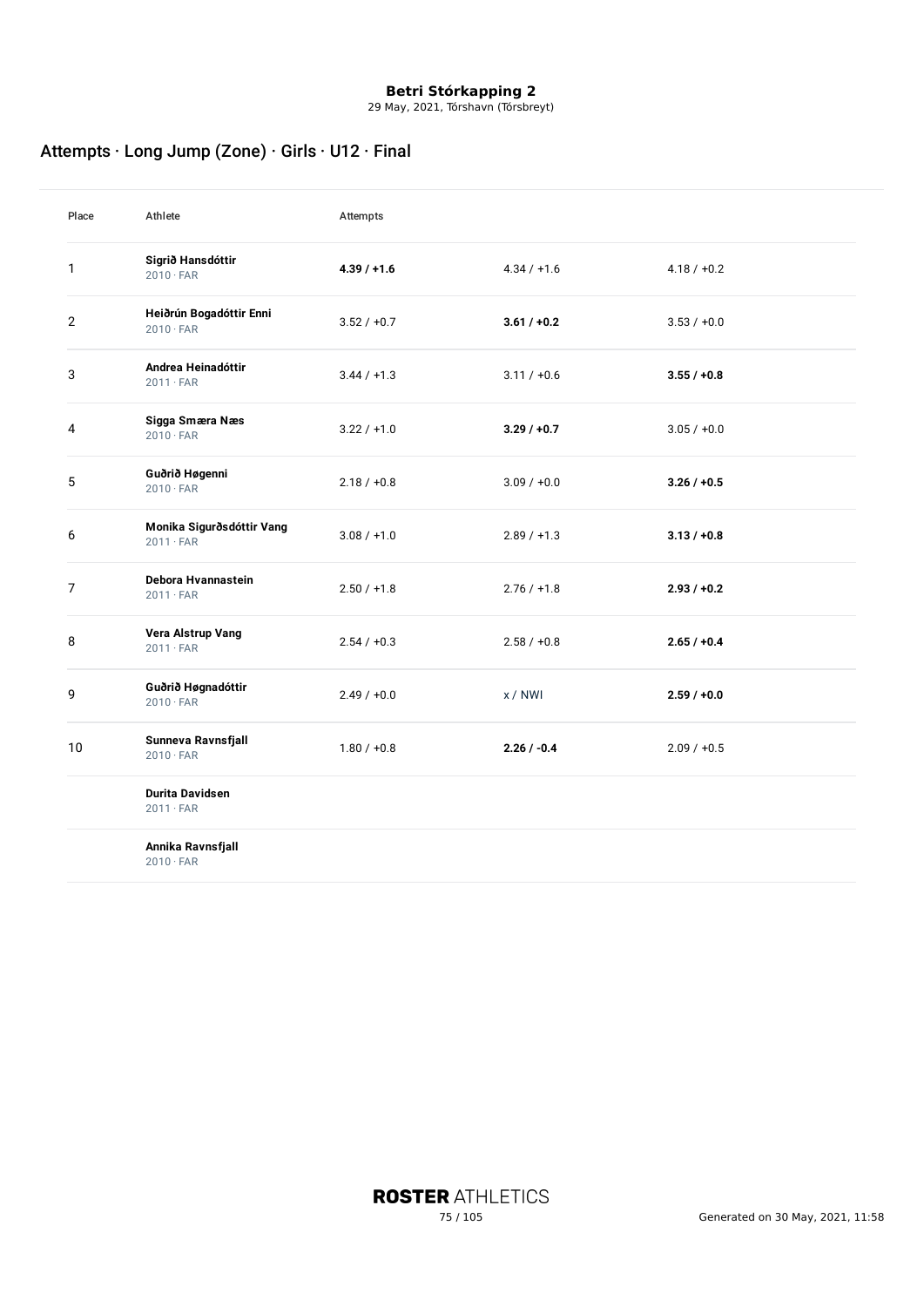29 May, 2021, Tórshavn (Tórsbreyt)

## Shot Put (2kg) · Boys · U12 · Final 29 May, 2021, 13:45

| Place          | Athlete                                               | Club/School | <b>Bib</b> | Result     |
|----------------|-------------------------------------------------------|-------------|------------|------------|
| 1              | Óli Mortansson Vang<br>$2010 \cdot FAR$               | Bragdið     |            | 7.21       |
| $\overline{2}$ | Pætur Krosstein<br>$2010 \cdot FAR$                   | Hvirlan     |            | 6.54       |
| 3              | <b>Christian Dal Christiansen</b><br>$2010 \cdot FAR$ | Hvirlan     |            | 6.40       |
| 4              | Kristjan Róksson<br>$2011 \cdot FAR$                  | Bragdið     |            | 6.23       |
| 5              | Jóhan Waagstein<br>$2010 \cdot FAR$                   | Hvirlan     |            | 6.08       |
| 6              | Rói Thomassen<br>$2010 \cdot FAR$                     | Hvirlan     |            | 5.74       |
| $\overline{7}$ | Álvur F. Mortensen<br>$2011 \cdot FAR$                | Bragdið     |            | 5.02       |
| 8              | <b>Bogi Samson Vang</b><br>$2010 \cdot FAR$           | Bragdið     |            | 4.42       |
| 9              | <b>Markus Eliassen</b><br>$2011 \cdot FAR$            | Bragdið     |            | 4.25       |
|                | <b>Domenik Rasmussen</b><br>$2011 \cdot FAR$          | Hvirlan     |            | <b>DNS</b> |
|                | Robert Róason Vilhelmsen<br>$2011 \cdot FAR$          | Bragdið     |            | <b>DNS</b> |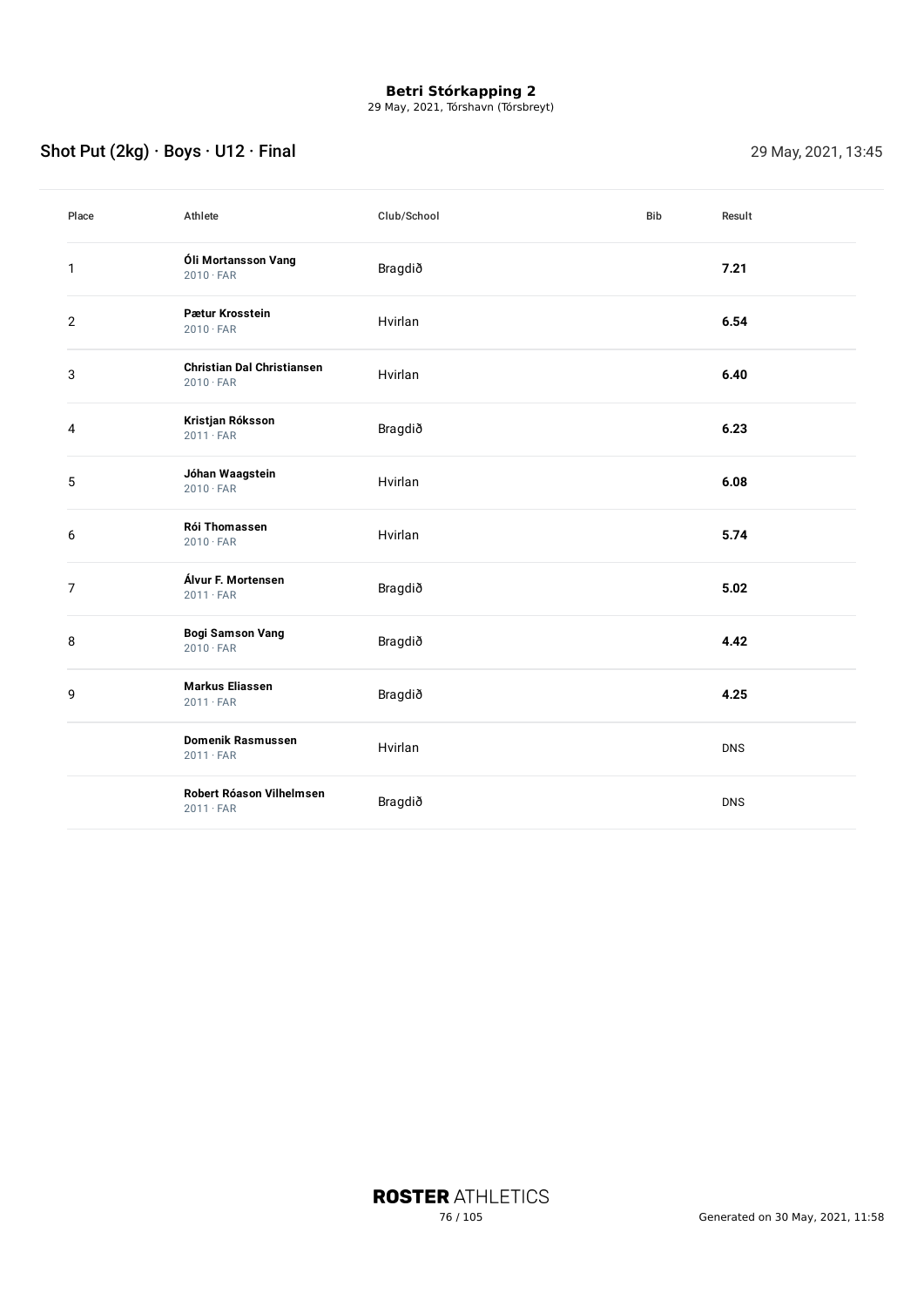29 May, 2021, Tórshavn (Tórsbreyt)

## Attempts · Shot Put (2kg) · Boys · U12 · Final

| Place          | Athlete                                               | Attempts |             |              |
|----------------|-------------------------------------------------------|----------|-------------|--------------|
| $\mathbf{1}$   | Óli Mortansson Vang<br>$2010 \cdot FAR$               | 7.13     | 7.21        | 6.95         |
| $\overline{2}$ | Pætur Krosstein<br>$2010 \cdot FAR$                   | 5.86     | $\mathsf X$ | 6.54         |
| 3              | <b>Christian Dal Christiansen</b><br>$2010 \cdot FAR$ | 5.66     | 6.40        | $\mathsf{x}$ |
| 4              | Kristjan Róksson<br>$2011 \cdot FAR$                  | 5.94     | 5.74        | 6.23         |
| 5              | Jóhan Waagstein<br>$2010 \cdot FAR$                   | 5.63     | 5.64        | 6.08         |
| 6              | Rói Thomassen<br>$2010 \cdot FAR$                     | 5.62     | 5.01        | 5.74         |
| $\overline{7}$ | Álvur F. Mortensen<br>$2011 \cdot FAR$                | 5.02     | 4.42        | 4.95         |
| 8              | <b>Bogi Samson Vang</b><br>$2010 \cdot FAR$           | 4.22     | 3.68        | 4.42         |
| 9              | <b>Markus Eliassen</b><br>$2011 \cdot FAR$            | 3.99     | 4.14        | 4.25         |
|                | <b>Domenik Rasmussen</b><br>$2011 \cdot FAR$          |          |             |              |
|                | Robert Róason Vilhelmsen                              |          |             |              |

· FAR

**ROSTER ATHLETICS**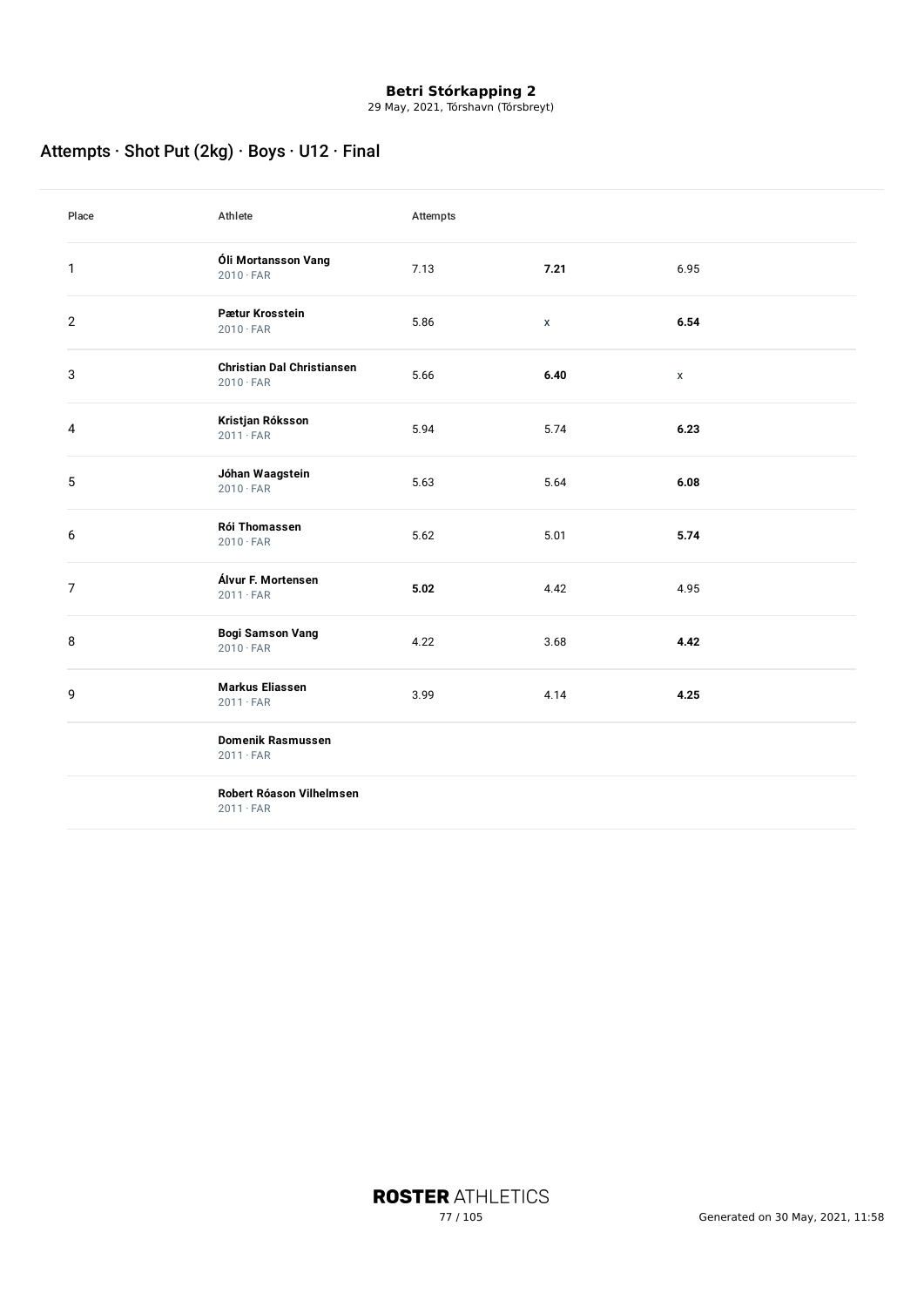29 May, 2021, Tórshavn (Tórsbreyt)

## Shot Put (3kg) · Boys · U14 · Final 29 May, 2021, 12:40

| Place          | Athlete                                           | Club/School | Bib | Result |
|----------------|---------------------------------------------------|-------------|-----|--------|
|                | Óðin Jógvansson Glerfoss<br>$2008 \cdot FAR$      | Bragdið     |     | 7.03   |
| $\overline{2}$ | <b>Kelvin Saruni</b><br>$2008 \cdot FAR$          | Bragdið     |     | 5.67   |
| 3              | Eyðun Høgenni<br>$2008 \cdot FAR$                 | Bragdið     |     | 4.74   |
| 4              | <b>Baldur Báruson Persson</b><br>$2009 \cdot FAR$ | Hvirlan     |     | 4.24   |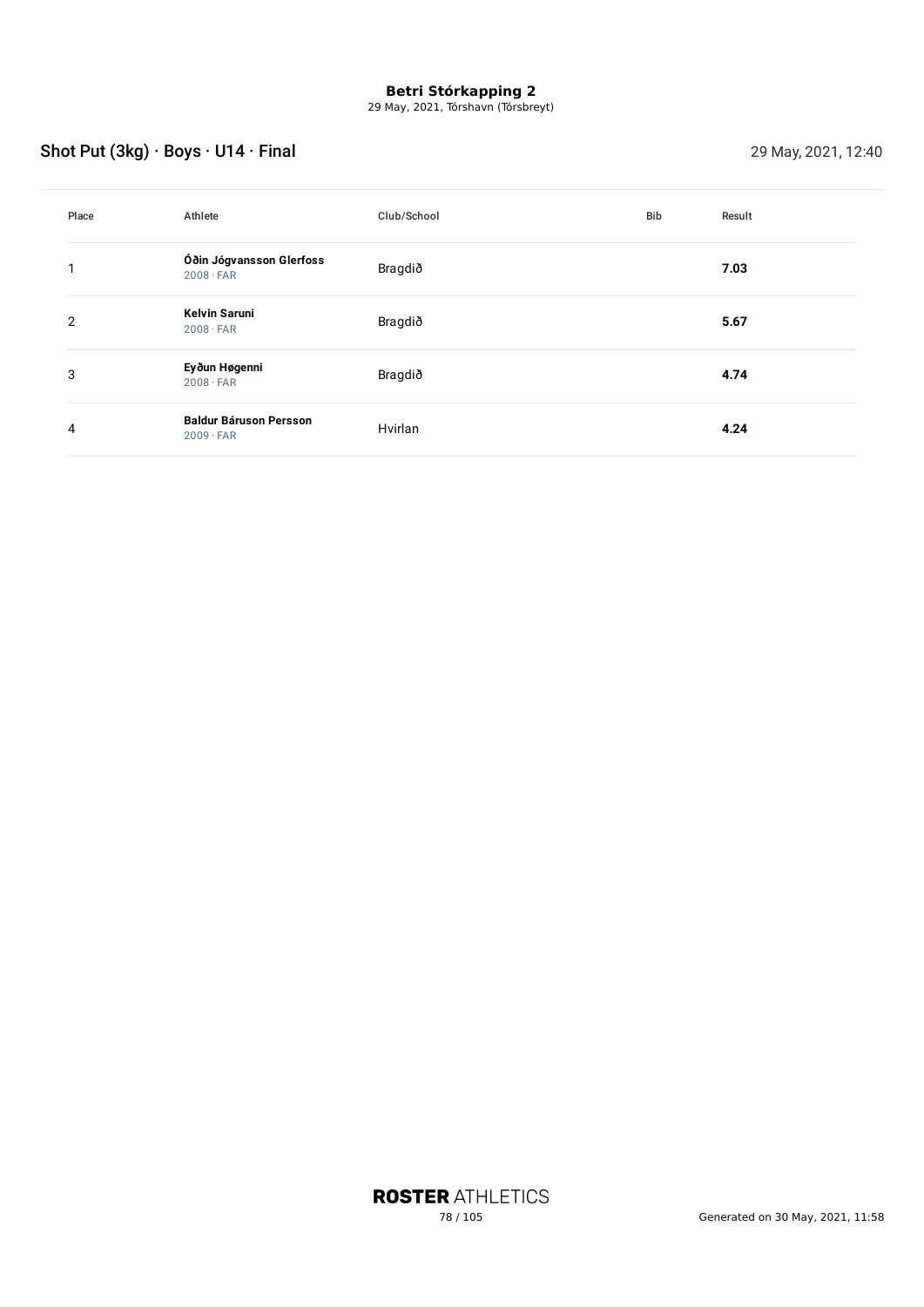29 May, 2021, Tórshavn (Tórsbreyt)

## Attempts · Shot Put (3kg) · Boys · U14 · Final

| Place | Athlete                                           | Attempts |      |      |
|-------|---------------------------------------------------|----------|------|------|
| 1     | Óðin Jógvansson Glerfoss<br>$2008 \cdot FAR$      | 6.09     | 6.95 | 7.03 |
| 2     | <b>Kelvin Saruni</b><br>$2008 \cdot FAR$          | 5.12     | 5.63 | 5.67 |
| 3     | Eyðun Høgenni<br>$2008 \cdot FAR$                 | 4.74     | 4.54 | 4.35 |
| 4     | <b>Baldur Báruson Persson</b><br>$2009 \cdot FAR$ | X        | x    | 4.24 |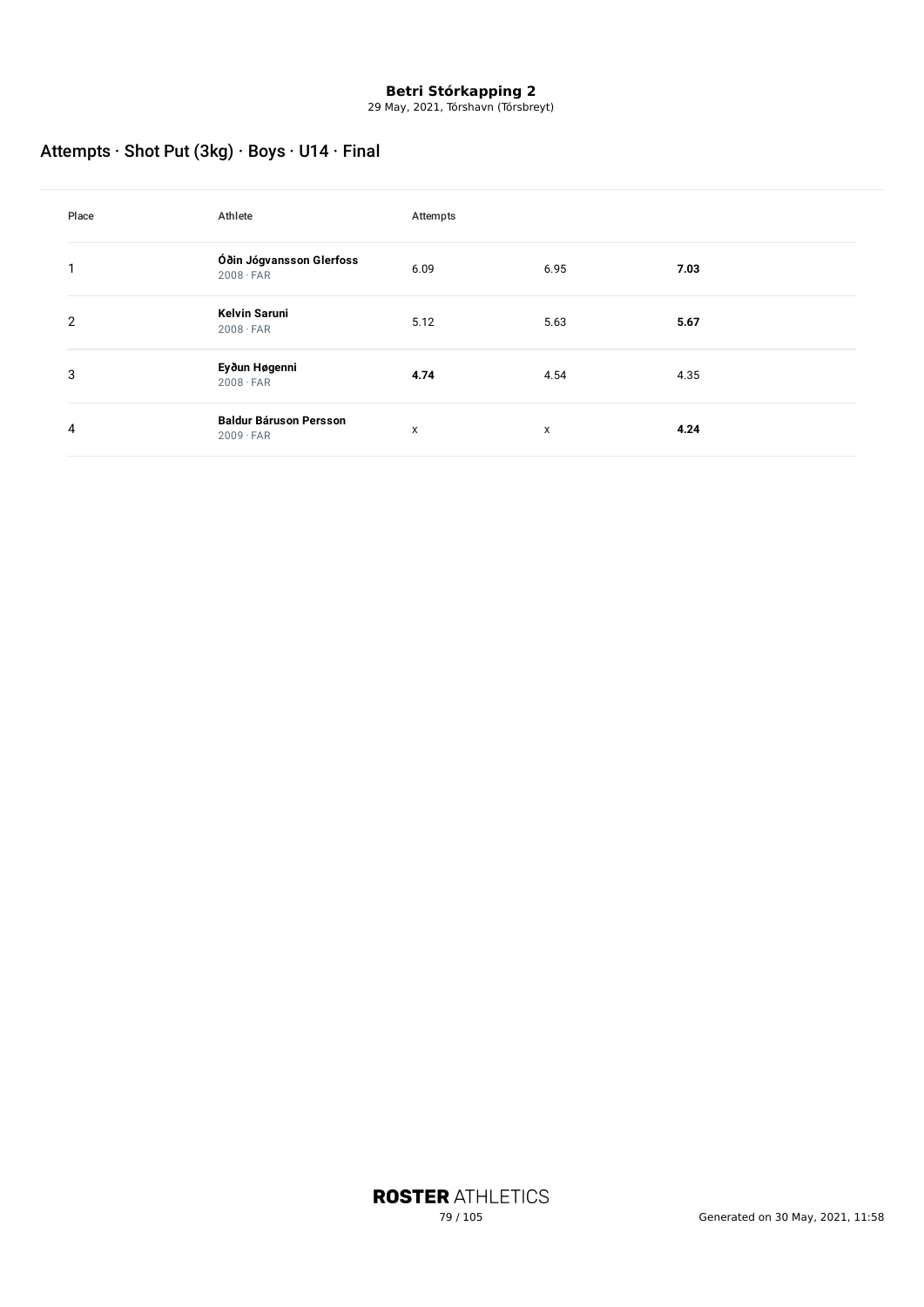29 May, 2021, Tórshavn (Tórsbreyt)

## Shot Put  $(2kg) \cdot$  Girls  $\cdot$  U12  $\cdot$  Final 29 May, 2021, 13:00

| Place          | Athlete                                       | Club/School | Bib | Result     |
|----------------|-----------------------------------------------|-------------|-----|------------|
| 1              | Sigrið Hansdóttir<br>$2010 \cdot FAR$         | Bragdið     |     | 7.81       |
| $\mathbf{2}$   | Andrea Heinadóttir<br>$2011 \cdot FAR$        | Frælsi      |     | 5.16       |
| 3              | <b>Durita Davidsen</b><br>$2011 \cdot FAR$    | Treysti     |     | 4.63       |
| 4              | Monika Sigurðsdóttir Vang<br>$2011 \cdot FAR$ | Bragdið     |     | 4.55       |
| 5              | Debora Hvannastein<br>$2011 \cdot FAR$        | Treysti     |     | 4.36       |
| 6              | Guðrið Høgnadóttir<br>$2010 \cdot FAR$        | Frælsi      |     | 4.19       |
| $\overline{7}$ | Sunneva Ravnsfjall<br>$2010 \cdot FAR$        | Frælsi      |     | 3.84       |
|                | Annika Ravnsfjall<br>$2010 \cdot FAR$         | Frælsi      |     | <b>DNS</b> |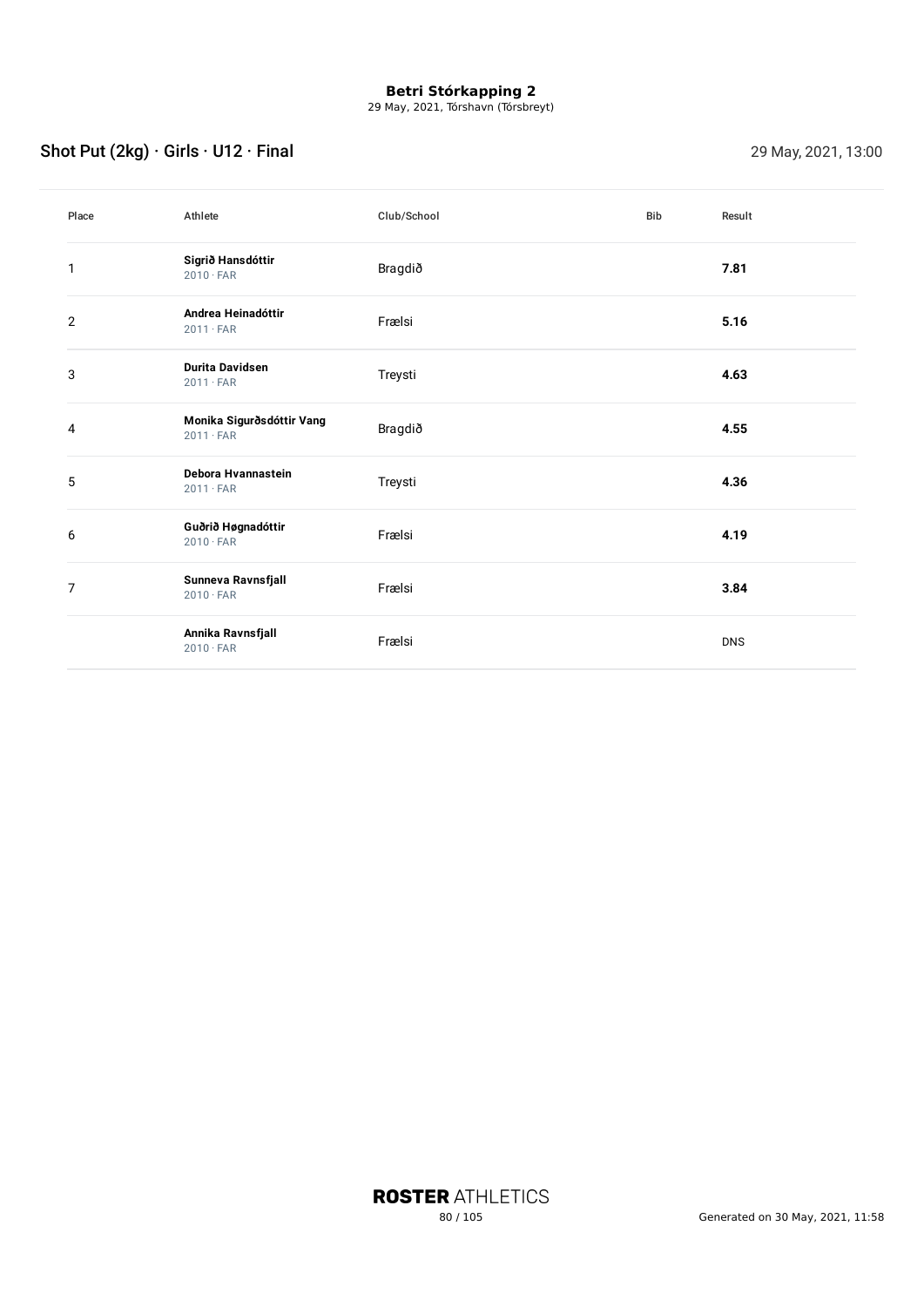29 May, 2021, Tórshavn (Tórsbreyt)

## Attempts · Shot Put (2kg) · Girls · U12 · Final

| Place          | Athlete                                       | Attempts |      |      |
|----------------|-----------------------------------------------|----------|------|------|
| $\mathbf{1}$   | Sigrið Hansdóttir<br>$2010 \cdot FAR$         | 7.81     | 7.75 | 7.80 |
| $\overline{2}$ | Andrea Heinadóttir<br>$2011 \cdot FAR$        | 5.16     | 4.10 | 4.54 |
| 3              | <b>Durita Davidsen</b><br>$2011 \cdot FAR$    | 4.52     | 4.53 | 4.63 |
| 4              | Monika Sigurðsdóttir Vang<br>$2011 \cdot FAR$ | 4.30     | 4.55 | 3.98 |
| 5              | Debora Hvannastein<br>$2011 \cdot FAR$        | 3.83     | 4.36 | 4.18 |
| 6              | Guðrið Høgnadóttir<br>$2010 \cdot FAR$        | 4.19     | 3.99 | 4.03 |
| $\overline{7}$ | Sunneva Ravnsfjall<br>$2010 \cdot FAR$        | 3.46     | 3.23 | 3.84 |
|                | Annika Ravnsfjall<br>$2010 \cdot FAR$         |          |      |      |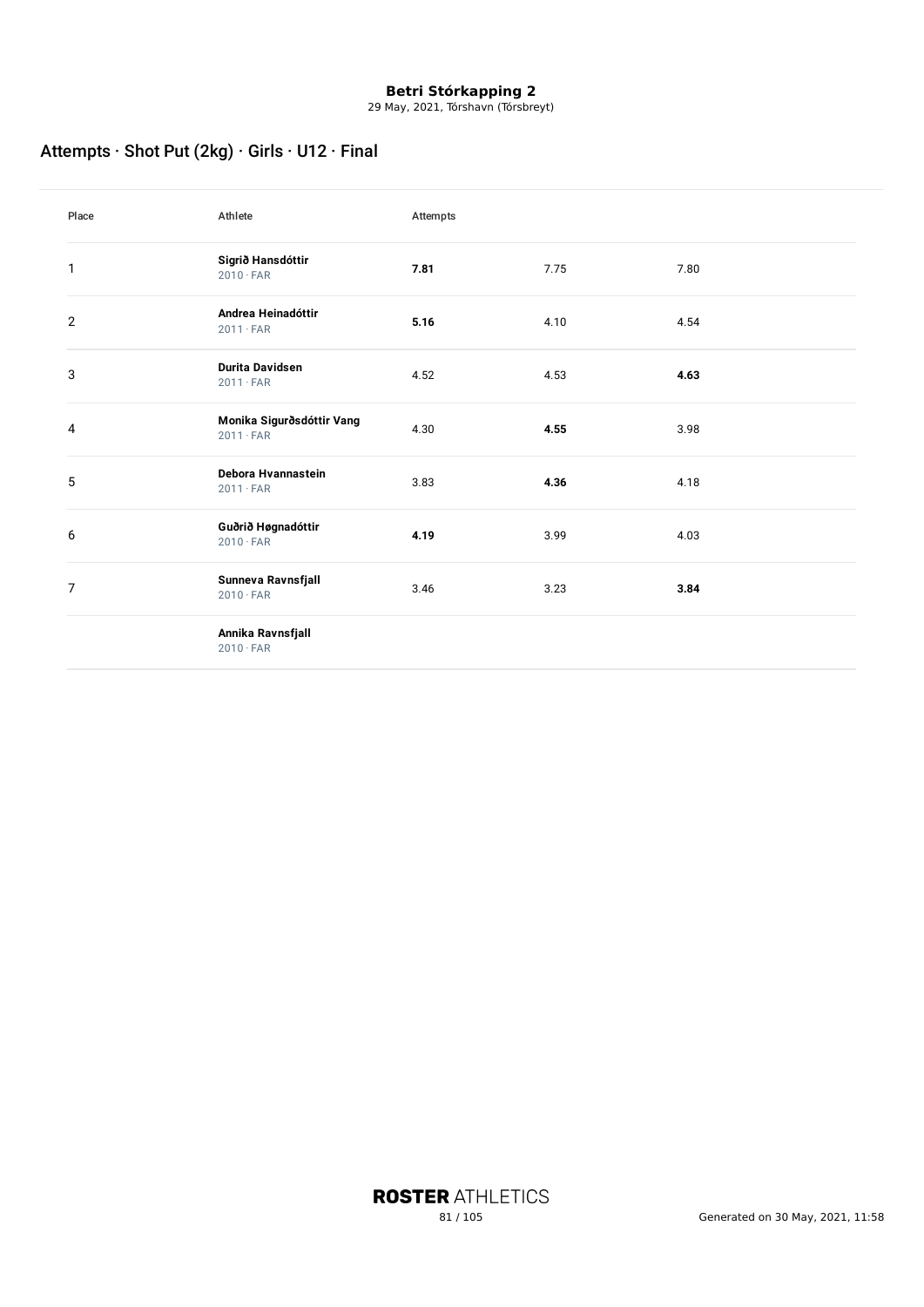29 May, 2021, Tórshavn (Tórsbreyt)

## Shot Put  $(2kg) \cdot$  Girls  $\cdot$  U14  $\cdot$  Final 29 May, 2021, 13:30

| Place | Athlete                                          | Club/School | Bib | Result |
|-------|--------------------------------------------------|-------------|-----|--------|
| 1     | Natalia Lydersen<br>$2008 \cdot FAR$             | Treysti     |     | 7.85   |
| 2     | Tabita Hvannastein<br>$2008 \cdot FAR$           | Treysti     |     | 6.39   |
| 3     | Bjalla Beintudóttir Dalsgarð<br>$2009 \cdot FAR$ | Hvirlan     |     | 5.96   |
| 4     | Elena E. Olsen<br>$2008 \cdot FAR$               | Hvirlan     |     | 4.32   |
| 5     | Sólja Rye<br>$2009 \cdot FAR$                    | Hvirlan     |     | 3.05   |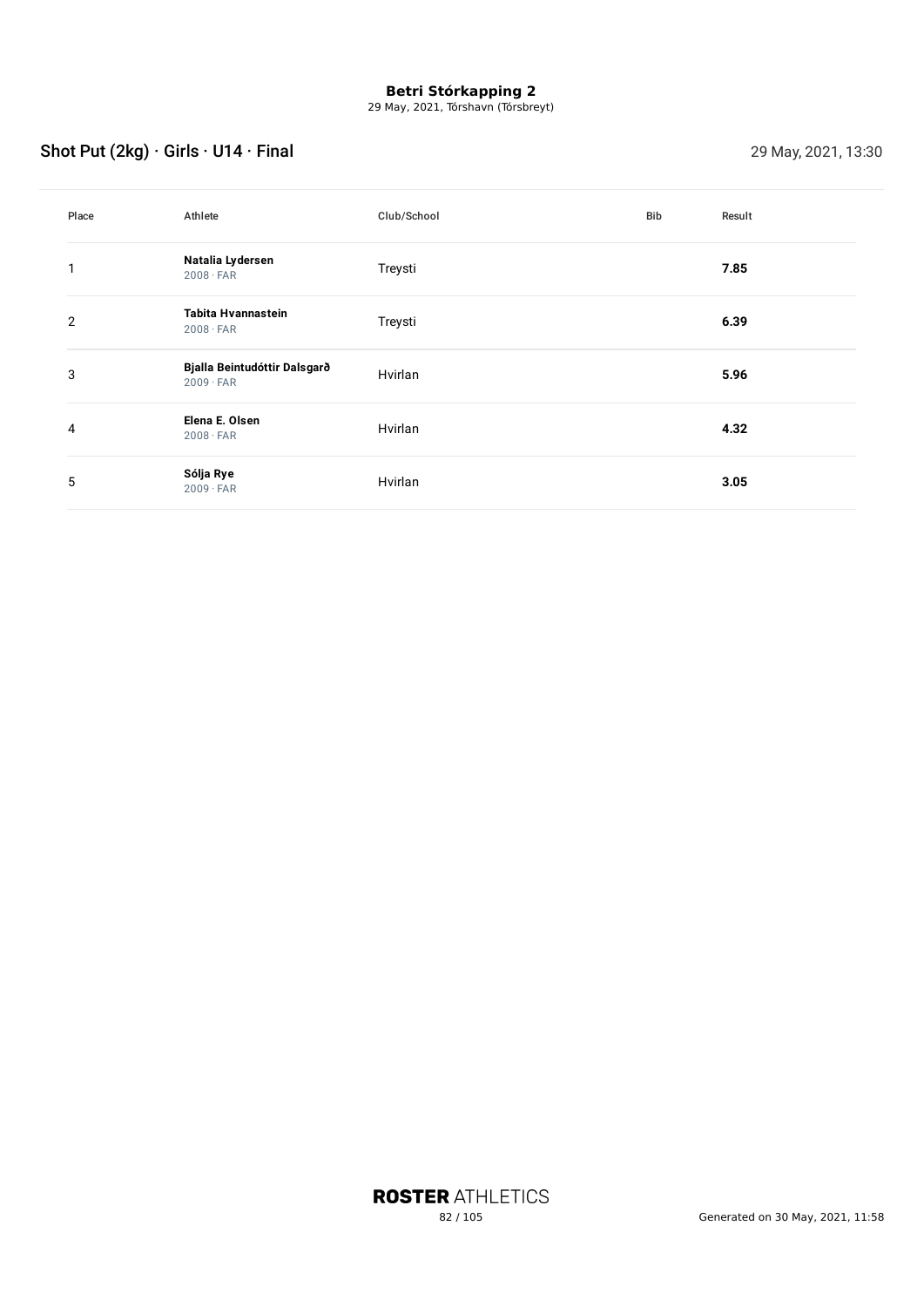29 May, 2021, Tórshavn (Tórsbreyt)

## Attempts · Shot Put (2kg) · Girls · U14 · Final

| Place | Athlete                                          | Attempts |      |      |
|-------|--------------------------------------------------|----------|------|------|
| 1     | Natalia Lydersen<br>$2008 \cdot FAR$             | 7.40     | 7.04 | 7.85 |
| 2     | Tabita Hvannastein<br>$2008 \cdot FAR$           | 6.31     | 6.38 | 6.39 |
| 3     | Bjalla Beintudóttir Dalsgarð<br>$2009 \cdot FAR$ | 5.69     | 5.85 | 5.96 |
| 4     | Elena E. Olsen<br>$2008 \cdot FAR$               | 4.19     | 4.31 | 4.32 |
| 5     | Sólja Rye<br>$2009 \cdot FAR$                    | 2.58     | 2.92 | 3.05 |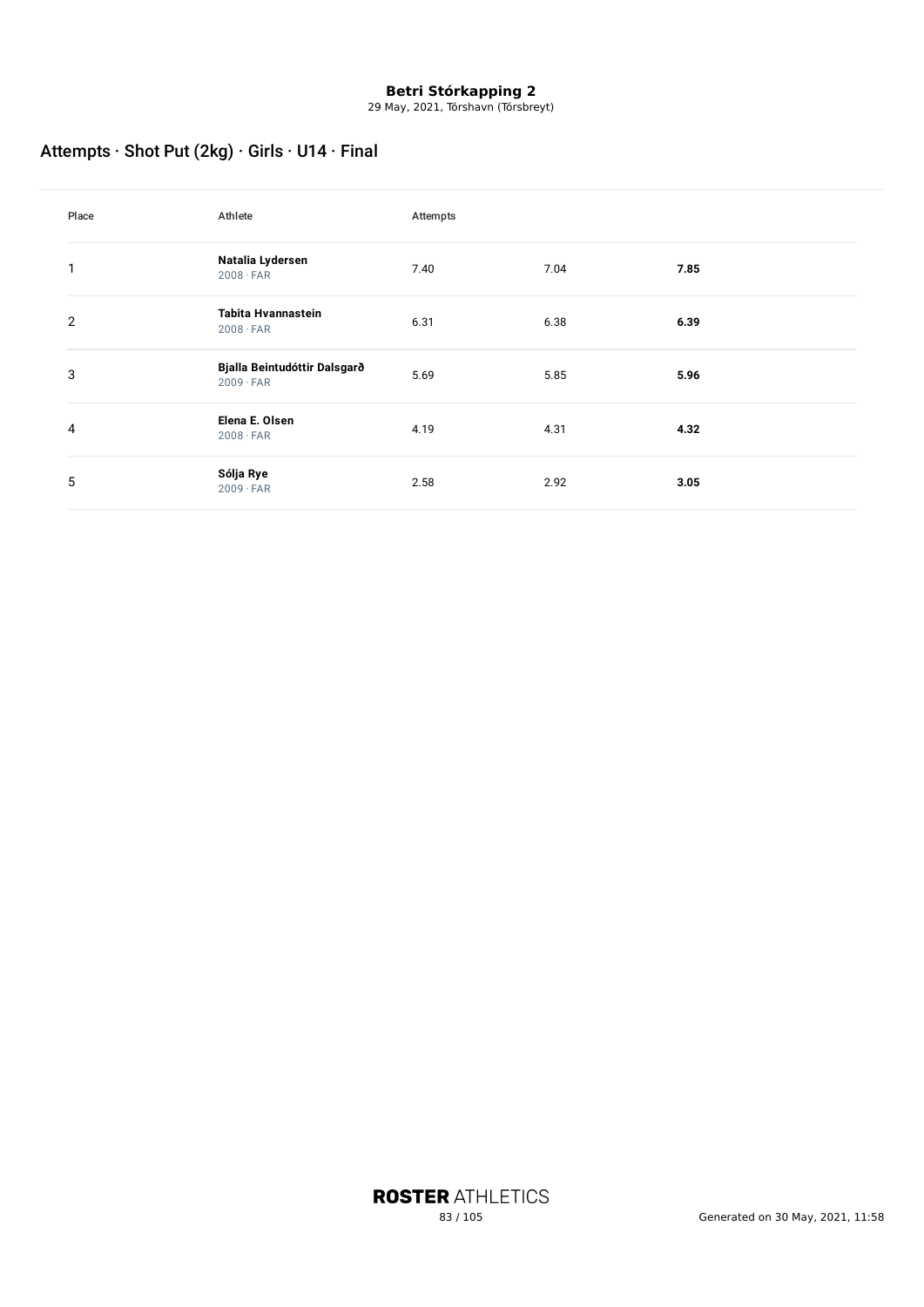29 May, 2021, Tórshavn (Tórsbreyt)

## Javelin Throw · Men & Boys · Multiple · Final 29 May, 2021, 12:15

| Place          | Athlete                                        | Age group       | Club/School | Bib | Result      |
|----------------|------------------------------------------------|-----------------|-------------|-----|-------------|
|                | Andreas Bjarnastein Antoft<br>$2002 \cdot FAR$ | U20             | Hvidovre AM |     | 39.57<br>PB |
| $\overline{2}$ | <b>Leon Johannesen</b><br>$2002 \cdot FAR$     | U20             | Bragdið     |     | 23.79<br>PB |
| 3              | Aleksandur Ellefsen<br>$2007 \cdot FAR$        | U16             | Hvirlan     |     | 17.90       |
|                | <b>Markus Køtlum</b><br>$2002 \cdot FAR$       | U <sub>20</sub> | Bragdið     |     | <b>NM</b>   |
|                | Dánjal Dahl Ljósheim<br>$2000 \cdot FAR$       | Senior          | Aarhus 1900 |     | <b>NM</b>   |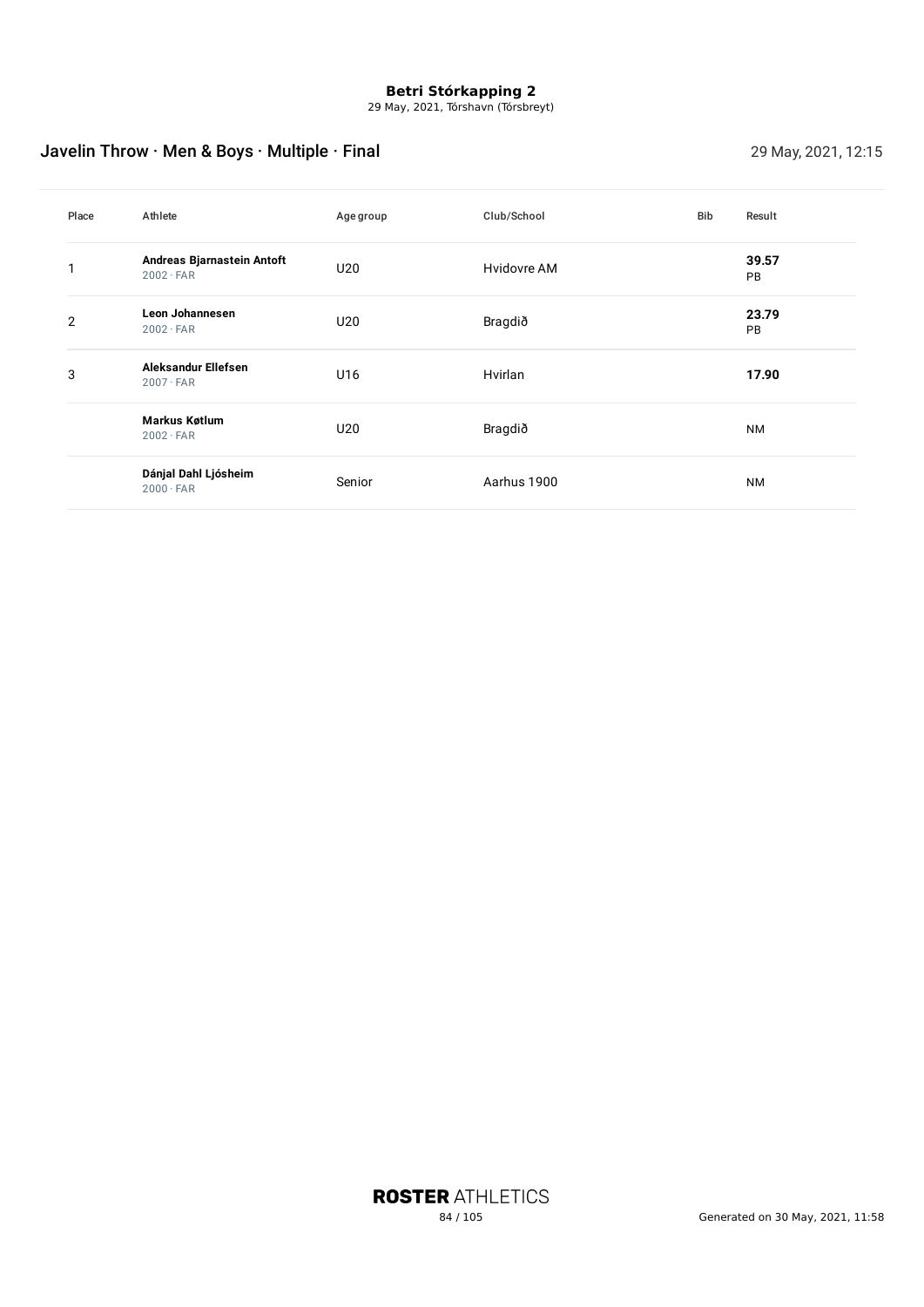29 May, 2021, Tórshavn (Tórsbreyt)

## Attempts · Javelin Throw · Men & Boys · Multiple · Final

| Place          | Athlete                                        | Agegroup | Attempts |              |       |       |       |       |
|----------------|------------------------------------------------|----------|----------|--------------|-------|-------|-------|-------|
|                | Andreas Bjarnastein Antoft<br>$2002 \cdot FAR$ | U20      | 32.29    | 39.57        | 29.60 | 31.35 | 34.31 | 34.17 |
| $\overline{2}$ | <b>Leon Johannesen</b><br>$2002 \cdot FAR$     | U20      | X        | $\pmb{\chi}$ | 23.21 | 23.79 | 22.38 | 19.36 |
| 3              | Aleksandur Ellefsen<br>$2007 \cdot FAR$        | U16      | 14.11    | 14.25        | 15.17 | 17.90 | 14.83 | 16.48 |
|                | <b>Markus Køtlum</b><br>$2002 \cdot FAR$       | U20      | r        |              |       |       |       |       |
|                | Dánjal Dahl Ljósheim<br>$2000 \cdot FAR$       | Senior   | r        |              |       |       |       |       |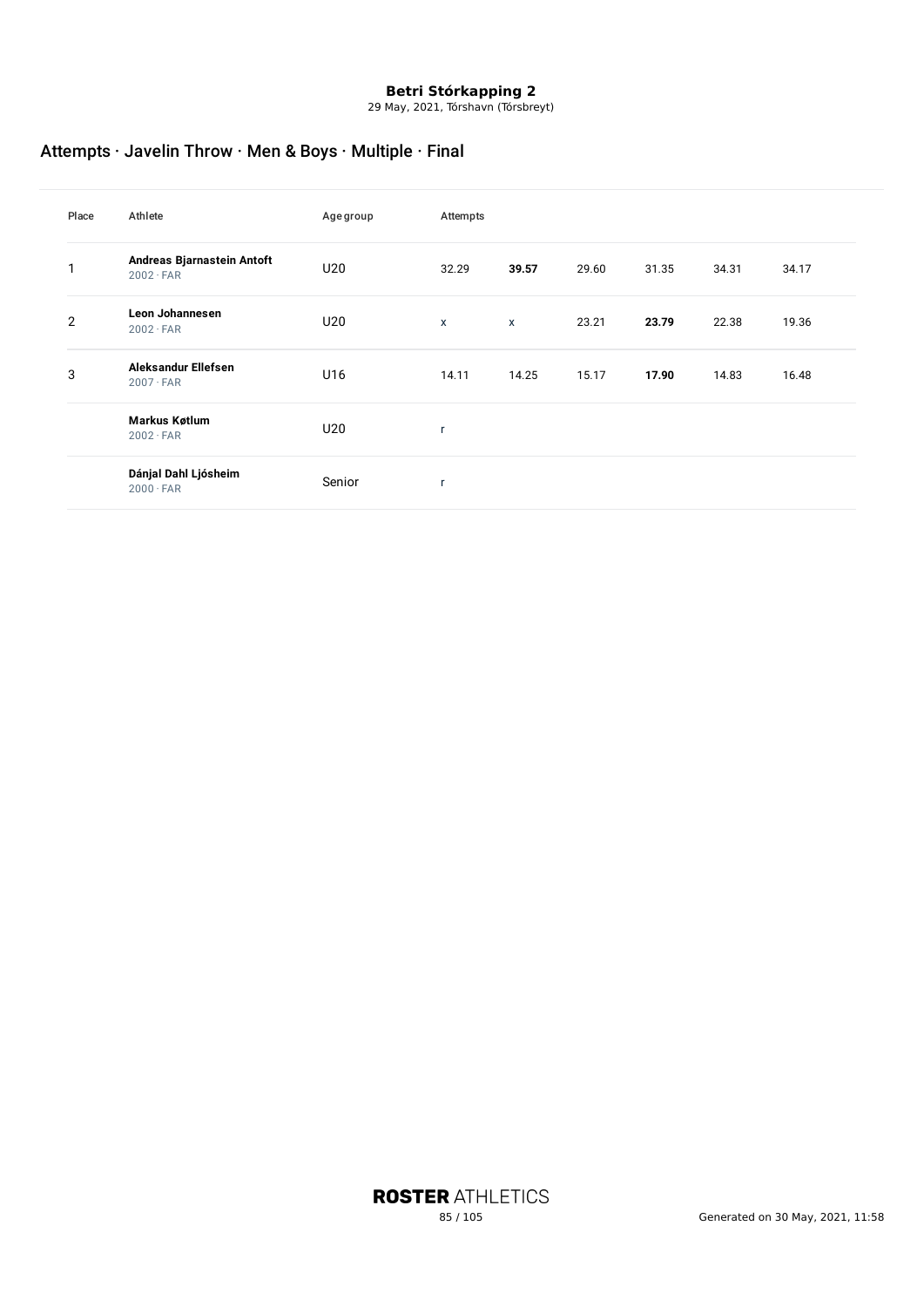29 May, 2021, Tórshavn (Tórsbreyt)

## Javelin Throw (600g) · Boys · Multiple, U16 · Final 29 May, 2021, 12:15

| Place | Athlete                                 | Club/School | <b>Bib</b> | Result |
|-------|-----------------------------------------|-------------|------------|--------|
|       | Aleksandur Ellefsen<br>$2007 \cdot FAR$ | Hvirlan     |            | 17.90  |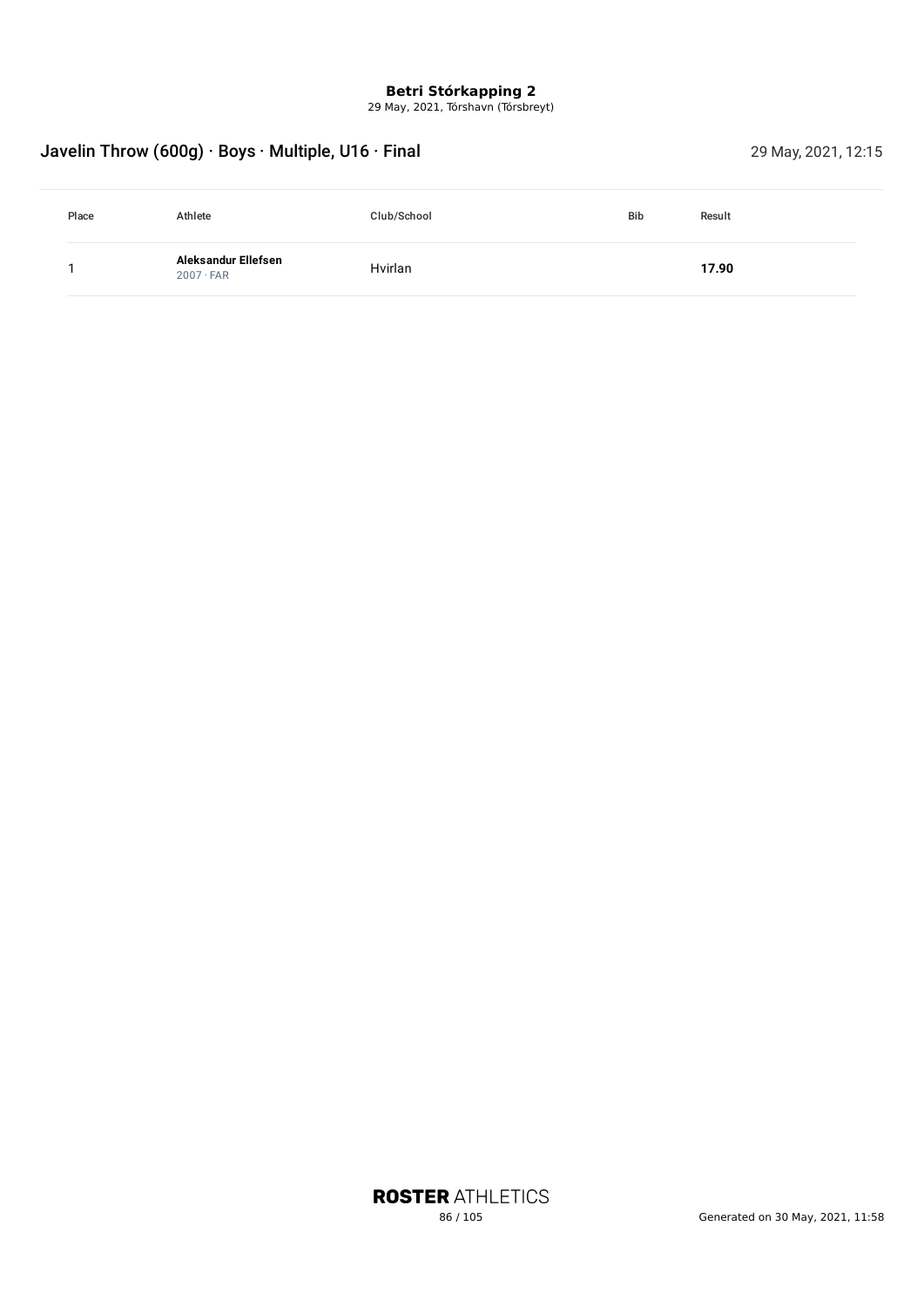29 May, 2021, Tórshavn (Tórsbreyt)

## Attempts · Javelin Throw (600g) · Boys · Multiple, U16 · Final

| Place | Athlete                                 | Attempts |       |       |       |       |       |
|-------|-----------------------------------------|----------|-------|-------|-------|-------|-------|
|       | Aleksandur Ellefsen<br>$2007 \cdot FAR$ | 14.11    | 14.25 | 15.17 | 17.90 | 14.83 | 16.48 |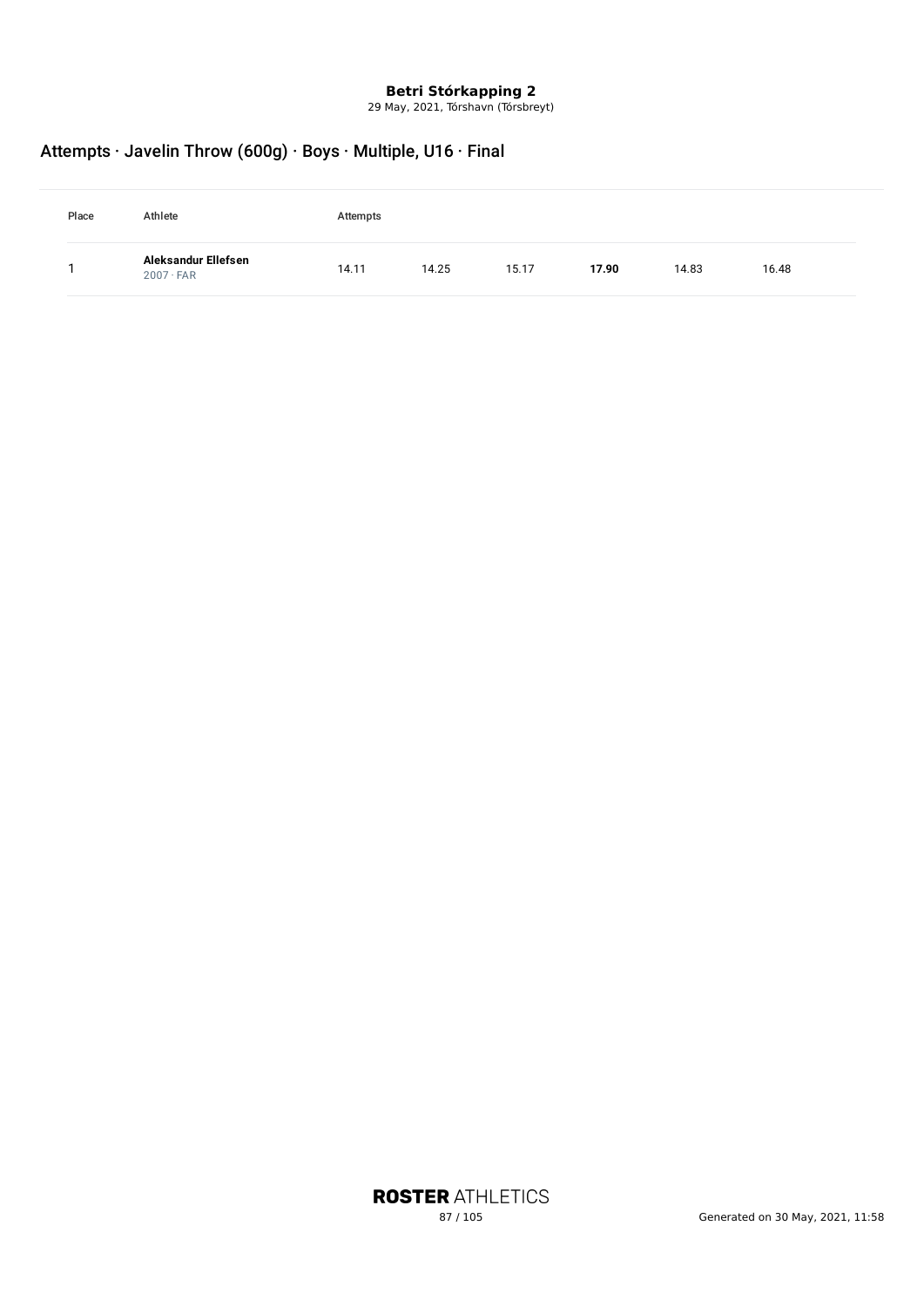29 May, 2021, Tórshavn (Tórsbreyt)

## Javelin Throw (800g) · Men · Multiple, U20 · Final 29 May, 2021, 12:15

| Place          | Athlete                                        | Club/School | <b>Bib</b> | Result      |
|----------------|------------------------------------------------|-------------|------------|-------------|
|                | Andreas Bjarnastein Antoft<br>$2002 \cdot FAR$ | Hvidovre AM |            | 39.57<br>PB |
| $\overline{2}$ | Leon Johannesen<br>$2002 \cdot FAR$            | Bragdið     |            | 23.79<br>PB |
|                | Markus Køtlum<br>$2002 \cdot FAR$              | Bragdið     |            | <b>NM</b>   |

**ROSTER ATHLETICS**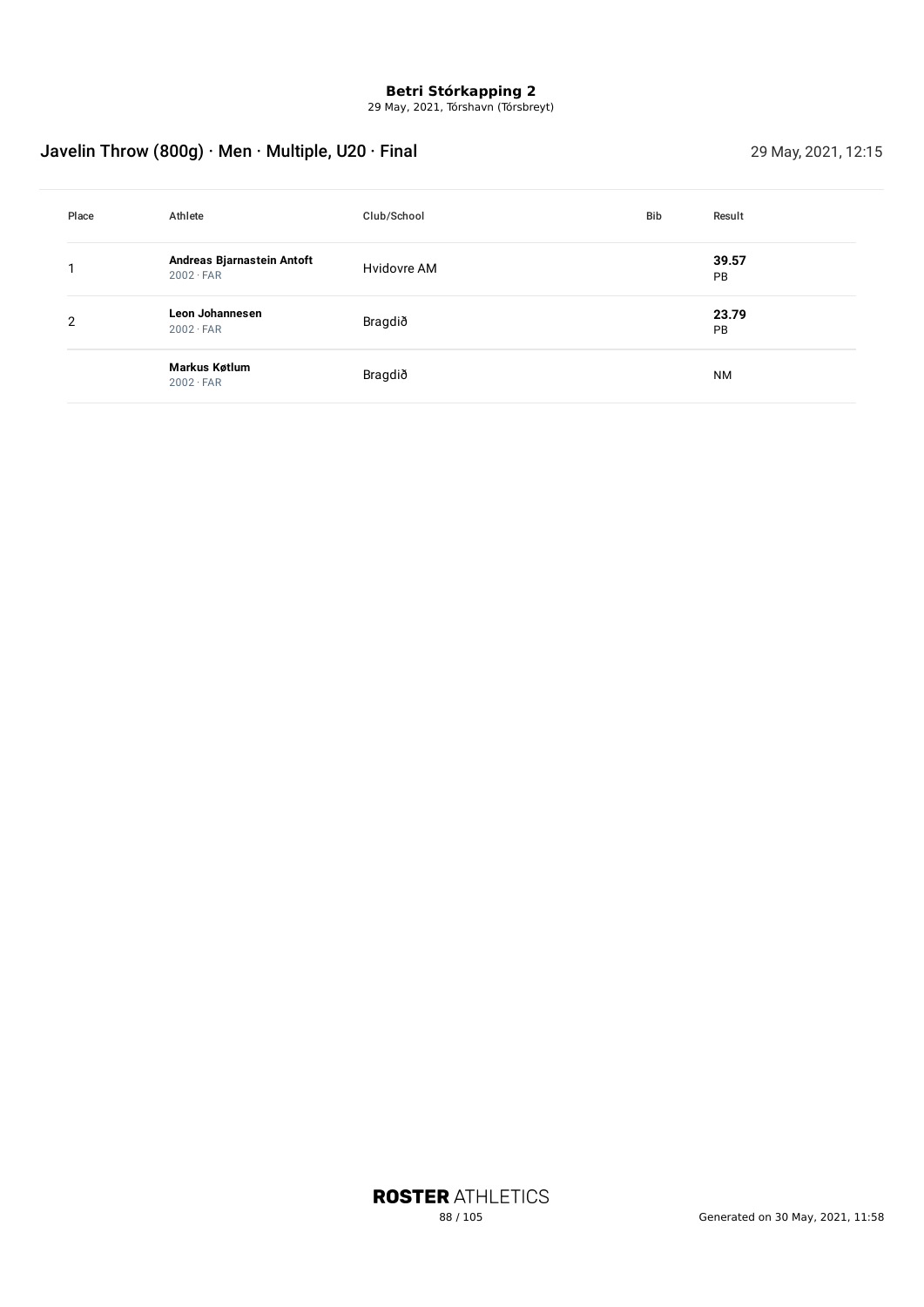29 May, 2021, Tórshavn (Tórsbreyt)

## Attempts · Javelin Throw (800g) · Men · Multiple, U20 · Final

| Place          | Athlete                                        | Attempts |       |       |       |       |       |
|----------------|------------------------------------------------|----------|-------|-------|-------|-------|-------|
|                | Andreas Bjarnastein Antoft<br>$2002 \cdot FAR$ | 32.29    | 39.57 | 29.60 | 31.35 | 34.31 | 34.17 |
| $\overline{2}$ | Leon Johannesen<br>$2002 \cdot FAR$            | X        | X     | 23.21 | 23.79 | 22.38 | 19.36 |
|                | Markus Køtlum<br>$2002 \cdot FAR$              | ٠        |       |       |       |       |       |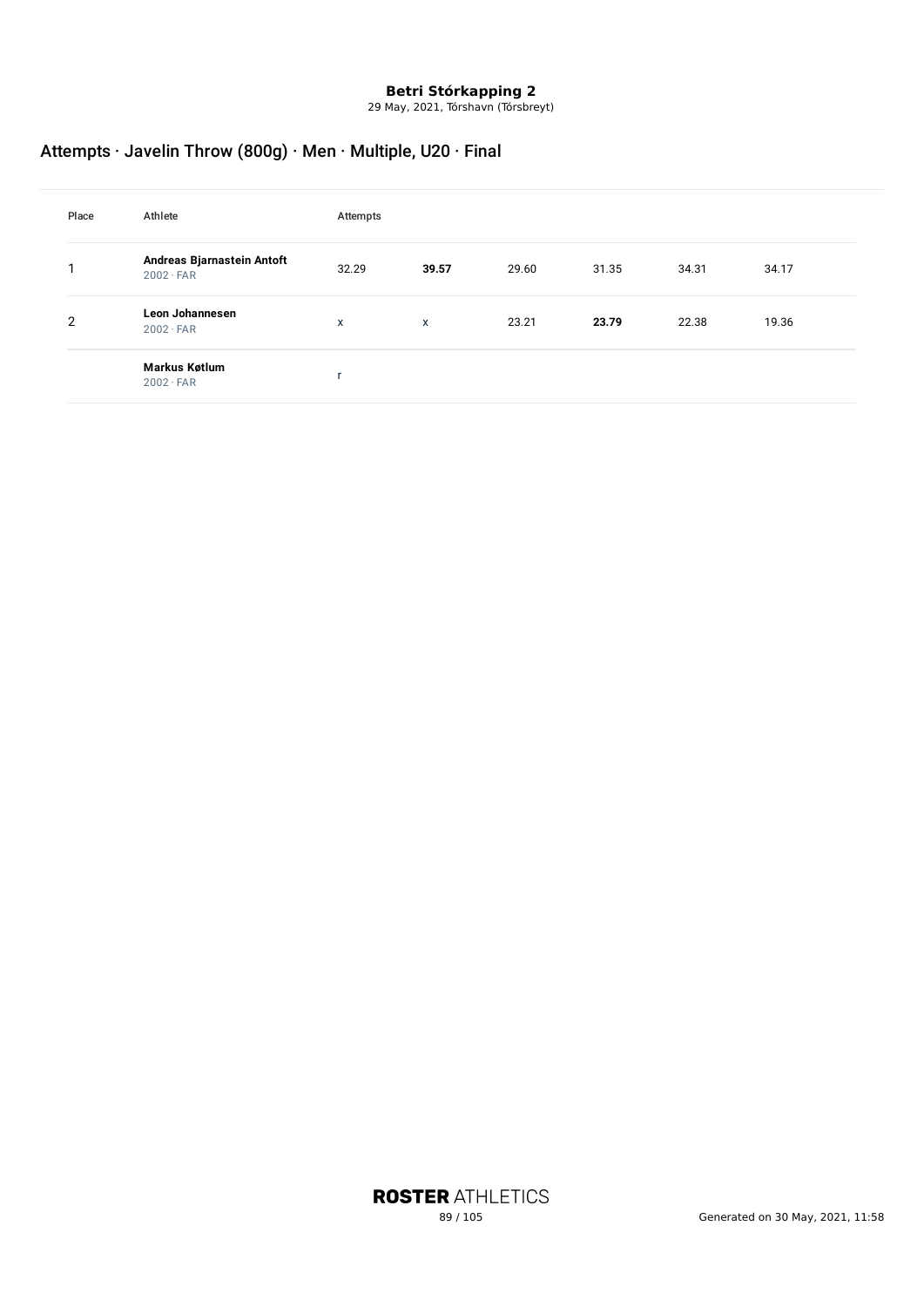29 May, 2021, Tórshavn (Tórsbreyt)

## Javelin Throw (800g) · Men · Multiple, Senior · Final 29 May, 2021, 12:15

| Place | Athlete                                  | Club/School | <b>Bib</b> | Result    |  |
|-------|------------------------------------------|-------------|------------|-----------|--|
|       | Dánjal Dahl Ljósheim<br>$2000 \cdot FAR$ | Aarhus 1900 |            | <b>NM</b> |  |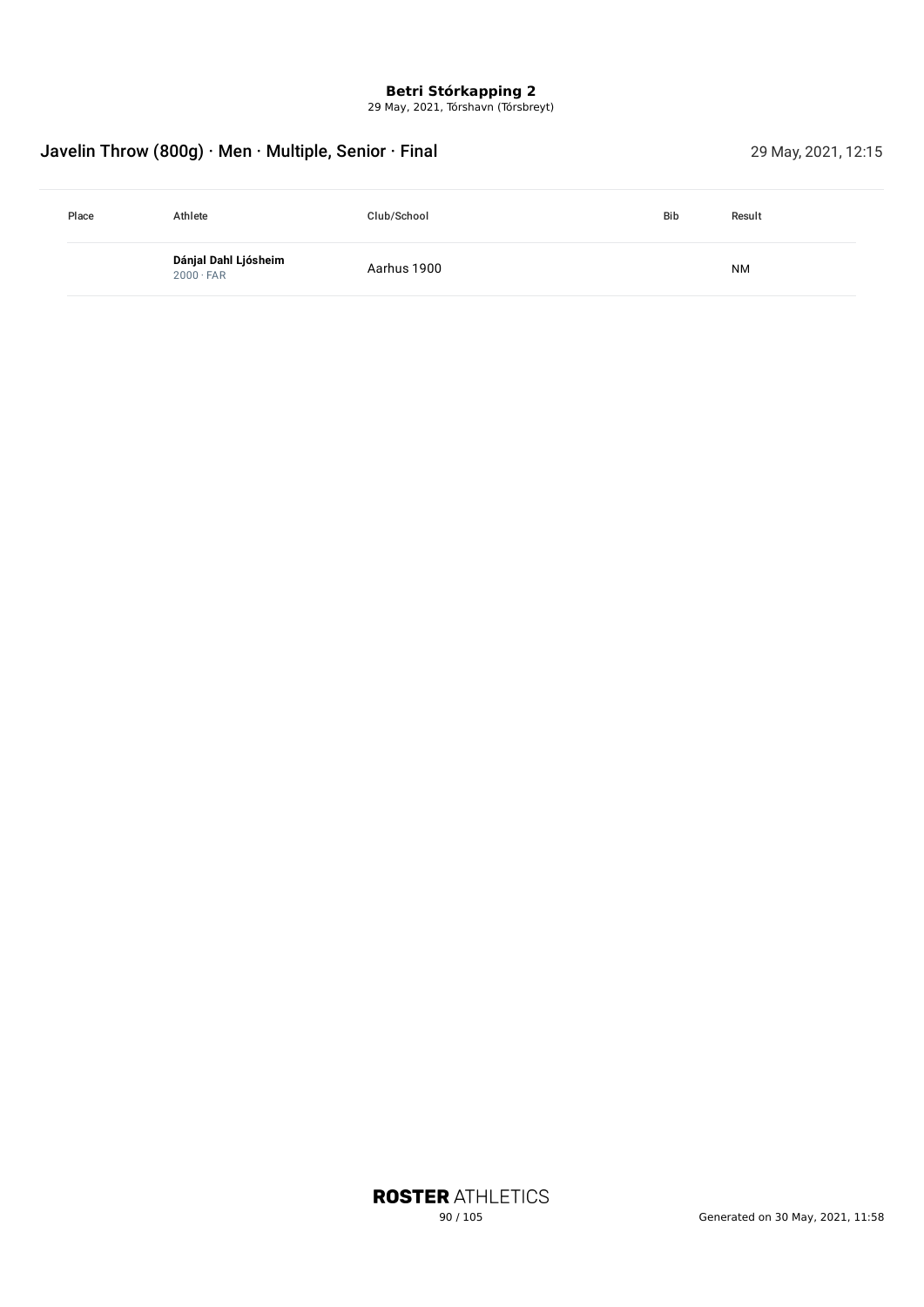29 May, 2021, Tórshavn (Tórsbreyt)

## Attempts · Javelin Throw (800g) · Men · Multiple, Senior · Final

| Place | Athlete                                   | Attempts |
|-------|-------------------------------------------|----------|
|       | <b>Dánjal Dahl Ljósheim</b><br>2000 · FAR |          |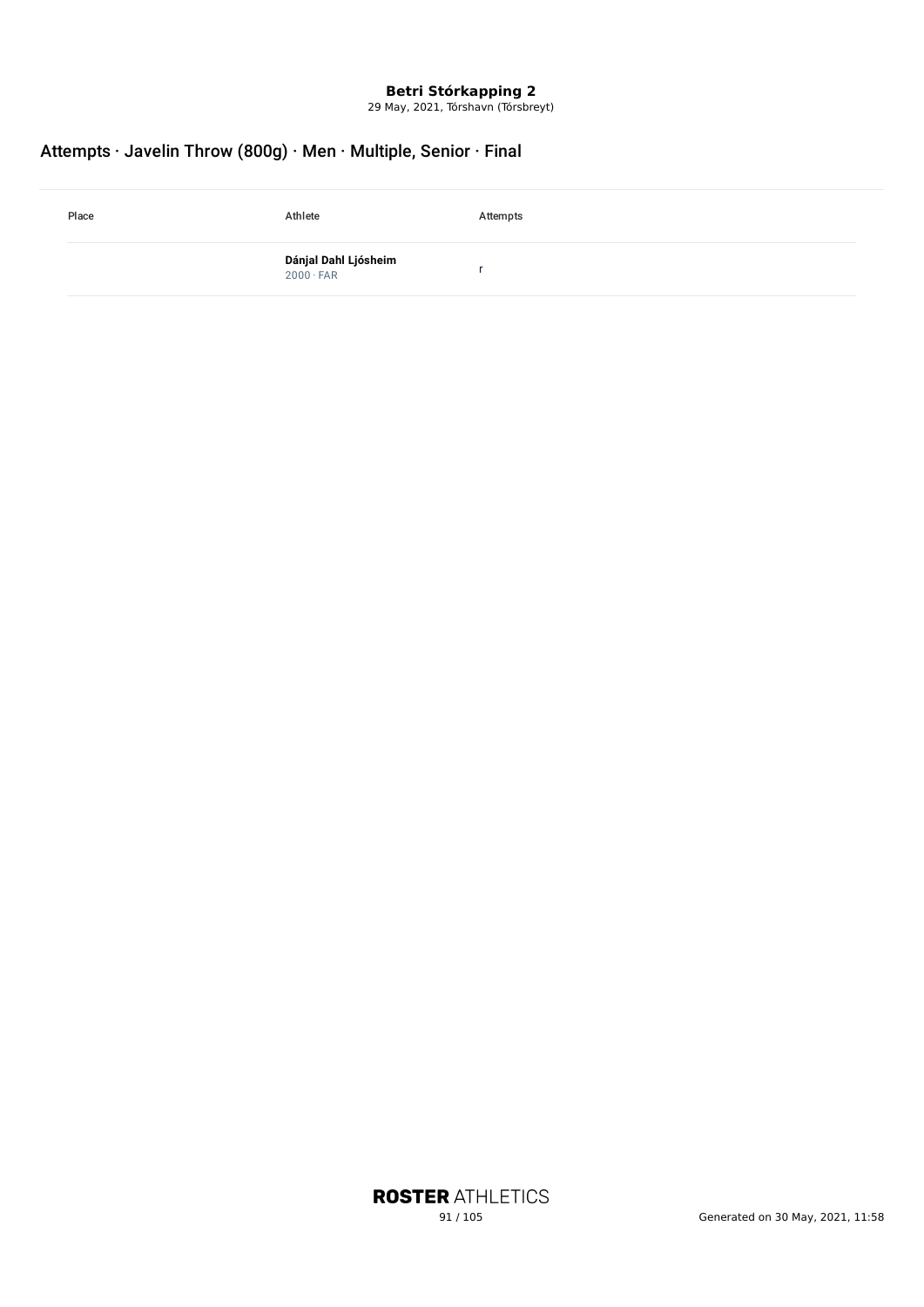29 May, 2021, Tórshavn (Tórsbreyt)

## Javelin Throw · Women & Girls · Multiple · Final 29 May, 2021, 11:45

| Place          | Athlete                                              | Agegroup | Club/School | Bib | Result             |
|----------------|------------------------------------------------------|----------|-------------|-----|--------------------|
|                | <b>Elin Niclasen</b><br>$2003 \cdot FAR$             | U20      | Hvirlan     |     | 30.34              |
| $\overline{2}$ | Kristina Verlandsdóttir Hayfield<br>$2005 \cdot FAR$ | U18      | Hvirlan     |     | 23.67<br>PB        |
| 3              | Jóhanna Pedersen<br>$2006 \cdot FAR$                 | U16      | Hvirlan     |     | 18.34<br><b>PB</b> |
| 4              | Arina Ludvig Michelsen<br>$2005 \cdot FAR$           | U18      | Bragdið     |     | 13.90<br><b>PB</b> |
| 5              | Lý Petersen<br>$2007 \cdot FAR$                      | U16      | Treysti     |     | 12.28              |
|                | Guðrið Káradóttir Petersen<br>$2000 \cdot FAR$       | Senior   | Hvirlan     |     | <b>NM</b>          |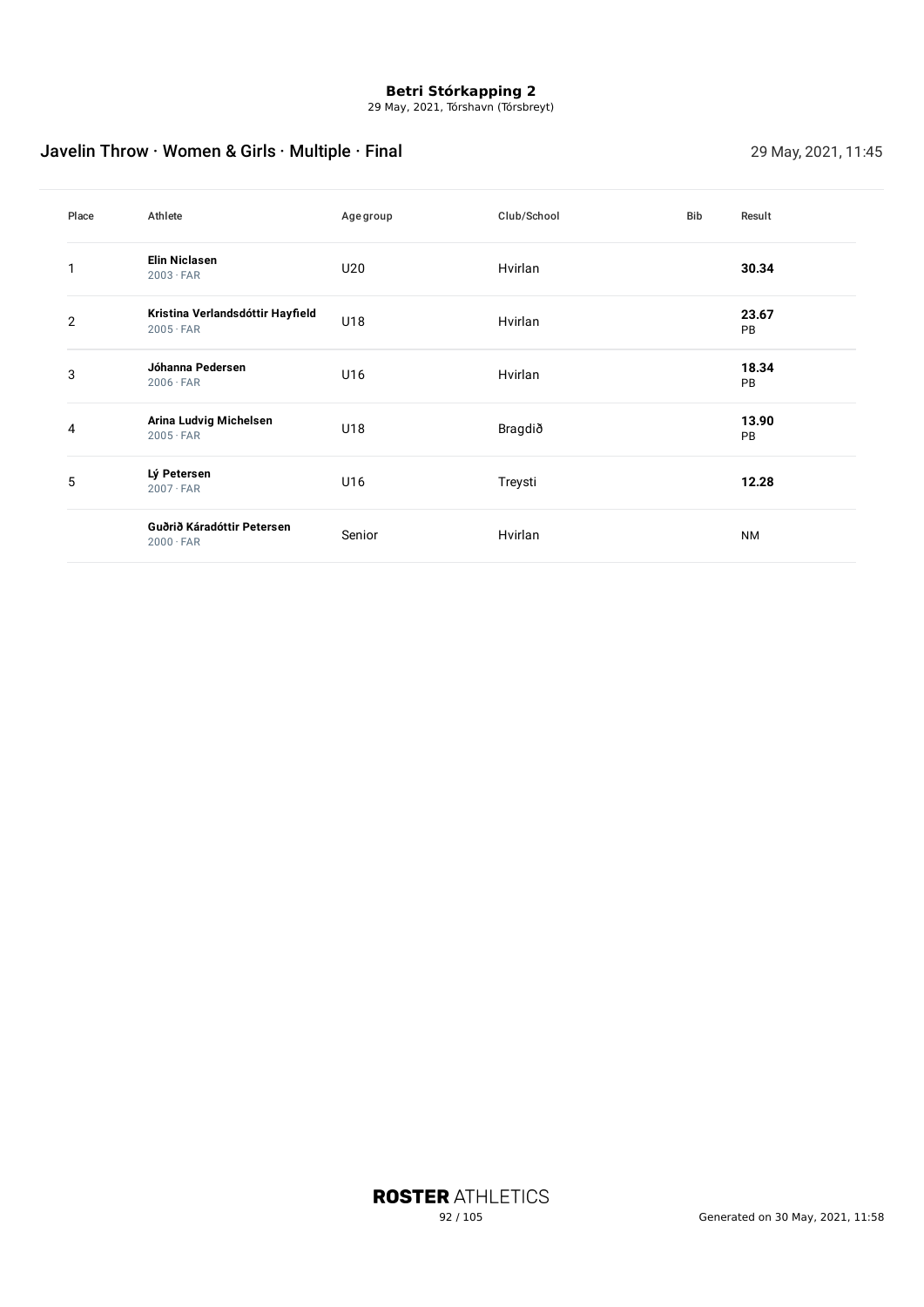29 May, 2021, Tórshavn (Tórsbreyt)

## Attempts · Javelin Throw · Women & Girls · Multiple · Final

| Place          | Athlete                                              | Agegroup | Attempts     |       |       |              |              |              |
|----------------|------------------------------------------------------|----------|--------------|-------|-------|--------------|--------------|--------------|
| 1              | <b>Elin Niclasen</b><br>$2003 \cdot FAR$             | U20      | 30.34        | 24.93 | 29.25 | 27.10        | 28.01        | 28.31        |
| $\overline{2}$ | Kristina Verlandsdóttir Hayfield<br>$2005 \cdot FAR$ | U18      | 18.26        | 19.03 | 20.08 | 19.77        | 23.67        | $\mathsf{x}$ |
| 3              | Jóhanna Pedersen<br>$2006 \cdot FAR$                 | U16      | $\mathsf{x}$ | 17.92 | 13.60 | 18.34        | $\mathsf{x}$ | $\mathsf{x}$ |
| 4              | Arina Ludvig Michelsen<br>$2005 \cdot FAR$           | U18      | 13.90        | 12.78 | 13.45 | $\mathsf{x}$ | $\mathsf{x}$ | 12.02        |
| 5              | Lý Petersen<br>$2007 \cdot FAR$                      | U16      | 9.07         | 9.88  | X     | 10.66        | 12.28        | 11.26        |
|                | Guðrið Káradóttir Petersen<br>$2000 \cdot FAR$       | Senior   | r,           |       |       |              |              |              |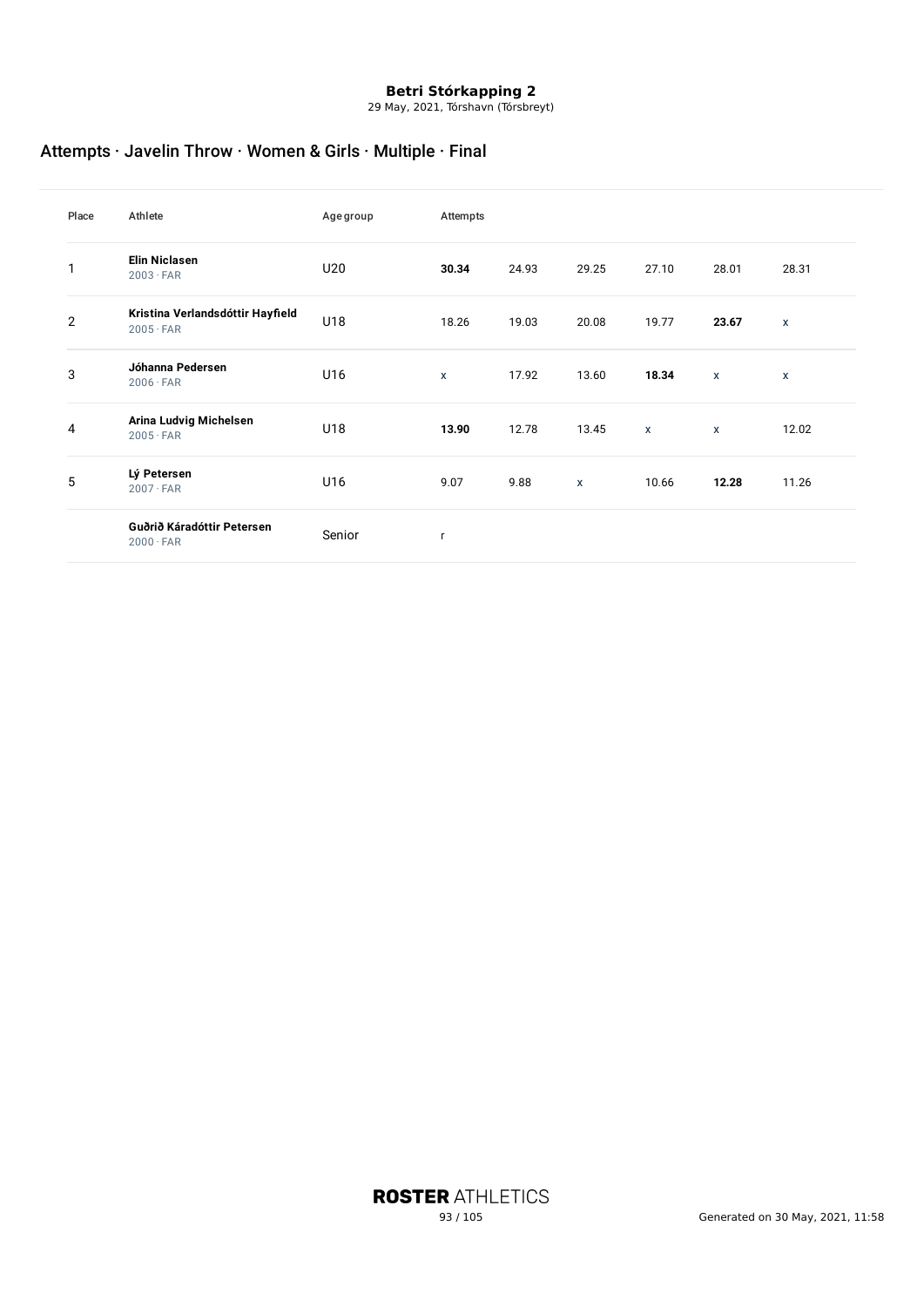29 May, 2021, Tórshavn (Tórsbreyt)

## Javelin Throw (500g) · Girls · Multiple, U16 · Final 29 May, 2021, 11:45

| Place | Athlete                              | Club/School | <b>Bib</b> | Result             |
|-------|--------------------------------------|-------------|------------|--------------------|
|       | Jóhanna Pedersen<br>$2006 \cdot FAR$ | Hvirlan     |            | 18.34<br><b>PB</b> |
| 2     | Lý Petersen<br>$2007 \cdot FAR$      | Treysti     |            | 12.28              |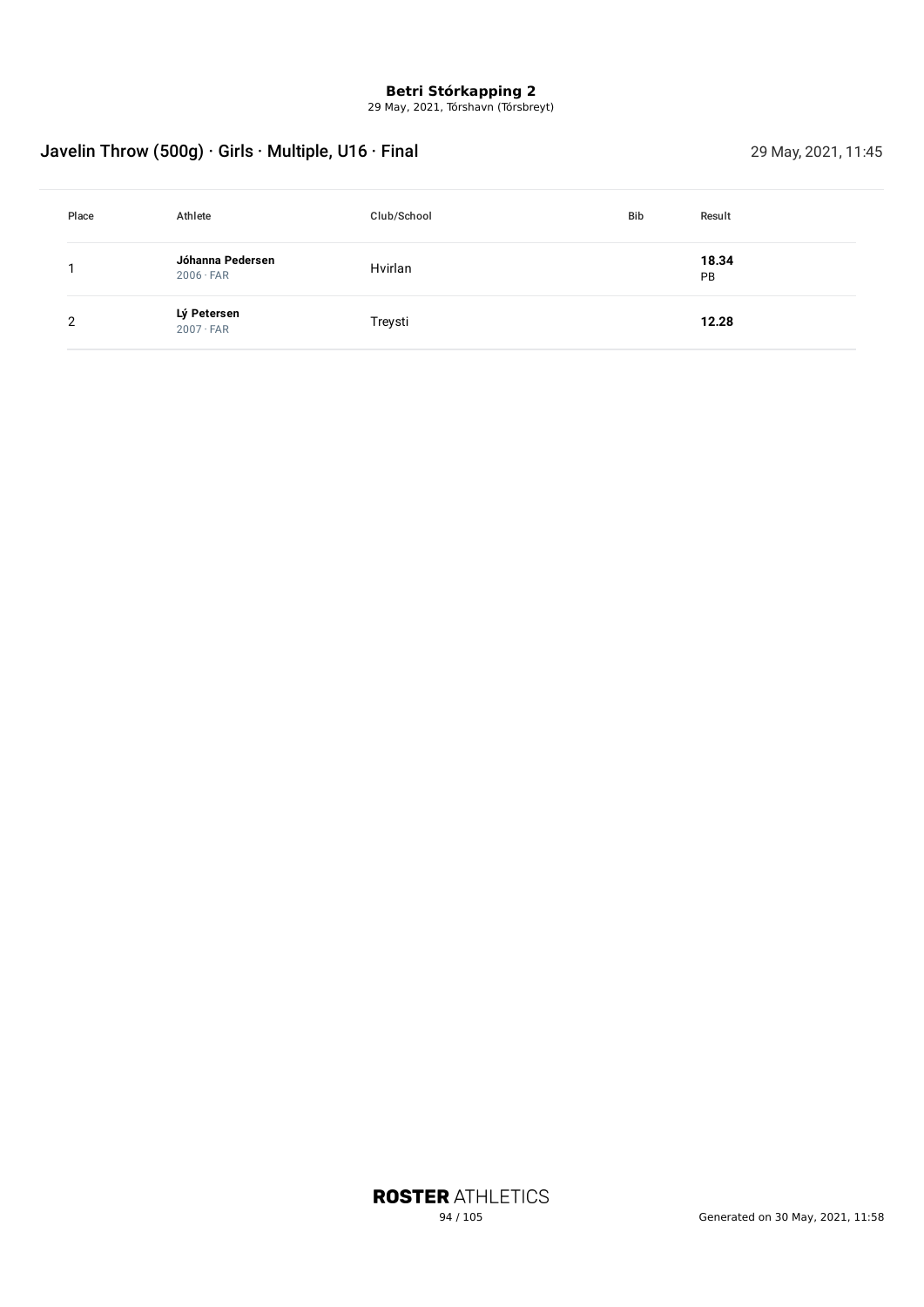29 May, 2021, Tórshavn (Tórsbreyt)

## Attempts · Javelin Throw (500g) · Girls · Multiple, U16 · Final

| Place | Athlete                              | Attempts     |       |       |       |       |              |
|-------|--------------------------------------|--------------|-------|-------|-------|-------|--------------|
|       | Jóhanna Pedersen<br>$2006 \cdot FAR$ | $\mathsf{x}$ | 17.92 | 13.60 | 18.34 | X     | $\mathsf{x}$ |
| 2     | Lý Petersen<br>$2007 \cdot FAR$      | 9.07         | 9.88  | X     | 10.66 | 12.28 | 11.26        |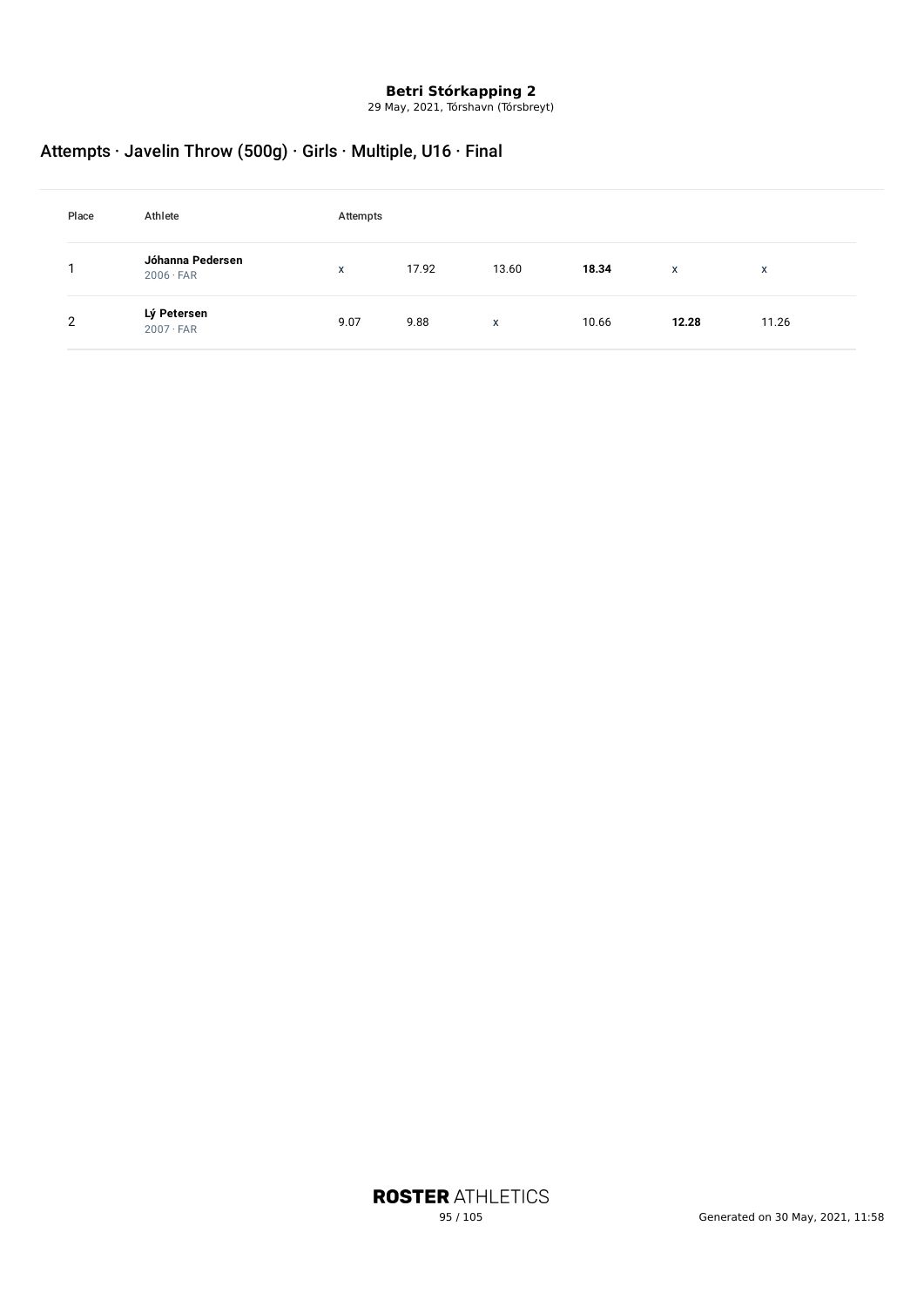29 May, 2021, Tórshavn (Tórsbreyt)

## Javelin Throw (500g) · Girls · Multiple, U18 · Final 29 May, 2021, 11:45

| Place | Athlete                                              | Club/School | <b>Bib</b> | Result      |
|-------|------------------------------------------------------|-------------|------------|-------------|
|       | Kristina Verlandsdóttir Hayfield<br>$2005 \cdot FAR$ | Hvirlan     |            | 23.67<br>PB |
| 2     | Arina Ludvig Michelsen<br>$2005 \cdot FAR$           | Bragdið     |            | 13.90<br>PB |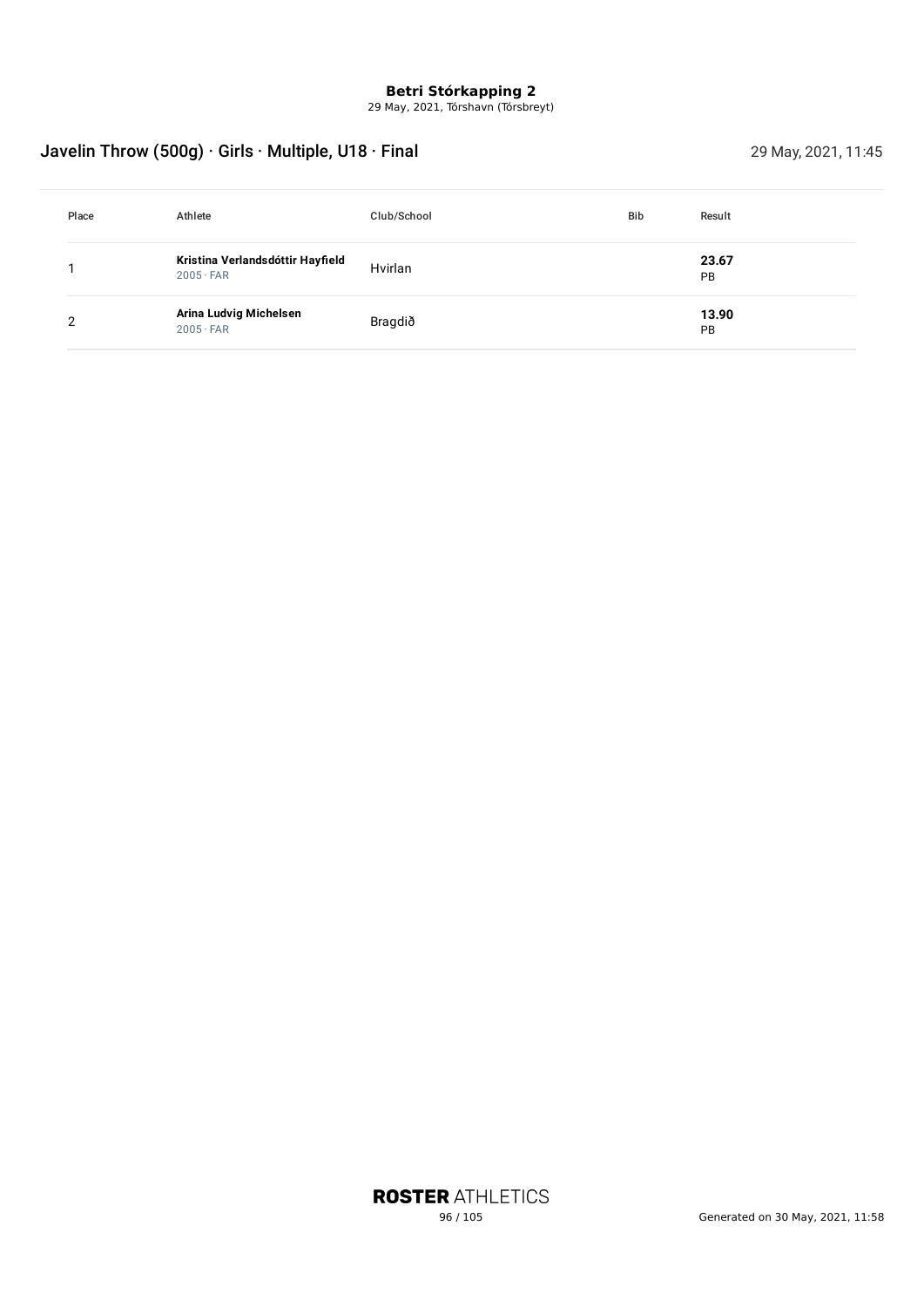29 May, 2021, Tórshavn (Tórsbreyt)

## Attempts · Javelin Throw (500g) · Girls · Multiple, U18 · Final

| Place | Athlete                                              | Attempts |       |       |       |       |       |
|-------|------------------------------------------------------|----------|-------|-------|-------|-------|-------|
|       | Kristina Verlandsdóttir Hayfield<br>$2005 \cdot FAR$ | 18.26    | 19.03 | 20.08 | 19.77 | 23.67 | X     |
| ົ     | Arina Ludvig Michelsen<br>$2005 \cdot FAR$           | 13.90    | 12.78 | 13.45 | X     | X     | 12.02 |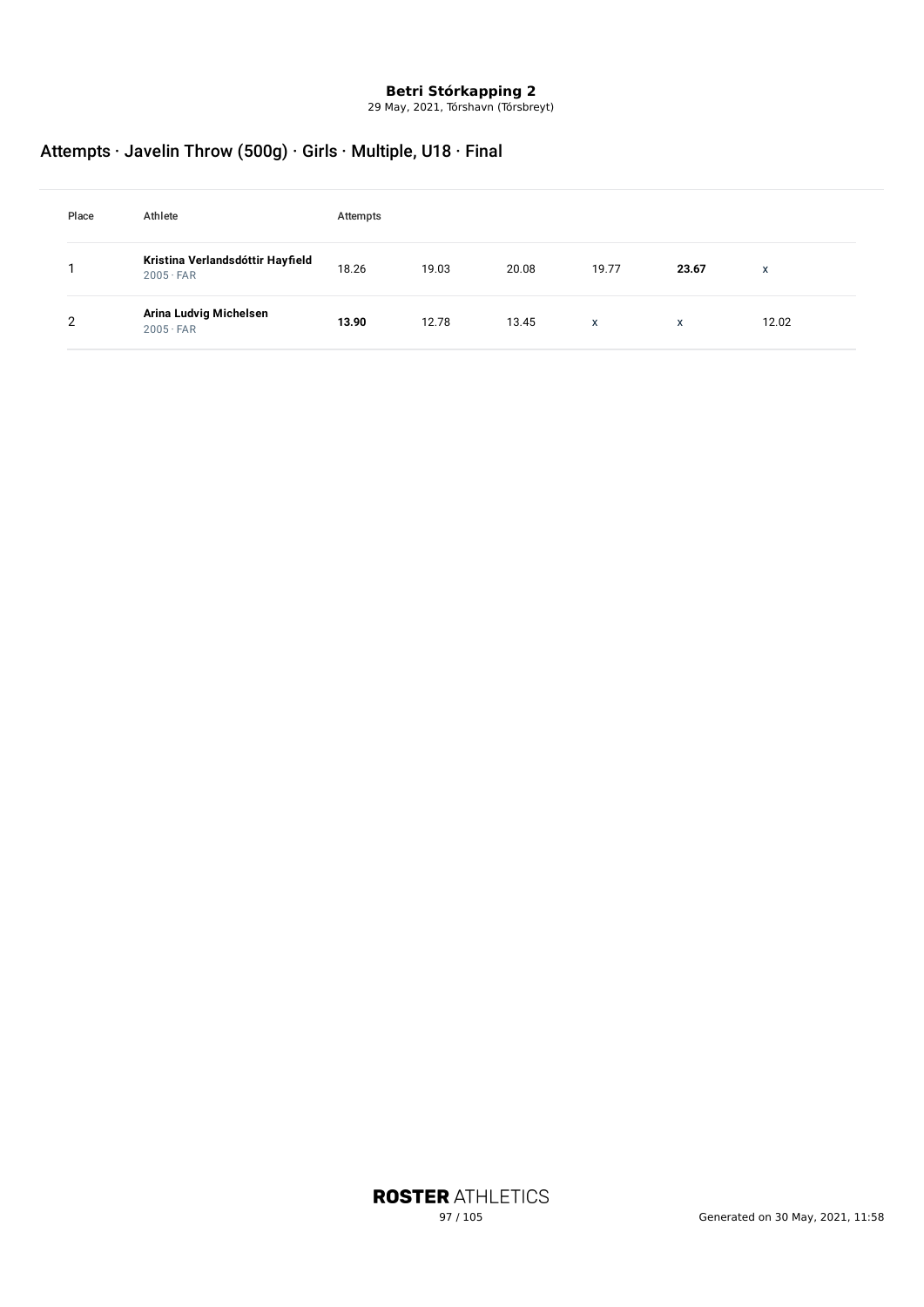29 May, 2021, Tórshavn (Tórsbreyt)

## Javelin Throw (600g) · Women · Multiple, U20 · Final 29 May, 2021, 11:45

| Place | Athlete                                  | Club/School | <b>Bib</b> | Result |
|-------|------------------------------------------|-------------|------------|--------|
|       | <b>Elin Niclasen</b><br>$2003 \cdot FAR$ | Hvirlan     |            | 30.34  |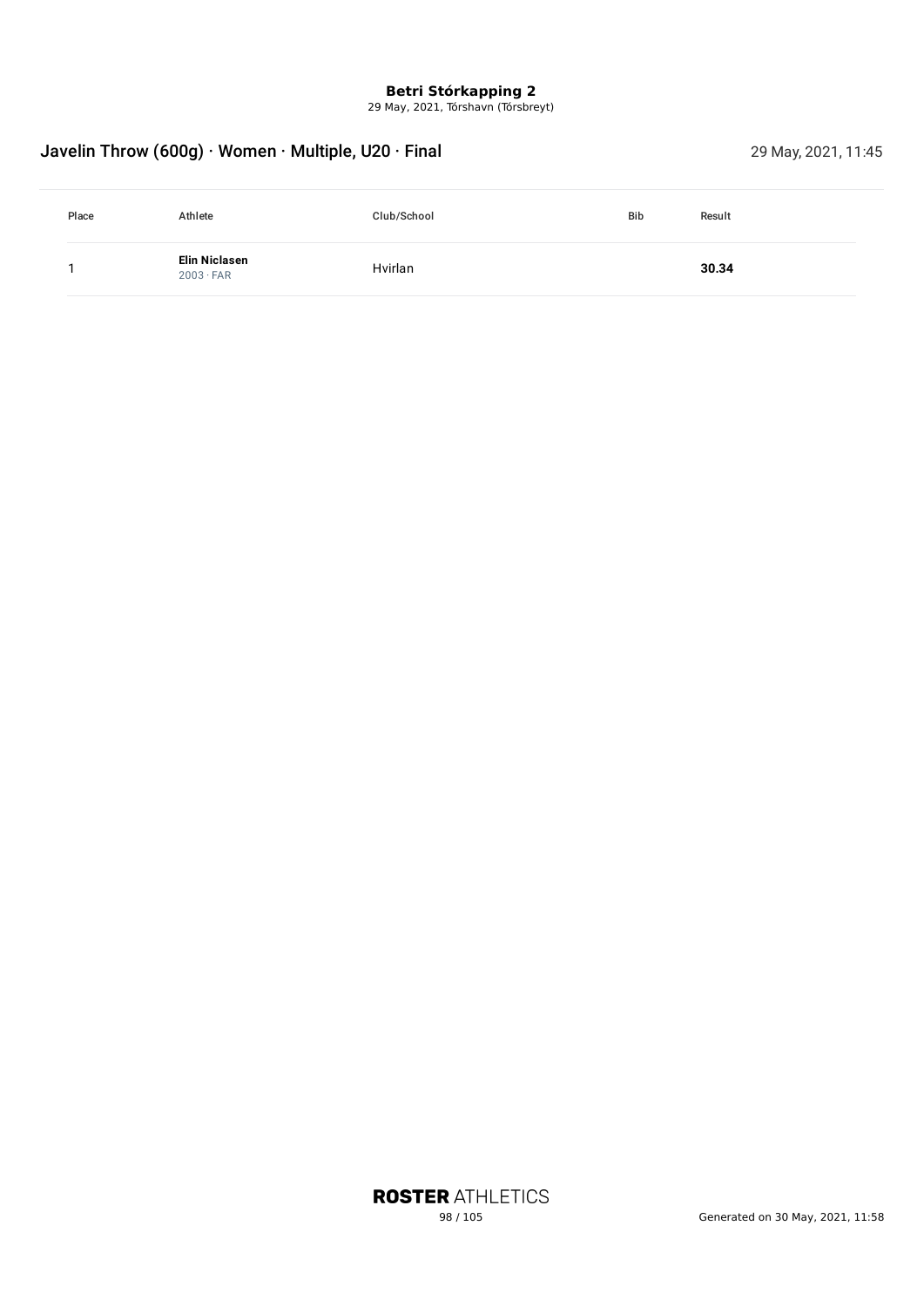29 May, 2021, Tórshavn (Tórsbreyt)

## Attempts · Javelin Throw (600g) · Women · Multiple, U20 · Final

| Place | Athlete                           | Attempts |       |       |       |       |       |
|-------|-----------------------------------|----------|-------|-------|-------|-------|-------|
|       | Elin Niclasen<br>$2003 \cdot FAR$ | 30.34    | 24.93 | 29.25 | 27.10 | 28.01 | 28.31 |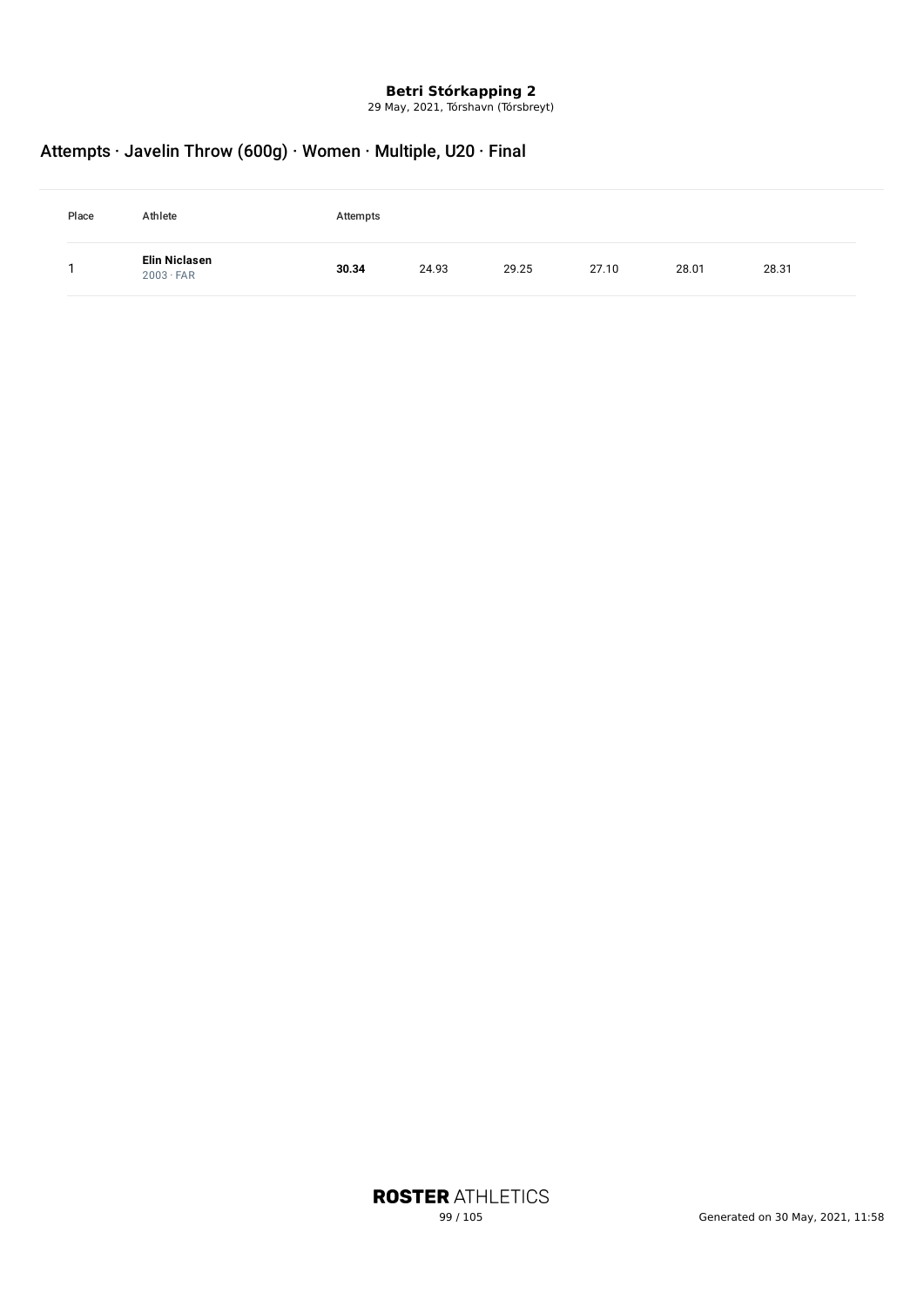29 May, 2021, Tórshavn (Tórsbreyt)

## Javelin Throw (600g) · Women · Multiple, Senior · Final 29 May, 2021, 11:45

| Place | Athlete                                        | Club/School | <b>Bib</b> | Result    |  |
|-------|------------------------------------------------|-------------|------------|-----------|--|
|       | Guðrið Káradóttir Petersen<br>$2000 \cdot FAR$ | Hvirlan     |            | <b>NM</b> |  |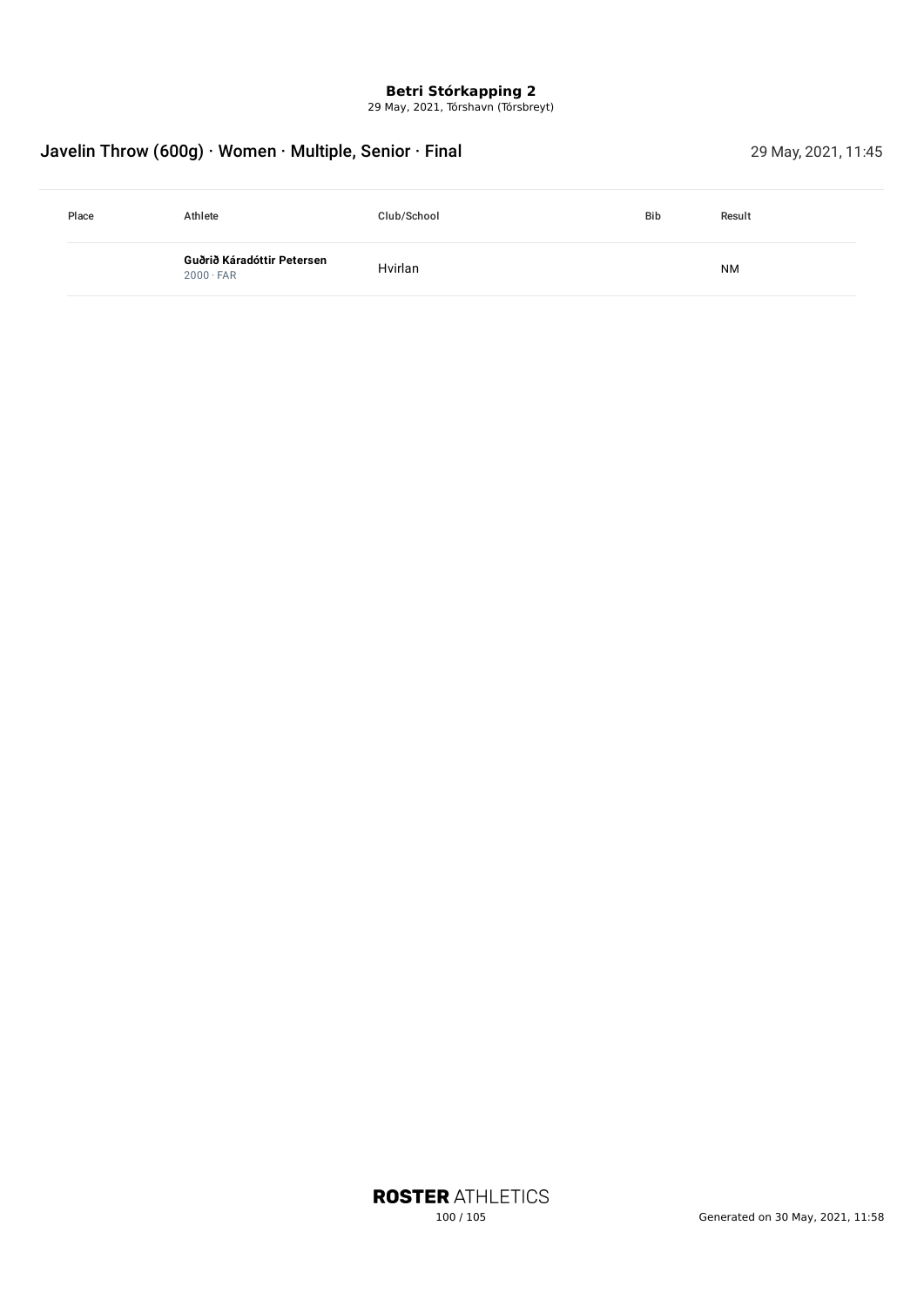29 May, 2021, Tórshavn (Tórsbreyt)

## Attempts · Javelin Throw (600g) · Women · Multiple, Senior · Final

| Place | Athlete                                        | Attempts |
|-------|------------------------------------------------|----------|
|       | Guðrið Káradóttir Petersen<br>$2000 \cdot FAR$ |          |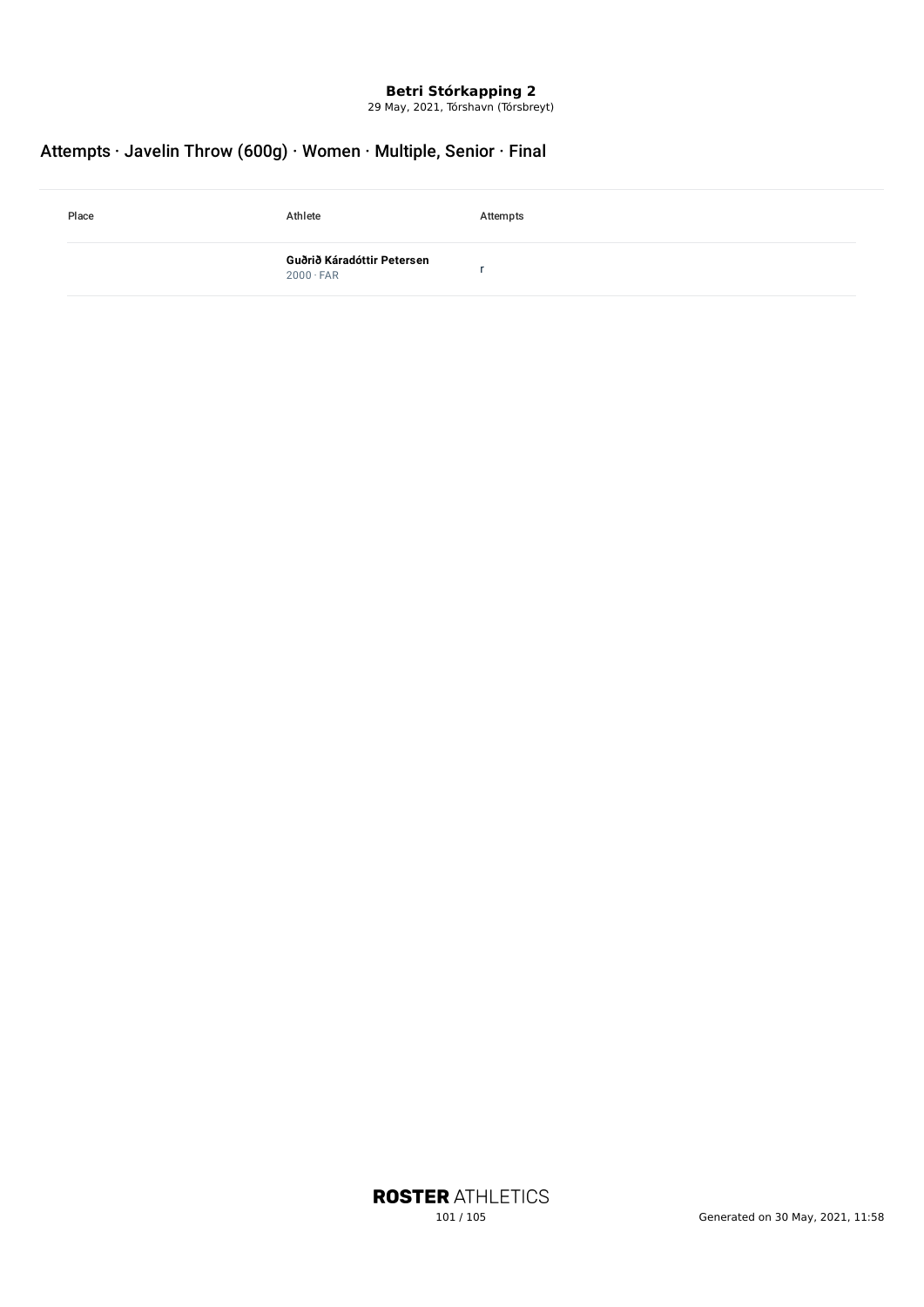29 May, 2021, Tórshavn (Tórsbreyt)

# Ball Throw (145g) · Boys · U10 · Final 29 May, 2021, 14:00

| Place | Athlete                                          | Club/School | Bib | Result    |
|-------|--------------------------------------------------|-------------|-----|-----------|
| 1     | Jákup Thomsen<br>$2012 \cdot FAR$                | Treysti     |     | 29.73     |
| 2     | Jóanis Heinason<br>$2013 \cdot FAR$              | Frælsi      |     | 25.55     |
| 3     | <b>Bjarni Bogason Enni</b><br>$2012 \cdot FAR$   | Bragdið     |     | 16.09     |
|       | <b>Magnus Akselsson Apol</b><br>$2013 \cdot FAR$ | Hvirlan     |     | <b>NM</b> |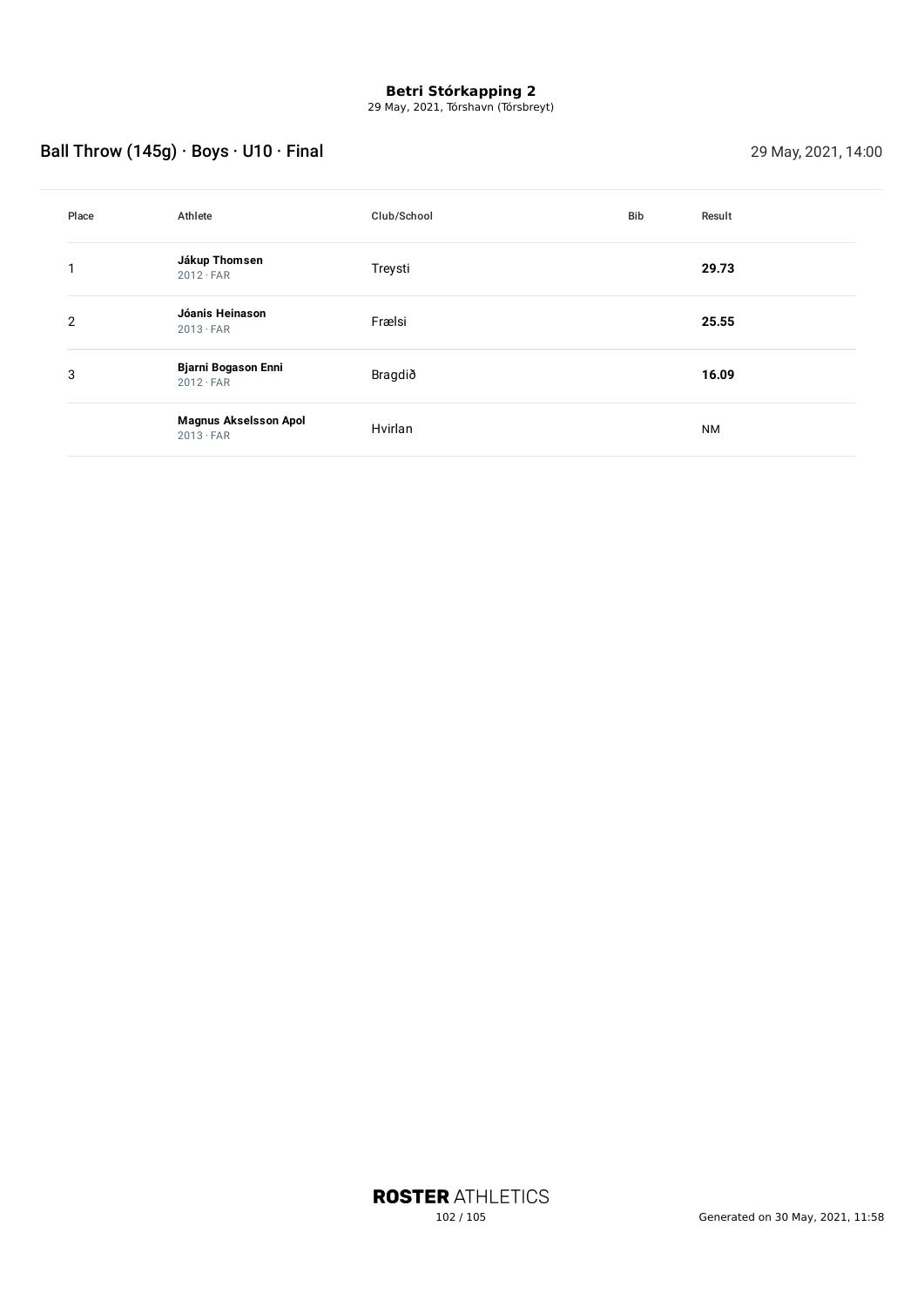29 May, 2021, Tórshavn (Tórsbreyt)

## Attempts · Ball Throw (145g) · Boys · U10 · Final

| Place | Athlete                                          | Attempts |       |       |
|-------|--------------------------------------------------|----------|-------|-------|
| 1     | Jákup Thomsen<br>$2012 \cdot FAR$                | 25.23    | 29.73 | 25.81 |
| 2     | Jóanis Heinason<br>$2013 \cdot FAR$              | 25.27    | 25.55 | 21.01 |
| 3     | <b>Bjarni Bogason Enni</b><br>$2012 \cdot FAR$   | 13.48    | 16.09 | 13.69 |
|       | <b>Magnus Akselsson Apol</b><br>$2013 \cdot FAR$ |          |       |       |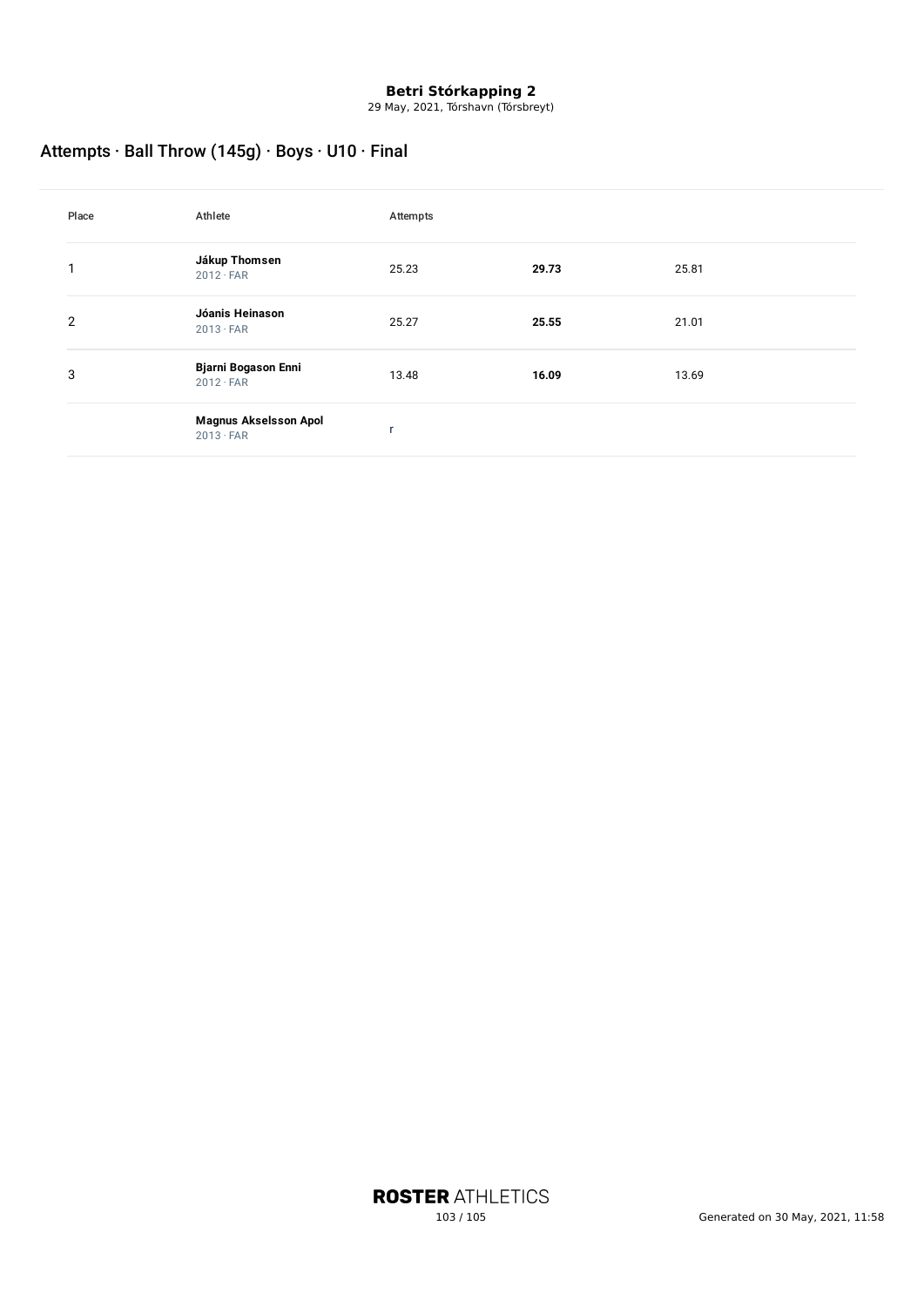29 May, 2021, Tórshavn (Tórsbreyt)

## Ball Throw (145g) · Girls · U10 · Final 29 May, 2021, 13:35

| Place        | Athlete                                         | Club/School | Bib | Result    |
|--------------|-------------------------------------------------|-------------|-----|-----------|
| 1            | Ró Apolonia Hansdóttir<br>$2012 \cdot FAR$      | Bragdið     |     | 19.40     |
| $\mathbf{2}$ | Heiðrun Leo Vang<br>$2013 \cdot FAR$            | Bragdið     |     | 19.14     |
| 3            | Emma Sigtórsdóttir Petersen<br>$2012 \cdot FAR$ | Frælsi      |     | 17.47     |
| 4            | Ruth Jógvansdóttir Gardar<br>$2012 \cdot FAR$   | Frælsi      |     | 16.41     |
| 5            | Amalia Høgnadóttir<br>$2012 \cdot FAR$          | Frælsi      |     | 15.12     |
| 6            | <b>Emily Thomsen</b><br>$2013 \cdot FAR$        | Treysti     |     | 13.86     |
| 7            | Jóna Bjørg Apol Berg<br>$2013 \cdot FAR$        | Hvirlan     |     | 12.92     |
| 8            | <b>Brynja Lutzen</b><br>$2012 \cdot FAR$        | Hvirlan     |     | 9.37      |
|              | Vera Lilja H. Róadóttir<br>$2012 \cdot FAR$     | Bragdið     |     | <b>NM</b> |